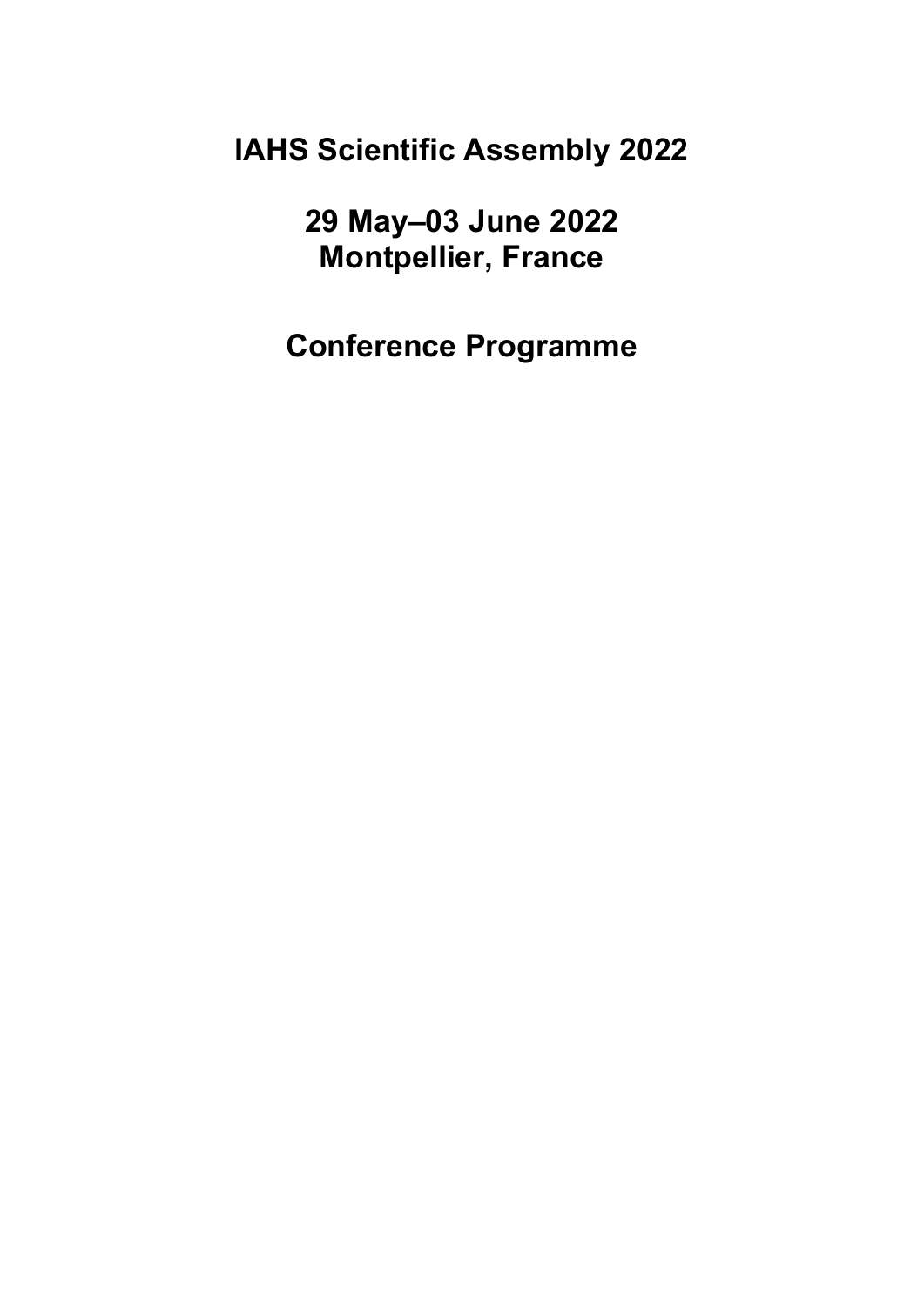# **Monday, 30 May 2022**

### **Lecture Room: Auditorium Pasteur**

### **SP1 Opening Ceremony**

#### **10:30–11:30**

#### **Welcome addresses by**

- E. Servat (Director of ICIREWARD & Chair of the LOC)

- C. Cudennec (Secretary General of IAHS)

- A. Amani (Director of the Water Sciences Division,

UNESCO)

- D. Bérod (Head of the Earth System Monitoring, WMO)

- P. Augé (President of the University of Montpellier)

- M. Delafosse (Mayor of Montpellier and President of Montpellier Métropole)

#### **Keynotes by**

- H. Kreibich (Chair of IAHS Panta Rhei Initiative)

- B. Arheimer (President of IAHS)

### **S2**

### **Floods: Processes, Forecasts, Probabilities, Impact Assessments and Management**

#### **Convener:** Svenja Fischer

**Co-Conveners:** Andreas Schumann; Günter Blöschl; Elena Volpi; Christopher White; Alberto Viglione; Marcelo Uriburu

#### **Event Analyses and Flood Studies**

#### **08:30–08:45: IAHS2022-229**

The Initiation of a National Flood Studies Programme for South Africa: Overview and Progress to Date **Jeff Smithers**  (smithers@ukzn.ac.za)

#### **08:45–09:00: IAHS2022-453**

The importance of retention times in Natural Flood Management interventions

**Keith Beven**, Elizabeth Follett, Barry Hankin, David Mindham, Trevor Page, Nick Chappell

Lancaster, United Kingdom of Great Britain - England, Scotland, Wales (k.beven@lancaster.ac.uk)

#### **09:00–09:15: IAHS2022-203**

The German flood cooking book: ingredients and regional flavors of floods

**Ralf Merz,** Larisa Tarasova, Stefano Basso

Helmholtz Centre for Environmental Research UFZ, Department for Catchment Hydrology, Leipzig, Germany (ralf.merz@ufz.de)

#### **09:15–09:30: IAHS2022-70**

Risky rivers: physioclimatic controls of basins' penchant for extreme floods

**Stefano Basso,** Ralf Merz, Arianna Miniussi

Department of Catchment Hydrology, Helmholtz Centre for Environmental Research - UFZ, Halle (Saale), Germany (stefano.basso@ufz.de)

#### **09:30–09:45: IAHS2022-183**

Disastrous flooding in July 2021 in Germany - Event analysis and consequences for risk assessment approaches

**Bruno Merz,** Heiko Apel, Heidi Kreibich, Sergiy Vorogushyn

GFZ German Research Centre for Geosciences, Section Hydrology, Potsdam, Germany (bmerz@gfz-potsdam.de), Institute for Environmental Sciences and Geography, University Potsdam, Germany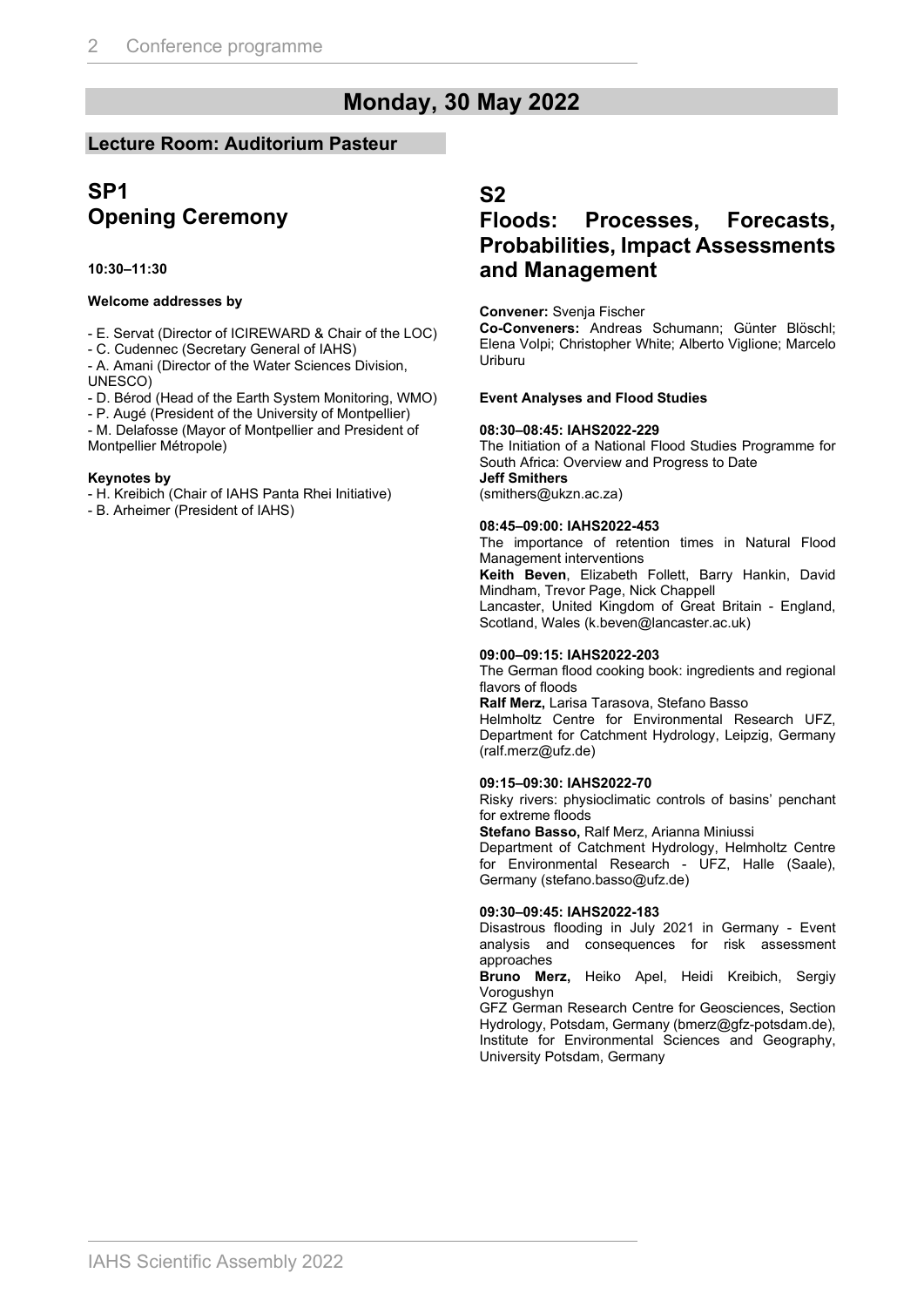#### **09:45–10:00: IAHS2022-164**

Testing state-of-the-art radar-based precipitation estimates to simulate the exceptional European floods of July 2021

**Mohamed Saadi,** Carina Furusho, Alexandre Belleflamme, Ju-Yu Chen, Silke Trömel, Stefan Kollet Insitute for Bio- and Geosciences (IBG-3, Agrosphere), Forschungszentrum Jülich, Jülich, Germany (m.saadi@fzjuelich.de), Centre for High-Performance Scientific Computing in Terrestrial Systems, Geoverbund ABC/J, Jülich, Germany

#### **10:00 Coffee break**

#### **12:00 Lunch break/ Exhibition for the public**

#### **Hydrological Modelling**

#### **13:30–13:45: IAHS2022-490**

Combining multiple hydrological model structures in a semi-distributed modelling environment.

**Cyril Thébault**, Charles Perrin, Vazken Andréassian, Guillaume Thirel, Sébastien Legrand

Université Paris-Saclay, INRAE, HYCAR, Antony, France

#### **13:45–14:00: IAHS2022-339**

Seeking best streamflow assimilation scheme in a semidistributed hydrological model for flood forecasting

**Paul Royer-Gaspard**, François Bourgin, Alban de Lavenne, Charles Perrin, Guillaume Thirel

Université Paris-Saclay, INRAE, HYCAR, Antony Cedex, France (paul.royer-gaspard@inrae.fr)

#### **14:00–14:15: IAHS2022-369**

Simulating future occurrence and magnitude of flood events through bias-correction of hourly climate scenarios and semi-distributed rainfall-runoff modelling: application to the Panaro river (Northern Italy)

**Mattia Neri**, Alfredo Reder, Guido Rianna, Elena Toth University of Bologna, Bologna, Italy (mattia.neri5@unibo.it)

#### **14:15–14:30: IAHS2022-275**

Expanding information for flood frequency analysis using a weather generator and distributed hydrological modelling in a Spanish Mediterranean catchment

**Carles Beneyto**, José Ángel Aranda, Sergio Salazar-Galán, Rafael García-Bartual, Eduardo Albentosa-Hernández, Félix Francés

Universitat Politècnica de València, Research Institute of Water and Environmental Engineering, Valencia, Spain (carbeib@alumni.upv.es)

#### **14:30–14:45: IAHS2022-405**

Improving runoff predictions by updating the subsurface state in the DDD model from observed runoff

#### **Thomas Skaugen**

Norwegian Water Resources and Energy Directorate, Hydrology, Oslo, Norway (ths@nve.no)

#### **14:45–15:00: IAHS2022-359**

A joint assimilation of satellite soil moisture and flood extent maps to improve a flood hazard modelling.

**Renaud Hostache**, Patrick Matgen, Peter-Jan van Leuuwen, Nancy Nichols, Marco Chini, Ramona Pelich, Carole Delenne

Luxembourg Institute of Science and Technology, Environmental Research and Innovation Department, Esch-sur-Alzette, Luxembourg, Institut de Recherche pour le développement, Environmental Research and<br>Environment, Montpellier, France Environment, Montpellier, France (renaud.hostache@ird.fr)

#### **15:00–16:30: Poster Presentations**

### **S1/SP2 Unsolved Problems in Hydrology: Overarching session**

**A mix of speakers who have submitted an abstract, of inputs from IAHS' commissions and groups, and of interactive discussions.**

**Convener**: Günter Blöschl **Co-Conveners**: Berit Arheimer; Christophe Cudennec

#### **16:30–16:35: Introduction by Günter Blöschl**

#### **16:35–16:50: IAHS2022-548**

The hydrological system as a living organism

**Hubert H.G. Savenije**

Delft University of Technology, Water Resources Section, Department Water Management, Delft, Netherlands (h.h.g.savenije@tudelft.nl)

#### **17:05–17:20: IAHS2022-452**

Problem 20. Reducing uncertainty in model prediction: The role of model invalidation

**Keith Beven**, Ann Kretzschmar, Paul Smith, Nick Chappell

Lancaster, United Kingdom of Great Britain - England, Scotland, Wales (k.beven@lancaster.ac.uk)

#### **17:20–17:35: IAHS2022-63**

Tipping points in continental hydrology: developing a system dynamics approach to represent the interfaces in the critical zone and built a decade-scale hydrologic model. **Valentin Wendling**, Christophe Peugeot, Manuela Grippa, Geremy Panthou, Jean-Louis Rajot, Olivier Mora, Angeles G. Mayor, Emmanuel Lawin, Ibrahim Bouzou-Moussa, Abdramane Ba and the TipHyc project Hydrosciences Montpellier (IRD, Univ. Montpellier, CNRS) Montpellier, France

#### **17:35–17:45: Break**

#### **17:45–18:00: IAHS2022-295**

23 UPH in Africa, process and progress **Gil Mahé**, Andrew Ogilvie UMR HSM, Univ. Montpellier, France (gil.mahe@ird.fr)

#### **18:00–18:15: IAHS2022-602**

Unsolved Problems in Hydrology (UPH) - a Latin American perspective

**Pedro L.B. Chaffe**, Rodrigo C.D. Paiva, Cristóvão V.S. Fernandes and the UPH Latin America

Federal University of Santa Catarina, Florianopolis, Brazil (pedro.chaffe@ufsc.br)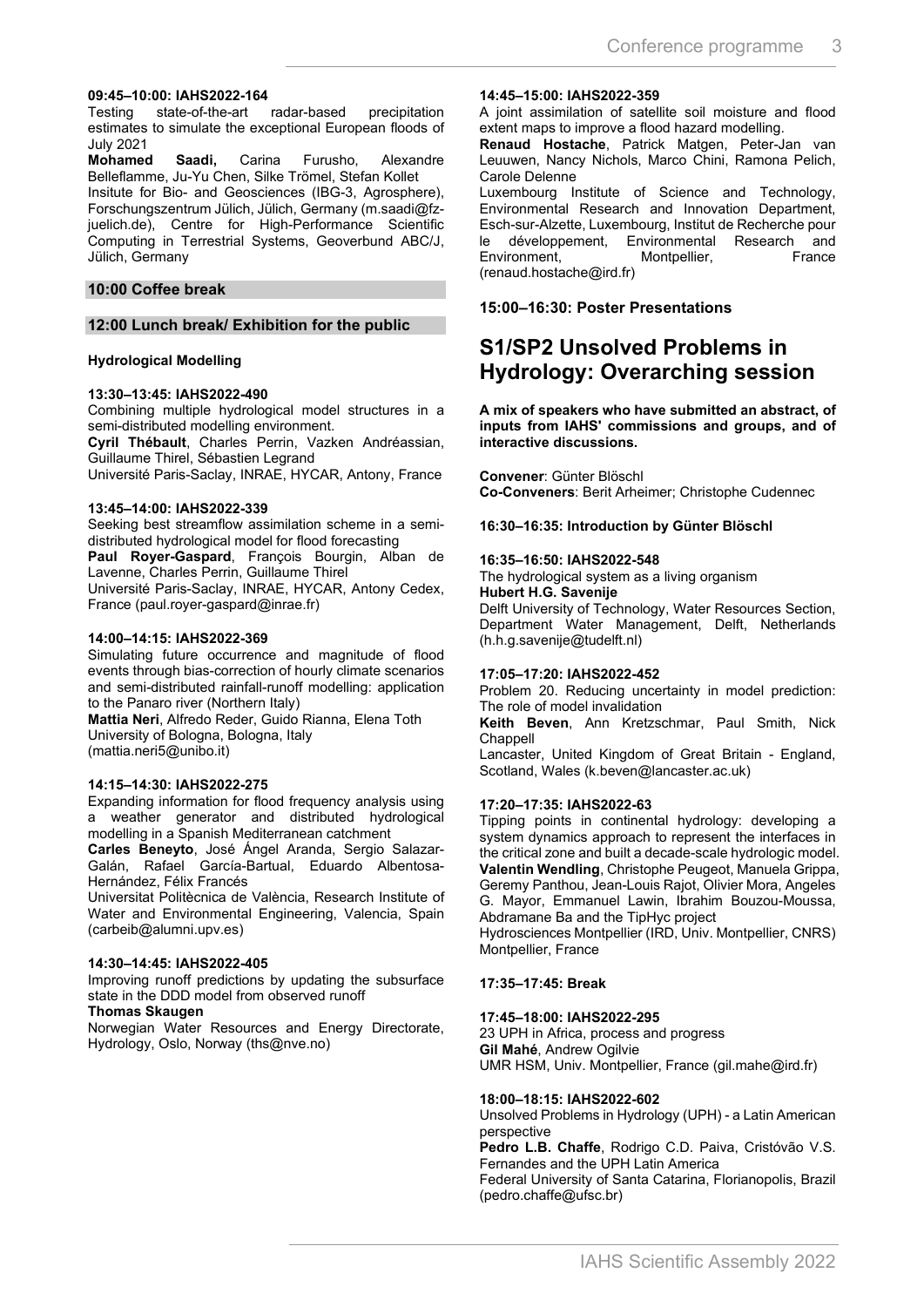**18:15–19:00: Thoughts of IAHS Commissions and Working groups (3 min flash presentations)**

#### **19:00–19:30: Discussion**

#### **Lecture Room: Antigone 1**

#### **S5**

### **A Synthesis of Change in Hydrology and Society: Coevolution and prediction of coupled human-water systems**

#### **Convener**: Fuqiang Tian

**Co-Conveners**: Giuliano Di Baldassarre; Heidi Kreibich; Jing Wei

#### **08:30–08:45: IAHS2022-74**

Coevolution and Prediction of Coupled Human-Water Systems: A Synthesis of Change in Hydrology and Society. **Fuqiang Tian**, Melissa Haeffner, Heidi Kreibich, Aditi Mukherji, Jing Wei, Murugesu Sivapalan, Günter Blöschl Tsinghua University, Institute of Hydrology and Water Resources (IHWR), Department of Hydraulic Engineering, Beijing, China (fq.tian@gmail.com)

#### **08:45–09:00: IAHS2022-363**

Hydrology and society: Phenomena emerging from the interactions and feedbacks between human and water systems

**Giuliano Di Baldassarre**, Yongping Wei, Elisa Savelli, Marlies Barendrecht, Sina Khatami, Xu Li, Pieter van Oel, Jimmy O'Keeffe, Nura Jafar Shanono, James S. (Jay) **Famiglietti** 

Centre of Natural Hazards and Disaster Science (CNDS), Department of Earth Sciences, Uppsala University, Sweden (giuliano.dibaldassarre@geo.uu.se)

#### **09:15–09:30: IAHS2022-653**

Methodologies for the study of change in hydrology and society

**Saket Pande**, Anna Scolobig, Jan Adamowski, Newsha Ajami, Gemma Carr, Andrea Catellatti, Erhu Du, Joseph Guillaume, Melissa Haeffner, Tobias Kreuger, C. Dionisio Perez-Blanco, Tirthankar Roy

Delft University of Technology, Department of water management, Delft, Netherlands (s.pande@tudelft.nl)

#### **09:30–09:45: IAHS2022-41**

A vision for human-water systems data

**Heidi Kreibich**, David Yu, Nick Brozović, Serena Ceola, Mariana Madruga de Brito, Kimberly Quesnel, Kai Schröter, David Walker

German Research Centre for Geosciences GFZ, Section Hydrology, Potsdam, Germany (heidi.kreibich@gfzpotsdam.de)

#### **10:00 Coffee break**

#### **12:00 Lunch break/ Exhibition for the public**

**13:45–14:00: IAHS2022-720** Chapter 10: Global Human-Water Systems **Naota Hanasaki** and the Chapter 10 Authors National Institute for Environmental Studies, Tsukuba, Japan (hanasaki@nies.go.jp) **14:00–14:15: IAHS2022-573** Panta Rhei: A Decadal Review of Cause-effect Pathways from Global Case Studies **Cynthia V. Castro**, Gopal Penny, Thushara Gunda, Maria Jose Polo, Alberto Montanari University of Illinois at Urbana-Champaign

#### **14:15–14:30: IAHS2022-243**

Agent-based model to analyse human-drought feedbacks in dryland regions

**Ileen Streefkerk**, Jens de Bruijn, Toon Haer, Anne van Loon, Jeroen Aerts

Vrije Universiteit Amsterdam, Institute for Environmental Studies, Water and Climate Risks, Netherlands (ileen.streefkerk@vu.nl)

#### **14:30–14:45: IAHS2022-309**

Addressing hydrological science problems in the Yangtze River: An integrated water systems approach **Jun Xia**

State Key Laboratory of Water Resources and Hydropower Engineering Sciences, Wuhan University, Wuhan 430072, China, Institute of Geographical Sciences & Natural Resources Research, Chinese Academy of Sciences, Beijing 100101, China.

#### **14:45–15:00: IAHS2022-348**

Influence of risk perception on the impacts of multiple hydrological extremes

**Maurizio Mazzoleni**, Elena Mondino, Marlies Barendrecht, Alessia Matanó, Anne Van Loon

Vrije Universiteit Amsterdam, Institute for Environmental Studies, Water and Climate Risk, Amsterdam, Netherlands (maurizio.mazzoleni@geo.uu.se), Centre of Natural Hazards and Disaster Science (CNDS) SE-751 05, Uppsala, Sweden

#### **15:00–16:30: Poster Presentations**

#### **Lecture Room: Barthez 1**

### **S21**

### **Hydrology of Mediterranean and semi-arid regions**

**Convener**: Yves Tramblay

**Co-Conveners**: Hamouda Dahklaoui; Christian Leduc; Hodson Makurira; Roger Moussa; Conrad Wasko; Elzbieta Wisniewski; Charalampos Skoulikaris

#### **08:30–08:45: IAHS2022-96**

Extending calibration sequences to include multi-year drought is not sufficient to train models for future drier climate

**Luca Trotter**, Margarita Saft, Murray Peel, Keirnan Fowler University of Melbourne, Faculty of Engineering and Information Technology, Infrastructure Engineering, Australia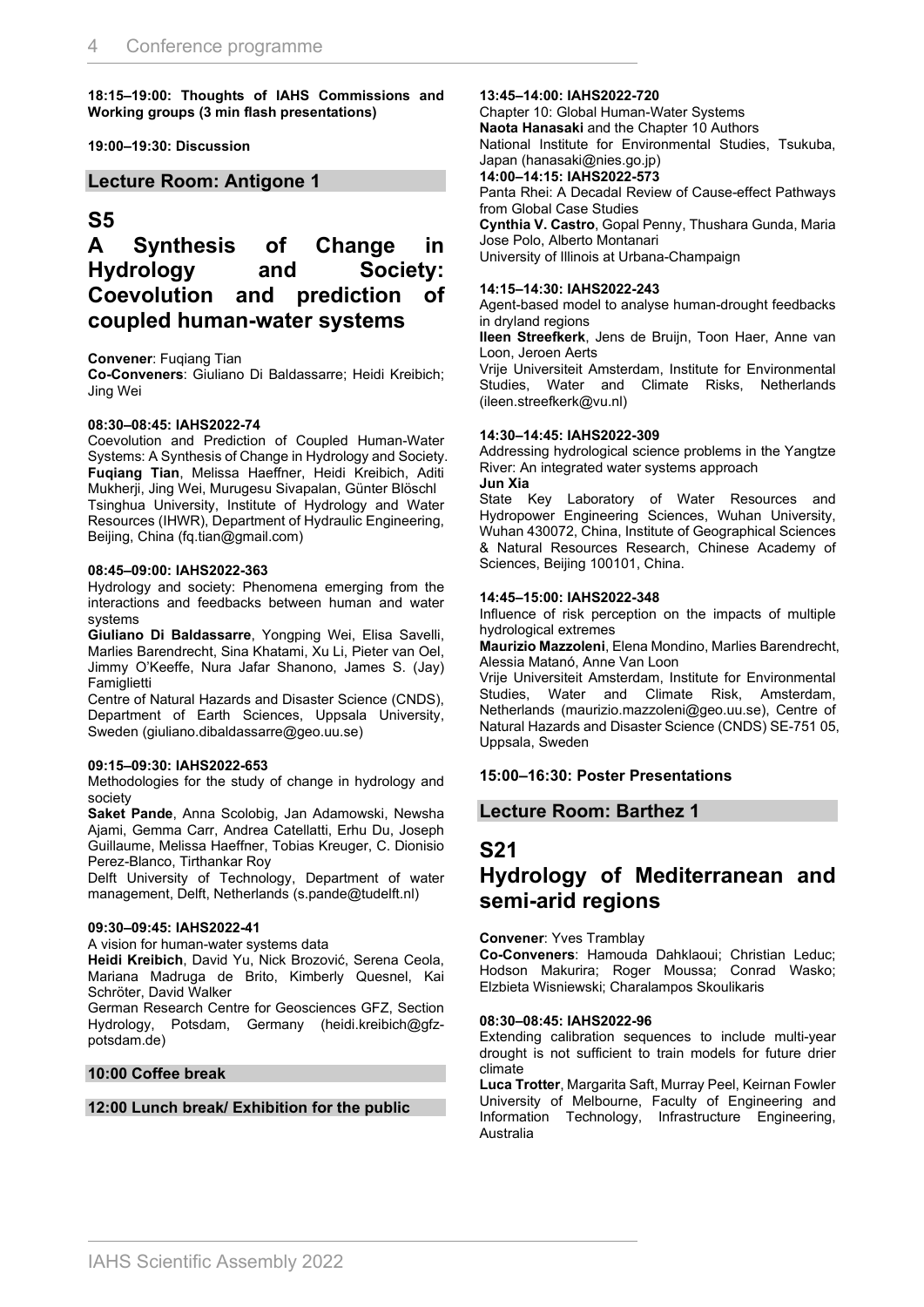#### **08:45–09:00: IAHS2022-218**

Long-term assessment of water resources and agricultural changes across a semiarid Mediterranean piedmont (High-Atlas, Morocco)

**Youness Ouassanouan**, Younes Fakir, Vincent Simonneaux, Hakim Kharrou, Abdelghani Chehbouni Mohammed VI Polytechnic University, Center for Remote Sensing Applications (CRSA), Morocco (youness.ouassanouan@um6p.ma)

#### **09:00–09:15: IAHS2022-100**

Impact of canopy scale heterogeneity on modelling the water and energy budget of a rainfed olive orchard **Sassi Zied**

CESBIO, Toulouse, France (mohamedzied.sassi@ird.fr)

#### **09:15–09:30: IAHS2022-254**

Multiscale analysis of soil moisture variability for a typical semi-arid Mediterranean ecosystem

**Roberto Corona**, Nicola Montaldo, Gabriel G. Katul Department of Civil Engineering, Environmental and

Architecture, University of Cagliari, Italy (roberto.corona@unica.it)

#### **09:30–09:45: IAHS2022-383**

Towards a hydrological consensus about the 2nd – 3rd October 2020 ALEX storm event in the French "Alpes Maritimes" region

**Frederic Pons**, Laurent Bonnifait, David Criado, Olivier Payrastre, Felix Billaud, Pierre Brigode, Catherine Fouchier, Philippe Gourbesville, Damien Kuss, Nathalie Le Nouveau, Olivier Martin, Stan Nomis, Emmanuel Paquet, Bernard Cardelli

Cerema, Aix-en-Provence, France

#### **09:45–10:00: IAHS2022-396**

Estimating water flows and water availability in a poorly monitored semiarid small dam using reverse water balance and remote sensing.

**Alyson Estacio**, Renan Rocha, Samiramisthais Linhares, Leticia Vieira, Rafaela Alves, Eduardo Martins<br>FUNCEME. Brazil (alvson.estacio@ft

 $(alyson.estacio@funceme.br)$ , Universidade Federal do Ceará, Brazil (alyson.estacio@funceme.br)

#### **10:00 Coffee break**

#### **12:00 Lunch break/ Exhibition for the public**

#### **13:30–13:45: IAHS2022-699**

Hydrological Characterisation of Mediterranean **Catchments** 

**Antoine Allam**, Roger Moussa, Wajdi Najem, Claude **Bocquillon** 

CREEN, Faculty of Engineering, Saint Joseph University, Beirut, Lebanon, UMR LISAH, Univ. Montpellier, INRA, Montpellier, France

#### **13:45–14:00: IAHS2022-677**

Improving the hydrological role of vegetation over Mediterranean mountain areas: the study case of the dehesa ecosystem in Cardeña-Montoro Natural Park (Spain)

**Rafael Pimentel**, Pedro Torralbo, Javier Aparicio, Ana Andreu, María Patrocinio González-Dugo, María José Polo

Fluvial Dynamics and Hydrology Research Group, Andalusian Institute for Earth System Research, University of Córdoba, Campus Rabanales, Edificio Leonardo da Vinci, Área de Ingeniería Hidráulica, 14014 Córdoba, Spain, Department of Agronomy,Unit of Excellence María de Maeztu (DAUCO), University of Córdoba, 14014 Córdoba, Spain

#### **14:00–14:15: IAHS2022-581**

Modelling of a strong flood event on the Mar Menor coastal lagoon with ROMS

**Francisco López Castejón**, Javier Gilabert Cervera, Nuria Alcaraz Oliver, Dionisio Tudela Meroño, Carolina Rodriguez de Mesas

Universidad Politécnica de Cartagena, Departamento de Ingeniería Química y Ambiental, Spain (francisco.lopez@upct.es)

#### **14:15–14:30: IAHS2022-476**

Spatio-temporal characteristics of heavy precipitation observed over the last 20 years on French Riviera coastal catchments

**Sarah Vigoureux**, Pierre Brigode, Julie Poggio, Stan Nomis, Raphaëlle Dreyfus, Olivier Delestre, Maria-Helena Ramos, Emmanuel Moreau, Christophe Laroche, Emmanuel Tric

Université Côte d'Azur, CNRS, OCA, IRD, Géoazur, France. (vigoureux@geoazur.unice.fr), SMIAGE Maralpin, France

#### **14:30–14:45: IAHS2022-513**

Analysis of rainfall trend and the impact of teleconnection patterns on its variability: case of Medjerda Transboundary Watershed

**Tayeb Boulmaiz**, Hamouda Boutaghane, Habib Abida, Mohamed Saber, Sameh A. Kantoush, Yves Tramblay Materials, Energy Systems Technology and Environment Laboratory, Ghardaia university, Ghardaia, Algeria

#### **14:45–15:00: IAHS2022-436**

A semi-distributed eco-hydrological model for the estimation of the effect of the climate change on a Mediterranean forest

**Serena Sirigu**, Roberto Corona, Nicola Montaldo, Marcello Airi, Maurizio Mallocci

Cagliari, Engineering, DICAAR, Italy (serena.sirigu@unica.it)

#### **15:00–16:30: Poster Presentations**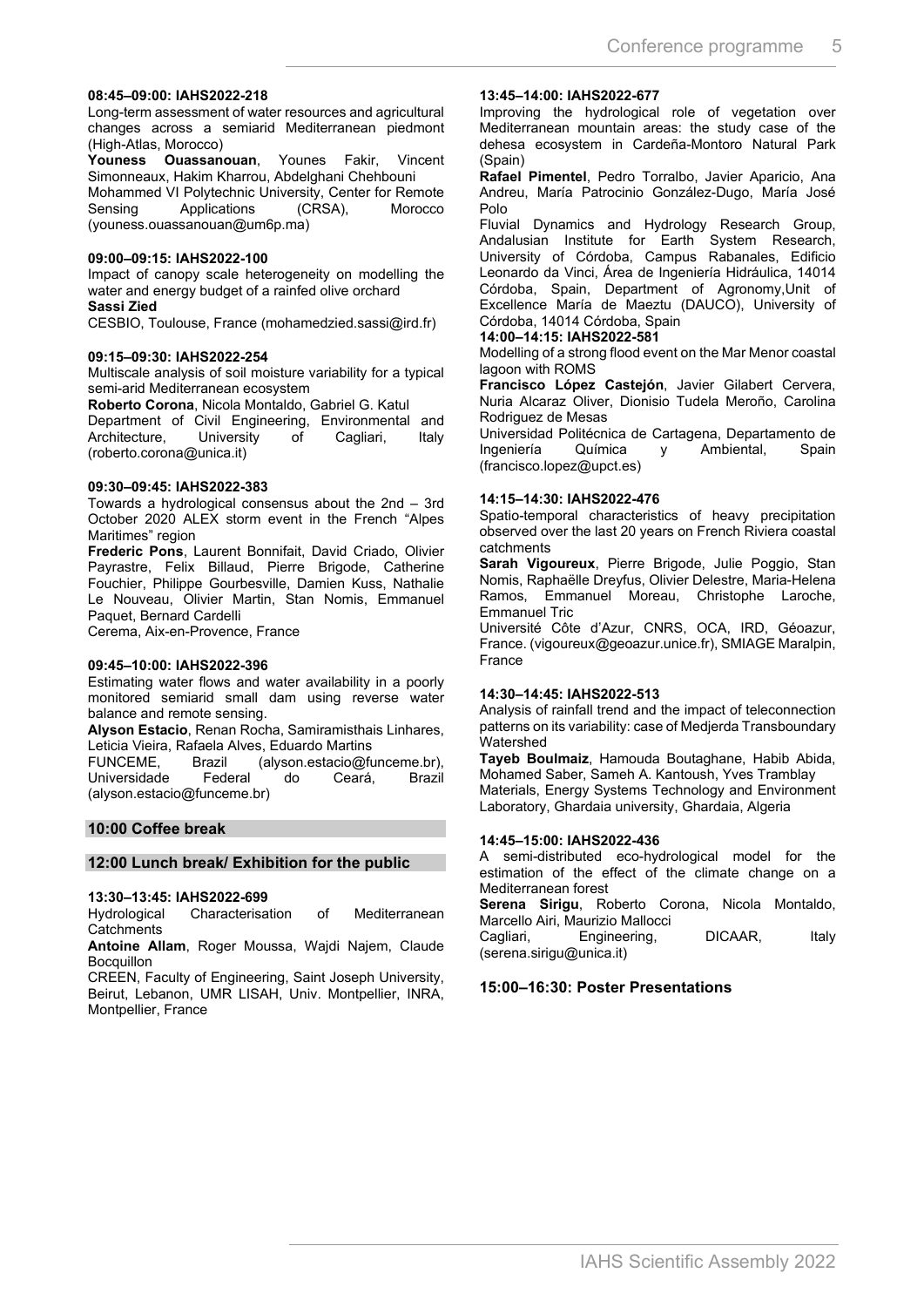#### **Lecture Room: Rondelet 1**

### **S19**

### **Innovation and citizen engagement to sense the Hydrological Cycle**

#### **Convener**: Flavia Tauro

**Co-Conveners**: Fernando Nardi; Salvatore Grimaldi; David Hannah; Jérôme Le Coz; Dominique Bérod

#### **Citizen Science**

#### **08:30–08:45: IAHS2022-528**

Citizens AND HYdrology (CANDHY): on the application of a transdisciplinary framework for assessing citizen science projects addressing hydrological challenges

**Fernando Nardi**, Christophe Cudennec, Tommaso Abrate, Antonio Annis, Thaine H. Assumpção, Alice H. Aubert, Dominique Berod, Alessio Maria Braccini, Wouter Buytaert, Antara Dasgupta, David M. Hannah, Maurizio Mazzoleni, Maria J. Polo, Øystein Sæbø, Jan Seibert, Flavia Tauro, Rita Teutonico, Stefan Uhlenbrook, Cristina Wahrmann Vargas, Salvatore Grimaldi

Water Resources Research and Documentation Centre (WARREDOC), University for Foreigners of Perugia, Perugia, Italy, Institute of Environment and College of Arts, Sciences & Education (CASE), Florida International University (FIU), Miami, Florida, US

#### **08:45–09:00: IAHS2022-473**

Service chaining, end-using, and support-to-action of a PUB-hydrograph modelling: the SIMFEN web service API Tom Loree, Hervé Squividant, Josette Launay, Alban de Lavenne, **Christophe Cudennec**

UMR SAS, Institut Agro, INRAE, Rennes, France

#### **09:00–09:15: IAHS2022-457**

Delft Measures Rain - sharing experiences from two rainfall measurement campaigns by citizens

**Remko Uijlenhoet**, Marie-Claire ten Veldhuis, Sandra de Vries, Marit Bogert, Illias Timori, Karen Chen, Rafaël van Beek

Delft University of Technology, Faculty of Civil Engineering and Geosciences, Department of Water Management, Delft, Netherlands (r.uijlenhoet@tudelft.nl)

#### **09:15–09:30: IAHS2022-624**

Application of theoretical principles of citizen science in the estimation of water levels in small basins through images from photo traps. The pilot case study of Montecalvello in Viterbo Province (Central Italy)

**Andrea Spasiano**, Salvatore Grimaldi, Fernando Nardi, Simone Noto, Alessio Maria Braccini

Water Resources and Research Documentation Center, University for Foreigners of Perugia, Perugia, Italy, Department of Economics, Engineering, Society and Business Organization, University of Tuscia, Viterbo, Italy

#### **09:30–09:45: IAHS2022-196**

Site identification and discharge measurements through Mobile Crowdsensing in the Mar Menor region

**Salvador Peña-Haro**, José M. Cecilia, Pablo Blanco-Gómez, Catia Prandi, Javier Senent-Aparicio

photrack ag, Zurich, Switzerland (pena@photrack.ch)

#### **09:45–10:00: IAHS2022-92**

The 100 Plastic Rivers Programme – A Participatory Approach to Analysing Global River Microplastic Pollution.

**Stefan Krause**, Holly Nel, Uwe Schneidewind, Iseult Lynch, Greg Sambrook Smith, Jen Drummond, Jesus Gomez-Velez

University of Birmingham, School of Geography, Earth and Environmental Sciences, School of Geography, Earth and Environmental Sciences, Birmingham, United Kingdom of Great Britain - England, Scotland, Wales (s.krause@bham.ac.uk)

#### **10:00 Coffee break**

#### **12:00 Lunch break/ Exhibition for the public**

#### **Measurements and Observations**

#### **13:30–13:45: IAHS2022-448**

How well can citizens observe water levels and other hydrological variables using a smartphone app?

**Jan Seibert**, Sara Blanco, Mirjam Scheller, Franziska Schwarzenbach, Ze Wang, Ilja van Meerveld

University of Zurich, Department of Geography, Zürich, Switzerland (jan.seibert@geo.uzh.ch), Department of Aquatic Sciences and Assessment, Swedish University of Agricultural Sciences, Uppsala, Sweden

#### **13:45–14:00: IAHS2022-730**

Flood disasters and integrated flood management especially from citizens' perspectives in Nepal

#### **Narayan Prasad Gautam**

Department of Meteorology, Tri-Chandra M. Campus, Tribhuvan University, Kathmandu, Nepal

#### **14:00–14:15: IAHS2022-98**

Extending streamgauging thanks to low-cost velocity-head rods

**Jérôme Le Coz**, Mickaël Lagouy, Francis Pernot, Alexis

Buffet, Céline Berni<br>INRAE. UR RiverLy. Villeurbanne. France (jerome.lecoz@inrae.fr)

#### **14:15–14:30: IAHS2022-437**

Uncertainty analysis of moving boat ADCP discharge measurements

**Blaise Calmel**, Jérôme Le Coz, Aurélien Despax, Alexandre Hauet

INRAE, UR RiverLy, 5 rue de la Doua, 69100 Villeurbanne, France (blaise.calmel@inrae.fr)

#### **14:30–14:45: IAHS2022-306**

A Low-Cost Sensor Network System for Reliable Small Stream Monitoring

**Christopher Post**, Mohammad Mayyan, Jackson Merritt, Chuck Cook, Dharan Sammeta, Angel Isaac, Vandini Modi, Paul Minerva, Elena Mikhailova

Clemson University, Department of Forestry and Environmental Conservation, United States of America (cpost@clemson.edu)

#### **14:45–15:00: IAHS2022-334**

Time-lapse imagery to monitor ephemeral and intermittent streams.

**Simone Noto**, Flavia Tauro, Gianluca Botter, Salvatore Grimaldi

Department of Civil, Environmental and Architectural Engineering, University of Padua, Padova, Italy (simone.noto@phd.unipd.it, gianluca.botter@unipd.it)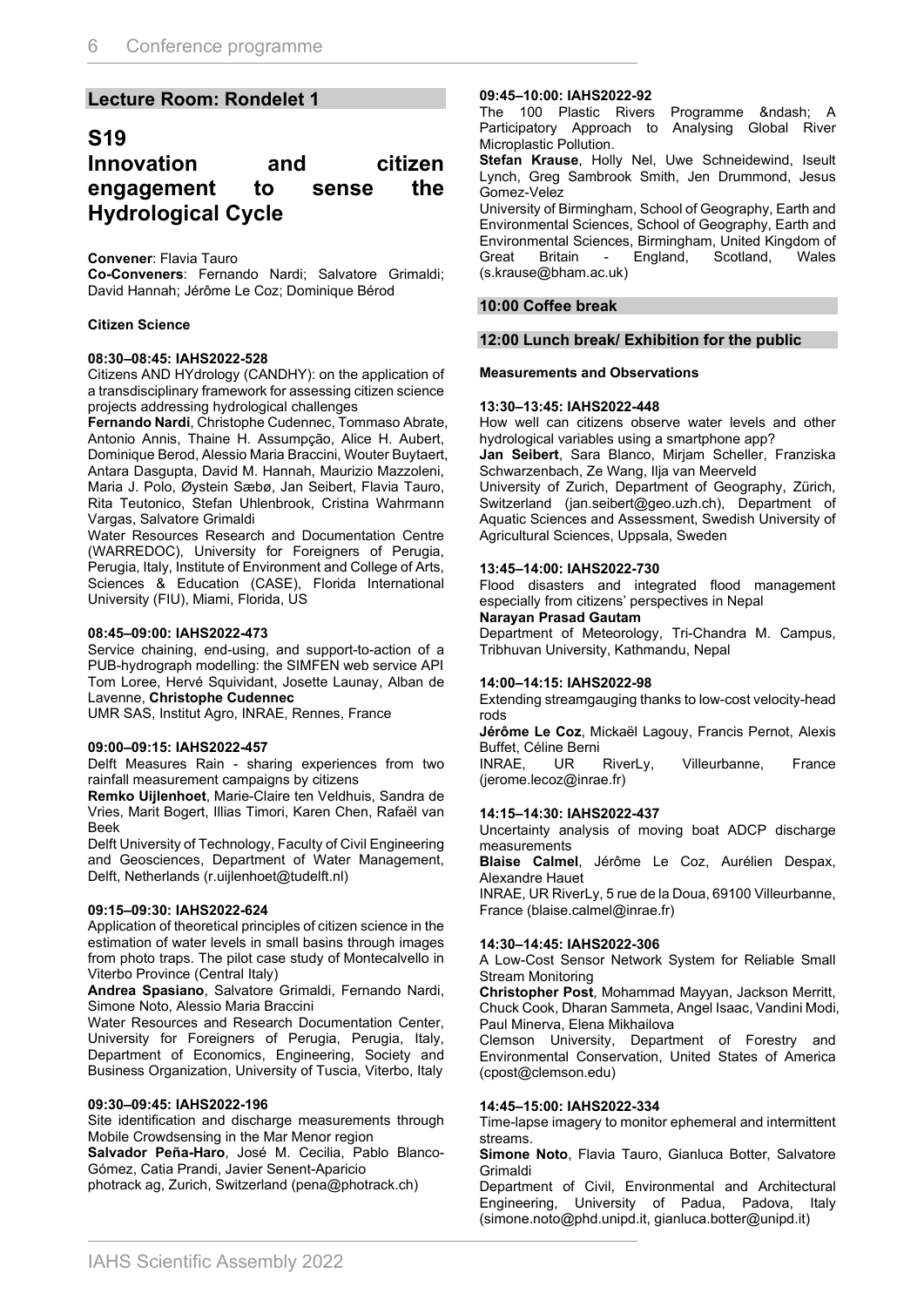#### **15:00–16:30: Poster Presentations**

#### **Lecture Room: Rondelet 2**

### **S8**

### **Hydrometeorological predictability on subseasonal to seasonal scale: Potential for hydrological decision making**

#### **Convener**: Harald Kunstmann

**Co-Conveners: Ali Nazemi: Fugiang Tian: Yuri Simonov:** Christopher White

#### **08:30–08:45: IAHS2022-104**

Challenges of machine learning based post-processing methods for sub-seasonal forecasts

**Konrad Bogner**, Annie Y.-Y. Chang, Massimiliano Zappa Swiss Federal Institute for Forest, Snow and Landscape Birmensdorf. (konrad.bogner@wsl.ch)

#### **08:45–09:00: IAHS2022-119**

How does the seasonal forecast quality of hydrological extremes vary in space and time?

**Yiheng Du**, Ilias Pechlivanidis, Ilaria Clemenzi

Swedish Meteorological and Hydrological Institute, Hydrology Research Unit, Sweden (yiheng.du@smhi.se)

#### **09:00–09:15: IAHS2022-200**

Enhancement of seasonal hydrological forecasting with analogue selection of historical years **Wei Yang**, Kean Foster, Ilias G. Pechlivanidis Swedish meteorological and hydrological institute, Hydrology, Norrköping, Sweden (wei.yang@smhi.se)

#### **09:15–09:30: IAHS2022-291**

Toward a unified stochastic framework for projection and prediction of streamflow under changing conditions **Ali Nazemi**, Masoud Zaerpour

Concordia University, Building, Civil and Environmental Engineering, Canada (ali.nazemi@concordia.ca)

#### **09:45–10:00: IAHS2022-415**

Aiming for globally available but locally relevant seasonal drought risk forecasts with GLOFFIS

**Frederiek Sperna Weiland**, Patricia Trambauer, Dimmie Hendriks, Matthijs den Toom, Albrecht Weerts, Jan Verkade

Deltares, Delft, The Netherlands

#### **10:00 Coffee break**

#### **12:00 Lunch break/ Exhibition for the public**

#### **13:30–13:45: IAHS2022-525**

Aqui-FR: towards a hydro-geological seasonal forecasting system for metropolitan France

Jean-Marie Willemet, Simon Munier, Francois Besson, **Pierre Etchevers**, Patrick Le Moigne, Fabienne Rousset, Jean-Michel Soubeyroux, Christian Viel, Florence Habets, Philippe Ackerer, Nadia Amraoui, Jean-Raynald de Dreuzy, Nicolas Gallois, Claire Magand, Dominique Thiery, Jean-Pierre Vergnes

Meteo-France, Climatology and Climate Services Division, Toulouse, France

#### **13:45–14:00: IAHS2022-546**

Seasonal forecasts offer economic benefit for hydrological decision making in semi-arid regions

**Tanja C. Portele**, Christof Lorenz, Berhon Dibrani, Patrick Laux, Jan Bliefernicht, Harald Kunstmann

Karlsruher Institut für Technologie, Institut für Meteorologie und Klimaforschung - Atmosphärische Umweltforschung (IMK-IFU), Garmisch-Partenkirchen, Germany (tanja.portele@kit.edu), University of Augsburg, Institute of Geography, Augsburg,Germany

#### **14:00–14:15: IAHS2022-579**

Seamless meteorological forecast production and evaluation towards hydrological decision-making in France: CIPRHES projet

**Talardia Gbangou**, Christian Viel, Fabienne Rousset, Jean-Marie Willemet, Pierre Etchevers, Simon Munier, Maria-Helena Ramos, François Bourgin

CNRM, Météo France, CNRS, Toulouse, France (talardia.gbangou@meteo.fr), Météo-France, Climatology ad Climate Services Division, Toulouse, France

#### **14:15–14:30: IAHS2022-732**

Seasonal Precipitation forecasting with large scale climate predictors: A hybrid wavelet multiresolution -NARX scheme

**Rim Ouachani**, Zoubeida Bargaoui, Taha Ouarda Higher Institute of Transport and Logistics of Sousse - Sousse University, Tunisia

#### **14:30–14:45: IAHS2022-750**

Prediction of water level variations in aquifers using recurrent and convolutional neural networks

**Lea Duran**, Rida Mouni, Valentin Duperron, Loïc Maisonnasse, Guillaume Artigue, Séverin Pistre, Anne Johannet

Atos Montpellier, HydroSciences Montpellier, Montpellier

#### **14:45–15:00: IAHS2022-751**

Predictive performance of bias-corrected seasonal SEAS5 forecasts for Germany

**Jan Niklas Weber**, Christof Lorenz, Tanja Portele, Harald Kunstmann

Karlsruhe Institute of Technology, Institute of Meteorology<br>and Climate Reserach, Garmisch-Partenkirchen, and Climate Reserach, Garmisch-Partenkirchen, Germany, University of Augsburg, Center for Climate Resilience, Augsburg, Germany

#### **15:00–16:30: Poster Presentations**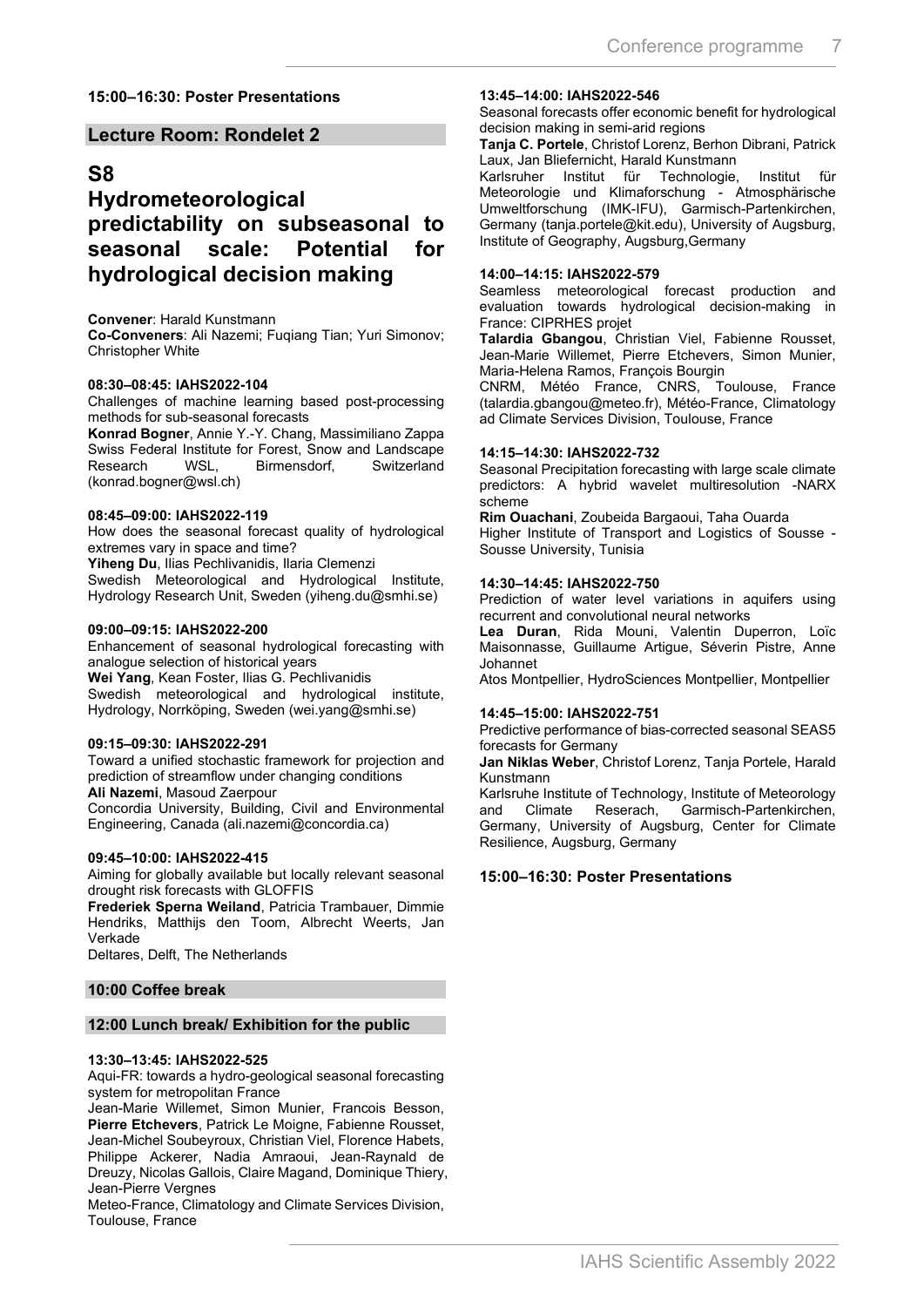### **Monday Posters**

#### **Poster Area: Poster Area Attendance Time: 15:00–16:30**

### **S1/SP2 Unsolved Problems in Hydrology: Overarching session**

#### **Convener**: Günter Blöschl

**Co-Conveners**: Berit Arheimer, Christophe Cudennec

# **P1: IAHS2022-366**

Analysis influence of evapotranspiration on superconducting gravity signal at daily time step Bertille Loiseau, **Simon Carriere**, Cédric Champollion, Chloé Ollivier, Nicolas Martin-StPaul, Nolwenn Lesparre, Albert Olioso, Jacques Hinderer, Damien Jougnot University, Paris, France (simon.carriere@upmc.fr)

#### **P3: IAHS2022-538**

How Scaling Helps Solve Problems in Hydrology

**Daniel Schertzer**, Vijay Dimri, Klaus Fraedrich, Vijay Gupta, Witold Krajewski, Renzo Rosso

Hydrology Meteorology and Complexity (HM&CO), Ecole des Ponts ParisTech, Marne-la-Vallée, France (daniel.schertzer@enpc.fr), Civil and Environmental Engineering, Imperial College of London, London, United Kingdom

#### **P4: IAHS2022-692**

In search of catchment-scale hydrological laws: learning from the long-term water balance formulas

**Vazken Andréassian**, Tewfik Sari, Léonard Santos, Alban de Lavenne

Université Paris-Saclay, INRAE, HYCAR, Antony, France (vazken.andreassian@inrae.fr)

#### **P5: IAHS2022-724**

Interception loss as an underestimated component of evapotranspiration modelling in a forested catchment

**Anna Lamacova**, Radek Vlnas, Pavel Kram

Czech Geological Survey, Prague, Czech Republic (anna.lamacova@geology.cz)

### **S2 Floods: Processes, Forecasts, Probabilities, Impact Assessments and Management**

#### **Convener**: Svenja Fischer

**Co-Conveners**: Andreas Schumann, Günter Blöschl, Elena Volpi, Christopher White, Alberto Viglione, Marcelo Uriburu

#### **P6: IAHS2022-60**

Using the information on rainfall intensities to represent the variability in time of dominant processes in a hydrological model

**Paul C. Astagneau**, François Bourgin, Vazken Andréassian, Charles Perrin

Université Paris-Saclay, INRAE, HYCAR Research Unit, Antony, France (paul.astagneau@inrae.fr)

#### **P7: IAHS2022-237**

Uncertainty propagation in derived flood frequency analysis driving a rainfall-runoff model with stochastically generated climate input data

#### **Luisa-Bianca Thiele**, Ross Pidoto, Uwe Haberlandt

Leibniz University Hanover, Hannover, Germany (thiele@iww.uni-hannover.de)

#### **P8: IAHS2022-38**

Investigating flood change mechanisms in Europe through a probabilistic flood change model

**Miriam Bertola**, Alberto Viglione, David Lun, Günter Blöschl

Institute of Hydraulic Engineering and Water Resources Management, Vienna University of Technology, Vienna, Austria

#### **P9: IAHS2022-374**

Attribution of hydrometeorological variability in flood generation over the Godavari River

#### **Saran Aadhar**, Efrat Morin

Civil & Infrastructure Engineering, Indian Institute of Technology, Jodhpur, India (saran.aadhar@iitj.ac.in)

#### **P10: IAHS2022-349**

Simulating catchment scale river discharges and flood events from large scale atmospheric information: Example of the Upper Rhône River (European Alps)

**Caroline Legrand**, Bruno Wilhelm, Benoît Hingray Institute for Geosciences and Environmental Research, University Grenoble Alpes, CNRS, IRD, G-INP, Grenoble, France (caroline.legrand@univ-grenoble-alpes.fr)

#### **P11: IAHS2022-28**

The Flood Risk Assessment in cities as an element of a Flood Risk Management: A CASE STUdY of Krakow, Poland

**Andrzej Wałęga**, Beniamin Więzikzik, Kazimierz Banasik, Magdalena Grzebinoga

University of Agriculture in Krakow, Department of Sanitary Engineering and Water Management, Poland (andrzej.walega@urk.edu.pl), Association of Polish Hydrologists - SHP

#### **P12: IAHS2022-61**

Flood monitoring system in the Dakar agglomeration **Laurent pascal m. Dieme**, Christophe Bouvier,

Ansoumana Bodian, Alpha Sidibé Université gaston berger saint louis, Laboratoire Leïdi, Geographie, Saint Louis,Senegal (dieme.laurent-pascalmalang@ugb.edu.sn)

#### **P13: IAHS2022-106**

Contribution of a systematic and long-term observation method to improve the understanding of flood impacts

**Pauline Bremond**, Pierre Balzergue, Frédéric Grelot, Valériane Marry, Maxime Modjeska, David Nortes Martinez

INRAE, UMR G-EAU, Univ Montpellier, AgroParisTech, BRGM, CIRAD, IRD, INRAE, Institut Agro, Montpellier, France , Montpellier Cedex 5, France (pauline.bremond@inrae.fr)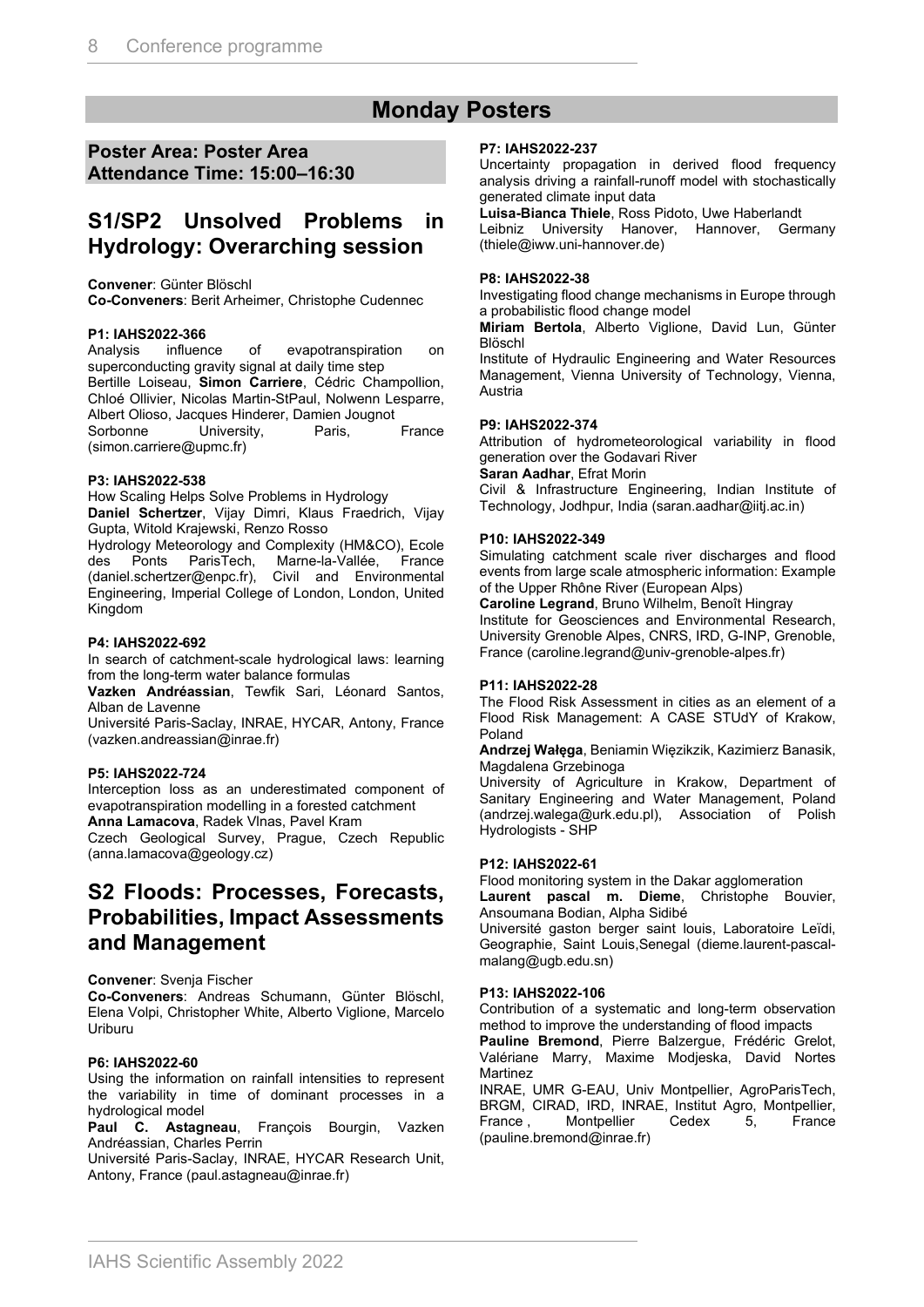# **P14: IAHS2022-281**

linking the hydrodynamic characterisation of the karst aquifer at the Cadarache CEA centre (South of France) to the karst structure using statistical analysis of temperature.

**Manon Erguy**, Sébastien Morilhat, Guillaume Artigue, Julien Trincal, Anne Johannet, Séverin Pistre

CEA, Centre de Cadarache, 13108 Saint Paul Lez Durance cedex, France, HydroSciences Montpellier (Univ. Montpellier, IMT Mines Ales, IRD, CNRS), 6 av. de Clavières, 30100 Ales, France

#### **P15: IAHS2022-336**

Flood damage assessment and mapping within the MOVIDA project: a glance to expected impacts on roads and railway infrastructures

**Natasha Petruccelli**, Alice Gallazzi, Daniela Molinari, Mohammed Hammouti, Marco Zazzeri, Sterlacchini, Francesco Ballio, Armando Brath, Alessio Domeneghetti

Dept. of Civil, Chemical, Environmental and Materials Engineering, Alma Mater Studiorum - University of Bologna, Bologna, Italy

#### **P16: IAHS2022-406**

Post-flood evaluation of the 2010 and 2020 niger river floods in the districts of karimama and malanville in north - benin using remote sensing

**Talahatou Tabou**, Ismaël Mazo, Soufouyane Zakari, Ibouraïma Yabi, Ernest Amoussou

Laboratory of Cartography, (LaCarto) University of Abomey-Calavi, 10 BP 1082, Cadjèhoun, Cotonou, Benin, Pierre PAGNEY Laboratory" Climate, Water, Ecosystems and Development" (LACEEDE), University of Abomey-Calavi, BP 922, Abomey-Calavi, Benin.

#### **P18: IAHS2022-613**

Flash Flood Hazards and Climate Change in East Cairo Province, Egypt

#### **Tamer Nassar**

Cairo University, Faculty of Science, Geology Department , Egypt (nassart@aucegypt.edu), American University in Cairo, School of Science and Engineering

#### **P19: IAHS2022-718**

Development of flood risk and flood damage methodology **Maria Hlinkova**

Technical university of Kosice, Faculty of Civil Engineering, Department of Environmental Engineering

#### **P20: IAHS2022-687**

Modelling urban floods in megacities: a comparative bibliometric review of traditional physically based and artificial intelligence models

**Marina Batalini de Macedo**, Roberto Fray da Silva, Maria Clara Fava, Ashutosh Sharma, Nikunj K. Mangukiya, Ana Carolina Sarmento Buarque, Maria Tereza Razzolini, Eduardo Mario Mendiondo, Narendra Kumar Goel, Mathew Kurian, Adelaide Cassia Nardocci

University of Sao Paulo, School of Public Health, Brazil (marinabatalini@usp.br)

### **S5**

### **A Synthesis of Change in Hydrology and Society: Coevolution and prediction of coupled human-water systems**

#### **Convener**: Fuqiang Tian

**Co-Conveners**: Giuliano Di Baldassarre, Heidi Kreibich, Jing Wei

#### **P21: IAHS2022-34**

Impact of urbanization on precipitation: a multi-site observation and modelling approach over the United States of America.

**Morgane Lalonde-Le Pajolec**, Alexandre Dulac, Sophie Bastin, Ludovic Oudin

Sorbonne Université, CNRS, EPHE, UMR METIS, Paris, France, LATMOS/IPSL, UVSQ Université Paris-Saclay, Sorbonne Université, CNRS, Guyancourt, France

#### **P22: IAHS2022-206**

Human-flood interactions: The role of economic inequality **Sara Lindersson**, Elena Raffetti, Luigia Brandimarte, Johanna Mård, Maria Rusca, Giuliano Di Baldassarre

Centre of Natural Hazards and Disaster Science, Department of Earth Sciences, Uppsala University, Uppsala, Sweden

#### **P23: IAHS2022-210**

Long-term water imbalances of global watersheds resulting from biases in hydroclimatic datasets for water budget analyses

#### **Xuezhi Tan**

Center of water resources and environment, Sun Yat-sen University, Guangzhou, PR. China (tanxuezhi@mail.sysu.edu.cn)

#### **P24: IAHS2022-249**

River runoff in European Russia under global warming **Andrey Kalugin**

Water Problems Institute, Russian Academy of Sciences, Moscow, Russia (andrey.kalugin@iwp.ru)

### **S8**

### **Hydrometeorological predictability on subseasonal to seasonal scale: Potential for hydrological decision making**

**Convener**: Harald Kunstmann **Co-Conveners**: Ali Nazemi, Fuqiang Tian, Yuri Simonov, Christopher White

#### **P27: IAHS2022-301**

A five-parameter Gamma-Gaussian model to calibrate monthly and seasonal GCM precipitation forecasts **Zeqing Huang**, Tongtiegang Zhao

School of Civil Engineering, Sun Yat-Sen University, Guangzhou, China (huangzq6@mail2.sysu.edu.cn)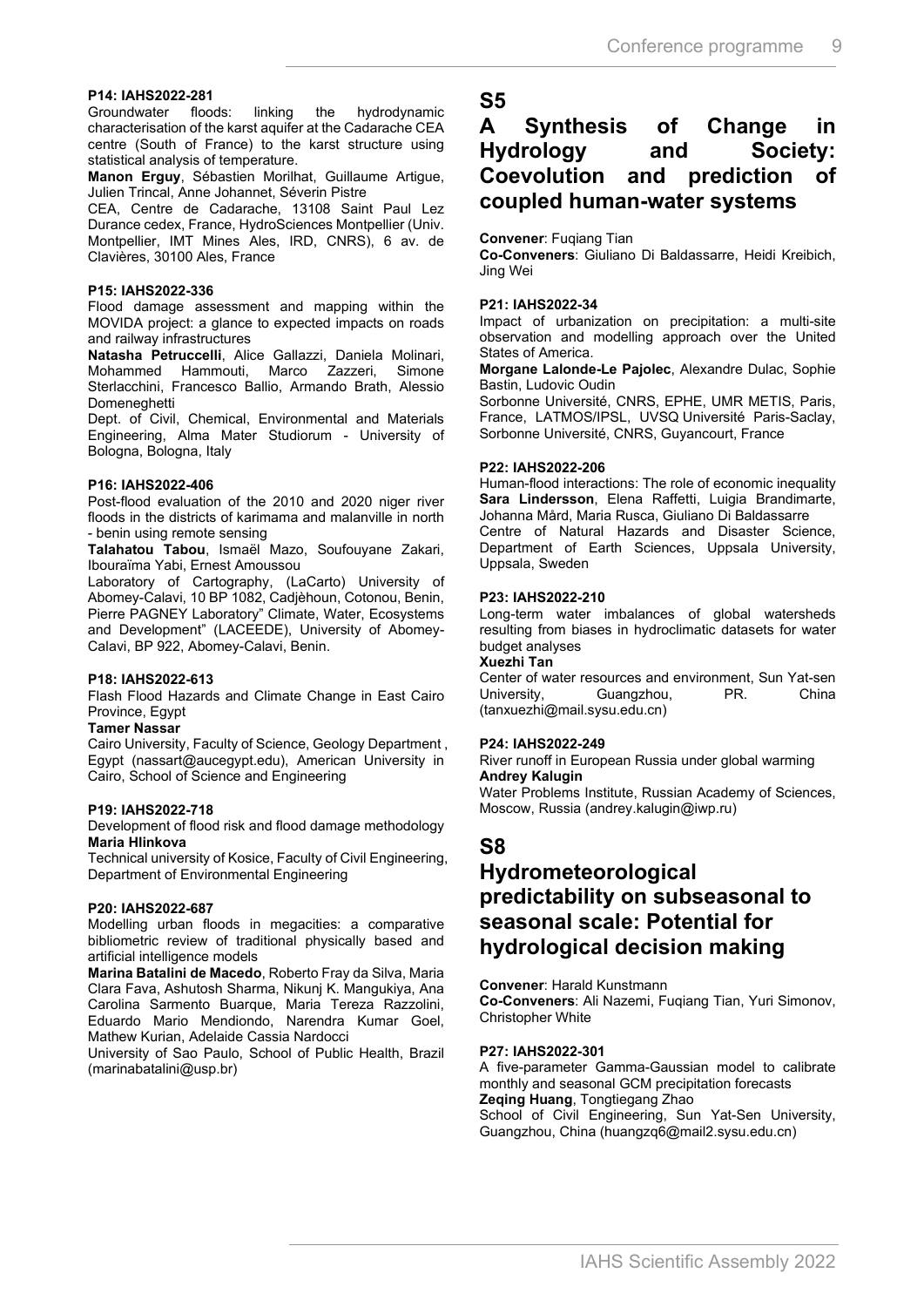#### **P29: IAHS2022-445**

Impact of future climate change and anthropization on the discharges of the So'o watershed (South Cameroon) Valentin Brice Ebodé, Gil Mahé, Jean-jacques Braun,

Jean-guy Dzana, Jules Remy Ndam Ngoupayou, **Bernadette Nka Nnomo**

Institute of Geological and Mining Research (bnnomo@gmail.com)

#### **P30: IAHS2022-506**

Rainfall-runoff processes of Koupendri catchment northwest, Benin: a modeling approach.

#### **Chukwuebuka Azuka**

University of Nigeria, Nsukka, Department of Soil Science, Nigeria (chukwuebuka.azuka@unn.edu.ng)

### **S19 Innovation and citizen engagement to sense the Hydrological Cycle**

**Convener**: Flavia Tauro

**Co-Conveners**: Fernando Nardi, Salvatore Grimaldi, David Hannah, Jérôme Le Coz, Dominique Bérod

#### **P33: IAHS2022-416**

Optical techniques: non-intrusive river monitoring approach

**Francesco Alongi**, Dario Pumo, Carmelo Nasello, Salvatore Nizza, Giuseppe Ciraolo, Leonardo Valerio Noto Università degli studi di Palermo, Dipartimento di Ingegneria, Palermo, Italy (francesco.alongi01@unipa.it)

#### **P34: IAHS2022-427**

Survey on relationship between hydrogeological risk awareness/preparedness and multiple sociodemographic factors: case study in a flood-prone area, Nagano, Japan **Shinichiro Nakamura**, Tsuyoshi Takano, Koki Terakawa, Fuko Nakai, Kensuke Otsuyama, Taikan Oki

Department of Civil Engineering, Nagoya University, Nagoya, Japan (shinichiro@civil.nagoya-u.ac.jp)

#### **P35: IAHS2022-351**

Social uncertainty in flood risk: field research, citizens' engagement, institutions' collaboration

Dimitra Dimitrakopoulou, Romanos Ioannidis, Georgios-Fivos Sargentis, Panayiotis Dimitriadis, Theano Iliopoulou, Efthimis Chardavellas, **Stelios Vavouloyiannis**, Nikos Mamassis, Demetris Koutsoyiannis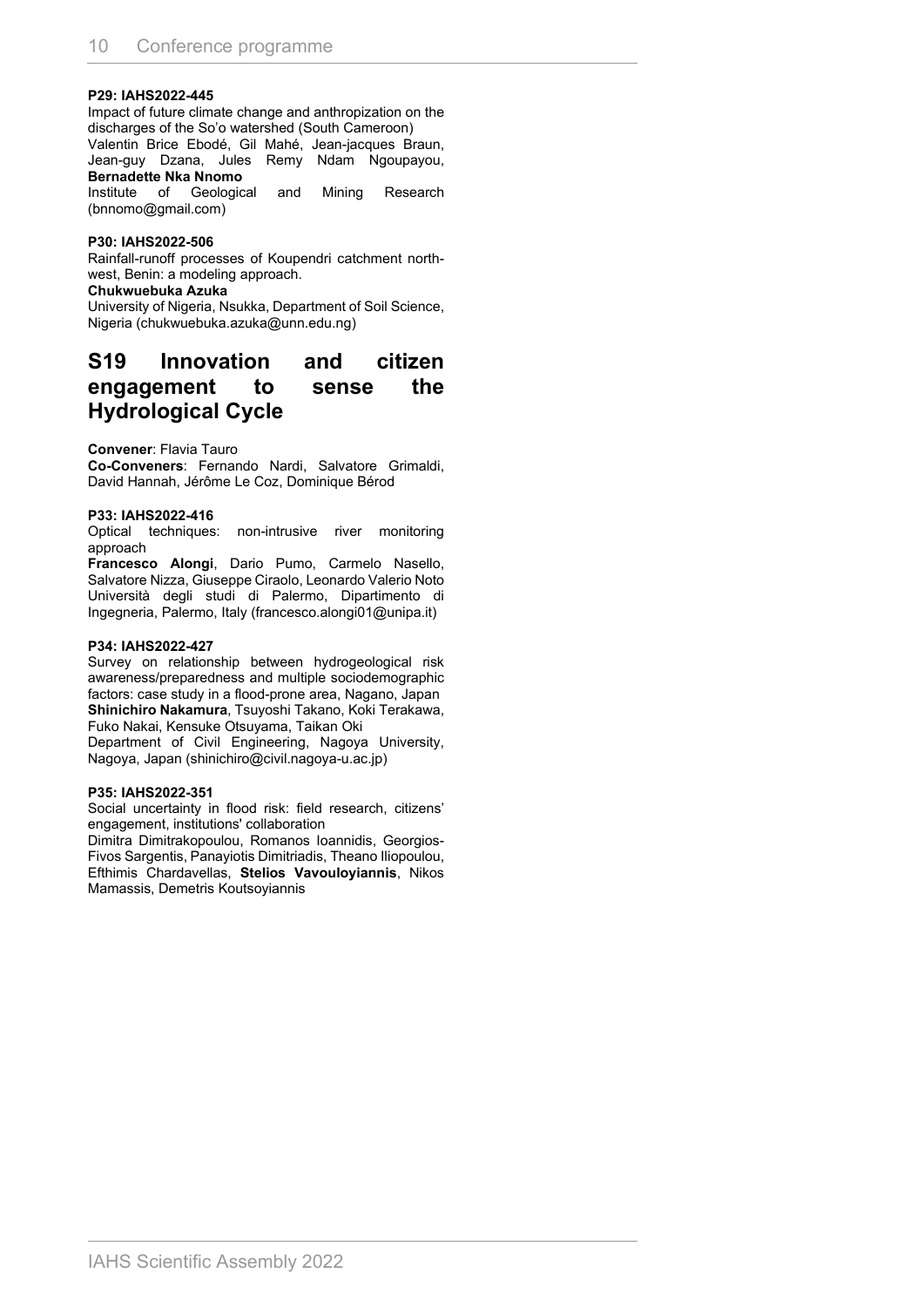# **Tuesday, 31 May 2022**

#### **Lecture Room: Auditorium Pasteur**

### **S2**

### **Floods: Processes, Forecasts, Probabilities, Impact Assessments and Management**

#### **Convener**: Svenja Fischer

**Co-Conveners**: Andreas Schumann; Günter Blöschl; Elena Volpi; Christopher White; Alberto Viglione; Marcelo Uriburu

#### **Flash Floods: Impacts and Forecasting**

#### **08:30–08:45: IAHS2022-715**

Hydrologic and Hydraulic modelling as a support for an early warning system for flash floods

**João Fernandes**, Rui Rodrigues, Gonçalo Jesus, João Rogeiro, Anabela Oliveira

National Laboratory for Civil Engineering, Hydraulics and Environment Department

#### **08:45–09:00: IAHS2022-379**

Towards a flash flood forecasting model for local crisis managers

**Salma Sadkou**, Guillaume Artigue, Pierre-Alain Ayral, Séverin Pistre, Sophie Sauvagnargues, Anne Johannet HydroSciences Montpellier, Univ. Montpellier, IMT Mines Ales, IRD, CNRS, 30100 Ales, France, France (salma.sadkou@mines-ales.fr)

#### **09:00–09:15: IAHS2022-166**

Spatially distributed calibration of a hydrological model with variational optimization constrained by physiographic maps for flash flood forecasting in France

**Maxime Jay-Allemand**, Julie Demargne, Pierre-André Garambois, Pierre Javelle, Igor Gejadze, François Colleoni, Didier Organde, Patrick Arnaud, Catherine Fouchier

Hydris Hydrologie, Parc Scientifique Agropolis II, 2196 Boulevard de la Lironde, 34980 Montferrier-sur-Lez, France (maxime.jay.allemand@hydris-hydrologie.fr)

#### **09:15–09:30: IAHS2022-666**

On extreme rainfall scaling and stochastic storm transposition to enhance the design hydrographs definition and flash flood risk assessment

**Marco Lompi**, Enrica Caporali, Luis Mediero, Bernardo Mazzanti

University of Florence, Department of Civil and Environmental Engineering, Italy (marco.lompi@unifi.it), Universidad Politécnica de Madrid, Department of Civil Engineering: Hydraulic, Energy and Environment, Madrid, **SPAIN** 

#### **09:30–09:45: IAHS2022-186**

Future changes in flash flood frequency and magnitude over the European Alps

Marjanne Zander, Pety Viguurs, Frederiek Sperna Weiland, **Albrecht Weerts**

Deltares, Inland Water Systems, Delft, The Netherlands, Hydrology and Quantitative Watermanagement, Dept. of Environmental Sciences, WUR, Wageningen, The **Netherlands** 

#### **09:45–10:00: IAHS2022-512**

Floods forecasting on karstic basin - Agly river, south of France

**Perrine Fleury**, Jean-Christophe Maréchal

BRGM, Université Montpellier, France, G-eau, UMR 183, INRAE, CIRAD, IRD, AgroParisTech, Supagro, BRGM, Montpellier, France

#### **10:00 Coffee break**

#### **Stochastic Hydrology**

#### **10:30–10:45: IAHS2022-4**

Risk of extreme rainfall in the Bandama basin (West Africa): Contribution of multifractal analysis

**N'diaye Edwige Hermann Meledje**, Kassia Francis Koffi Bi, Kan Martin Kouassi, Yao Alexis N'go, Kouakou Lazare Kouassi

Marine Geology, Sedimentology and Environment Laboratory, Center of Ecology Research, University Nangui Abrogoua, Abidjan, Ivory Coast

#### **10:45–11:00: IAHS2022-550**

Flood Seasonality Mechanisms in Brazil

**Vinícius B P Chagas**, Pedro L B Chaffe, Günter Blöschl Graduate Program of Environmental Engineering, Federal University of Santa Catarina, Florianopolis, Brazil (vbchagas@gmail.com)

#### **11:00–11:15: IAHS2022-57**

Multivariate statistical assessment of flood scenarios in large river basins under consideration of tributary impacts and flood types

**Svenja Fischer**, Andreas Schumann

Ruhr-University Bochum, Institute of Hydrology, Civil-<br>Engeneering, Bochum, Germany Engeneering, (svenja.fischer@hydrology.ruhr-uni-bochum.de)

#### **11:30–11:45: IAHS2022-355**

A process-based multivariate framework for reservoir safety evaluation for Slovakia

**Peter Valent**, Anna Liová, Kamila Hlav?ová, Silvia Kohnová, Tomá<sup>:</sup> Bacigál, Roman Výleta, Ján Szolgay Institute of Hydraulic Engineering and Water Resources Management, Vienna University of Technology, Karlsplatz 13/223, A-1040 Wien, Austria<br>(valent@hydro.tuwien.ac.at). Slovak University of (valent@hydro.tuwien.ac.at), Slovak University of Department of Land and Water ResourcesManagement, Radlinského 11, 810 05, Bratislava, Slovakia

#### **11:45–12:00: Discussion (abstract withdrawal)**

#### **12:00 Lunch break / Exhibition for the public**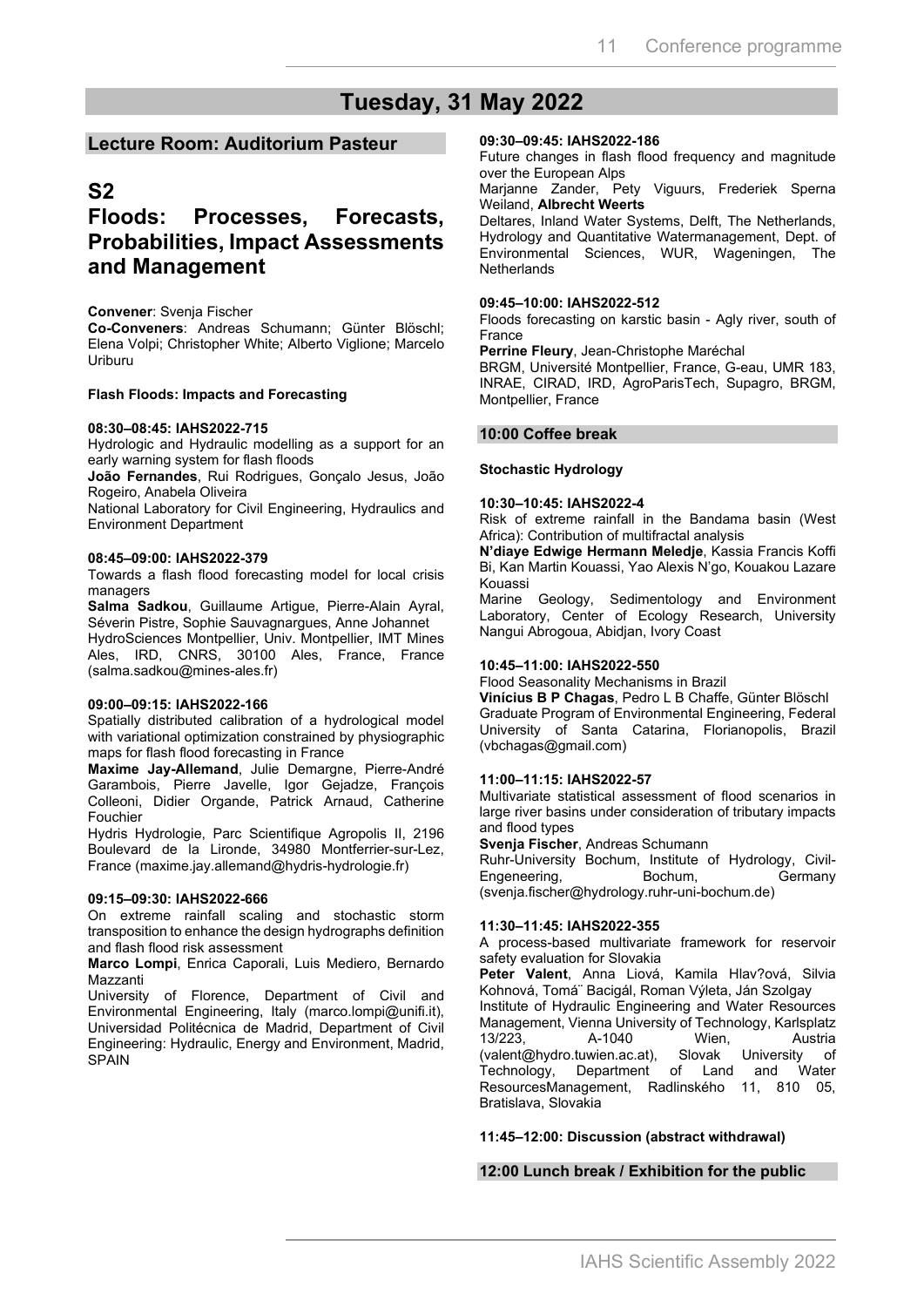#### **Changes in Flood Frequency and Magnitude**

#### **13:45–14:00: IAHS2022-553**

Analysis of Historical Flood Frequencies and Magnitudes and Future Scenarios Forecasting in the Mono River Basin, West Africa

**Houteta Djan'na Koubodana**, Moustapha Tall, Rodric Mérimé Nonki, Koffi Djaman, Nilanchal Patel, Kossi Atchonouglo

African Institute for Mathematical Sciences (AIMS) of Rwanda, Climate Science, Kigali, Rwanda (djanna.koubodana@aims.ac.rw), Faculté Des Sciences, Université de Lomé, 01B:P 1515 Lomé, Togo

#### **14:00–14:15: IAHS2022-460**

Assessment of the long-term change in the extreme hydrological events across the West African basins **Jean Hounkpè**, Djigbo Félicien Badou

Laboratoire d'Hydrologie Appliquée, Institut National de l'Eau, Université d'Abomey-Calavi, Abomey-Calavi, Benin

#### **14:15–14:30: IAHS2022-402**

Detection of trends in observed river floods in Poland **Nelson Venegas Cordero**, Zbigniew Kundzewicz, Shoaib Jamro, Mikołaj Piniewski

Warsaw University of Life Sciences, Department of Hydrology, Meteorology and Water Management, Warsaw, Poland (nelson\_venegas@sggw.edu.pl)

#### **14:30–14:45: IAHS2022-245**

Flood risk in China: observed changes and variability, management, and projections

**Zbigniew Kundzewicz**, Tong Jiang, Buda Su, Jinlong Huang, Yanjun Wang

Institute for Disaster Risk Management, School of Geographical Science, Nanjing University of Information Science & Technology, Nanjing, China; Department of Meteorology, Pozna, University of Life Sciences, Pozna, Poland

#### **14:45–15:00: IAHS2022-26**

On the importance of soil moisture dynamics for flood generation in Africa

**Yves Tramblay**, Gabriele Villarini, Mohamed El Mehdi Saidi, Gaby Gründemann, El Mahdi El Khalki, Christian Massari, Lina Stein, Denis Hughes

HydroSciences Montpellier (Univ. Montpellier, CNRS, IRD), Montpellier, France

#### **15:00 Break**

#### **15:00–16:30: Poster Presentations**

#### **Uncertainty and Urban Flood Modelling**

#### **16:30–16:45: IAHS2022-230**

Investigation of the maximisation potential of large floods by spatio-temporal simulation of rainfall.

**Uwe Haberlandt**, Luisa-Bianca Thiele

University of Hannover, Inst. of Hydrology and Water Resources Management, Hannover, Germany (haberlandt@iww.uni-hannover.de)

#### **16:45–17:00: IAHS2022-483**

Changeability of Simulated Watershed Hydrograph from Different Vector Scales and Cell Sizes

**Mostafa Moradi Dashtpagerdi**, Seyed Hamidreza Sadeghi, Hamidreza Moradi Rekabdarkoolai

Faculty of Natural Resources, Tarbiat Modares University, Noor 46417-76489, Mazandaran, Iran

#### **17:00–17:15: IAHS2022-703**

Quantifying the uncertainty associated with future floods simulations from regional climate models **Salah Basem Ajjur**, Sami G. Al-Ghamdi

Division of Sustainable Development, College of Science and Engineering, Hamad Bin Khalifa University, Qatar Foundation. Doha, Qatar.

#### **17:15–17:30: IAHS2022-6**

Assessing the effects of urbanization on flood events using hydrological modelling: A case study of the Oued Fez urban catchment (Morocco)

**Ismail Bouizrou**, Nanée Chahinian, Jean-Louis Perrin, Remy Müller, Naoual Rais

Sidi Mohamed Ben Abdellah University, Faculty of Sciences and Techniques, Functional Ecology and Environmental Engineering, Fez, Morocco (bouizrouismail@gmail.com)

#### **17:30–17:45: IAHS2022-71**

Flood impact assessment in urban context. How important is it to couple hydraulic and economic models at a fine scale?

**David Nortes Martinez**, Frédéric Grelot, Cécile Choley, Pascal Finaud-Guyot

G-EAU, Univ. Montpellier, AgroParisTech, CIRAD, IRD, INRAE, Montpellier SupAgro, Montpellier, France

#### **Lecture Room: Antigone 1**

### **S5**

### **A Synthesis of Change in Hydrology and Society: Coevolution and prediction of coupled human-water systems**

**Convener**: Fuqiang Tian

**Co-Conveners**: Giuliano Di Baldassarre; Heidi Kreibich; Jing Wei

#### **08:30–08:45: IAHS2022-443**

Using socio-hydrogeology to identify pollutant fluxes toward groundwater within a highly anthropized coastal hydrosystem

**Eléa Crayol**, Frédéric Huneau, Emilie Garel, Viviana Re, Alexandra Mattei, Sébastien Santoni, Vanina Pasqualini Département d'Hydrogéologie, Université de Corse Pascal Paoli, Campus Grimaldi, BP 52, 20250 Corte, France, CNRS, UMR 6134, SPE, BP 52, 20250 Corte, France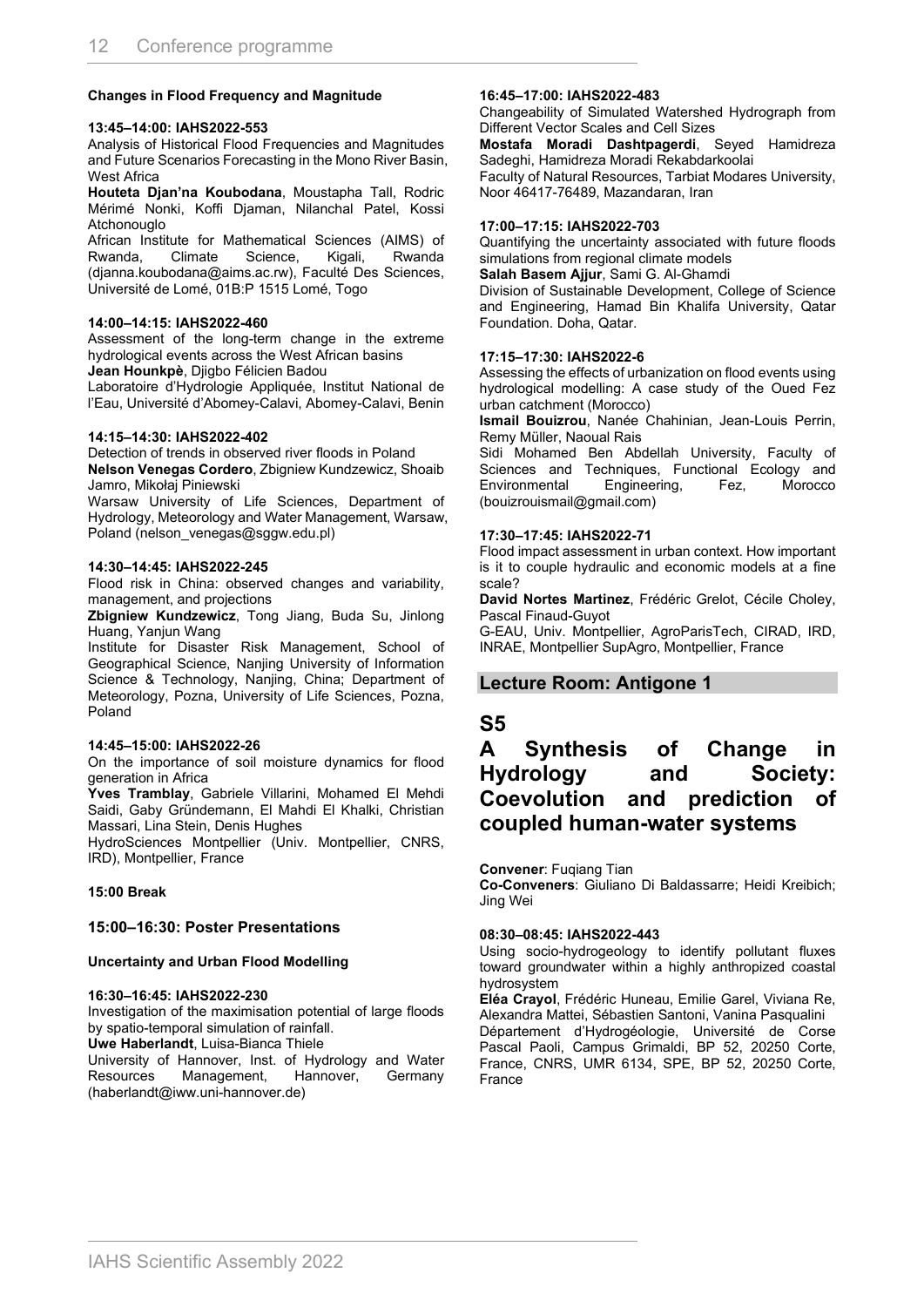#### **08:45–09:00: IAHS2022-493**

Exploring the interplay between human distance to rivers and drought events across Africa

**Serena Ceola**, Johanna Mard, Giuliano Di Baldassarre Alma Mater Studiorum - Università di Bologna, Engineering, Department of Civil, Chemical, Environmental and Materials Engineering (DICAM), Bologna, Italy (serena.ceola@unibo.it)

#### **09:00–09:15: IAHS2022-599**

Compound hydrometeorological risks on the Spanish Mediterranean coast in face of climate, environmental and social change

**María Carmen Llasat**, José Antonio Jiménez

Department of Applied Physics, Faculty of Physics, University of Barcelona, c) Martí Franqués 1, Barcelona, 08028, Spain (carmell@meteo.ub.edu)

#### **09:30–09:45: IAHS2022-659**

Unknown knowns: a missing piece of the uncertainty quadrant in hydrology

**Sina Khatami**, Giuliano Di Baldassarre, Enayat A Moallemi, Henrik Erndtson

Department of Earth Sciences, Centre of Natural Hazards and Disaster Science, Uppsala, Sweden

#### **09:45–10:00: IAHS2022-700**

Synthesis of Panta Rhei Working Group: Threedimensional water scarcity **Junguo Liu**

#### **10:00 Coffee break**

#### **S33**

### **Open science and education, knowledge society, and inclusive progress towards Agenda 2030**

**Convener**: Christophe Cudennec

**Co-Conveners**: Berit Arheimer; Nilay Dogulu; Claudio Caponi; Anil Mishra; Vladimir Smakhtin

#### **Principles and internationally organized efforts**

#### **10:30–10:45: IAHS2022-592**

Open Science in hydrology – 100 years of precursors and actual tectonics from the IAHS perspective **Christophe Cudennec**

IAHS, UMR SAS, Institut Agro, INRAE, Rennes, France

#### **10:45–11:00: IAHS2022-729**

Enhancing knowledge sharing and building capacity for water resources management: Insights from Southern Africa

**Jean-Marie Kileshye-Onema**, Hodson Makurira, Nnenesi Kgabi

WaterNet, Harare, Zimbabwe, School of Engineers, University of Lubumbashi, DR Congo

#### **11:00–11:15: IAHS2022-662**

Advancing the Science and Practice of Hydrology: Past and future contributions of UNESCO-IHP

**Graham Jewitt**, Anil Mishra IHE Delft Institute for Water Education, Dept Water Resources and Ecosystems, Delft, Netherlands

#### **11:15–11:30: IAHS2022-705**

WMO recent developments to contribute to open science and education in operational hydrology **Claudio Caponi**, Johannes Cullmann World Meteorological Organization, Hydrological Services, Switzerland (ccaponi@wmo.int)

#### **11:30–11:45: IAHS2022-627**

Strengthening water system research at the CGIAR to achieve a water and food secure world

**Stefan Uhlenbrook**, Matthew McCartney, Claudia Ringler, Rachael McDonnell, Mark Smith

International Water Management Institute, Water, Food and Ecosystems, Sri Lanka (s.uhlenbrook@cgiar.org)

#### **12:00 Lunch break/ Exhibition for the public**

#### **Openness - Principles, data, tools, methods**

#### **13:30–13:45: IAHS2022-609**

Open Hydrology Principles and Practical Guide to Promote Diverse and Inclusive Research.

Caitlyn Hall, **Nilay Dogulu**, Sheila Saia, Andrea Popp, Stanislaus Schymanski, Niels Drost, Tim van Emmerik, Rolf Hut<br>Independent

Researcher, Ankara, Turkey (nilay.dogulu@gmail.com)

#### **13:45–14:00: IAHS2022-310**

Open and Free Datasets for Hydrology Research: Insights, Challenges and Opportunities

**Michelle Newcomer**, Nilay Dogulu, Honeyeh Iravani, Moctar Dembélé, Gökçen Uysal, Tirthankar Roy, Svenja Fischer

Lawrence Berkeley National Laboratory, Berkeley, California, U.S.A., (mnewcomer@lbl.gov)

#### **14:00–14:15: IAHS2022-521**

CAMELS-FR: A large sample hydroclimatic dataset for France to explore hydrological diversity and support model benchmarking

**Olivier Delaigue**, Pierre Brigode, Vazken Andréassian, Charles Perrin, Pierre Etchevers, Jean-Michel Soubeyroux, Bruno Janet, Nans Addor

Université Paris-Saclay, INRAE, HYCAR, ANTONY, France (olivier.delaigue@inrae.fr)

#### **14:15–14:30: IAHS2022-670**

ROBIN - A Reference Observatory of Basins for INternational hydrological climate change detection

Jamie Hannaford, **Lucy Barker**, Stephen Turner, Harry Dixon, Adam Griffin, Alannah Killeen

UK Centre for Ecology & Hydrology, Wallingford, United Kingdom

#### **14:30–14:45: IAHS2022-489**

The OZCAR Critical Zone Observatory Network: an opportunity to address some unsolved problems in hydrology

**Isabelle Braud**, Jérôme Gaillardet

INRAE, RiverLY, Villeurbanne cedex, France (isabelle.braud@inrae.fr)

#### **14:45–15:00: Discussion**

#### **15:00 Break**

#### **15:00–16:30: Poster Presentations**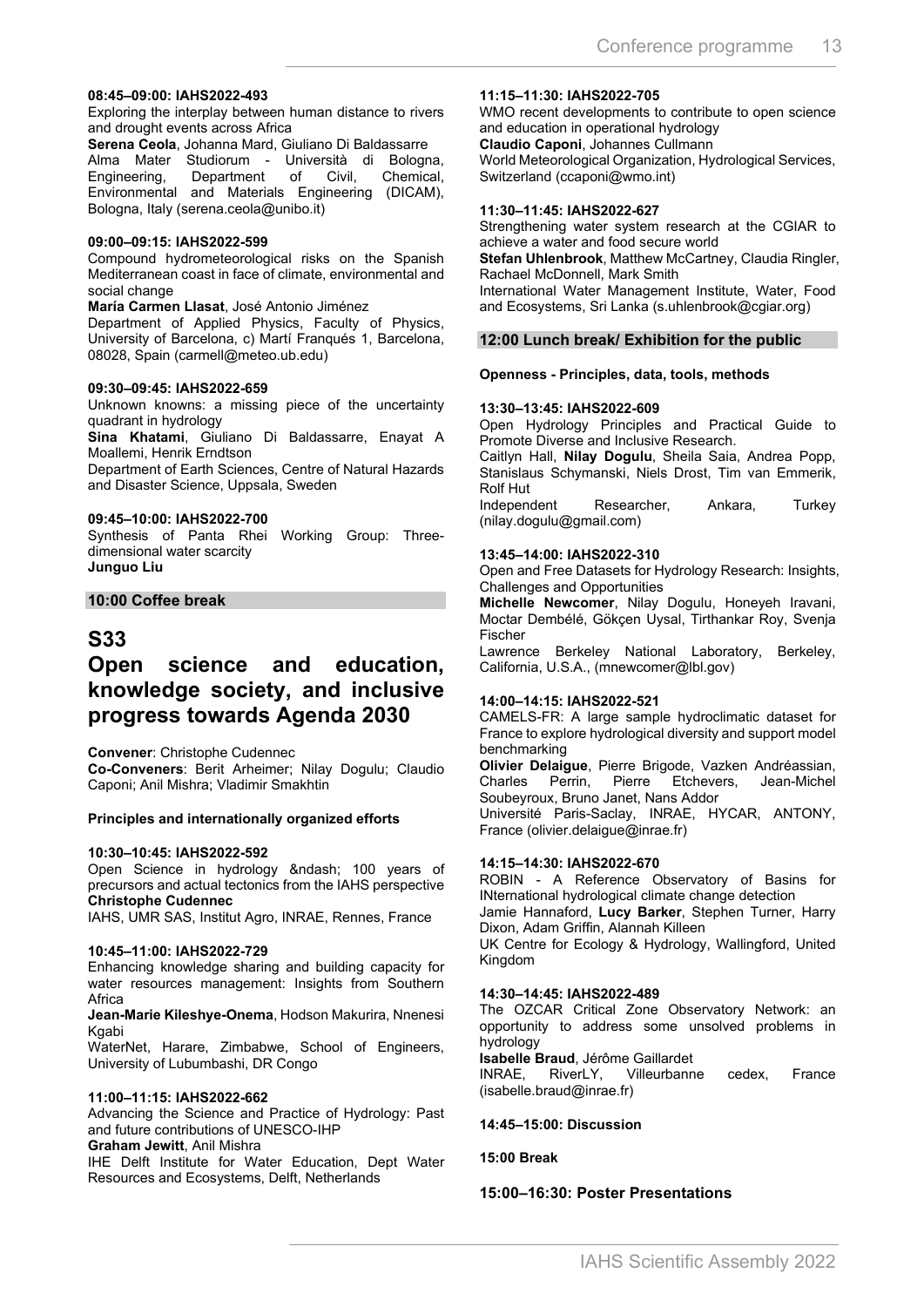#### **Knowledge development, articulation, sharing**

#### **16:30–16:45: IAHS2022-219**

Advancing knowledge accumulation and synthesis in hydrology

**Lina Stein**, Thorsten Wagener

Institute of Environmental Science and Geography,

University Potsdam, Potsdam, Germany (lina.stein@unipotsdam.de)

#### **16:45–17:00: IAHS2022-605**

GMS-SNOWMED: Linking scientific knowledge with society in an open global monitoring system of snow hydrology in Sierra Nevada (Spain)

**María José Polo**, Javier Herrero, Eva Contreras, Rafael Pimentel, Cristina Aguilar, Elena Herrera

University of Cordoba, Andalusian Institute for Earth System Research, Cordoba, Spain (mjpolo@uco.es)

#### **17:00–17:15: IAHS2022-748**

Accelerating Inclusive Learning of Hydrology Under Change and COVID Times With Actions Towards a Panta Rhei Open Science for Future Earth

**Eduardo Mario Mendiondo**, Ana Carolina Sarmento Buarque, Maria Clara Fava, Marina Batalini de Macedo, Gabriela Chiquito Gesualdo, Denise Taffarello, Felipe Augusto Arguello de Souza, Marcos Roberto Benso, Luis Miguel Castillo Rapalo, Fabricio Richmond Navarro, Bruno de Souza, Marcos Nobrega Gomez Jr, Cesar Ambrogi do Lago

Water-Adaptive Design & Innovation Lab, SHS-EESC, Univ of Sao Paulo, Brazil, Center for Education & Research on Disasters, University of Sao Paulo, Brazil

#### **17:15–17:30: IAHS2022-583**

Hydrological sciences realising the UN Sustainable Development Goals

**Berit Arheimer** and the Hydrological Research unit of SMHI

SMHI, Hydrological Research, Norrköpping, Sweden (berit.arheimer@smhi.se)

#### **17:45–18:00: Discussion**

### **SP3 Open science and IAHS Digital platform**

**A strategic discussion on Open Science in Hydrology, role of IAHS, and actual development of the Water Globe Platform**

**18:00–19:00**

**Lecture Room: Barthez 1**

### **S21 Hydrology of Mediterranean and semi-arid regions**

**Convener**: Yves Tramblay

**Co-Conveners**: Hamouda Dahklaoui; Christian Leduc; Hodson Makurira; Roger Moussa; Conrad Wasko; Elzbieta Wisniewski; Charalampos Skoulikaris

#### **08:30–08:45: IAHS2022-110**

Geochemical and isotopic study of groundwaters in the Mitidja coastal plain, north-central Algeria

**Khous Dalale**, Moulla Adnane. s, Ait Amar Hamid, Chorfi Hadjer, Cherchali Mohamed El .H, Belaid Messaouda, Ouarezki Sid-Ali, Benchabane Mounia

Algiers Nuclear research center, Dating and isotopes tracing department, Algeria (dalelekh@yahoo.fr)

#### **08:45–09:00: IAHS2022-169**

Impacts of climate variations and human influences on groundwater recharge in the semi-arid Trarza aquifer (SW Mauritania)

**Ahmed Salem Mohamed**, Christian Leduc, Sidi Yeslem, Guinka Tagarinska, Aichete Salek

Ecole Supérieure Polytechnique de Nouakchott, BP 4303 Cité Cadres - Sebkha, Nouakchott, Mauritania

#### **09:00–09:15: IAHS2022-173**

Water resources in Lebanon: an overview

**Mohammad Merheb**, Chadi Abdallah, Roger Moussa, Jalal Halwani

Faculty of Sciences 3, Lebanese University, Campus Mont Michel, Ras Maska, Tripoli, Lebanon (mohammad.merheb.1@ul.edu.lb; mohammadmerheb1987@gmail.com)

#### **09:15–09:30: IAHS2022-179**

Use of a multi-tracer approach for the hydrogeochemical characterization of fractured crystalline aquifers in semiarid region

**Marjorie Kreis**, Jean Denis Taupin, Nicolas Patris, Patrick Lachassagne, Virginie Vergnaud-Ayraud, Julien Burte, Christian Leduc, Eduardo Martins

Departamento de Engenharia Civil, Campus do Pici, UFC,<br>Fortaleza, Brazil (marjorie.kreis@hotmail.fr), Brazil (marjorie.kreis@hotmail.fr), Hydrosciences Montpellier, Univ. Montpellier, IRD, CNRS, France (jean-denis.taupin@umontpellier.fr, nicolas.patris@umontpellier.fr, marjorie.kreis@hotmail.fr, patrick.lachassagne@umontpellier.fr)

#### **09:30–09:45: IAHS2022-266**

Application of Geochemical and Isotopic Tools to Investigate Water Recharge and Salinization in a Coastal Phreatic Aquifer Suffering Severe Natural and Anthropogenic Constraints: Case of the Mornag Aquifer, NE Tunisia

Mohsen Ben Alaya, Jean Denis Taupin, Haythem Masadek, Inès Ayari, **Nicolas Patris**, Najet Chabenne, Beya Toumi, Fathedinne Melki

Hydrosciences Montpellier, Univ. Montpellier, IRD, CNRS, France (jean-denis.taupin@umontpellier.fr, nicolas.patris@umontpellier.fr)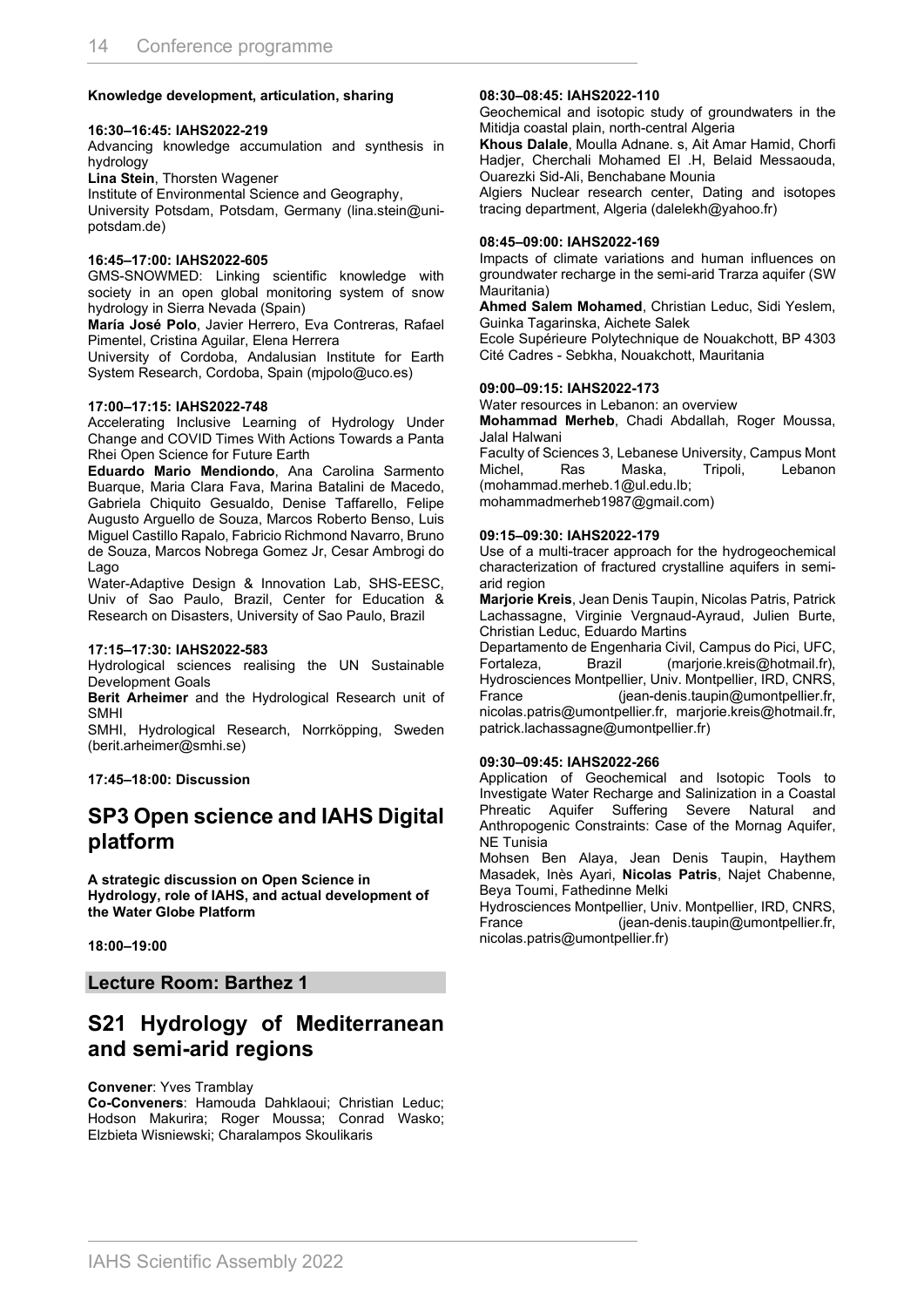#### **09:45–10:00: IAHS2022-344**

Understanding groundwater drivers in the Mediterranean region using a combination of modeling and in-situ data at a regional scale

**Rafael Chavez Garcia Silva**, Nahed Ben-Salem, Robert Reinecke, Michael Rode, Seifeddine Jomaa

Department of Aquatic Ecosystem Analysis and Management, Helmholtz Centre for Environment Research - UFZ, Magdeburg, Germany

#### **10:00 Coffee break**

#### **10:30–10:45: IAHS2022-419**

Inclusive and resilient groundwater assessment towards sustainable development in the Mediterranean region

**Seifeddine Jomaa**, Nahed Ben-Salem, Rafael Chávez, Robert Reinecke, Emmanouil Varouchakis, João Vasco Silva, Chiara Ceseracciu, Thi Phuoc Lai Nguyen, Irem Daloglu Cetinkaya, Ali K. Saysel, Nadim K. Copty, Amir Rouhani, Maroua Oueslati, Eric Mino, George P. Karatzas, Pier Paolo Roggero, Michael Rode, J. Jaime Gómez-Hernández

Department of Aquatic Ecosystem Analysis and Management, Helmholtz Centre for Environmental Research (UFZ), Magdeburg, Germany

#### **10:45–11:00: IAHS2022-486**

A not-so-paradoxical groundwater rise in semi-arid environments

**Paul Baudron**, Christian Leduc, Ahmed Salem Mohamed, Aziez Zeddouri, Samia Hadj-Said, Marc Leblanc, Fethi Lachaal, Sarah Tweed, José Luis García Aróstegui

Institut pour la Recherche et le Développement, UMR 183 G-EAU, Montpellier, France, Departement des génies civil, géologique et des mines, Polytechnique Montréal, Canada

#### **11:00–11:15: IAHS2022-491**

Recharge and groundwater dynamics in the Tamanrasset alluvial aquifer (Algerian Sahara)

**Samia Hadj Saïd**, Aziez Zeddouri, Jean Denis Taupin, Nicolas Patris, Christian Leduc

Laboratoire Réservoirs souterrains: Pétroliers, Gaziers et Aquifères, University Kasdi Merbah, BP 511 Ouargla 30000, Algeria

#### **11:15–11:30: IAHS2022-607**

Analysis of structural lineaments in the fissural aquifers of the Forquilha and Vista Alegre catchments using remote sensing

**Samiramisthaís Linhares**, Rafaela Alves, Marjorie Kreis, Renan Rocha, Alyson Estácio, Jorgiane Bezerra, Eduardo Martins, Natanael Barbosa

Funceme, Fortaleza, Brazil (samira.linhares@funceme.br), Programa de Pós-Graduação em Geologia, UFBA, Salvador, Brazil

#### **11:30–11:45: IAHS2022-411**

Isotope hydrology to insight the behaviour of Mediterranean Temporary Ponds: Implications on sustainable ecohydrological management strategies

**Alexandra Mattei**, Frédéric Huneau, Emilie Garel, Laurent Sorba, Sébastien Santoni, Sophie Orsini

Université de Corse Pascal Paoli, Faculté des Sciences et Techniques, Département d'Hydrogéologie, Campus Grimaldi, BP 52, F-20250 Corte, France, CNRS, UMR 6134, SPE, BP 52, F-20250 Corte, France

#### **11:45–12:00: IAHS2022-472**

Numerical exploration of the dynamics of infiltration in hill reservoir

**Maroua Bouteffeha**, Cécile Dages, Jérôme Molénat, Rachida Bouhlila

Tunis El Manar University, National School of Engineering of Tunis, LMHE, 1002 Tunis Belvédère, Tunisia

#### **12:00 Lunch break/ Exhibition for the public**

#### **13:45–14:00: IAHS2022-287**

Hydrological behaviour of mediterranean salt marshes and implications for vegetal cover

**Victor Berteloot**, Armand Crabit, Karim Barkaoui, Elena Kazakou, François Colin

G-EAU, Univ Montpellier, CIRAD, INRAE, Institut Agro, IRD, Montpellier, France

#### **14:00–14:15: IAHS2022-515**

Sediment transport and origin in Mediterranean semi-arid<br>basins: Sediment dynamics assessment and assessment quantification

**Omar El Farrouk Khettab**, Abdeslam Megnounif EOLE Laboratory, University of Tlemcen, BP 230, 13000, Tlemcen, Algeria

#### **14:15–14:30: IAHS2022-635**

Spatiotemporal evolution of forest cover and of historical climate data: a case study in the Mediterranean basin.

**Sara Simona Cipolla**, Nicola Montaldo

Dipartimento di Ingegneria civile, ambientale e architettura, Cagliari, (saras.cipolla@unica.it)

#### **14:30–14:45: IAHS2022-64**

Rainfall from ground-based rain gauges vs satellite products at different time steps in the southeast of the Republic of Djibouti.

**Golab Moussa Omar**, Jean-Emmanuel Paturel, Christian Salles, Gil Mahe, Mohamed Jalludin, Frederic Satge, Mohamed Ismail Nour, Abdillahi Hassan Hersi

HSM, Univ Montpellier, CNRS, IRD, Montpellier (golab.moussa-omar@etu.umontpellier.fr), Centre d'Etudes et de Recherches de Djibouti, Institut des Sciences de la Terre, Djibouti-ville, République de Djibouti (golabmoussa@gmail.com)

#### **14:45–15:00: IAHS2022-749**

Evaluating the impact of irrigated agriculture on a coastal lagoon in a semi-arid catchment in southeast Spain **Joris Eekhout**, Juan Albaladejo, Javier Martínez-López,

Victor Castillo, Joris de Vente Soil and Water Conservation Research Group, CEBAS-

CSIC, Murcia, Spain

#### **15:00–16:30: Poster Presentations**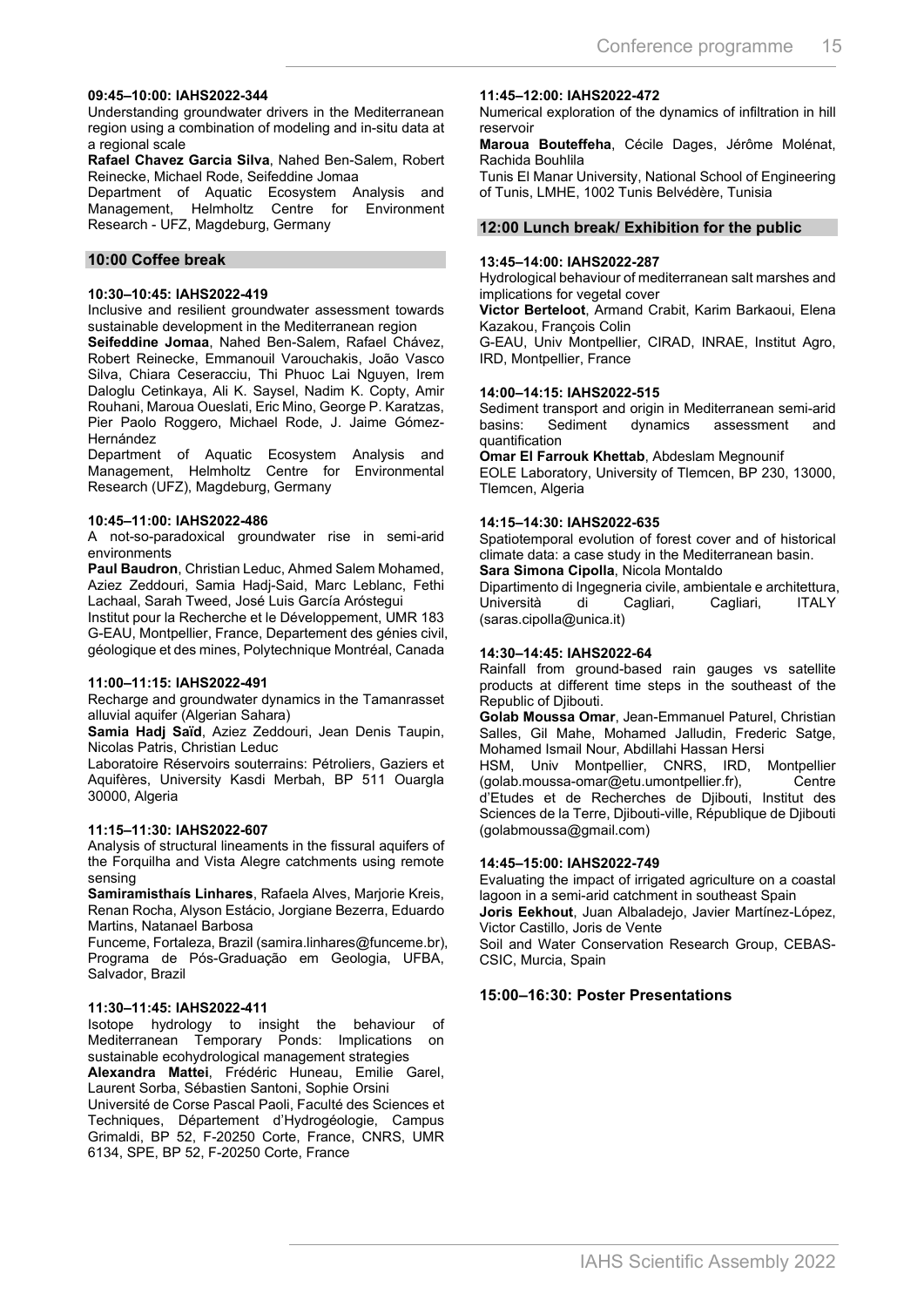### **S28**

### **The added values of Ecohydrological and Agroecological approaches for integrated large river basin management**

**Conveners**: Honeyeh Iravani; Didier Orange **Co-Convener**: Gil Mahé

#### **16:30–16:45: IAHS2022-93**

Taking the pulse of mother Ganga - The evolution of water pollution along the Ganges River **Stefan Krause** and the Team SAPTANADI University of Birmingham, School of Geography, Earth and Environmental Sciences, School of Geography, Earth and Environmental Sciences, Birmingham, United Kingdom of Great Britain - England, Scotland, Wales (s.krause@bham.ac.uk)

#### **16:45–17:00: IAHS2022-161**

Ecological study of Mediterranean wetland: Sediment dynamics and blue carbon storage

**Aya Hammami**, Kerim Ben mustapha, Oula Amrouni, Amjad Kallel

National Institute of Sciences and Technologies of the Sea Tunisia, Ecohydrological, Tunisia (ayahammami60@gmail.com)

#### **17:00–17:15: IAHS2022-195**

Socioeconomic vulnerability of a Mediterranean coastal lagoon : case of Ghar El Melah, Tunisia **Abderraouf Hzami**, Gil Mahé, Oula Amrouni, Hechmi Missaoui National Institute of Marine Sciences and Technologies, University of Carthage, Tunis, Tunisia

(abderraouf.hzami@instm.rnrt.tn,

oula.amrouni@instm.rnrt.tn,

missaoui.hechmi@instm.rnrt.tn)

#### **17:15–17:30: IAHS2022-208**

The ecohydrological approach for Integrated Vulnerable Coastal Zone Resilience in arid regions

**Oula Amrouni**, Essam Heggy, Gil Mahé National Institute of Marine Sciences and Technologies,

Laboratory of Marine Environment, University of Carthage, Tunis, Tunisia (oula.amrouni@instm.rnrt.tn)

#### **17:30–17:45: IAHS2022-227**

Assessing sediments export from the Nile to the Suez Canal and the associated risk to global shipping Emmanuel Hanert, **Riana Randresihaja**, Oula Amrouni,

Abderraouf Hzami, Sara S. Fouad, Essam Heggy

Earth and Life Institute, UCLouvain, Louvain-la-Neuve, Belgium (emmanuel.hanert@uclouvain.be), MAST, of Liège, Liège, (ny.randresihaja@uclouvain.be)

#### **17:45–18:00: IAHS2022-596**

Ecohealth model for groundwater quality improvement on the coastal cities of Cotonou and Lomé; in West Africa **Henri Sourou Totin Vodounon**, Koko Zébéto Houédakor,

Ernest Amoussou, Léocadie Odoulami, Codjo Abodourin Albert Patrick Makoutodé

University of Parakou, Faculty of Human and Social Sciences, Department of Geography, Parakou, Benin (totinsourouhv@gmail.com)

#### **Lecture Room: Rondelet 1**

### **S20 Hydrology, new tools and innovative measurements and citizen science in Africa**

#### **Convener**: Gil Mahé

**Co-Conveners**: Marloes Mul; Hubert H.G. Savenije; Harald Kunstmann; Flavia Tauro; Fernando Nardi; Anil Mishra; Ernest Amoussou; MEDDI Mohamed; Jean-Marie Kileshye-Onema; Dominique Bérod

#### **Socio-economics and citizen science**

#### **08:30–08:45: IAHS2022-97**

Modeling erosion and reservoir impacts in data sparse regions in South Africa

**Conrad Brendel**, Alena Bartosova

Swedish Meteorological and Hydrological Institute, Norrköping, Sweden (conrad.brendel@smhi.se)

#### **08:45–09:00: IAHS2022-1**

Which land use scenario for the revitalization of surface runoff in the Senegal River watershed

**Abdoulaye Faty**, Awa Niang, Fernand Kouame, Alioune Kane

#### **09:00–09:15: IAHS2022-746**

Analysis of the changes in landcover, streamflow, and sediment yield in Kasai catchment of the Congo River Basin

**Eric Kakanda Tshitende**, Jean Marie Kileshye Onema, Webster Gumindoga, Raphael Tshimanga

University of Zimbabwe, Construction and Civil Eng. Department Box MP 167 Mt Pleasant, Harare, Zimbabwe, Congo Basin Water Resources Research Center, University of Kinshasa, Kinshasa, DRC, PO Box 127 Kinshasa XI

#### **09:15–09:30: IAHS2022-745**

Climate change impact on flood events of Pungwe river basin

**Moises Mavaringana**, Webster Gumindoga, Jean-Marie Kileshye Onema, Hodson Makurira

Divisão de Agricultura (DivAG) - Instituto Superior Politécnico de Manica PO Box 417, Manica, Mozambique, University of Zimbabwe, Construction and Civil Eng. Department Box MP 167 Mt Pleasant, Harare, Zimbabwe

#### **09:30–09:45: IAHS2022-76**

Impact of climate change on the flows of the Mitidja plain basins (Northern Algeria)

**Mohamed Meddi**, Ishak Abdi, Gil Mahe

National Higher School of hydraulics of Blida, LGEE, Blida, Algeria m.meddi@ensh.dz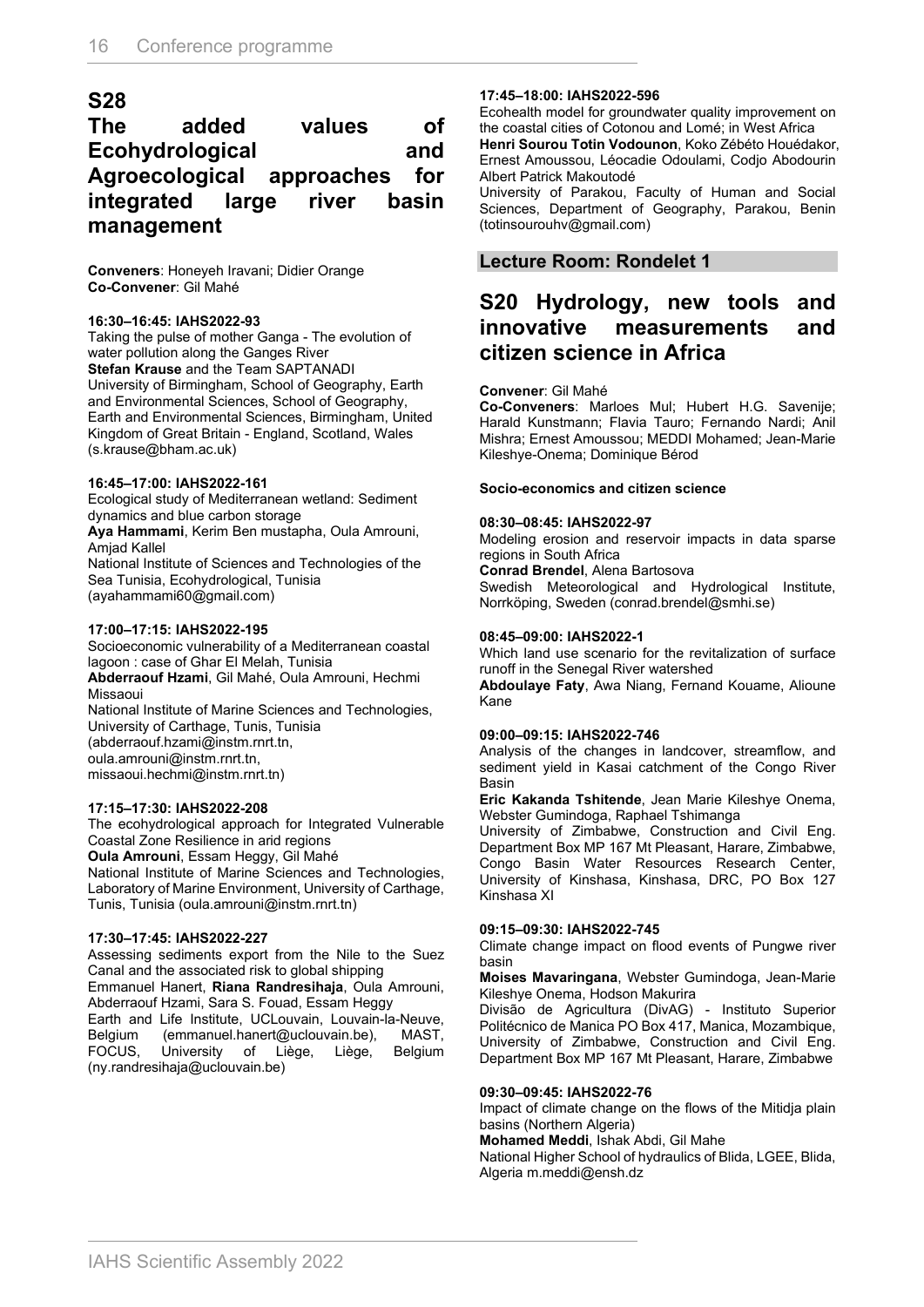#### **09:45–10:00: IAHS2022-124**

Water Accounting of the Ogun River in the Tropical Environment of South-West Nigeria.

**Shakirudeen Odunuga**, Iyanuoluwa Olufiade, Olubunmi **Adegun** 

University of Lagos, Geography, Lagos, Nigeria (sodunuga@unilag.edu.ng)

#### **10:00 Coffee break**

#### **Hydrological modelling and innovation**

#### **10:30–10:45: IAHS2022-75**

A comparative assessment of event based and continuous rainfall runoff modeling for small and ungauged watersheds in Upper Blue Nile Basin, Ethiopia

**Dessalegn Worku Ayalew**, Andrea Petroselli, Davide Luciano De Luca, Ciro Apollonio, Salvatore Grimaldi

Department of Soil Resources and Watershed Management, College of Agriculture, Woldia University, Woldia, Ethiopia (desuworku60@gmail.com)

#### **10:45–11:00: IAHS2022-80**

Niger River Basin - Hydrological Modelling: Enhancing Framework Accuracy.

**Salif Koné**, Gil Mahé, Fatogoma Bamba, Jean Emmanuel Paturel, Alain Dezetter, Eric Servat

École Nationale d'Ingenieurs Abderhamane Baba Touré, Geology, Bamako, Mali (skonemaat@yahoo.fr)

#### **11:00–11:15: IAHS2022-403**

Improving hydrological modelling across West Africa with the HYPE model

Léonard Santos, **Jafet Andersson**, Berit Arheimer SMHI - Swedish Meteorological and Hydrological Institute, Norrköping, Sweden

#### **11:15–11:30: IAHS2022-117**

Data rescue and valorization of old data. Application to rainfall data in Burkina Faso and Ivory Coast using NUNIEAU software

Jean-Emmanuel Paturel, **Berenger Kouacou**, Franck Lohou, Frédéric Pons, Bernard Dje, Naky Coulibaly, Harouna Karambiri, Valérie Borrell, Andrew Ogilvie, Eric Servat

DMN, SODEXAM, Abidjan, Côte d'Ivoire

#### **11:30–11:45: IAHS2022-461**

Rainfall monitoring using microwave links from cellular communication networks: potential for sub-Saharan Africa **Remko Uijlenhoet**, Aart Overeem, Hidde Leijnse, Arjan Droste, Linda Bogerd

Delft University of Technology, Faculty of Civil Engineering and Geosciences, Department of Water Management, Delft, Netherlands (r.uijlenhoet@tudelft.nl)

#### **11:45–12:00: IAHS2022-468**

Caractérisation des occurrences de précipitations dans le sous bassin hydrologique de l'ouémé à Savè : Approche Markovienne et les Réseaux de Neurones Artificiels (RNA) **Pierre Jérôme Zohou**, Adéchina Eric Alamou, John Aoga, Eugène C. Ezin

Chaire Internationale en Physique Mathématique et Applications (CIPMA-Chaire UNESCO), UAC, Abomey-Calavi, Benin (pzohou@gmail.com), Laboratoire de Recherche en Sciences Informatiques et Applications (LRSIA), UAC Abomey-Calavi, Bénin (eugene.ezin@gmail.com), Laboratoire d'Hydrologie Appliquée (LHA), UAC, Abomey-Calavi, Bénin (pzohou@gmail.com)

#### **12:00 Lunch break/ Exhibition for the public**

**Land-use and climate change impacts on river regimes**

#### **13:30–13:45: IAHS2022-207**

Integrating equity into a water allocation model to promote water sharing in environments with stakeholders

**Sinetemba Xoxo**, Jane Tanner, Denis Hughes, Sukhmani Mantel

Rhodes University, Institute for Water Research, Makhanda, South Africa (g13x2945@campus.ru.ac.za)

#### **13:45–14:00: IAHS2022-235**

Bridging the gap between scientific knowledge and action in flood risk management: two attempts of co-construction project between scientists and stakeholders in Senegal and Burkina Faso in the AMMA2050 program.

Théo Vischel, James D. Miller, Youssouph Sané, Fowe Tazen, Gérémy Panthou, Emma Visman, Christopher M. Taylor and the Additionnal Authors

Université Grenoble Alpes, Institut des Géosciences de<br>l'Environnement. Cirenoble Cedex 9, France l'Environnement, Grenoble Cedex 9, France (theo.vischel@univ-grenoble-alpes.fr)

#### **14:00–14:15: IAHS2022-239**

Exploring the link between drought indices and socioeconomic impacts in East Africa

**Rhoda A. Odongo**, Hans de Moel, Marthe Wens, Dim Coumou, Anne F. Van Loon

Institute of Environmental Studies (IVM), Vrije Universiteit (VU), Amsterdam, (rhodaachieng.odongo@vu.nl)

#### **14:15–14:30: IAHS2022-500**

The challenge of integrating local communities to evaluate the WEFE Nexus: the example of the Senegal River

**Laurent Bruckmann**, Amaury Tilmant, Khady Yama Sarr, Ibrahima Barry, Fama Gueye, Massaer Mbaye, Clément Sambou

Département de Génie Civil et Génie de l'Eau, Université Laval, Québec (Canada)

#### **14:30–14:45: IAHS2022-562**

Crowdsourcing, Remote sensing and hydrogeomorphic modelling for supporting Data Assimilation for near real time flood forecasting in data scarce regions

**Antonio Annis**, Fernando Nardi

University For Foreigners of Perugia, WARREDOC, WARREDOC, Perugia, Italy (antonio.annis@unistrapg.it)

#### **14:45–15:00: IAHS2022-673**

Distributed database technologies for citizen science and data sovereignty

**Julien Malard-Adam**, Ki. Sheejakumar, Joel Harms, Wietske Medema

IRD, UMR G-EAU, Université de Montpellier, France

#### **15:00–16:30: Poster Presentations**

#### **S27**

### **Policies and mechanisms for water quality improvement and maintenance in a changing environment**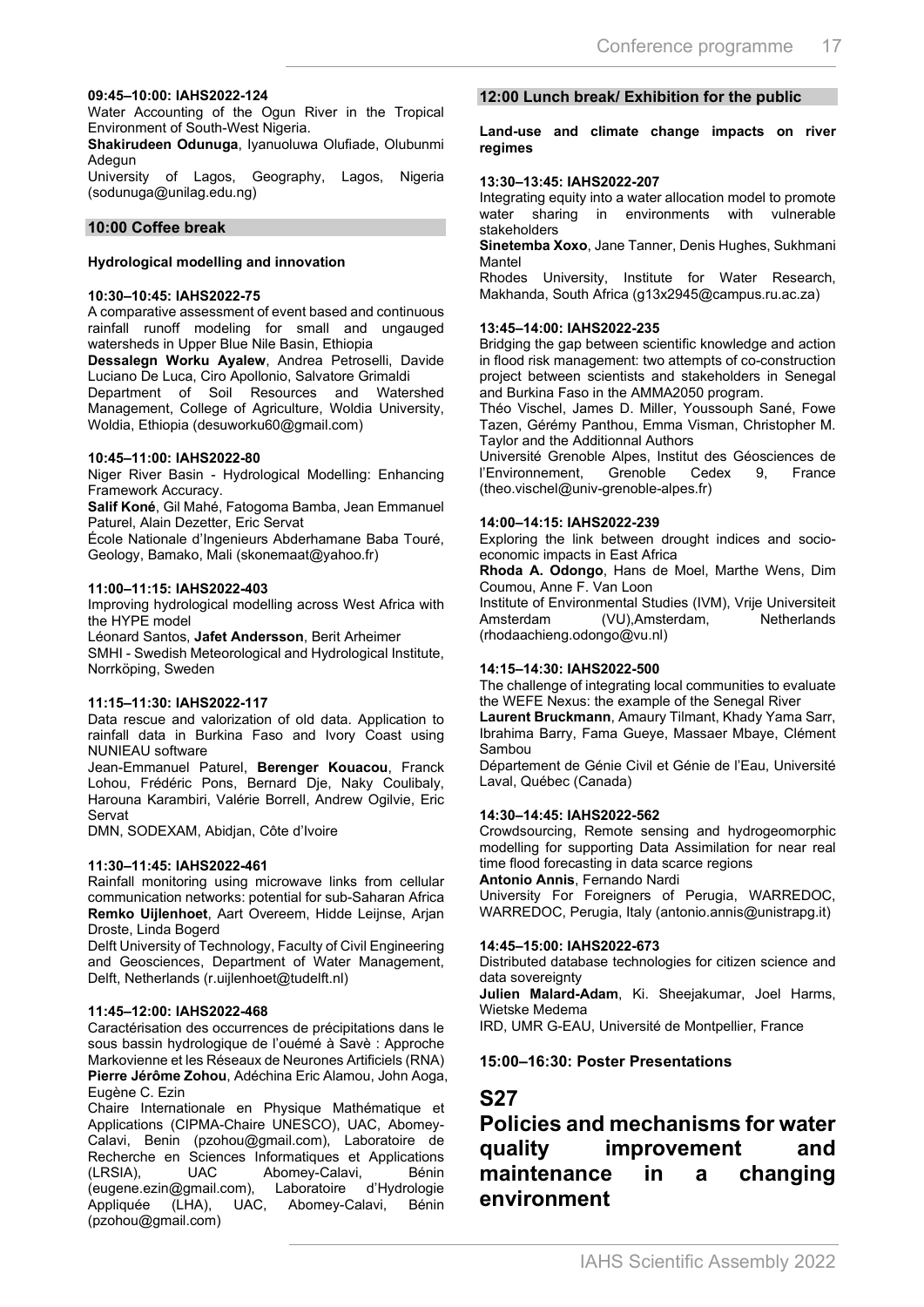**Convener**: Xiaohong Chen **Co-Convener**: Elango Lakshmanan

#### **16:30–18:00**

**Lecture Room Rondelet 2**

### **S23 Advances in snow and ice hydrology**

#### **Convener**: Tobias Jonas

**Co-Conveners**: Melody Sandells; S. McKenzie Skiles; James McPhee; Timothy Link; Elzbieta Wisniewski; Vsevolod Moreydo

#### **08:30–08:45: IAHS2022-755**

How are snowmelt rates actually changing across the Northern Hemisphere?

**Adrià Fontrodona-Bach**, Joshua Larsen, Ross Woods, Bettina Schaefli, Ryan Teuling

School of Geography, Earth and Environmental Sciences, University of Birmingham, UK

#### **08:45–09:00: IAHS2022-14**

Snowfall gauge under-catch correction: a key parameter for snow-hydrological simulations

#### **Denis Ruelland**

CNRS, HydroSciences, MONTPELLIER, France (denis.ruelland@um2.fr)

#### **09:00–09:15: IAHS2022-122**

Assimilation of multiple types of snow observations through a large scale spatialized particle filter

Jean Odry, **Marie-Amélie Boucher**, Simon Lachance-Cloutier, Richard Turcotte, Pierre-Yves St-Louis

Université de Sherbrooke, Civil and Building Engineering department, Sherbrooke, Canada (jean.odry@gmail.com)

#### **09:15–09:30: IAHS2022-572**

Ensemble Data Assimilation Methods for Improved Snow Estimation and Streamflow Prediction in Mountainous Terrain.

**David Casson**, Wouter Knoben, Louise Arnal, Shervan Gharari, Bart van Osnabrugge, Guoqiang Tang, Hongli Liu, Martyn Clark

Center for Hydrology, University of Saskatchewan, Canada, Department of Operational Water Management, Deltares, Netherlands

#### **09:30–09:45: IAHS2022-441**

The Applicability of Optical Satellite Photogrammetry for Snow Depth Derivation and Streamflow Estimates

**James McPhee**, Thomas Shaw, Simon Gascoin, César Deschamps-Berger, Pablo Mendoza, Álvaro Ayala, Francesca Pellicciotti

Universidad de Chile, Dept. of Civil Engineering, Santiago, Chile, Advanced Mining Technology Center, Universidad de Chile, Santiago, Chile

#### **09:45–10:00: IAHS2022-144**

Aufeis Formation and Climate Change

**Roseanna Neupauer**, Alexi Lainis, Joshua Koch, Michael Gooseff

Univ. of Colorado, Dept. of Civil, Environmental and Architectural Engineering, Boulder, Colorado, United States of America

#### **10:00 Coffee break**

#### **10:30–10:45: IAHS2022-386**

Nivo-glaciological changes in Alpine catchments: impacts on hydrological regimes and aquatic ecosystems

**Anthony Lemoine**, Isabelle Gouttevin, Thomas Condom, Sophie Cauvy-Fraunié, Juliette Becquet, Jordi Bolibar, Antoine Rabatel

Univ. Grenoble Alpes, CNRS, IRD, Grenoble INP, IGE, 38000 Grenoble, France (anthony.lemoine@univgrenoble-alpes.fr), Univ. Grenoble Alpes, Université de Toulouse, Météo-France, CNRS, CNRM, Centre d'Études de la Neige, 38000 Grenoble, France, INRAE, UR RiverLy, 69100 Villeurbanne, France

#### **10:45–11:00: IAHS2022-652**

On the use of water stable isotopes to estimate snow and ice melt contribution in a glaciated catchment

**Tom Müller**, Bettina Schaefli, Stuart N. Lane, Mauro Fischer

Institute of Earth Surface Dynamics, University of Lausanne, Lausanne, Switzerland (tom.muller.1@unil.ch), Institute of Geography, University of Bern, Bern, **Switzerland** 

#### **11:00–11:15: IAHS2022-682**

Glaciers, snow and neglected forms of frozen water: Cryosphere components in the Trans-Himalaya of Ladakh, India

**Susanne Schmidt**, Stanzin Passang, Dagmar Brombierstäudl, Marcus Nüsser

Heidelberg University, South Asia Institute (SAI), Department of Geography, Heidelberg, Germany

#### **11:15–11:30: IAHS2022-340**

Influence of initial glacier conditions to the future evolution of river runoff

**Nicolas Champollion**, Lucille Gimenes, Romain Millan Institut des Géosciences de l'Environnement (IGE), CNRS / UGA / Grenoble-INP / IRD, Saint-Martin d'Hères, France (nicolas.champollion@univ-grenoble-alpes.fr)

#### **11:30–11:45: IAHS2022-449**

Impact of climate change on the contribution of glaciers to the Upper Yukon River

**Cheick Doumbia**, Alain N. Rousseau

Institut National de la Recherche Scientifique, Eau Terre Environnement, Canada (cheick.doumbia@inrs.ca)

#### **11:45–12:00: IAHS2022-267**

Potential hydrological pathways using geoelectric and georadar in a covered glacier complex in the Chilean semiarid Andes

**Gonzalo Navarro**, Shelley MacDonell, Rémi Valois Doctorado en Energía Agua y Medio Ambiente, Universidad de La Serena, Avenida Raúl Bitrán 1305, La Serena, Chile, Centro de Estudios Avanzados en Zonas Áridas - CEAZA, Raúl Bitrán 1305, La Serena, Chile

#### **12:00 Lunch break/ Exhibition for the public**

#### **S24**

## **Cold region runoff and groundwater change**

**Convener**: Melody Sandells

**Co-Conveners**: Felipe de Barros; Fuqiang Tian; Gokcen Uysal; María José Polo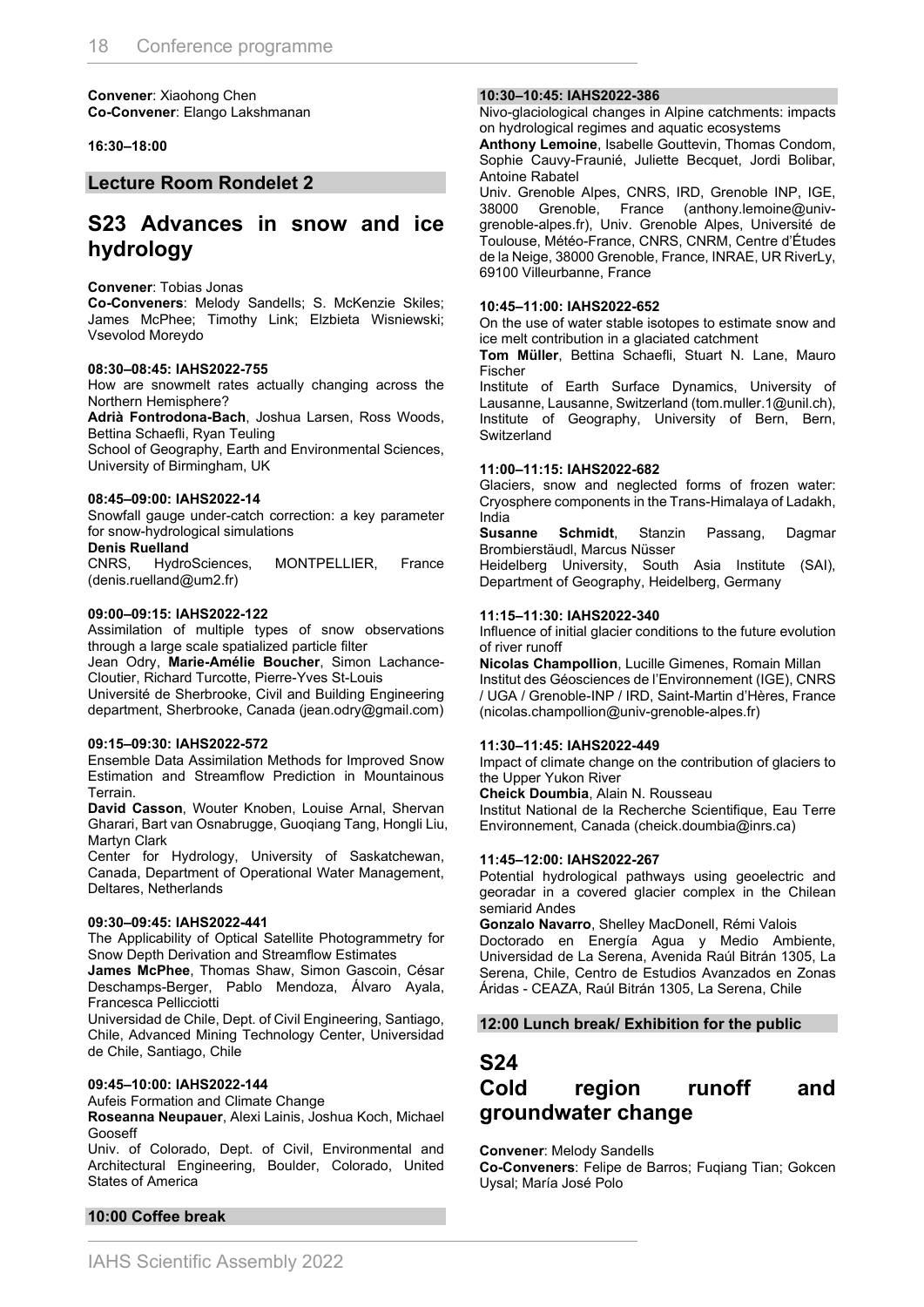#### **13:30–13:45: IAHS2022-681**

Using NDVI as an indicator of snowmelt runoff in Mediterranean mountain catchments: application to the Guadalfeo river basin, Sierra Nevada

**Pedro Torralbo**, Rafael Pimentel, Javier Herrero, Cristina Aguilar, Fátima Moreno, María José Polo

University of Cordoba, Interuniversity Institute of Investigation of the Earth System in Andalusia,<br>Department of Agronomy, Córdoba, Spain Department of Agronomy, Córdoba, Spain (p12tomup@uco.es)

#### **13:45–14:00: IAHS2022-99**

Aufeis resources and their role in water balance of North-Eastern Eurasia

**Nataliia Nesterova**, Olga Makarieva, Andrey Shikhov, Andrey Ostashov, Anastasiya Zemlyanskova, Vladimir Alexeev

North-Eastern Permafrost Station, Melnikov Permafrost Institute, Magadan, Russian Federation (nnesterova1994@gmail.com), St. Petersburg State University, Institute of Earth Sciences, Hydrology, St. Petersburg, Russian Federation<br>(nnesterova1994@gmail.com), State Hydrological (nnesterova1994@gmail.com), Institute, St. Petersburg, Russian Federation

# **14:00–14:15: IAHS2022-604**

surface-subsurface connectivity in permafrost tundra environment, European Russian Arctic **Nikita Tananaev**, Vladislav Isaev, Dmitry Sergeev Melnikov Permafrost Institute, Yakutsk, Russian Federation (nikita.tananaev@gmail.com)

#### **14:15–14:30: IAHS2022-454**

Impact of changing climatic conditions and permafrost degradation on discharge in southern Siberian catchments **Lucas Menzel**, Li Han

Professorship in Hydrology and Climatology, Geography, Heidelberg University, Heidelberg, Germany (lucas.menzel@uni-heidelberg.de)

#### **14:45–15:00: IAHS2022-367**

Analyzing the Effects of Climate Change for the Water Tower of Mesopotamia, Turkey

**Gokcen Uysal**, Yusuf Ogulcan Dogan, Huseyin Soykan Civelek, Ali Arda Sorman, Aynur Sensoy Eskisehir Technical University, Civil Engineering,

Eskisehir, Turkey (gokcenuysal@eskisehir.edu.tr)

#### **15:00–16:30: Poster Presentations**

### **S25**

### **Snow-melt driven erosion and sediment pathways in Polar regions**

**Convener**: Sergey Chalov **Co-Convener**: Vsevolod Moreydo

#### **16:30–16:45: IAHS2022-62**

Impact of changing climate on thawing and snowmeltdriven gully erosion in Eastern Romania **Lilian Niacsu**, Ion Ionita, Jean Poesen "Alexandru Ioan Cuza" University of Iasi, Department of Geography, Geography, Iasi, Romania (lilianniacsu@yahoo.com)

#### **16:45–17:00: IAHS2022-619**

Characteristics of debris-covered snow-covered gorge during the snowmelt period in the Northern Japan Alps **Goro Mouri**, Sergey Chalov

Kobe University, Graduate School of Agricultural Science, Japan (mouri.goro@people.kobe-u.ac.jp)

#### **17:30–17:45: IAHS2022-683**

Trace metal fluxes in largest Siberian rivers **Vasilii Efimov**, Liudmila Efimova, Sergey Chalov Lomonosov Moscow State University, Land Hydrology, Russian Federation (roxifixat@yandex.ru)

#### **17:45–18:00: IAHS2022-717**

Organochlorine pesticide and polychlorinated biphenyl loads in the snow cover of Hans glacier, Svalbard

**Filip Pawlak**, Krystyna Koziol, Marek Ruman, Zaneta Polkowska

Gdansk University of Technology, Chemical Faculty, Chemistry, Poland (filpawla@student.pg.edu.pl)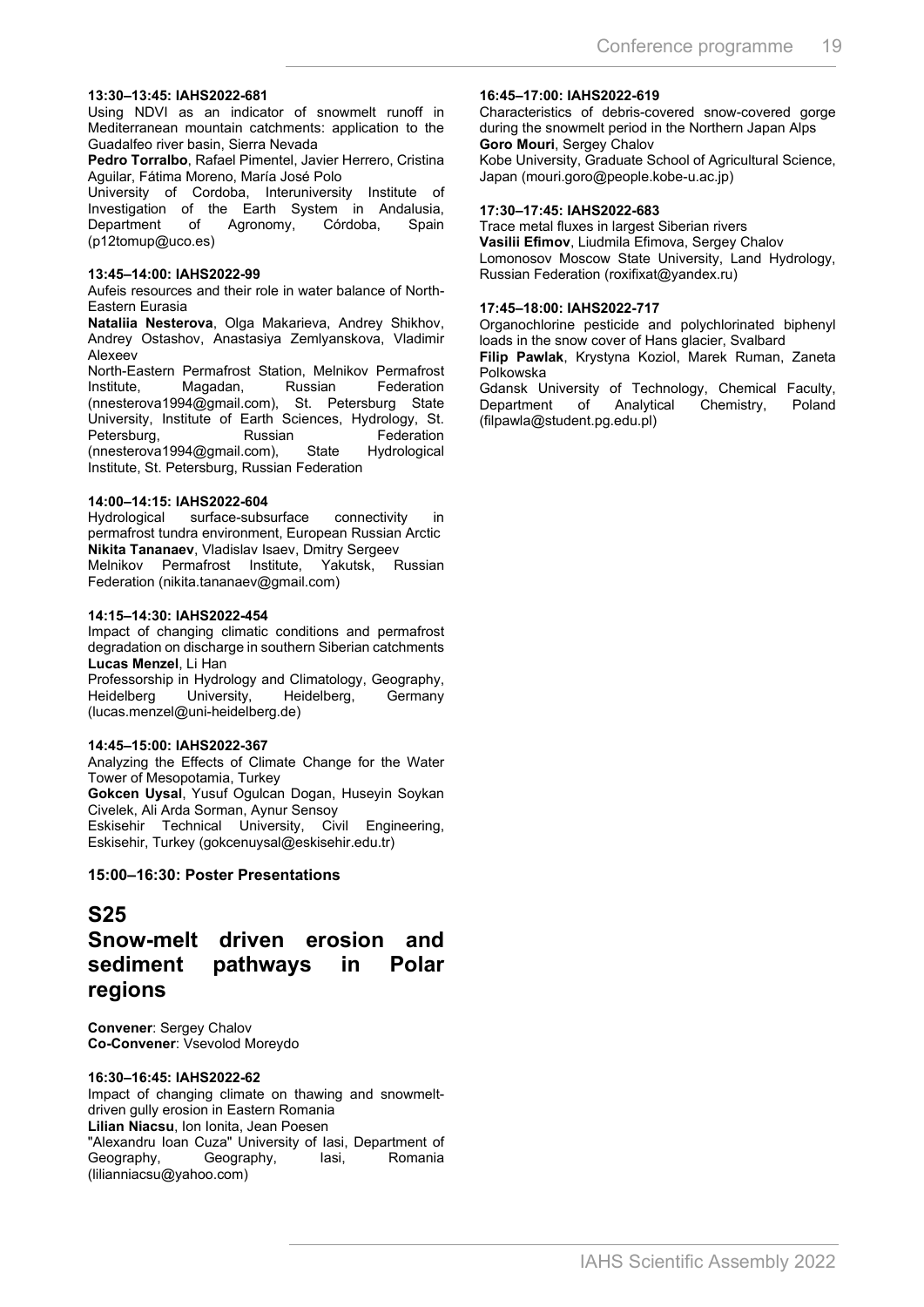### **Tuesday posters**

#### **Poster Area: Poster area Time: 15:00–16:30**

### **S20**

### **Hydrology, new tools and innovative measurements and citizen science in Africa**

#### **Convener**: Gil Mahé

**Co-Conveners**: Marloes Mul, Hubert H.G. Savenije, Harald Kunstmann, Flavia Tauro, Fernando Nardi, Anil Mishra, Ernest Amoussou, MEDDI Mohamed, Jean-Marie Kileshye-Onema, Dominique Bérod

#### **P1: IAHS2022-49**

Etude des caractéristiques hydrogéochimiques des points d'eau de consommation dans la banlieue de Brazzaville: cas du quartier Manianga et Kintélé stade (République du Congo).

**Harmel Obami-Ondon**, Médard Ngouala Mabonzo, Martin Tchoumou

#### **P2: IAHS2022-213**

Assessment of 21 gridded precipitation datasets quality in estimating rainfall in Madagascar

Camille Ollivier, **Simon Carriere**, Tom Heath, Albert Olioso, Ludovic Oudin, Frédéric Satgé

Sorbonne University, Paris, France (simon.carriere@upmc.fr)

#### **P3: IAHS2022-409**

Evaluating the skill of the mesoscale Hydrologic Model (mHM) for simulating River Discharge in Sparsely-Gauged Basins in Nigeria

**kingsley Nnaemeka Ogbu**, Oldrich Rakovec, Luis Samaniego, Gloria Chinwendu Okafor, Bernhard Tischbein, Hadush Meresa

Center for Development Research, Ecology and Natural Resources Management, Germany (knogbu@yahoo.com), Nnamdi Azikiwe University, Awka, Nigeria

### **S21 Hydrology of Mediterranean and semi-arid regions**

#### **Convener**: Yves Tramblay

**Co-Conveners**: Hamouda Dahklaoui, Christian Leduc, Hodson Makurira, Roger Moussa, Conrad Wasko, Elzbieta Wisniewski, Charalampos Skoulikaris

#### **P4: IAHS2022-29**

Spatial and temporal variations in baseflow across headwater streams in the Jonkershoek valley, South Africa.

**Retang Anna Mokua**, Julia Glenday, Dominic Mazvimavi University of the Western Cape, Water science, Environmental and Water Science, South Africa (mokuar@gmail.com)

#### **P5: IAHS2022-44**

Qualité de l'eau dans la vallée de la Seybouse (Nord Est de l'Algérie).Utilisation du modèle DPSIR et du SIG **Abdellah Taher Belkacem**, Samir Hani, nacereddine fellouh

Annaba, Science de la terre, Géologie, Algeria (taherbelkacemabdellah@gmail.com)

#### **P6: IAHS2022-72**

Understanding changes in flood magnitude and timing **Conrad Wasko**, Rory Nathan, Murray Peel, Lina Stein, Declan O'Shea

University of Melbourne, Department of Infrastructure Engineering, Parkville, Australia

#### **P7: IAHS2022-125**

Analyzing hydrological model versatility to simulate flash floods in Mediterranean catchments.

**Daniela Peredo**, Maria-Helena Ramos

Université Paris-Saclay, INRAE, UR HYCAR team HYDRO, Antony, France

#### **P8: IAHS2022-136**

Isotopic signature of precipitation in the semi-arid region of Ceará; Northeastern Brazil

**Marjorie Kreis**, Jean Denis Taupin, Nicolas Patris, Eduardo Martins

Departamento de Engenharia Civil, Campus do Pici, UFC, Fortaleza, Brazil (marjorie.kreis@hotmail.fr), Hydrosciences Montpellier, Univ. Montpellier, IRD, CNRS, France (jean-denis.taupin@umontpellier.fr, nicolas.patris@umontpellier.fr, marjorie.kreis@hotmail.fr)

#### **P9: IAHS2022-153**

Impact of weather types on rainfall, runoff and sediment yield in a Mediterranean cultivated landscape Damien Raclot, **Radhouane Hamdi**, Insaf Mekki, Jean Albergel

IRD, Tunis,Tunisia (radhouane.hamdi@ird.fr)

#### **P11: IAHS2022-477**

LTSER platform P3M : Mediterranean Plain, Piedmont and Plateau

**Héloise Bénard**, Pierre-Alain Ayral, Jean-Stéphane Bailly, Brice Boudevillain, Cédric Champollion, Jérome Demarty, Christelle Batiot-Guilhe, Didier Josselin, Hervé Jourde, Patrick Lachassagne, Jérôme Molenat, Guillaume Nord, FabriceVinatier

INRAE , UMR LISAH , France

#### **P12: IAHS2022-514**

Assessment of climate change impact on hydrology of isser river basin, algeria

**Sarra Tadlaoui**, Halima Belarbi, Radia Derbal, Assia Boukhateb

Laboratory EOLE, University Abou-Bakr Belkaïd, Tlemcen, **Algeria** 

#### **P13: IAHS2022-518**

Evaluation of GPM IMERG products and ERA5 reanalysis for flood modeling in a semi-arid watershed

**Mariame Rachdane**, El Mahdi El Khalki, Mohamed El mehdi Saidi, Yves Tramblay

Geo-resources, Geo-environment and Civil Engineering Laboratory, Cadi Ayyad University, Marrakesh, Morocco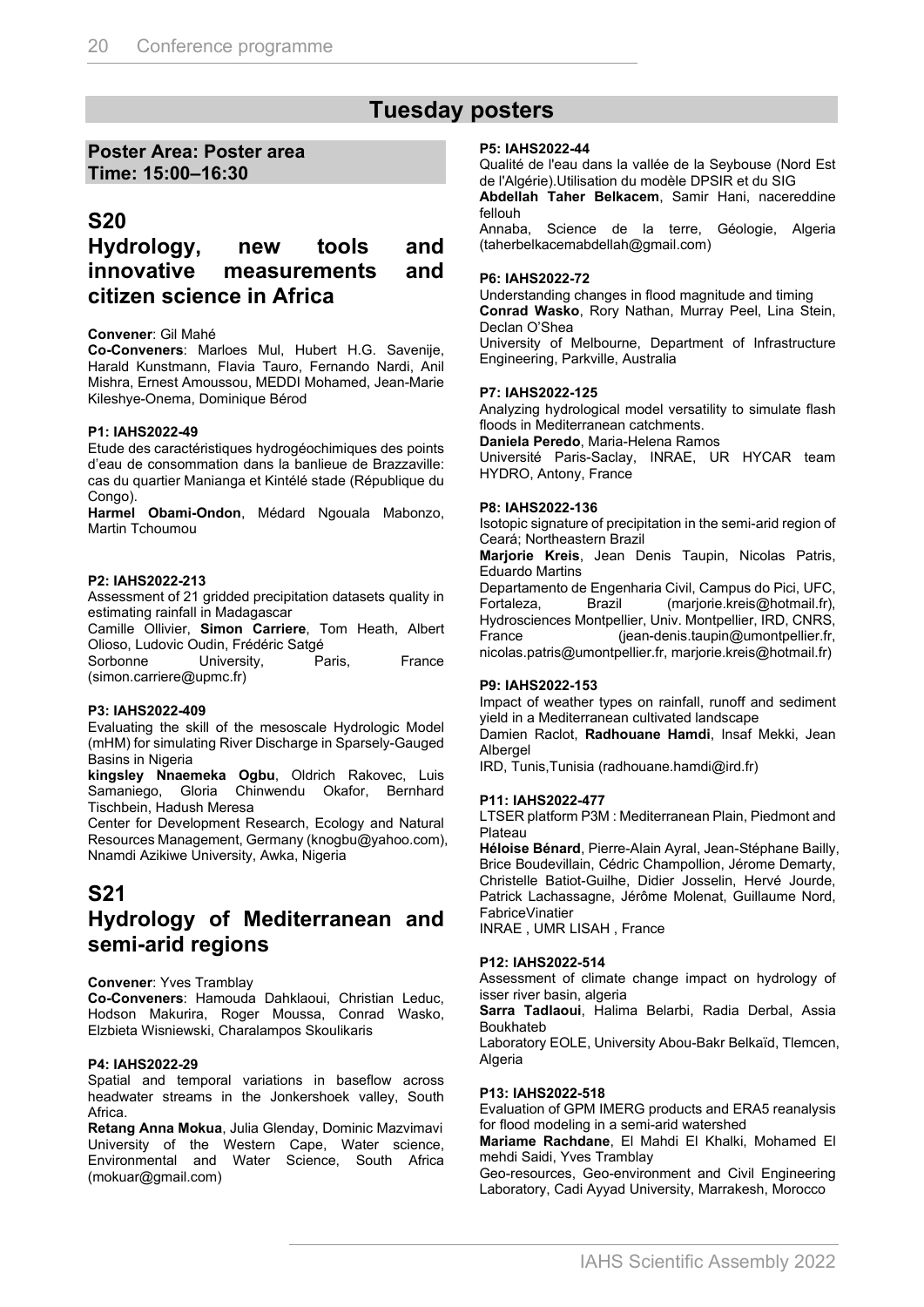#### **P14: IAHS2022-735**

Impact des changements climatiques sur les ressources en eau : Cas du bassin de l' Oued El Harrach amont **Sabrina Taibi**, Ayoub Zeroual, Nawel Khettab

#### **P15: IAHS2022-53**

Évaluation de la qualité des eaux de surface à l'aide de techniques statistiques multivariées et de méthodes hydrochimiques : étude de cas de l'oued El Hatab (Centre de la Tunisie)

**Wafa Hayouni**, Najiba Chkir, Severin Pistre, Kamel Zouari Lab. of Radio Analysis and Environment, Geology Dep., National School of Engineers of Sfax, BP" W", 3038 Sfax, Tunisia, HSM, Univ. Montpellier, CNRS, IRD, Montpellier, France

#### **P16: IAHS2022-264**

From graphical methods to geochemical and isotope hydrology tools: Understanding baseflow mechanisms in mountainous Mediterranean watersheds

**Pierre-Alain Guisiano**, Frédéric Huneau, Sébastien Santoni, Emilie Garel, Alexandra Mattei

Université de Corse Pascal Paoli, Faculté des Sciences et Techniques, Département d'Hydrogéologie, CNRS, UMR 6134 SPE, F-20250 Corte, France (guisiano\_p@univcorse.fr)

#### **S23**

### **Advances in snow and ice hydrology**

**Convener**: Tobias Jonas

**Co-Conveners**: Melody Sandells, S. McKenzie Skiles, James McPhee, Timothy Link, Elzbieta Wisniewski, Vsevolod Moreydo

#### **P17: IAHS2022-43**

Quantifying snow sublimation by Eddy covariance measurements on the High Atlas Mountain of Marrakech at Tazaghart plateau, Morocco

**Lahoucine Hanich**, Ouiaam Lahnik, Simon Gascoin, Adnane Chakir, Vincent Simonneaux

L3G Laboratory, Earth Sciences Department, Faculty of Sciences and Techniques, Cadi Ayyad University, Marrakech, Morocco, Center for Remote Sensing Application, Mohamed VI Polytechnic University (UM6P), Benguerir, Morocco.

#### **P18: IAHS2022-640**

Evaluation of precipitation in the winter season in higher altitudes of the Bohemian Forest under changing environmental conditions

**Miroslav Tesař, Václav Šípek, and Jan Procházka** Institute of Hydrodynamics of the Czech Academy of Sciences, Czech Republic (miroslav.tesar@iol.cz)

#### **P19: IAHS2022-171**

Process-based water balance modelling with explicit ice flow dynamics: WaSiM-OGGM coupling scheme **María Herminia Pesci**, Kristian Förster

Leibniz Universität Hannover, Institute of Hydrology and Water Resources Management, Germany (pesci@iww.uni-hannover.de)

#### **P20: IAHS2022-438**

The impact of climate change on hydrology and glaciation of the Zeravshan, Vakhsh and Pyanj river basin **Parviz Normatov**

Institute of Mathematics of the National Academy of Sciences of the Tajikistan

#### **S24**

### **Cold region runoff and groundwater change**

#### **Convener**: Melody Sandells

**Co-Conveners**: Felipe de Barros, Fuqiang Tian, Gokcen Uysal, María José Polo

#### **P22: IAHS2022-678**

Spatial distribution and seasonal occurrence of Aufeis in the Trans-Himalayan Tso Moriri basin, eastern Ladakh, India

**Dagmar Brombierstäudl**, Susanne Schmidt, Marcus Nüsser

Heidelberg University, South Asia Institute (SAI), Department of Geography, Heidelberg, Germany

#### **P23: IAHS2022-328**

Groundwater-surface water interactions and associated greenhouse gas evasion in the High Arctic

**Andrea L. Popp**, Nicolas Valiente, Sigrid Trier Kjær, Anja Sundal, Kristoffer Aalstad, Alexander Eiler, Peter Dörsch Department of Geosciences, University of Oslo, Oslo, **Norway** 

#### **P24: IAHS2022-758**

The mechanisms by which a precipitation shift from snow to rain affects streamflow in the contiguous US: large sample data analysis

**Lina Wang**, Ross Woods

Department of Civil Engineering, University of Bristol, Bristol, BS8 1TR, UK

### **S25**

### **Snow-melt driven erosion and sediment pathways in Polar regions**

**Convener**: Sergey Chalov **Co-Convener**: Vsevolod Moreydo

#### **P27: IAHS2022-333**

Estimation of the sediment yield from the drainage basin of the Lena River

#### **Kirill Maltsev**

Kazan Federal University, Institute of Environmental Sciences, Kazan, Russian Federation (mlcvkirill@mail.ru)

#### **P28: IAHS2022-712**

Persistent organic pollutants remobilisation from permafrost? A preliminary study in the Kolyma basin (Russian Arctic)

#### **Danuta Szumińska, Krystyna Kozioł, Małgorzata Szopińska, Sergiej R. Chalov, Vasilii A. Efimov, Marcin Frankowski, and Żaneta Polkowska**

Institute of Geography, Kazimierz Wielki University, Bydgoszcz, Poland (dszum@ukw.edu.pl)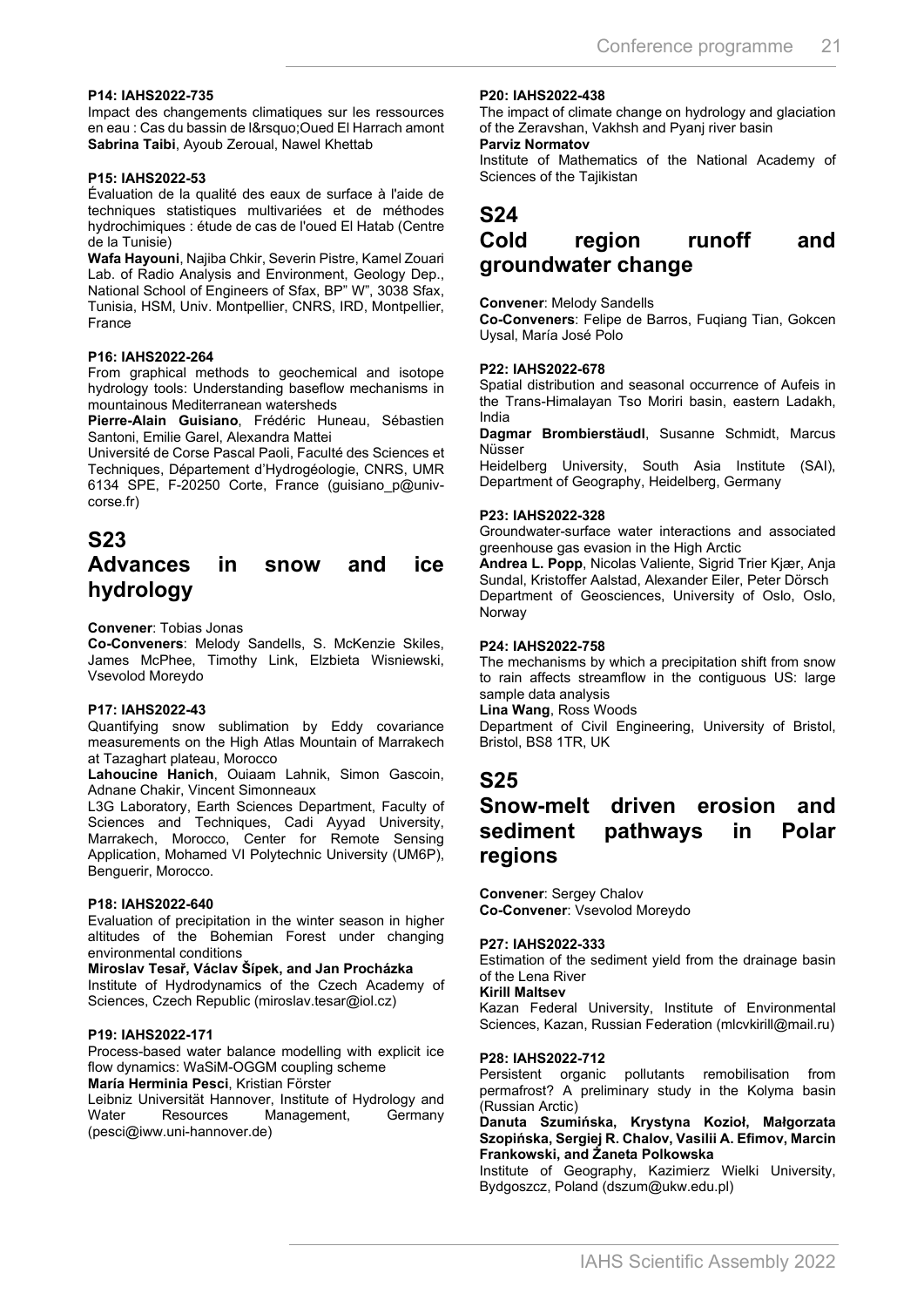### **S27**

### **Policies and mechanisms for water quality improvement and maintenance in a changing environment**

**Convener**: Xiaohong Chen **Co-Convener**: Elango Lakshmanan

### **S33**

### **Open science and education, knowledge society, and inclusive progress towards Agenda 2030**

**Convener**: Christophe Cudennec

**Co-Conveners**: Berit Arheimer, Nilay Dogulu, Claudio Caponi, Anil Mishra, Vladimir Smakhtin

#### **P35: IAHS2022-585**

Digital water globe of IAHS to enhance communication and sharing

**Berit Arheimer** and the Task force of IAHS Digital Water Globe

SMHI, Hydrological Research, Norrköpping, Sweden (berit.arheimer@smhi.se)

#### **P37: IAHS2022-103**

The airGR galaxy: hydrological tools around GR models **Olivier Delaigue**, David Dorchies, Guillaume Thirel Université Paris-Saclay, INRAE, HYCAR, ANTONY, France (olivier.delaigue@inrae.fr)

#### **P38: IAHS2022-347**

transfR: an open-source R package for streamflow prediction in ungauged catchments

**Alban de Lavenne**, Tom Loree, Hervé Squividant, Christophe Cudennec

INRAE, HYCAR, Antony, France (alban.delavenne@inrae.fr)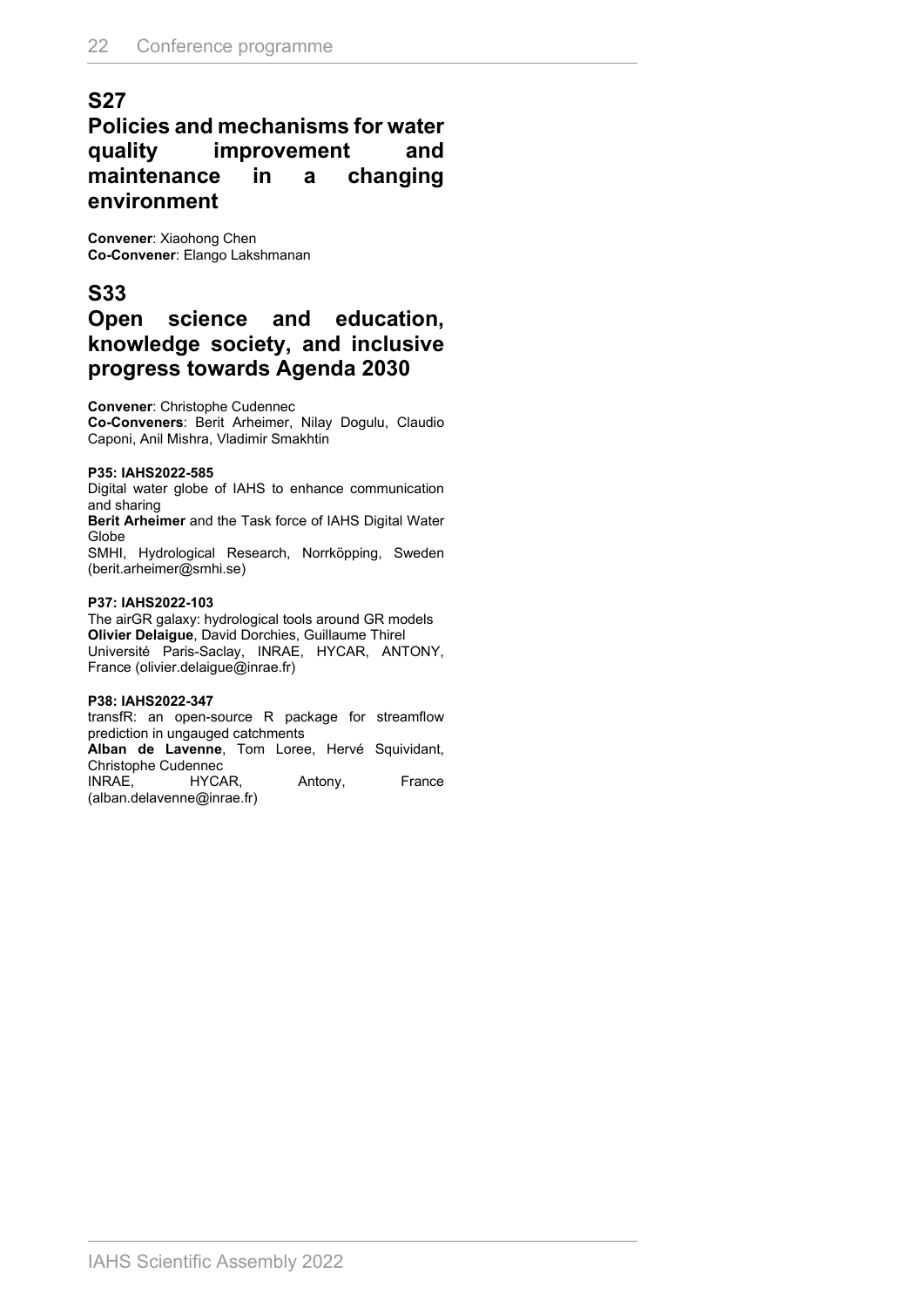### **Wednesday, 01 June 2022**

#### **Lecture Room: Auditorium Pasteur**

### **S2**

### **Floods: Processes, Forecasts, Probabilities, Impact Assessments and Management**

#### **Convener**: Svenja Fischer

**Co-Conveners**: Andreas Schumann; Günter Blöschl; Elena Volpi; Christopher White; Alberto Viglione; Marcelo Uriburu

#### **Flood Damage Estimation**

#### **08:30–08:45: IAHS2022-40**

Flood scenarios sampling effect on annualised flood damage estimation

**Frédéric Grelot**, Jean-Stéphane Bailly, David Dorchies Montpellier, (frederic.grelot@inrae.fr)

#### **08:45–09:00: IAHS2022-11**

Estimation of expected annual damage, EAD

#### **Dan Rosbjerg**

Technical University of Denmark, DTU Environment, Kongens Lyngby, Denmark (daro@env.dtu.dk)

#### **09:00–09:15: IAHS2022-540**

Impact of river basin morphology and climate on geomorphic scaling laws for floodplain mapping

**Antonio Annis**, Marissa Karpack, Ryan R. Morrison, Fernando Nardi

University for Foreigners of Perugia, WARREDOC, Water Resource Research and Documentation Center, Perugia, Italy

#### **09:15–09:30: IAHS2022-558**

Flood physical vulnerability assessment under land-use evolution scenarios

**Yelena Hernández Atencia**, Luis Eduardo Peña Rojas, Jader Muñoz Ramos

Civil Engineering Program, Faculty of Engineering, Universidad Cooperativa de Colombia, Ibagué, Colombia (yelena.hernandez@campusucc.edu.co)

#### **09:30–09:45: IAHS2022-559**

Classification of flood-aggravating pathways in Oberland (Upper Bavaria), Germany

**Gamze Koc**

Karlsruhe Institute of Technology - KIT, Institute of Meteorology and Climate Research Atmospheric Environmental Research (IMK-IFU), Germany (gamze.koc@kit.edu)

#### **09:45–10:00: IAHS2022-634**

RIM2D - fast 2D hydraulic modelling for operational flood and flood impact forecast

**Heiko Apel**, Sergiy Vorogushyn, Bruno Merz

GFZ German Research Center for Geoscience, Section 5.4 Hydrology, Potsdam, Germany (hapel@gfzpotsdam.de)

#### **10:00 Coffee break**

#### **S3**

### **Change in extreme droughts in the future**

### **Convener**: Gil Mahé

**Co-Conveners**: David Hannah; Yonca Cavus; Ebru Eris; MEDDI Mohamed

#### **Drought Characterisation**

#### **10:30–10:45: IAHS2022-372**

Spatial characterization of drought through CHIRPS and a station-based dataset in the Eastern Mediterranean **Christina Anna Orieschnig**, Yonca Cavus

UMR G-EAU, UMR Hydrosciences, IRD, University of Montpellier, Montpellier, France (christina.orieschnig@ird.fr)

#### **11:00–11:15: IAHS2022-276**

Characterizing major droughts in the context of dry period in Seyhan River basin, Turkey

**Yonca Cavus**, Hafzullah Aksoy, Kerstin Stahl

Beykent University, Department of Civil Engineering, Turkey (yoncacavus@beykent.edu.tr), Istanbul Technical University, Graduate School, Civil Engineering, Turkey<br>(cavus17@itu.edu.tr), University of Freiburg, (cavus17@itu.edu.tr), Environmental Hydrological Systems, Freiburg, Germany (yonca.cavus@hydrology.uni-freiburg.de)

#### **11:30–11:45: IAHS2022-176**

Modelling of meteorological drought using the SPI and SPEI indices in the Volta watershed in Togo

**Pilabina Somiyabalo**, Yabi Ibouraïma, Amoussou Ernest Lome, Geography, Togo (spilabina85@gmail.com)

#### **11:45–12:00: IAHS2022-744**

Evaluation of some Meteorological Drought Indices in Nigeria using RCP 8.5 Climate Scenario

**Akinwale Ogunrinde**, Phillip G. Oguntunde, Akinola S. Akinwumiju, Johnson T. Fasinmirin

Department of Agricultural and Environmental Engineering, Federal University of Technology, Akure, Ondo State, Nigeria

#### **12:00 Lunch Break // W4F Hackathon High Schools Final**

#### **Drought related issues**

#### **13:30–13:45: IAHS2022-192**

Investigation of drought and flooding areas in coastal countries of West Africa in the context of global warming **Domiho Japhet Kodja**, Houteta Djan'na Koubodana, Gandome Mayeul L. D Quenum, Ernest Amoussou, Arsène Sègla Josué Akognongbé, Gil Mahé, Jean-Emmanuel Paturel, Expédit Wilfrid Vissin, Constant Houndénou

Laboratory Pierre Pagney Climate, Water, Ecosystems and Development (LACEEDE) / University of Abomey Calavi (Benin), 03 BP 1112 Cotonou, Department of Geography and Regional Planning / University of Parakou, Benin, UMR 5599 HydroSciences Montpellier / University of Montpellier, France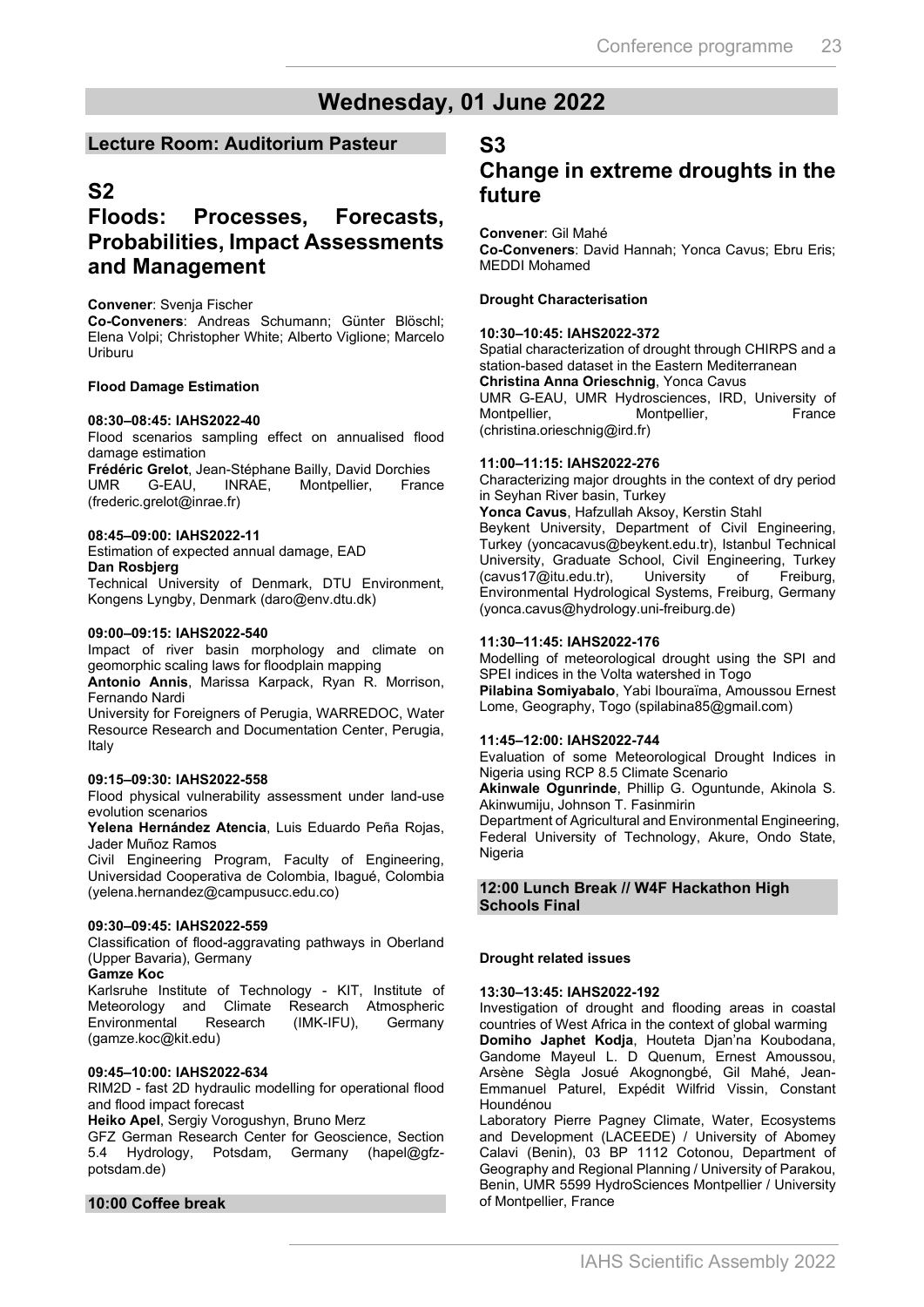#### **13:45–14:00: IAHS2022-67**

The Effect of Water Vapor Originating from Land on the 2018 Drought Development in Europe

Fares Al Hasan, **Ruud van der Ent**, Andreas Link

Department of Water Management, Faculty of Civil Engineering and Geosciences, Delft University of Technology, Delft, Netherlands (r.j.vanderent@tudelft.nl)

#### **14:15–14:30: IAHS2022-352**

Performance-based weighting of CORDEX projections of hydrological climate change impacts over Europe **Frederiek Sperna Weiland**, Robrecht Visser, Peter Greve, Berny Bisselink, Lukas Brunner, Albrecht Weerts Deltares, Delft, Netherlands (frederiek.sperna@deltares.nl)

#### **14:30–14:45: IAHS2022-674**

Assessing drought risk to track progress in drought adaptation, mitigation and management at the global scale **Lucy Barker**, Nathan Rickards, Sunita Sarkar, Jamie Hannaford, Eugene Magee, Gwyn Rees

UK Centre for Ecology & Hydrology, Wallingford, United Kingdom

#### **14:45–15:00: IAHS2022-147**

Anatomy of an extended drought in part of the Eastern Cape Province, South Africa

**Denis Hughes**

Rhodes University, Inst. for Water Research, South Africa, South Africa (d.hughes@ru.ac.za)

#### **15:00–16:30: Poster Presentations**

### **SP4 Medals and awards ceremony**

#### **Celebration of the 2020, 2021, 2022**

**Dooge and Volker Medals of the IAHS-UNESCO-WMO International Hydrology Prize https://iahs.info/About-IAHS/Competition--Events/International-Hydrology-Prize.do and of the IAHS Tison Award https://iahs.info/About-IAHS/Competition-- Events/Tison-Award.do**

**16:30–18:30**

**Lecture Room: Antigone 1**

### **S4 Water resource management in a changing world: economic, environmental and societal tradeoffs and synergies**

#### **Convener**: Barry Croke

**Co-Conveners**: Jennifer Adam; Jean-Marie Kileshye-Onema; Suxia Liu; Marloes Mul; Hwirin Kim; Elpida Kolokytha; Charalampos Skoulikaris

#### **08:30–08:45: IAHS2022-426**

Tailoring large-scale hydrological models for national planning of climate actions in vulnerable countries **Berit Arheimer**, Frida Gyllensvärd, René Capell, Jafet Andersson

#### **08:45–09:00: IAHS2022-365**

Use of data assimilation to improve rainfall-runoff model structure for climate change projections

**Julien Lerat**, Francis Chiew, Hongxing Zheng, David Robertson

CSIRO, Land and Water, Canberra, Australia (julien.lerat@csiro.au)

#### **09:00–09:15: IAHS2022-463**

On the role of water resources management to transform water, energy, food and ecosystem (WEFE) systems in transboundary river basins

**Stefan Uhlenbrook**, Claudia Ringler, Jonathan Lautze, Matthew McCartney, Mohsin Hafeez

International Water Management Institute, Water, Food and Ecosystems, Sri Lanka (s.uhlenbrook@cgiar.org)

#### **09:15–09:30: IAHS2022-360**

Progress in characterising water-energy-food interdependencies

#### **Declan Conway**

United Kingdom of Great Britain - England, Scotland, Wales (d.conway@lse.ac.uk)

#### **09:30–09:45: IAHS2022-425**

Water scarcity conflicts: Supporting dialogue and negotiation

**Intissar Ferchichi**, Abdelaziz Zairi, Serge Marlet

Institut National de la Recherche en Génie Rural, Eaux et Forêts, Université de Carthage, Tunis, Tunisie (ferchichiintissar@hotmail.fr)

#### **09:45–10:00: IAHS2022-742**

Rethinking of methods to deal with water conflicts **Seyede Simin Mirhashemi Dehkordi**, Hojjat Mianabadi Water Engineering and Management Department, Faculty of Agriculture, Tarbiat Modares University, Iran

#### **10:00 Coffee break**

#### **10:30–10:45: IAHS2022-271**

Sustainability Assessment: The role of Indicator-based Frameworks in Sustainable Water Management **Mojtaba Shafiei**, Shervan Gharari, Mohammad Gharesifard, Mohammad Ghoreishi, Cyndi V. Castro Hydroinformatics Department, East Water and Environmental Research Institute (EWERI), Mashhad, Iran. (moj.shafiei@gmail.com)

#### **10:45–11:00: IAHS2022-234**

Evaluating the impact of climate change on water system vulnerabilities using multiple hydrological models **Elmira Hassanzadeh**, Ali Sharifinejad Polytechnique Montreal, Civil, Geological, and Mining Engineering, Canada (elmira.hassanzadeh@polymtl.ca)

#### **11:00–11:15: IAHS2022-283**

The performance of rainwater harvesting systems in the context of deep uncertainties

**Gabriela Cristina Ribeiro Pacheco**, Conceição de Maria Albuquerque Alves

UnB - Universidade de Brasília, Brasília, Brasil (cmaalves@gmail.com), IFG - Instituto Federal de Goiás, Goiânia, Brasil (gabrielacrpacheco@gmail.com)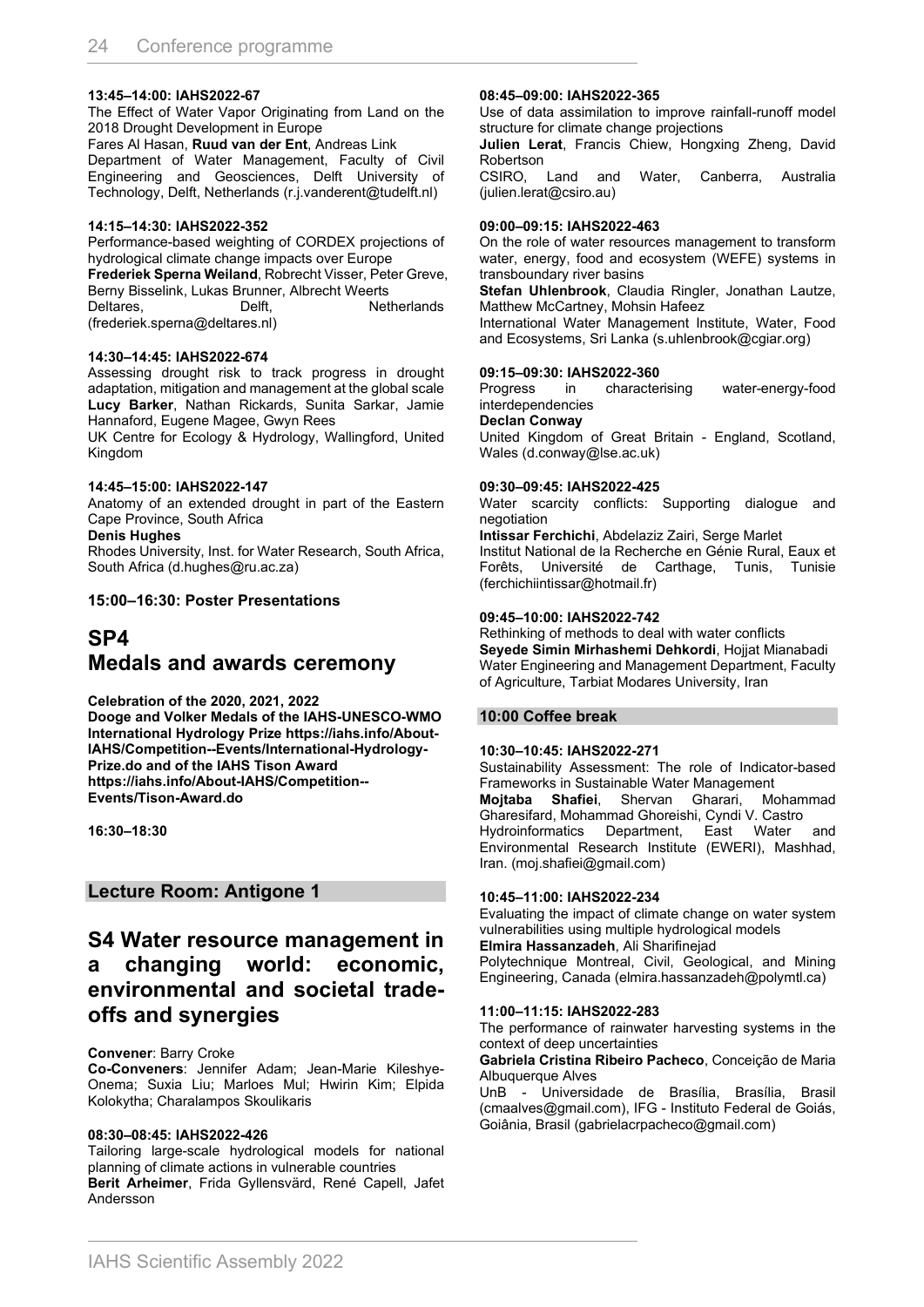#### **11:15–11:30: IAHS2022-257**

Water resources management as a coupled hydroenvironmental and social-equity-based optimization framework

#### **Cyndi Vail Castro**

University of Illinois at Urbana-Champaign, Department of Civil & Environmental Engineering, Urbana, IL, United States of America (cynthiavail11@gmail.com)

#### **11:30–11:45: IAHS2022-676**

Are the thresholds of ecological flows established by the water management authorities aligneed with the natural regime of rivers in Mediterranean regions?

**Javier Aparicio**, Eva Contreras, Cristina Aguilar, Fátima Moreno, María José Polo

University of Cordoba, Interuniversity Institute of Investigation of the Earth System in Andalusia, Department of Agronomy, Córdoba, Spain

#### **11:45–12:00: IAHS2022-612**

Dam operation Model as a part of Integrated Water Resource Management in Nam Ngum River Basin, Lao PDR

#### **Aastha Lamichhane**, Keigo Noda

Gifu University, Graduate School of Natural Science and Technology, Agriculture and Environmental Science, Japan (aastha.lamichhane12@gmail.com)

#### **12:00 Lunch Break // W4F Hackathon High Schools Final**

#### **13:30–13:45: IAHS2022-158**

Modelling long-term effects of climate change and anthropogenic activities on water resources of the Moselle River basin.

**Thibault Lemaitre-Basset**, Guillaume Thirel, Ludovic Oudin

Sorbonne Université, CNRS, EPHE, UMR METIS, Case 105, 4 place Jussieu, F-75005 Paris, France, Université Paris-Saclay, INRAE, HYCAR research unit, Hydrology Research Group, Antony, France

#### **13:45–14:00: IAHS2022-563**

Technical, economic and social rehabilitation of old canals to cope with global change: the case of the Neste Canal (France)

Patrice Garin, **Marielle Montginoul**, Daniel Lepercq, Pascal Chisne

INRAE UMR G-EAU Université de Montpellier Montpellier France (marielle.montginoul@inrae.fr)

#### **14:00–14:15: IAHS2022-105**

Drought and flood risk assessment of the Seine basin reservoir management under climate change

**David Dorchies**, Jean-Claude Bader, Laura Nunez Torres, Olivier Delaigue, Guillaume Thirel

G-EAU, Univ Montpellier, AgroParisTech, BRGM, CIRAD, IRD, INRAE, Institut Agro, Montpellier, France

#### **14:15–14:30: IAHS2022-418**

Environmental flows and integrated water resources management in Colombia

**Nicolás Cortés-Torres**, Maria Camila Fernandez Berbeo, Juan Diego Vega Idarraga, Valentina Ramos Romero, Camilo Andrés Pulgarin, Martin Perez Pedraza, Nelson David Rodríguez Vega, Jennifer Camila Yanala Bravo, Alejandro Alarcón, Alejandro Lopez Bayona, Karen Jhoana Ortega Tenjo, Juan Manuel Molano, Carlos Cubillos Peña, Sergio Salazar-Galán

Universidad Católica de Colombia, Facultad de Ingeniería, Bogotá, Colombia (ncortes@ucatolica.edu.co), Escuela Ingenieros Militares, Bogotá, Colombia<br>s.cortest@esing.edu.co), Inpacto Colombia,  $(nicolas.cortest@esing.edu.co)$ , Bogotá Colombia (inpacto.col@gmail.com)

#### **14:30–14:45: IAHS2022-696**

Assessing the significance of Water resource management in improving the socio-economic and environmental status of a fast-growing urban community: A case study from Southern India

Rinisha Kartheeshwari Mariappan, **Elango Lakshmanan** Anna university, College of Engineering Guindy, Department of Geology, India (mrinisha94@gmail.com)

#### **14:45–15:00: IAHS2022-170**

Water Balance Assessment in Iran: From Unsolved Problems to Practical Solutions

**Mojtaba Shafiei**, Banafsheh Zahraie, Saeed Soleimaniha, Nematollah Dehbandi, Mohsen Naseri, Hossein Dehghanisanij, Mojtaba Noury, Elham Golkar, Firuz Ghasemzadeh

Hydroinformatics Department, East Water and Environmental Research Institute (EWERI), Mashhad, Iran. (moj.shafiei@gmail.com)

#### **15:00–16:30: Poster Presentations**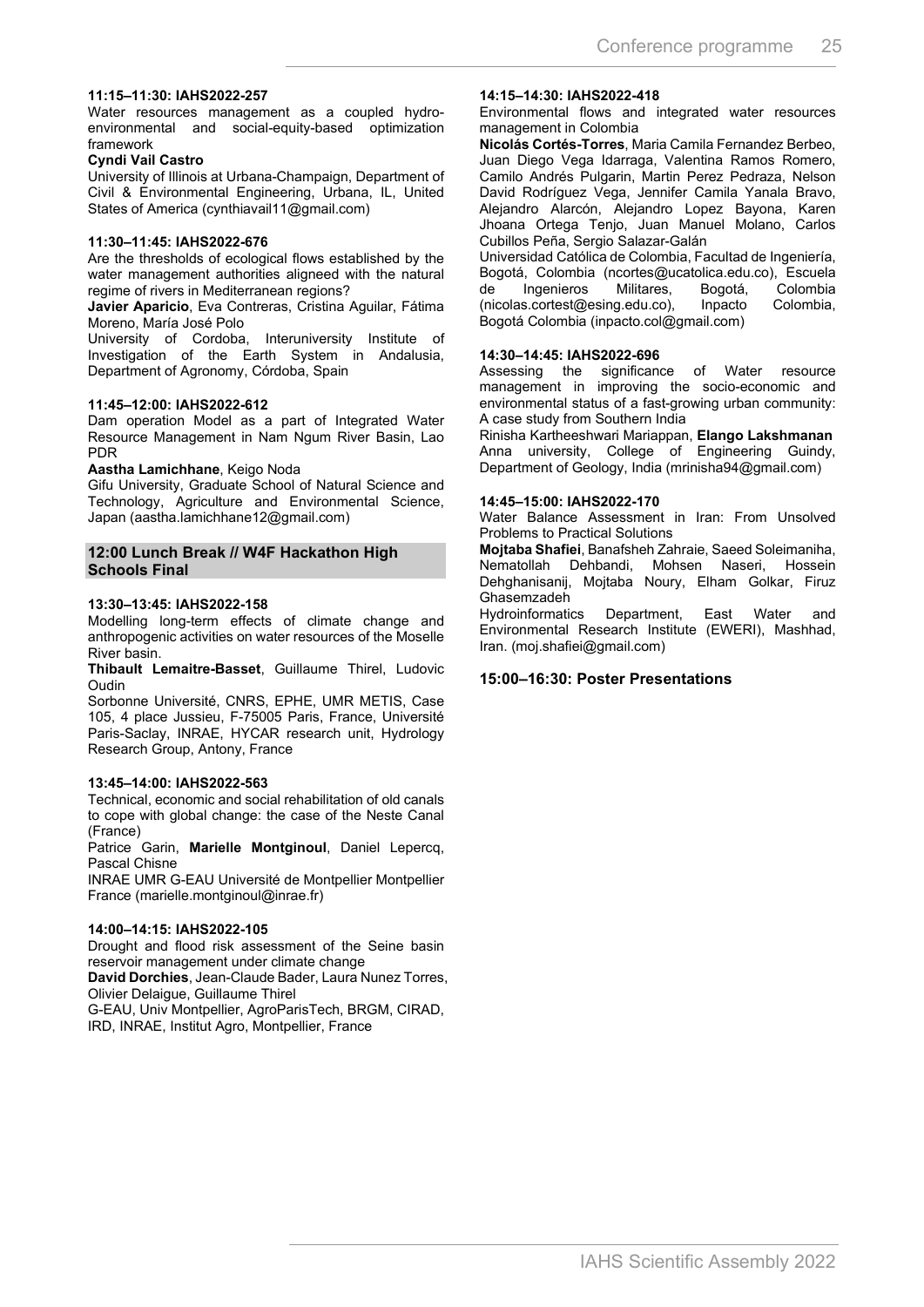#### **Lecture Room: Barthez 1**

### **S9**

**Stochastic Hydrology with contributions on methodologies and applications, for modeling, forecasting, change assessment, and uncertainty quantification**

**Convener**: Elena Volpi

**Co-Conveners**: Simon Michael Papalexiou; Antonio Zarlenga; Marco Marani; Alberto Viglione

#### **08:30–08:45: IAHS2022-58**

Consideration of sample size uncertainty for the regionalization of type-specific flood frequency analyses **Svenja Fischer**, Andreas Schumann

Ruhr-University Bochum, Institute of Hydrology, Civil-Engeneering, Bochum, Germany (svenja.fischer@hydrology.ruhr-uni-bochum.de)

#### **08:45–09:00: IAHS2022-361**

How much value is in climate and geomorphological descriptors for distributed hydrological modelling? A decision tree based approach in North-Western Italy

**Matteo Pesce**, Alberto Viglione, Jost Hardenberg, Larisa Tarasova, Stefano Basso, Ralf Merz

Department of Environment, Land and Infrastructure Engineering, Politecnico di Torino, Turin, Italy

#### **09:00–09:15: IAHS2022-381**

Multivariate and data-driven regional frequency analysis for rainfall extremes

**Andrea Magnini**, Michele Lombardi, Elena Valtancoli, Attilio Castellarin

Department of Civil, Chemical, Environmental and Materials Engineering (DICAM), University of Bologna, Bologna, Italy

#### **09:15–09:30: IAHS2022-647**

A R package for quickly updating trend analysis: application to French streamflow time series.

Valentin Mansanarez, Benjamin Renard, **Michel Lang** INRAE, Riverly Research Unit, Lyon-Villeurbanne, France (michel.lang@inrae.fr)

#### **09:30–09:45: IAHS2022-714**

Building confidence curves with classical change point tests

**Ronald van Nooijen**, Alla Kolechkina, Changrang Zhou Delft University of Technology, Faculty of Civil Engineering and Geosciences, Water Management, Delft, Netherlands (r.r.p.vannooyen@tudelft.nl)

#### **09:45–10:00: IAHS2022-743**

Developing Non Stationary Frequency Relationships for Greater Pamba River basin, Kerala India incorporating dominant climatic precursors

Arathy Nair, **Sankaran Adarsh**, G Mohan Meera, Vi **Sreedevi** 

TKM College of Engineering, Kollam, Kerala, PIN-691 005, APJ Abdul Kalam Technological University, Kerala, India

#### 10:00 Coffee break

#### **10:30–10:45: IAHS2022-270**

Time Asymmetry and Stochastic Modelling of Streamflow **Stelios Vavoulogiannis**, Theano Iliopoulou, Panayiotis Dimitriadis, Demetris Koutsoyiannis

National Technical University of Athens, Civil Engineering, Athens, Greece

#### **10:45–11:00: IAHS2022-273**

Using high-resolution stochastic climate ensembles to model the impacts and uncertainty of hydrology in mountainous catchments

**Jorge Sebastian Moraga**, Nadav Peleg, Peter Molnar, Simone Fatichi, Paolo Burlando

Institute of Environmental Engineering, ETH Zürich, Zürich, Switzerland (moraga@ifu.baug.ethz.ch)

#### **11:00–11:15: IAHS2022-358**

Dominant discharge periodicities and their attenuation in rivers of Sweden

**Maria Elenius**, Göran Lindström

Swedish Meteorological and Hydrological Institute, Norrköping, Sweden (maria.elenius@smhi.se)

#### **11:15–11:30: IAHS2022-362**

A process-based multisite multivariate stochastic weather generator for water resources management

**Roman Výleta**, Peter Valent, Ján Szolgay Slovak University of Technology, Department of Land and Water Resources Management, Radlinského 11, 810 05, Bratislava, Slovakia (roman.vyleta@stuba.sk)

#### **11:30–11:45: IAHS2022-574**

Bluecat: A Local Uncertainty Estimator for Deterministic Simulations and Predictions Demetris Koutsoyiannis, **Alberto Montanari** University of Bologna, DICAM, Bologna, Italy

(alberto.montanari@unibo.it)

#### **11:45–12:00: IAHS2022-663**

Universal Multifractal relations between rainfall and wind turbulence

**Auguste Gires**, Jerry Jose, Daniel Schertzer, Ioulia Tchiguirinskaia

Hydrologie Météorologie et Complexité (HM&Co), École des Ponts ParisTech, Champs-sur-Marne, France (auguste.gires@enpc.fr)

#### **12:00 Lunch Break // W4F Hackathon High Schools Final**

#### **13:30–13:45: IAHS2022-357**

Efficiency of shallow geothermal systems in heterogeneous media, how to manage uncertainty

**Antonio Zarlenga**, Mariaines Di Dato, Claudia D'Angelo, Alessandro Casasso

Department of Engineering, Roma Tre University, Via Vito<br>Volterra 62. Rome 00146, Italy Volterra 62, Rome 00146, Italy (antonio.zarlenga@uniroma3.it)

#### **13:45–14:00: IAHS2022-485**

Pros and cons of various efficiency criteria for evaluating hydrological models

**Charles Onyutha**<br>Kyambogo University, Department of Civil and Environmental Engineering, P.O. Box 1, Kyambogo, Kampala, Uganda (conyutha@kyu.ac.ug)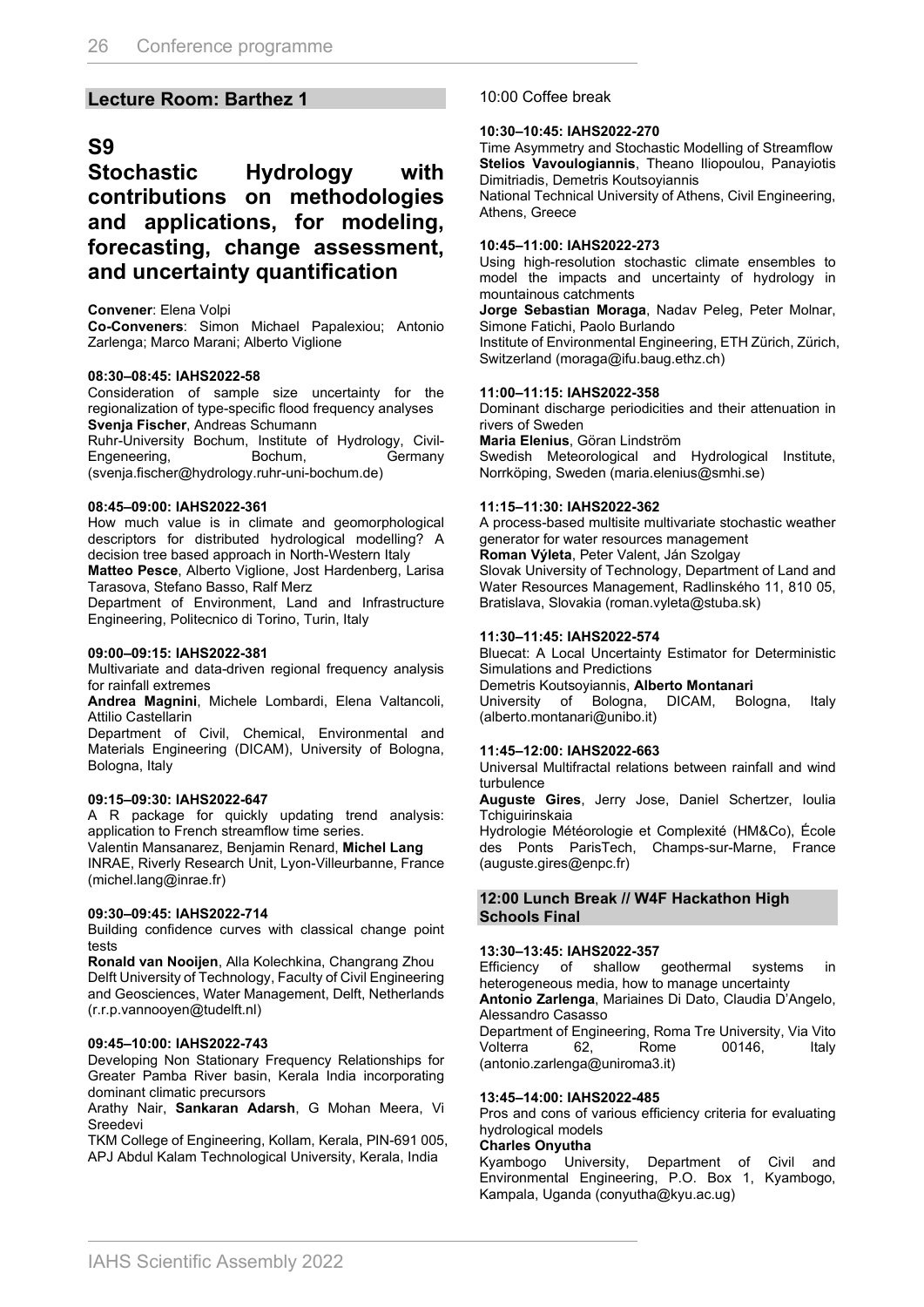#### **14:00–14:15: IAHS2022-535**

The value of synthetic high-resolution daily snow cover maps for long-term hydrological modeling

**Pau Wiersma**, Fatemeh Zakeri, Grégoire Mariéthoz

University of Lausanne, Institute of Earth Surface Dynamics, Lausanne, Switzerland (pau.wiersma@unil.ch)

#### **14:15–14:30: IAHS2022-547**

Performance assessment of a daily time-step HYMOD conceptual rainfall-runoff model for the Upper Benue River, Cameroon

**Rodric Merimé Nonki**, Ernest Amoussou, Raphael Muamba Tshimanga, Houteta Djan'na Koubodana, Franck Eitel Kemgang Ghomsi, André Lenouo

Laboratory for Environmental Modelling and Atmospheric Physics (LEMAP), Department of Physics, Faculty of Science, University of Yaounde 1, Yaounde, Cameroon (norome31@yahoo.fr)

#### **14:30–14:45: IAHS2022-571**

Uncertainty quantification in climate change impacts on hydrology using ANOVA

**Tejith Pogakula**, Tirupati Bolisetti

University of Windsor, Civil and Environmental Engineering, Windsor, Canada (tirupati@uwindsor.ca)

#### **14:45–15:00: IAHS2022-723**

New runoffmap for Norway by combining a precipitation runoff model with geostatistical interpolation **Kolbjørn Engeland**, Thea Roksvåg, Stein Beldring, Erik Holmqvist, Anja Iselin Pedersen, Gusong Ruan NVE, Oslo, Norway (koe@nve.no)

#### **Lecture Room: Rondelet 1**

### **S29**

## **Sustainable water management in agricultural areas**

**Convener**: Jérôme Molénat **Co-Conveners**: Delphine Leenhardt; Rim Zitouna Chebbi; Fernando Nardi; Christophe Cudennec

#### **Improving agricultural water uses and management from plot to catchment**

#### **08:30–08:45: IAHS2022-510**

Is Water the Achilles Heel of Regenerative Agriculture? A critical examination of the roles and omissions of soil-water and water in "Regen Ag"

**Bruce Lankford**, Stu Orr

School of International Development, University of East Anglia, United Kingdom of Great Britain - England, Scotland, Wales (b.lankford@uea.ac.uk)

#### **08:45–09:00: IAHS2022-551**

Conceptual principles of water resources management in irrigated agriculture

Mykhailo Romashchenko, Vsevolod Bohaienko, Tetiana Matiash, Andrii Shatkovskyi, Serhii Kolomiets, **Iuliia Danylenko**

Institute of Water Problems and Land Reclamation, Kyiv, Ukraine (iwpim.naan@gmail.com)

#### **09:00–09:15: IAHS2022-232**

Estimating the drainage of irrigated areas: a combined crop water balance modeling and remote sensing approach

**Pierre Laluet**, Luis Enrique Olivera Guerra, Victor Altés Gaspar, Vincent Rivalland, Vincent Simonneaux, Vincent Bustillo, Joaquim Bellvert, Josep Maria Villar, Olivier Merlin

Center of Biosphere Space Studies, Université Toulouse 3, Toulouse, France

#### **09:15–09:30: IAHS2022-188**

Managed groundwater recharge at the farm scale in pre-Saharan Morocco

**Yassine Khardi**, Guillaume Lacombe, Abdelilah Taky, Benoit Dewandel, Jean-Christophe Maréchal, Ali Hammani, Sami Bouarfa

Hassan II Agronomic and Veterinary Institute, Rabat, Morocco, CIRAD, UMR G-EAU, Montpellier, France, Montpellier SupAgro, Montpellier, France

#### **09:30–09:45: IAHS2022-516**

Detection and prediction of illicit drilling by combination of drought indices and NDVI: case of the Nadhour-Saouaf aquifer (Northeast Tunisia)

**Emna Gargouri**, Fairouz Slama, Khaoula Khmiri, Hammouda Dakhlaoui, Hedia Chakroun

LR99ES19 Laboratory of Modelling in Hydraulics and Environment (LMHE), National Engineering School of TUNIS (ENIT), University of Tunis El Manar, BP 37, Tunis, 1002, Tunisia

#### **09:45–10:00: IAHS2022-680**

Analysis of rainfed cereal-legume mixture cropping water productivity in Lebna catchment, Cap-Bon, Tunisia.

**Insaf Mekki**, Rim Zitouna-Chebbi, Salah Benyoussef, Aya Abdelghaffar, Frederic Jacob, Jean Albergel

National Research Institute for Rural Engineering, Water and Forestry, Université de Carthage, Ariana, Tunisia (insaf.mekki.im@gmail.com)

#### **10:00 Coffee break**

#### **10:30–10:45: IAHS2022-154**

Multi-criteria evaluation of the AquaCrop model in a Mediterranean rainfall context.

**Mariem Dhouib**, Rim Zitouna-Chebbi, Insaf Mekki, Laurent Prévot, Jérôme Molénat, Frédéric Jacob

L'institut Agro | Montpellier SupAgro, France (mariem.dhouib@supagro.fr)

#### **10:45–11:00: IAHS2022-428**

Hydrochory in agricultural landscapes

**Martin Faucher**, Jean-Stéphane Bailly, Fabrice Vinatier LISAH, Univ Montpellier, INRAE, IRD, Montpellier SupAgro, Montpellier, France

#### **11:00–11:15: IAHS2022-90**

Exploring ways to improve agricultural water management on two Mediterranean irrigated systems: promises of wireless low-tech sensor networks.

**Paul Vandôme**, Gilles Belaud, Crystele Leauthaud, Simon Moinard, Insaf Mekki, Abdelaziz Zairi, François Charron, Julien Leconte, Intissar Ferchichi, Tarek Ajmi G-EAU, AgroParisTech, Cirad, IRD, INRAE, Montpellier SupAgro, Univ. Montpellier, Montpellier, France

**Evaluating adequation between water ressources and agricultural water uses from catchment to continent**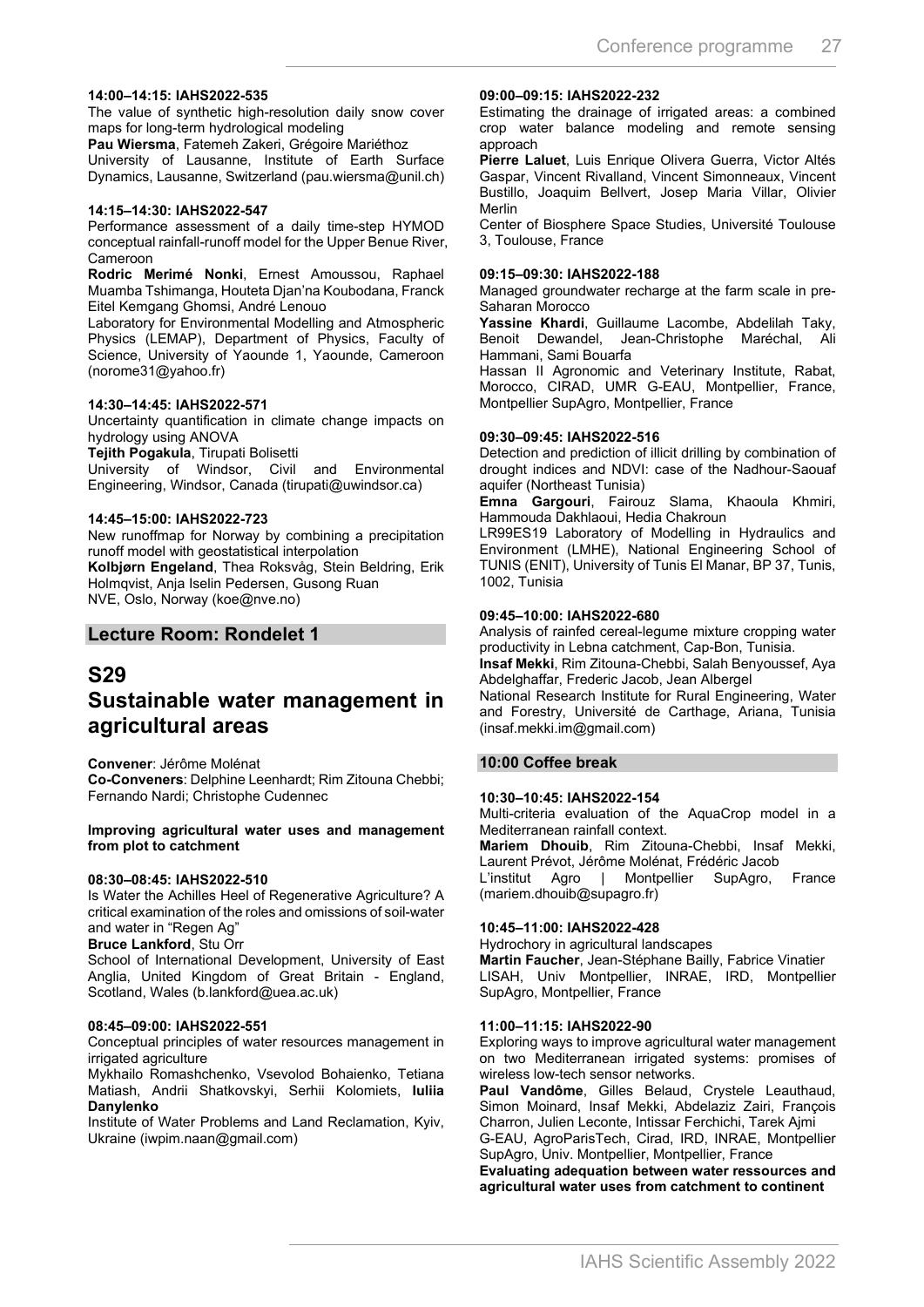#### **11:15–11:30: IAHS2022-27**

Mapping sustainable irrigation development potential with renewable groundwater in Africa

**Yvan Altchenko**

Université PARIS-SACLAY, AGROPARISTECH, SIAFEE, France (yvan.altchenko@agroparistech.fr)

#### **11:30–11:45: IAHS2022-629**

Application of the SWAT hydrological model for water balance assessment in an intensive irrigated agricultural catchment in the Western Cape, South Africa

**Sakikhaya Mabohlo**, Jane Tanner, David Gwapedza Rhodes University, Institute for Water Research, Grahamstown, South Africa (j.tanner@ru.ac.za)

#### **11:45–12:00: IAHS2022-45**

A modelling approach for the assessment of irrigation water requirements spatial and temporal distribution in Greece

**Konstantinos Soulis**, Demetrios Tsesmelis, Emmanouil Psomiadis

Agricultural University of Athens, Natural Resources Management and Agricultural Engineering, Athens, Greece (soco@aua.gr)

#### **12:00 Lunch Break // W4F Hackathon High Schools Final**

#### **13:30–13:45: IAHS2022-299**

Impact of water demand for irrigation on the water availability of the Urubu River in Brazil.

**Nicole John Volken**, Ricardo Tezini Minoti, Conceição de Maria Albuquerque Alves, Fernan Enrique Vergara Figueroa

University of Brasília, Technology College, Civil and Environmental Engineering, Florianópolis/SC, Brazil (nicolejvolken@gmail.com)

#### **13:45–14:00: IAHS2022-407**

Artificial intelligence for agricultural drought monitoring based on soil moisture and crop yield under change

**Marcos Roberto Benso**, Roberto Fray Silva, Gabriela Chiquito Gesualdo, Patricia Angélica Marques, Alexandre Delbem, Antônio Mauro Saraiva, Eduardo Mario Mendiondo

University of São Paulo, São Carlos School of Engineering, Hydraulics and Sanitation, Brazil (marcosbenso@hotmail.com)

#### **14:00–14:15: IAHS2022-517**

Assessment of current and future (under climate change) crop water requirement and irrigation strategies under bubbler irrigation system for date palm in Jemna oasis, Southern Tunisia

Nessrine Zemni, **Fairouz Slama**, Fethi Bouksila, Hammouda Dakhlaoui, Latifa Dhaouadi, Ons Sidhom, Rachida Bouhlila

University of Tunis El Manar, National Engineering School of Tunis (ENIT), LR99ES19 Laboratory of Modelling in Hydraulics and Environment (LMHE), BP 37, Tunis 1002, Tunisia

#### **New visions and approaches towards integrated water management in agricultural territories**

#### **14:15–14:30: IAHS2022-393**

Soil and water salinization in mediterranean costal area : toward an integrated approach for salinity management - Case study of the Aude lowland

**Laurène Marien**, Armand Crabit, Florian Bergé, Evaëlle Alexandre, François Colin

G-EAU, Univ Montpellier, CIRAD, INRAE, Institut Agro, IRD, Montpellier, France

#### **14:30–14:45: IAHS2022-323**

L'Eau, a hybrid serious game to explore pathways towards better water quality in rural catchments

**Olivier Barreteau**, Isabelle Charpentier, Hossam Elouati, Hugo Kelhetter, Daniil Kudriashov, Hélène Blanchoud, Mathieu Bonnefond, Sylvie Dousset, Véronique Gouy, Christophe Piscart, Marie-Noëlle Pons, Olivier Ragueneau, Sébastien Salvador-Blanes

UMR G-EAU, AgroParisTech, BRGM, Cirad, INRAE, Institut Agro, IRD, Univ. Montpellier, Montpellier, FRANCE

#### **14:45–15:00: IAHS2022-651**

Co-design of multidimensional mainstreaming of the WEFE Nexus: preliminary results from the four Mediterranean Nexus-Ness living labs

**Fernando Nardi** and the NEXUS-NESS Consortium

University for Foreigners of Perugia, WARREDOC, Water Resource Research and Documentation Center, Perugia, Italy (fernando.nardi@unistrapg.it)

#### **15:00–16:30: Poster Presentations**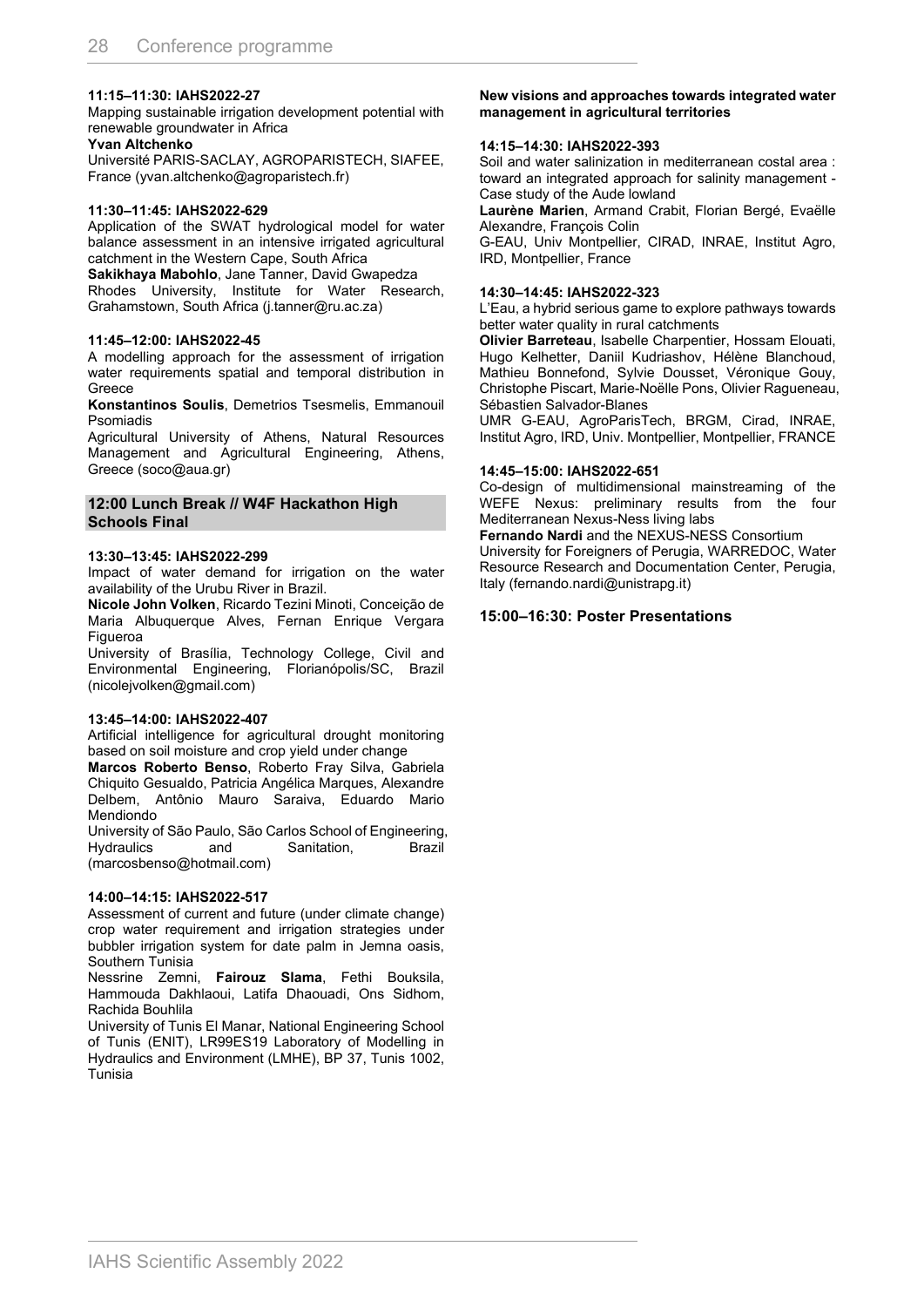#### **Lecture Room: Rondelet 2**

### **S17**

### **Tracer methods in catchment and critical zone hydrology**

#### **Convener**: Andrea L. Popp

**Co-Conveners**: David Hannah; Christine Stumpp; Przemyslaw Wachniew; Maki Tsujimura; Giovanny Mosquera; ZHONGHE PANG

#### **08:30–08:45: IAHS2022-561**

Intensive Quantification of Precipitation Moisture Sources in the Eastern Asian Monsoon Zone: A Modified Deuterium-excess-based Model

**Fen Zhang**, Tianming Huang, Zhonghe Pang

Institute of Geology and Geophysics,Chinese Academy of Sciences, Key Laboratory of Shale Gas and Geoengineering , China, College of Earth and Planetary Sciences, University of Chinese Academy of Sciences, Beijing, China

#### **08:45–09:00: IAHS2022-101**

Isotope study of monthly rainfall and its response in the Santos Formation phreatic aquifer, La Mesa de Los Santos, Santander (Colombia).

Maria Alejandra Cetina, Jean Denis Taupin, Sully Gomez, **Nicolas Patris**

Hydrosciences Montpellier, Univ. Montpellier, IRD, CNRS, France (jean-denis.taupin@umontpellier.fr, nicolas.patris@umontpellier.fr)

#### **09:15–09:30: IAHS2022-527**

Tracing and hydraulic modeling of flows in a constructed wetland for the treatment of the pollutants load from drained agricultural lands.

**Hocine Henine**, Julien Tournebize, Cedric Chaumont, Bruno J. Lemaire

University of Paris-Saclay, INRAE, UR HYCAR, Jouy-en-Josas - Antony

#### **09:45–10:00: IAHS2022-389**

Combining residence time and isotopic tracers for a better understanding of the fresh and marine water recharge and groundwater flux of a karstic thermal aquifer

**Coralie Ranchoux**, Bernard Ladouche, Véronique De Montety, Jean-Luc Seidel, Christelle Batiot-Guilhe

HydroSciences Montpellier, CNRS, IRD, University of Montpellier, (coralie.ranchoux@umontpellier.fr)

#### **10:00 Coffee break**

#### **11:00–11:15: IAHS2022-329**

Use of trace elements to distinguish flows from different types of carbonated rocks

**Leïla Serène**, Christelle Batiot-Guilhe, Naomi Mazzilli, Philippe Léonide, Christophe Emblanch, Eléonore Resongles, Rémi Freydier, Léa Causse, Milanka Babic, Julien Dupont, Roland Simler, Matthieu Blanc, Gérard Massonnat

HydroSciences Montpellier (HSM), Univ Montpellier, CNRS, IRD, Montpellier, France

#### **11:15–11:30: IAHS2022-507**

Evaluating radium as a time tracer for infiltrated surface water in unsteady surface -groundwater interaction areas **Sabine Veuille**, Paul Baudron, Florent Barbecot, Dominique Claveau-Mallet

Département des génies civil, géologique et des mines, Polytechnique Montréal, Canada, Geotop, Montreal, Canada, CentrEau, Quebec, Canada

#### **11:45–12:00: IAHS2022-373**

Thermonuclear 36Cl, a new tritium-like tracer of the hydrologic cycle. Application to the water residence time in Cameroon volcanic lakes

**Souleyman Abba**, Bruno Hamelin, Pierre Deschamps, Benjamin Ngounou Ngatcha, Yannick Garcin, A.s.t.e.r Team

Aix Marseille Université, IRD, CNRS, INRAE, Collège de France, CEREGE, France (abba@cerege.fr), The University of Ngaoundéré, Faculty of Science, Department of Earth Sciences, Cameroon

#### **12:00 Lunch Break // W4F Hackathon High Schools Final**

#### **13:30–13:45: IAHS2022-12**

Multi-isotopic approach to identify groundwater flow paths, relationships with rivers and sources of contaminants in the Regional Quaternary Aquifer of the Lake Chad Basin. **Bertil Nlend**, Fricelle Song, Suzanne Ngo Boum-Nkot, Frédéric Huneau, Emilie Garel, Raoul Nkoue, Abdallah Mahamat Nour, Jacques Etame

University of Douala, Faculté des Sciences, Cameroon (nlendbertil@yahoo.fr)

#### **13:45–14:00: IAHS2022-261**

How can geochemistry and isotope hydrology tools tell us about alluvial groundwater-wetlands interactions and subsequent carbon balance? Case of the Moltifau Mediterranean peatland (Corsica Island, France)

**Sébastien Santoni**, Emilie Garel, Frédéric Huneau, Marina Gillon, Milanka Babic, Alexandra Mattei

Université de Corse Pascal Paoli, Faculté des Sciences et Techniques, Département d'Hydrogéologie, CNRS, UMR 6134 SPE, F-20250 Corte, France (santoni\_s@univcorse.fr)

#### **14:15–14:30: IAHS2022-378**

Isotopic fractionation of water in river pools. The effect of diel atmospheric variations and eventual depletion of heavy isotopes.

**Francesc Gallart**, Sebastián González-Fuentes, Pilar Llorens, Jérôme Latron

IDAEA - CSIC, Geosciences, Barcelona, Spain (francesc.gallart@idaea.csic.es)

#### **14:30–14:45: IAHS2022-356**

A multi-objective parameterization of StorAge Selection functions based on stable isotopes sampled at the catchment outlet and in trees to constrain water age estimations for runoff and evapotranspiration fluxes

Matthias Sprenger, Pilar Llorens, **Francesc Gallart**, Paolo Benettin, Scott Allen, Jérôme Latron

Institute of Environmental Assessment and Water Research (IDAEA-CSIC), Barcelona, Spain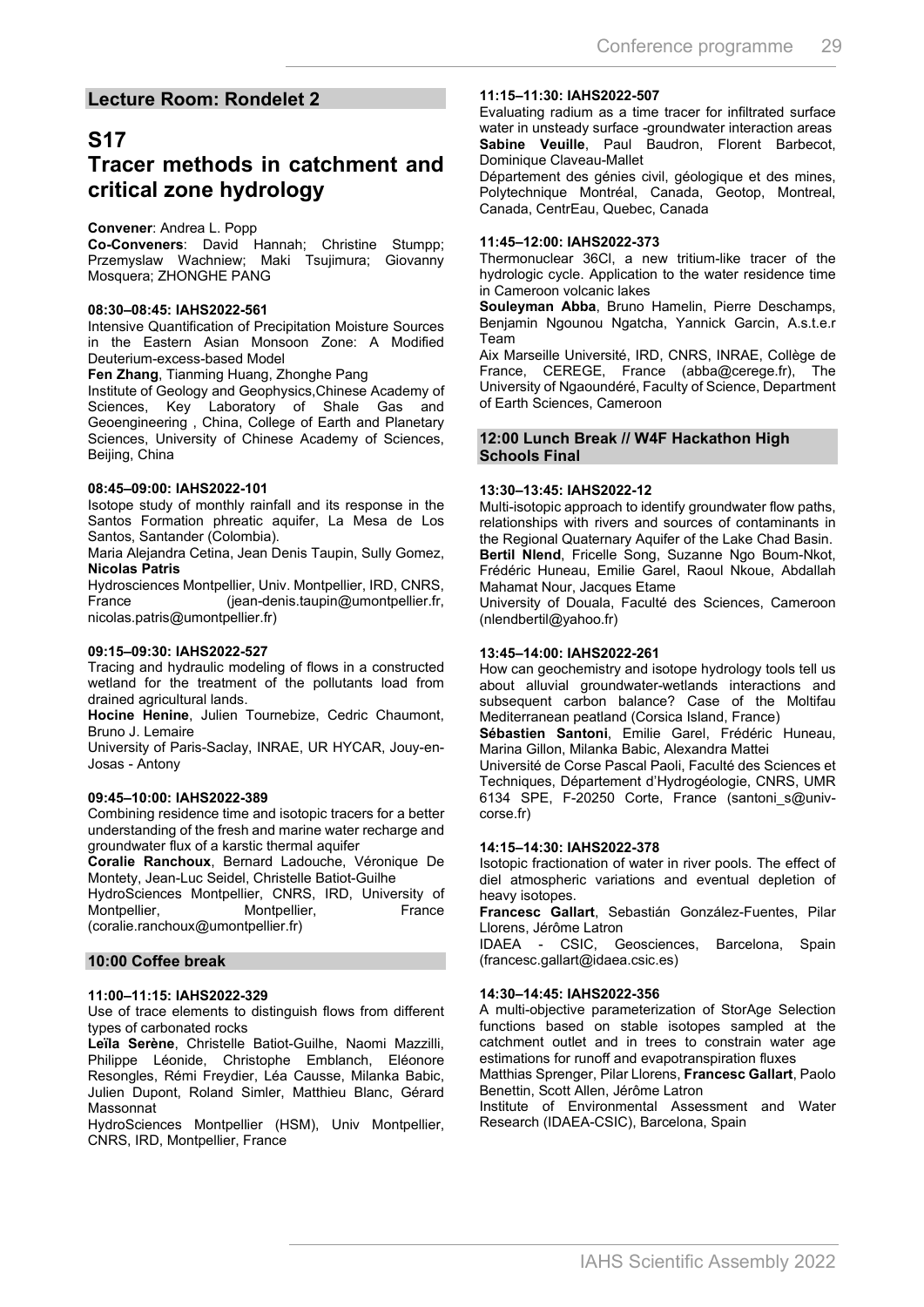#### **14:45–15:00: IAHS2022-658**

A combined mixing model for high-frequency concentration-discharge relationships **Gaëlle Tallec**, José Manuel Tunqui Neira, Vazken Andréassian, Jean-Marie Mouchel Université Paris-Saclay, INRAE, HYCAR Research Unit, 92761 Antony, France

#### **15:00–16:30: Poster Presentations**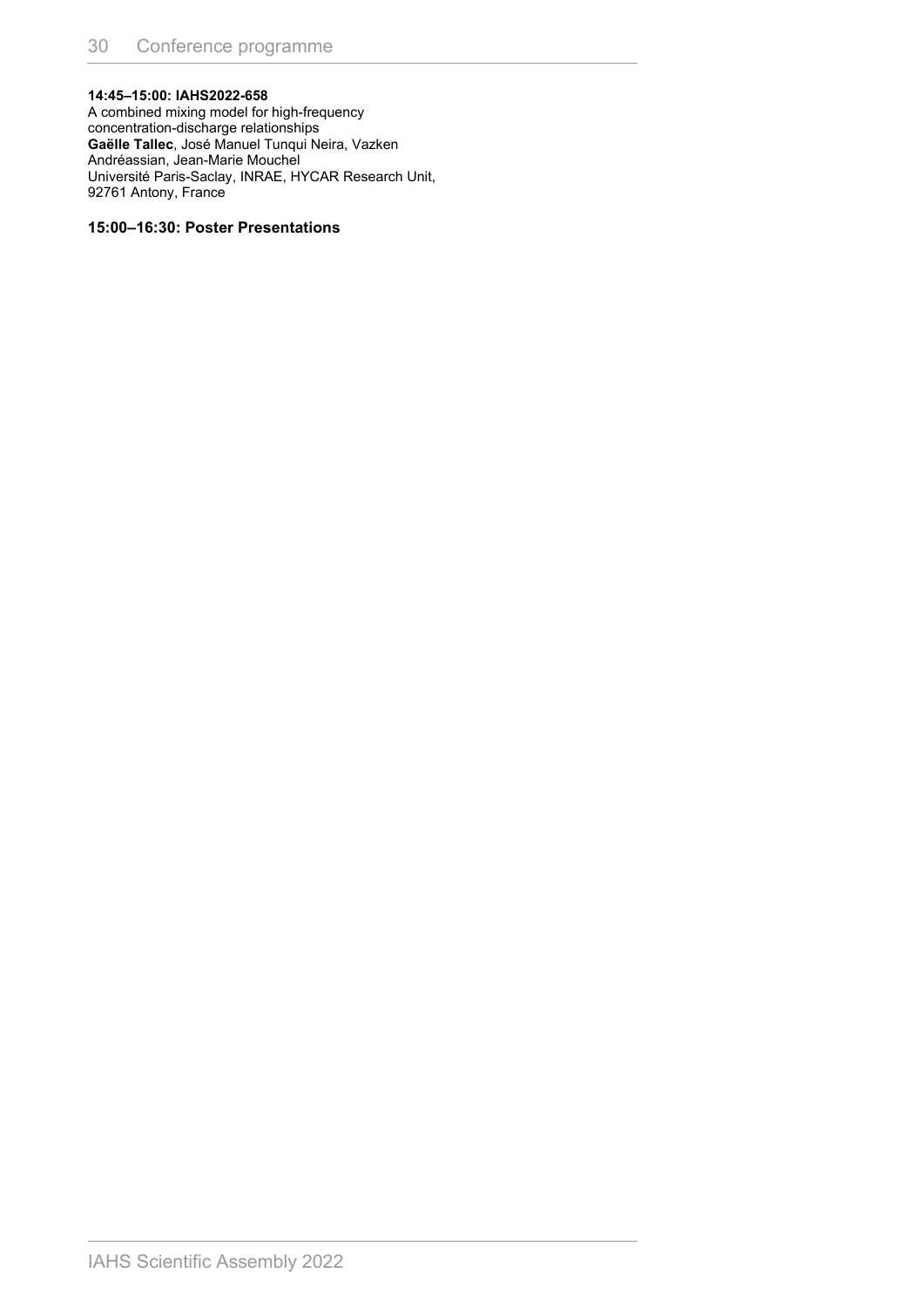### **Wednesday posters**

### **Poster Area: Poster Area Attendance Time: 15:00–16:30**

### **S3**

### **Change in extreme droughts in the future**

#### **Convener**: Gil Mahé

**Co-Conveners**: David Hannah, Yonca Cavus, Ebru Eris, MEDDI Mohamed

#### **P1: IAHS2022-327**

Evaluation of Meteorological Drought Characteristics under Climate Change over the Agriculture-dominated Marathwada Region, India

**Sabyasachi Swain**, Surendra Mishra, Ashish Pandey DEPARTMENT OF WATER RESOURCES<br>DEVELOPMENT AND MANAGEMENT INDIAN MANAGEMENT. INSTITUTE OF TECHNOLOGY ROORKEE, Roorkee, India (sswain@wr.iitr.ac.in)

#### **P2: IAHS2022-342**

Investigation of Flash Drought Characteristics Across The Central Europe

**Akif Rahim**, Yannis Markonis, Rajani Kumar Pradhan (rahim@fzp.czu.cz)

#### **P4: IAHS2022-586**

Rainfall and drought: Changes in the synoptic distribution over semi-arid Tunisia **Haifa Feki**, Christophe Cudennec GREEN TEAM Laboratory, LR17AGR01, Carthage University, Tunisia

#### **P5: IAHS2022-623**

Low flow characterization and forecasting in a nonstationary context

**Hajar El Khalfi**, Claire Delus, Gilles Drogue, Sébastien Lebaut, Luc Manceau, Didier François

LOTERR EA 7304, Lorraine University, F-57000 Metz, France (hajar.el-khalfi@univ-lorraine.fr)

#### **P6: IAHS2022-665**

Integrated chain for the hydrometeorological forecasting of low flows and droughts in France. The CIPRHES project **Charles Perrin** and the CIPRHES Team

Université Paris-Saclay, INRAE, UR HYCAR, Antony, France (charles.perrin@inrae.fr)

### **S4**

### **Water resource management in a changing world: economic, environmental and societal tradeoffs and synergies**

#### **Convener**: Barry Croke

**Co-Conveners**: Jennifer Adam, Jean-Marie Kileshye-Onema, Suxia Liu, Marloes Mul, Hwirin Kim, Elpida Kolokytha, Charalampos Skoulikaris

#### **P7: IAHS2022-88**

Optimization of surface water allocations in a prospective vision : application of the WEAP model in the Ivory Coast Aghien lagoon watershed

**Djibril Dabissi Noufé**, Gneneyougo Emile Soro, Amidou Dao, Bamory Kamagaté, Droh Lanciné Goné, Bi Tié Albert Goula, Jean-Emmanuel Paturel, Gil Mahé, Eric Servat Laboratoire Géosciences & Environnement (LGE), Université NANGUI ABROGOUA (UNA) d'Abidjan, Côte d'Ivoire, (dnoufe@homail.com)

#### **P8: IAHS2022-242**

Impact of climate change and land-use/land cover changes on the Dam management in the Senegal River basin

**Jean Albergel**, Mame Henriette Astou Sambou, Wilfrid Vissin, Stefan Liersch, Zoltan Szantoi, Landing Sane, Soussou Sambou

Institut de Recherche pour le Développement, Environnement & ressources, MONTPELLIER, France (jean.albergel@ird.fr)

#### **P9: IAHS2022-474**

Water availability and expansion of agricultural activity in southwestern Tocantins - Brazil: identification of scenarios and weaknesses

**Roberta Oliveira**, Rodolfo Alves Luz, Fernan Vergara Universidade Federal do Tocantins, Federal, Engenharia Civil, Brazil (robertaoliveira@mail.uft.edu.br)

#### **P10: IAHS2022-645**

Index-based Insurance to Mitigate Drought Financial Losses for Water Supply Sector

Gabriela Gesualdo, Marcos Benso, Fabricio Navarro, Luis Rápalo, **Eduardo Mendiondo**

University of São Paulo, São Carlos School of Engeneering, São Carlos, Brazil

### **S9**

### **Stochastic Hydrology with contributions on methodologies and applications, for modeling, forecasting, change assessment, and uncertainty quantification**

**Convener**: Elena Volpi

**Co-Conveners**: Simon Michael Papalexiou, Antonio Zarlenga, Marco Marani, Alberto Viglione

#### **P11: IAHS2022-13**

Towards development of the methodology for the design hydrograph definition including stochastic simulations in Slovenia, Europe

Nejc Bezak, Matjaž Mikoš, Klaudija Lebar, Simon Rusjan, and Mojca Šraj

University of Ljubljana, Faculty of civil and geodetic engineering, Ljubljana, Slovenia (nejc.bezak@fgg.uni-lj.si)

#### **P12: IAHS2022-168**

Estimating point rainfall statistics from gridded large scale rainfall data

Silvia Salas Aguilar, **Etienne Leblois**, Jean-Dominique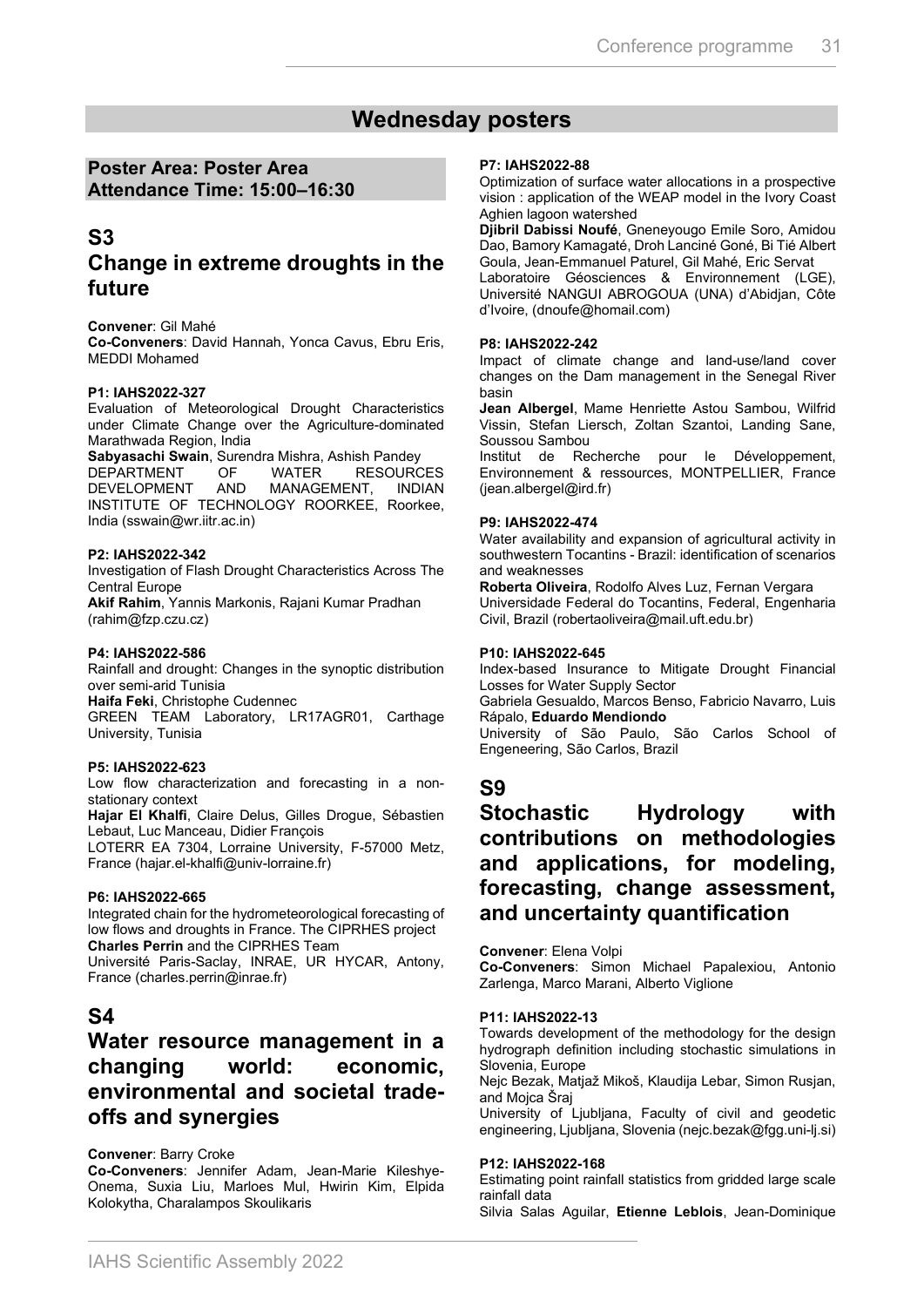Creutin, Enrique Gonzalez Sosa RiverLy Research Unit, INRAE, Lyon, France

#### **P13: IAHS2022-343**

Copulas for hydroclimatic analysis: A practice-oriented overview

**Faranak Tootoonchi**, Mojtaba Sadegh, Jan Olaf Haerter, Olle Räty, Thomas Grabs, Claudia Teutschbein Uppsala University, Earth Science, Uppsala, Sweden (faranak.tootoonchi@geo.uu.se)

#### **P14: IAHS2022-353**

Prediction of daily water temperature in the Yangtze River based on the C-vine copula **Yuwei Tao**, Yuankun Wang, Dong Wang Nanjing University, School of Earth Sciences and Engineering, Nanjing, China (dz1729009@smail.nju.edu.cn; wangdong@nju.edu.cn)

#### **P16: IAHS2022-413**

Modelling rainfall event frequency through a temporal contagion model with external covariates

**Dario Treppiedi**, Gianluca Sottile, Giada Adelfio, Leonardo Valerio Noto

Dipartimento di Ingegneria, Università degli Studi di Palermo, Palermo, ITALY

#### **P17: IAHS2022-451**

Rainfall model comparison for continuous modelling for small and ungauged basins

Salvatore Grimaldi, **Elena Volpi**, Andreas Langousis, Simon Michael Papalexiou, Davide Luciano De Luca, Rodolfo Piscopia, Sofia D. Nerantzaki, Georgia Papacharalampous, Andrea Petroselli

Department of Engineering, Roma Tre University, Rome, Italy;

#### **P18: IAHS2022-636**

How much do serial correlation and field significance affect trend detection on extreme precipitation frequencies?

**Stefano Farris**, Roberto Deidda, Francesco Viola, Giuseppe Mascaro

Department of Civil and Environmental Engineering and Architecture, University of Cagliari, Italy

### **S17**

### **Tracer methods in catchment and critical zone hydrology**

**Convener**: Andrea L. Popp

**Co-Conveners**: David Hannah, Christine Stumpp, Przemyslaw Wachniew, Maki Tsujimura, Giovanny Mosquera, ZHONGHE PANG

#### **P19: IAHS2022-394**

Routing of stemflow water through the soil: A dual labelling approach with artificial tracers

Juan Pinos, Jérôme Latron, **Francesc Gallart**, Markus Flury, Pilar Llorens

Institute of Environmental Assessment and Water Research (IDAEA)-CSIC, Barcelona, Spain (Juan.pinos@idaea.csic.es)

#### **P22: IAHS2022-757**

Role of porous and permeable layers in an argillaceous formation: Preliminary results on groundwater residence time based - an isotopic approach

**Corinne Le Gal La Salle**, Somar Khaska, Patrick Verdoux, Jean-Luc Michelot, Aster Team, Jürgen Sültenfuß, Michael Minet

#### **P24: IAHS2022-220**

Multi frequency isotopes survey to improve transit time estimation in the case of river-aquifer relation

**Angélique Poulain**, Vincent Marc, Marina Gillon, Anne-Laure Cognard-Plancq, Roland Simler, Milanka Babic, Marc Leblanc

Avignon Université, UMR EMMAH, Avignon, France, Calligée, Toulouse, France

#### **P25: IAHS2022-277**

Hydrograph separation method based on a hydrological model and a chemical-statistical approach **Ksenia Suchkova**, Yury Motovilov Water problems institute, Department of river basin hydrology, Russian Federation (kseniyasuchkova@mail.ru)

#### **P26: IAHS2022-380**

Evaluating baseflow contribution to stream flow using stable water isotopic signatures in Kameng river basin, North Eastern India.

**Siddharth Arora**, Prosenjit Ghosh, Anil Vishnupant Kulkarni, Sk Satheesh, Mao Chang Liang

Divecha Centre for Climate Change, Indian Institute of Sceince, Bengaluru, India (siddhartha1@iisc.ac.in)

#### **P27: IAHS2022-615**

History and expectation of investigations on sediment yield with the Upa River basin

**Maksim Ivanov**, Vanentin Golosov

Institute of Geography RAS, 119017, Moscow, Russia, Faculty of geography, Lomonosov Moscow State University, 119991, Moscow, Russia

# **S29**

### **Sustainable water management in agricultural areas**

**Convener**: Jérôme Molénat

**Co-Conveners**: Delphine Leenhardt, Rim Zitouna Chebbi, Fernando Nardi, Christophe Cudennec

#### **P28: IAHS2022-754**

Impact of irrigation and reservoirs on the flow regime of small agricultural basins

**Andrès Saracho**, Rafael Navas, Pablo Gamazo, Elena Alvareda

Departamento del Agua, Centro Universitario Regional Litoral Norte, Universidad de la República, Salto, Uruguay

#### **P29: IAHS2022-616**

Hydrological and agricultural impacts of small reservoirs: a numerical exploration based on a catchment in southwest France

**Nicolas Lebon**, Cécile Dagès, Delphine Leenhardt, Jérôme Molénat

UMR LISAH, Université de Montpellier, INRAE, IRD, Institut Agro, Montpellier, France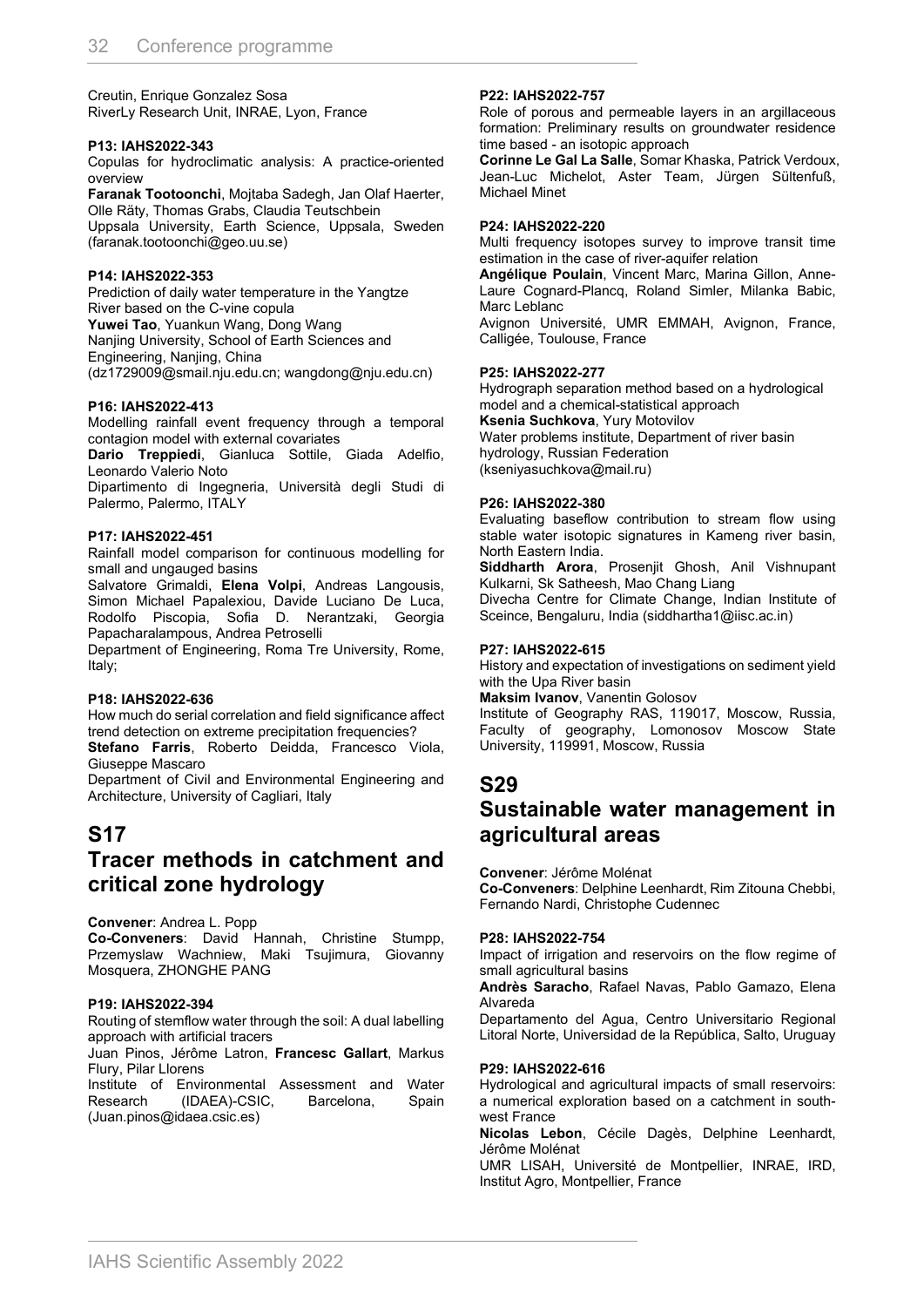#### **P30: IAHS2022-150**

Impact of land use on runoff, sediment and carbon exports in two small headwater catchments in central Morocco

**Damien Raclot**, Ihssane Berrabhi, Mohamed Yassin, Yannick Pépin

IRD - LISAH, Laboratoire d'étude des Interactions Sols - Agrosystèmes - Hydrosystèmes, Montpellier, France (damien.raclot@ird.fr)

#### **P31: IAHS2022-716**

Simulating nitrate loads and concentrations in the main French rivers by 2050 according to different territorial agricultural scenarios.

**Antoine Casquin**, Gilles Billen, Marie Silvestre, Josette Garnier, Vincent Thieu

Sorbonne Université, CNRS, UMR 7619 METIS, Paris, France

#### **P32: IAHS2022-240**

Increasing water use efficiency and understanding the value of information for the management of deficit irrigation systems

#### **Niels Schütze**

Institut für Hydrologie und Meteorologie, Technische Universität Dresden

#### **P33: IAHS2022-539**

Defining socio-hydrological indicators of WEFE Nexus: preliminary insights from the PRIMA Nexus-Ness project in four Mediterranean living labs

**Mohammad Merheb**, Christophe Cudennec, Fernando Nardi

Lebanese University, Faculty of Sciences 3, Campus Mont Michel, Tripoli, Lebanon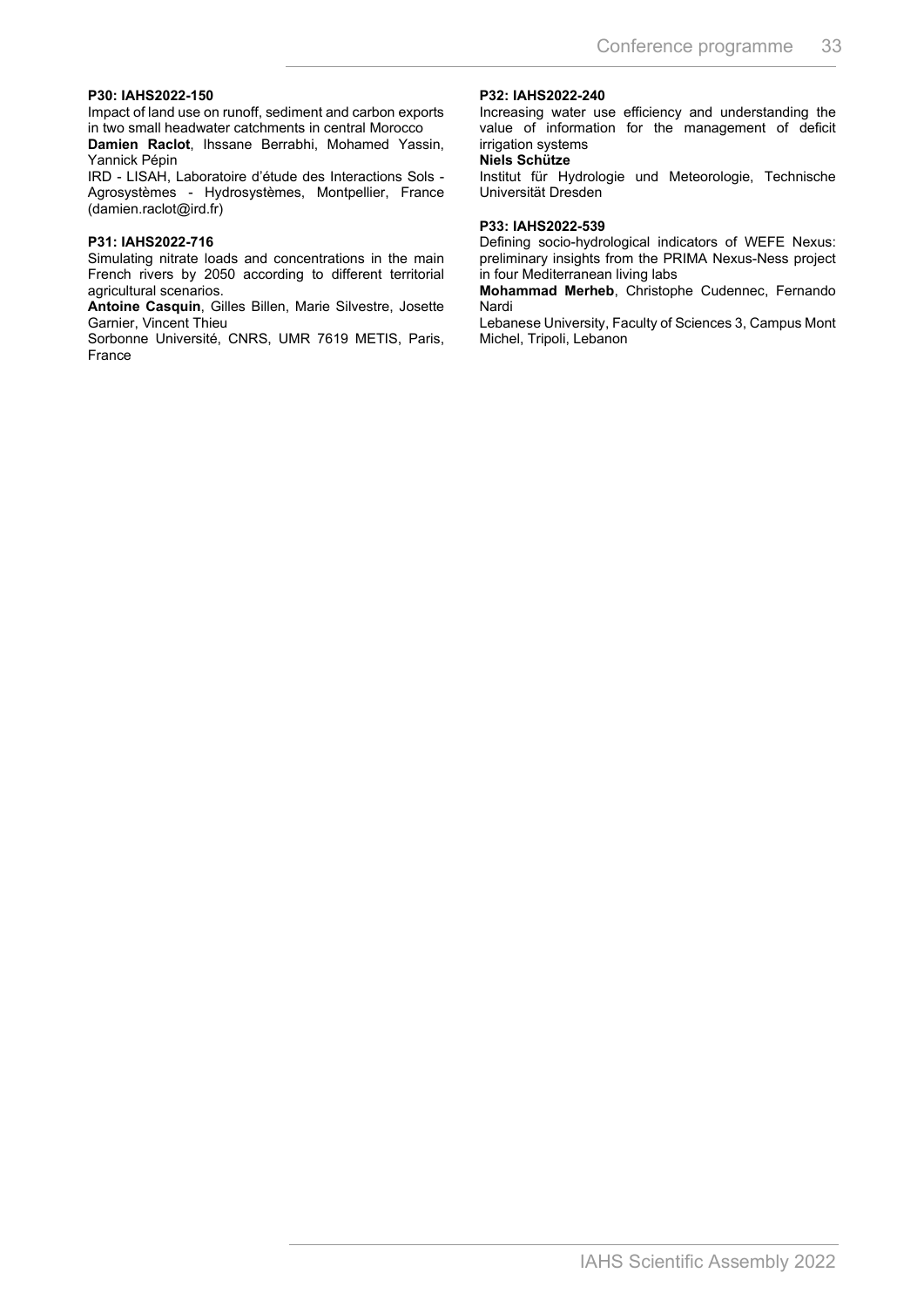### **Thursday, 02 June 2022**

#### **Lecture Room: Auditorium Pasteur**

### **S12**

### **Quantifying uncertainty in hydrological systems: A Bayesian point of view**

#### **Convener**: Ashish Sharma

**Co-Conveners**: Ilaria Prosdocimi; Dmitri Kavetski; Lucy Marshall; Mojtaba Sadegh; Alberto Viglione

#### **08:30–08:45: IAHS2022-439**

Data assimilation of global hydrological model discharge to constrain a distributed hydrological model

**Alexandre Devers**, Claire Lauvernet, Jean-Philippe Vidal INRAE, UR RIVERLY, Lyon-Villeurbanne, France (alexandre.devers@inrae.fr)

#### **08:45–09:00: IAHS2022-313**

Bayesian model calibration in ungauged catchments via satellite data

**Hae Na Yoon**, Lucy Marshall, Ashish Sharma, Seokhyeon Kim

University of New South Wales, School of Civil and<br>Environmental Engineering, Sydney, Australia Environmental (h.yoon@student.unsw.edu.au)

#### **09:00–09:15: IAHS2022-115**

A new semi-Bayesian robust estimation method for spatially distributed models

**Igor Gejadze**, Hind Oubanas, Pierre-Olivier Malaterre

(igor.gejadze@inrae.fr) UMR G-eau, Inrae, Montpellier, **France** 

#### **09:15–09:30: IAHS2022-126**

Variational data assimilation on a multi-dimensional hydraulic-hydrological model of hydrographic network: inference of large composite control vectors on the DassFlow paltform

**Léo Pujol**, Pierre-André Garambois, Jérôme Monnier, Kevin Larnier, Lilian Villenave, Robert Mosé

Laboratoire des Sciences de l'ingenieur, de l'informatique et de l'imagerie (ICUBE), Fluid Mechanics Team, CNRS, Universite de Strasbourg, France

#### **09:30–09:45: IAHS2022-2**

Bayesian inference of synthetic daily rating curves by coupling Chebyshev polynomials and the GR4J model **Rafael Navas**, Willem Vervoort, Pablo Gamazo

Programa Nacional de Investigación en Producción y Sustentabilidad Ambiental, Instituto Nacional de Investigación Agropecuaria, Colonia, Uruguay(rafaelnavas23@gmail.com), Departamento del Agua, Centro Universitario Regional Litoral Norte, Universidad de la República, Salto, Uruguay

#### **09:45–10:00: IAHS2022-522**

Estimating the Structural Uncertainty of Lumped Parameter Models in Karst Hydrology: a Bayesian Model Averaging (BMA) Approach

**Cousquer Yohann**, Sivelle Vianney, Jourde Hervé<br>CNRS, France Hydrosciences, France CNRS, Hydrosciences, (yohann.cousquer@gmail.com)

#### **10:00 Coffee/tea break**

### **S11 Extremes in hydroclimatic systems**

**Convener**: Krzysztof Kochanek

**Co-Conveners**: Ilaria Prosdocimi; Salvatore Grimaldi; Ernest Amoussou; Alberto Viglione

#### **Introduction. Extreme Rainfalls.**

#### **10:30–10:45: IAHS2022-37**

Potential links between large-scale circulation patterns and extreme precipitation events over the Central-Eastern China

**Qin Jiang**, Mario Giannini, Francesco Cioffi

Dipartimento di Ingegneria Civile, Edile e Ambientale, "La Sapienza" University of Roma, Rome 00184, Italy, Key Laboratory of Geographic Information Science (Ministry of Education), East China Normal University, Shanghai 200241, China, School of Geographic Sciences, East China Normal University, Shanghai 200241, China

#### **10:45–11:00: IAHS2022-163**

Parameterizing the spatial structure of torrential rain for flood impact assessments

**Nadav Peleg**, João P. Leitão, Athanasios Paschalis, Simone Fatichi, Peter Molnar, Paolo Burlando

University of Lausanne, Institute of Earth Surface Dynamics, Lausanne, Switzerland (nadav.peleg@unil.ch)

#### **11:00–11:15: IAHS2022-177**

High-resolution rain analysis in FVG, Northeastern Italy **Elisa Arnone**, Dario Treppiedi, Leonardo V. Noto Università degli Studi di Udine, DPIA, Udine, Italy

(elisa.arnone@uniud.it)

#### **11:15–11:30: IAHS2022-191**

Robustness of precipitation and streamflow extremes in the surrogate world of seasonal forecasts

**Peter Berg**, Katharina Klehmet, Denica Bozhinova, Louise Crochemore, Ilias Pechlivanidis, Christiana Photiadou, Wei Yang

SMHI, Hydrology Research Unit, Norrköping, Sweden (peter.berg@smhi.se)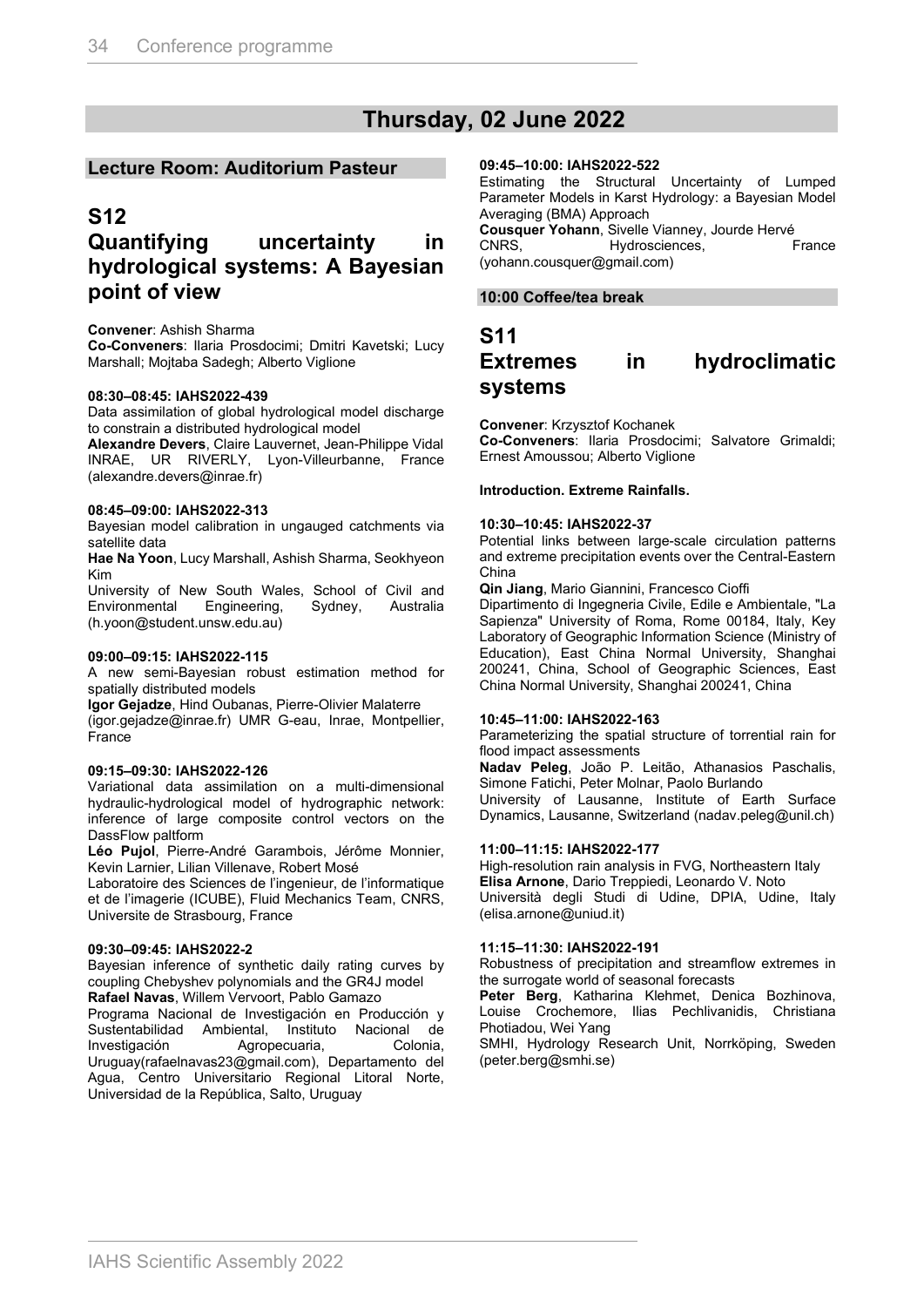#### **11:30–11:45: IAHS2022-231**

Rarest rainfall events have greatest relative increase under climate change

**Gaby Gründemann**, Nick van de Giesen, Lukas Brunner, Ruud van der Ent

Delft University of Technology, Water Management, Delft, Netherlands (g.j.gruendemann@tudelft.nl), Centre for Hydrology, University of Saskatchewan, Canmore, Alberta, Canada

#### **Discussion.**

#### **11:45 Lunch break / Exhibition for the public**

#### **Extreme Rainfalls**

#### **13:30–13:45: IAHS2022-236**

The role of precipitation event type in the emergence of heavy tails in extreme precipitation series.

**Luzie Marlene Wietzke**, Bruno Merz, Björn Guse, Elena MacDonald, Bodo Ahrens, Sergiy Vorogushyn

GFZ German Research Centre for Geosciences, Potsdam, Section Hydrology, Potsdam, Germany (lwietzke@gfzpotsdam.de)

#### **13:45–14:00: IAHS2022-312**

Impact of bias-corrected RCM lateral boundary conditions on precipitation extremes

**Youngil Kim**, Jason Evans, Ashish Sharma

University of New South Wales, School of Civil and Environmental Engineering, Australia

#### **14:00–14:15: IAHS2022-335**

Increasing rainfall data density in Northern Italy through daily extremes and the Hershfield factor

**Paola Mazzoglio**, Ilaria Butera, Pierluigi Claps

Politecnico di Torino, Department of Environment, Land<br>
and Infrastructure Engineering. Torino. Italy and Infrastructure Engineering, Torino, Italy (paola.mazzoglio@polito.it)

#### **14:15–14:30: IAHS2022-597**

Spatial non-stationary extreme precipitation modelling in the Mediterranean region.

**Hela Hammami**, Julie Carreau, Luc Neppel, Sadok Elasmi Higher School of Communication of Tunis, University of Carthage, Tunis,, Tunisia (hela.hammami@supcom.tn), University of Montpellier, Montpellier, France

**Discussion.**

## **SP5 IAHS 100th anniversary**

#### **16:30–19:30**

#### **Segment 1:**

**Historical recap in building the future, chaired by B. Arheimer, with inputs by G. Blöschl, K. Beven and C. Cudennec**

#### **Segment 2:**

**Future water challenges and scientific opportunities, chaired by C. Cudennec, with inputs by A. van Loon, I. Pechlivanidis, M-J. Polo**

**Segment 3:** 

**Emerging knowledge, technology, community building, chaired by G. Blöschl, with panelists B. Arheimer (IAHS), A. Amani (UNESCO), J. Cullmann (WMO), H. Makurira (Waternet), M. H. Ramos (EGU), S. Uhlenbrook (IWMI), H. Kreibich (IAHS), M. Sivapalan (IAHS)**

**Lecture Room**: Auditorium Pasteur

#### **15:00–16:30: Poster Presentations**

#### **Lecture Room: Antigone 1**

### **S4**

### **Water resource management in a changing world: economic, environmental and societal tradeoffs and synergies**

#### **Convener**: Barry Croke

**Co-Conveners**: Jennifer Adam; Jean-Marie Kileshye-Onema; Suxia Liu; Marloes Mul; Hwirin Kim; Elpida Kolokytha; Charalampos Skoulikaris

#### **08:30–08:45: IAHS2022-588**

Relevance of Water Accounting Plus in the MENA region: A pragmatic analysis in light of the region's challenges to sustainable water management

**Nafn Amdar**, Marloes Mul, Stefan Uhlenbrook, Martine Rutten, Jawad Al-Bakri, Graham Jewitt

IHE Delft Institute for Water Education, Water, Land and Ecosystems, Jordan (n.amdar@un-ihe.org), International Water Management Institute, Delft University of **Technology** 

#### **08:45–09:00: IAHS2022-371**

Assessing trade-offs and vulnerabilities to global changes in the Senegal River basin.

**Étienne Guilpart**, Amaury Tilmant, Marc-André Bourgault, René Roy

Département de génie civil et de génie des eaux,<br>Université laval pouébec procanada Laval, Québec, Canada (etienne.guilpart@gmail.com)

#### **09:00–09:15: IAHS2022-30**

The trade-offs in re-operating dams for the environment in the Lower Volta River Basin

**Afua Owusu**, Jazmin Zatarain Salazar, Marloes Mul, Pieter van der Zaag, Jill Slinger

Land and Water Management Department, IHE Delft Institute for Water Education, Delft, Netherlands, Faculty of Technology, Policy and Management, TU Delft, Delft, Netherlands

#### **09:15–09:30: IAHS2022-617**

Co-evolving mechanisms of climate - vegetation hydrology in the source region of Yellow River Xingguo Mo, **Suxia Liu**

(liusx@igsnrr.ac.cn) Key Laboratory of Water Cycle and Related Land Surface Processes, Institute of Geographic Sciences and Natural Resources Research, Chinese Academy of Sciences, College of Resources and Environment, University of Chinese Academy of Sciences, Beijing 100190, China, Sino-Danish College, University of

Chinese Academy of Sciences, Beijing 100049, China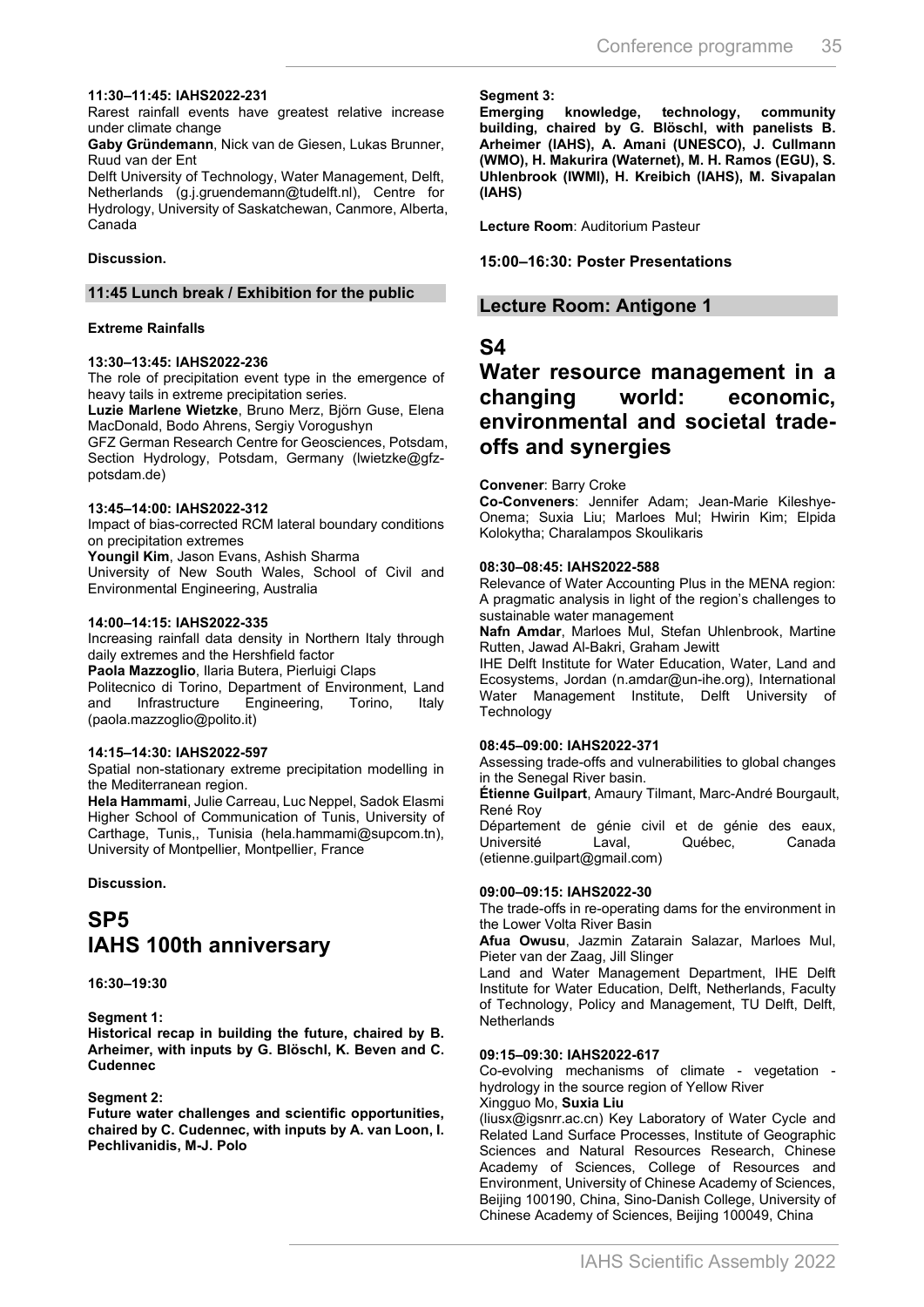#### **09:30–09:45: IAHS2022-120**

Research to support water resources planning in the Murray-Darling Basin

**David Post**, David Robertson, Rebecca Lester, Francis **Chiew** 

CSIRO, Land and Water, Canberra, ACT, Australia (david.post@csiro.au)

#### **09:45–10:00: IAHS2022-137**

Developing a real-time ecological forecast for the Northern Murray-Darling Basin.

Callum Savage, Moyang Liu, **Barry Croke**, Julien Lerat, Anthony Jakeman

Fenner School of Environment and Society, The Australian National University, Canberra, Australia, Mathematical Sciences Institute, The Australian National University, Canberra, Australia

#### **10:00 Coffee break**

#### **S32**

### **Hydrology and Society: Gender as an essential dimension in solving societal hydrological challenges in learning and participatory processes**

#### **Convener**: Valérie Borrell Estupina

**Co-Conveners**: Carolina Valenzuela; Raphaëlle Ducrot; Roger Moussa; Jean-Emmanuel Paturel; Andrew Ogilvie; Olivier Barreteau; KOUASSI Kouamé Auguste; Aristide Gountôh Douagui; Jean Messingué; Mònica Serrano

#### **10:30–10:45: IAHS2022-214**

Gender differences within hydrological risk perception: Floods and droughts in Italy and Sweden

**Elena Mondino**, Elena Raffetti, Giuliano Di Baldassarre

Department of Earth Sciences, Uppsala University, Uppsala, Sweden (elena.mondino@geo.uu.se), Institute for Environmental Sciences, University of Geneva, Geneva, Switzerland, Centre of Natural Hazards and Disaster Science, Sweden

#### **10:45–11:00: IAHS2022-669**

Eau, genre et défis globaux en Côte d'Ivoire. Water, gender and global challenges in Côte d'Ivoire

**Valérie Borrell Estupina**, Alexis Tchiakpe and the V. BORRELL1 and A. TCHIAKPE2

University of Montpellier, Faculty of Sciences, Montpellier, France (valerie.borrell@umontpellier.fr)

#### **11:00–11:15: IAHS2022-693**

Genre, Gouvernance et Participation Citoyenne en côte d'ivoire :le programme COCOFCIGender, Governance and Citizen Participation in Côte d'Ivoire:COCOFCI program

**Euphrasie Kouassi-Yao**, Alexis Tchiakpe

Eau, Femmes et pouvoir de Décisions- Chaire UNESCO, Univ Félix Houphouët Boigny, Abidjan Côte d'Ivoire

#### **11:15–11:30: IAHS2022-685**

Rapprochement d'un Centre et d'une Chaire de l'UNESCO pour mieux répondre aux enjeux du développement durable et de la justice sociale au sud Valérie Borrell Estupina, **Euphrasie Kouassi-Yao**, Eric Servat, Alexis Tchiakpe, Blaise Koffi Yao, Jean-Emmanuel Paturel, Andrew Ogilvie, olivier Barreteau, brigitte Lundin Eau, Femmes, Pouvoir de Décision - Chaire UNESCO, Univ. Felix Houphouët Boigny, Abidjan Côte d'Ivoire

#### **11:45 Lunch break / Exhibition for the public**

### **S7**

### **Grounded socio-hydrology**

**Convener**: Olivier Barreteau **Co-Conveners**: Andrew Ogilvie; Margreet Zwarteveen

#### **S7-1. Grounding sociohydrology through stakeholder engagement**

#### **13:30–13:40: Symposium introduction**

**13:40–13:55: IAHS2022-391** Transdisciplinarity for sustainable groundwater management - a case from Germany

**Robert Luetkemeier**, Linda Söller

Institute for Social-Ecological Research, Frankfurt am Main, Germany (luetkemeier@isoe.de)

#### **13:55–14:10: IAHS2022-392**

Qualitative analysis between increased demand for wells and changes in activities at the community scale, case study of the Forquilha and Algodão Creek, Banabuiú Basin – Ceará

**Rafaela Alves**, Samiramisthaís Linhares, Gilberto Möbus, Hela Gasmi, Eduardo Martins, Renan Rocha, Alyson Estácio

Fundação Cearence de Meteorologia e Recursos Hídricos, Gerência de Estudos e Pesquisas em Recursos Hídricos, Fortaleza, Brazil (rafaela.alves@funceme.br)

#### **14:10–14:25: IAHS2022-488**

A stakeholder-driven process to develop a sustainable water resources management plan in the Koue Bokkeveld farming region, Western Cape-South Africa

**David Gwapedza**, Sukhmani Mantel, Bruno Bonte, Stefan Theron, Sakikhaya Mabohlo, Sinethemba Xoxo, Bruce Paxton, Olivier Barreteau, Jane Tanner

Rhodes University, Institute for Water Research, Grahamstown, South Africa (davidgwapedza@gmail.com)

#### **14:25–14:40: IAHS2022-686**

Establishing citizen science drought impacts monitoring in Northeast Brazil: what for and how?

**David W. Walker**, Meiry Sayuri Sakamoto, Veronica Mitroi, Juliana Lima Oliveira, Francisco das C. Vasconcelos Júnior, Sarra Kchouk, Louise Cavalcante, Germano Ribeiro Neto, Eduardo S.P.R. Martins, Pieter van Oel Wageningen University, Wageningen, The Netherlands **14:40–14:55: IAHS2022-492**

From piezometers to water actors and back again. A grounded sociohydrology towards the sharing of hydrological knowledge (Senegal River delta).

**Jeanne Riaux**, Ahmed Salem Mohamed, Christian Leduc, Cheikh A.A.M. Ba, Mamadou Lam

IRD, UMR G-EAU, Montpellier cedex 5, France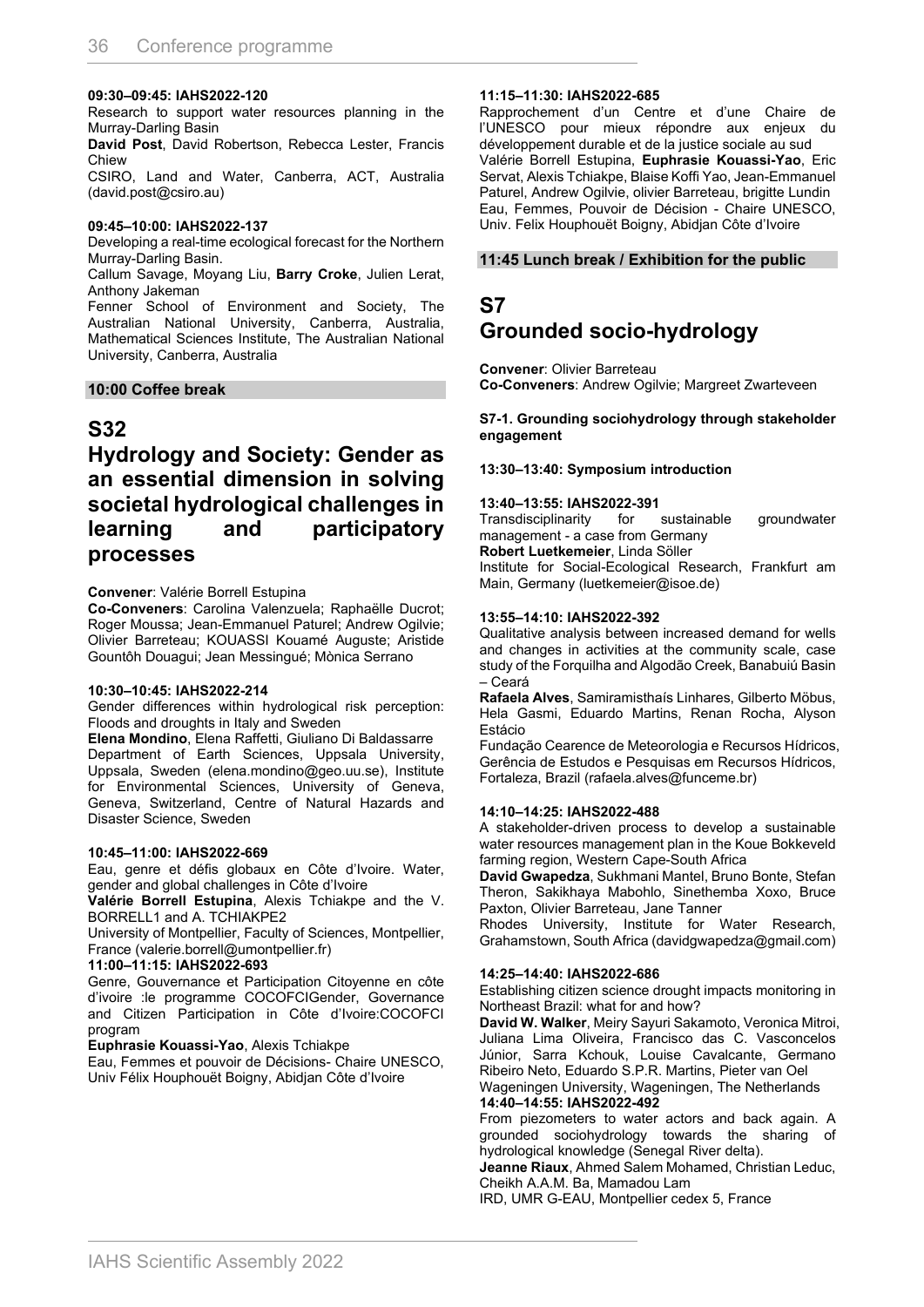#### **15:00–16:30: Poster Presentations**

#### **Lecture Room: Barthez 1**

### **S10**

**Forecasting and making decisions under uncertainty: ensemble approaches, evaluation methods and lessons learnt from post-event analyses**

#### **Convener**: Shaun Harrigan

**Co-Conveners**: James Bennett; Marie-Amélie Boucher; Céline Cattoën-Gilbert; Fernando Mainardi Fan; Ilias Pechlivanidis; Maria-Helena Ramos; Paolo Reggiani

#### **Advances in real-time monitoring, data assimilation and evaluation of initial conditions**

#### **08:30–08:45: IAHS2022-148**

Radar rainfall nowcasting for flash flood forecasting **Ruben Imhoff**, Claudia Brauer, Klaas-Jan van Heeringen, Remko Uijlenhoet, Albrecht Weerts

Operational Water Management & Early Warning, Deltares, Delft, The Netherlands, Hydrology and Quantitative Water Management Group, Wageningen University and Research, Wageningen, The Netherlands

#### **08:45–09:00: IAHS2022-225**

The impact of assimilating Earth Observation and in-situ data on seasonal hydrological predictions

**Jude Lubega Musuuza**, Louise Crochemore, Ilias G. **Pechlivanidis** 

SMHI, Hydrology, Norrköping, Sweden (jude.musuuza@smhi.se)

#### **09:15–09:30: IAHS2022-297**

How can we use Data Assimilation for Real-Time Probabilistic Flood Inundation Mapping?

**Hamid Moradkhani**, Keighobad Jafarzadegan, Peyman Abbaszadeh

University of Alabama, Center for Complex Hydrosystems Research, Department of Civil, Construction and Environmental Engineering, United States of America (hmoradkhani@ua.edu)

#### **09:30–09:45: IAHS2022-734**

A novel approach for assimilating SAR derived floodextent map into flood forecasting model: the temperedparticle filter

Concetta Di Mauro, **Renaud Hostache**, Patrick Matgen, Ramona Pelich, Marco Chini, Peter Jan van Leewen, Nancy Nichols, Günter Blöschl

Luxembourg Insitute of Science and Technology, Luxembourg

#### **09:45–10:00: Poster pitches**

#### **10:00 Coffee break**

**New techniques for calibration and modelling across scales**

#### **10:45–11:00: IAHS2022-308**

An enhanced meteorological ensemble postprocessing scheme for improving the prediction of extreme rainfall events.

**Yu Zhang**, Mohammadvaghef Ghazvinian, Dong-Jun Seo

#### **11:30–11:45: IAHS2022-113**

Sub-seasonal Hydrological Drought Forecast - the use of a Hybrid Forecasting System for Streamflow and Lake Level Predictions in Switzerland

**Annie Y.-Y. Chang**, Simone Jola, Konrad Bogner, Daniela I.V. Domeisen, Massimiliano Zappa

Swiss Federal Institute for Forest, Snow and Landscape Research, WSL, Birmensdorf, Switzerland, ETH Zürich, Zürich, Switzerland

#### **11:45–12:00: IAHS2022-440**

Combination of Global and Regional Hydrological Forecasts

**Nicolas Fontaine**, Marie-Amélie Boucher, Jean Odry, Simon Lachance-Cloutier, Vincent Fortin, François Anctil, Richard Turcotte

Department of Civil and Building Engineering, Université de Sherbrooke, Sherbrooke, Canada

#### **12:00 Lunch break / Exhibition for the public**

**Lessons learnt from post-event analyses and (pre)operational platforms**

#### **13:45–14:00: IAHS2022-375**

A methodological framework for the evaluation of shortrange flashflood hydrometeorological forecasts at the event scale

**Maryse Charpentier-Noyer**, Daniela Peredo, Maria-Helena Ramos, Olivier Payrastre, Eric Gaume, Pierre Nicolle, François Bouttier, Hugo Marchal, Axelle Fleury Université Gustave Eiffel, IFSTTAR, GERS-LEE, Nantes, France (maryse.charpentier-noyer@ifsttar.fr)

#### **14:00–14:15: IAHS2022-255**

Impact-based drought forecasting for agro-pastoralists in the Horn of Africa drylands

**Tim Busker**, Hans de Moel, Bart van den Hurk, Dagmawi Asfaw, Victoria Boult, Jeroen Aerts

Institute for Environmental Studies (IVM), Vrije Universiteit Amsterdam (VU), Amsterdam, Netherlands

#### **14:15–14:30: IAHS2022-66**

Low-flow forecasting in France using the PREMHYCE operational platform: advances and perspectives

**François Tilmant**, François Bourgin, Anne-Lise Véron, Fabienne Rousset, Jean-Marie Willemet, Didier François, Matthieu Le Lay, Jean-Pierre Vergnes, Charles Perrin, Claire Magand, Mathilde Morel

HYCAR, INRAE, Université Paris-Saclay, Antony, France (francois.tilmant@inrae.fr)

#### **14:30–14:45: IAHS2022-233**

Experiences from co-developing hydrological forecasting systems across West Africa and eastern Siberia

**Jafet Andersson**, David Gustafsson, Judit Lienert, Martijn Kuller, Abdou Ali, Aishatu Ibrahim, Lyudmila Lebedeva, Sardana Boyakova, Berit Arheimer

Swedish Meteorological and Hydrological Institute (SMHI), Hydrology Research, Norrköping, Sweden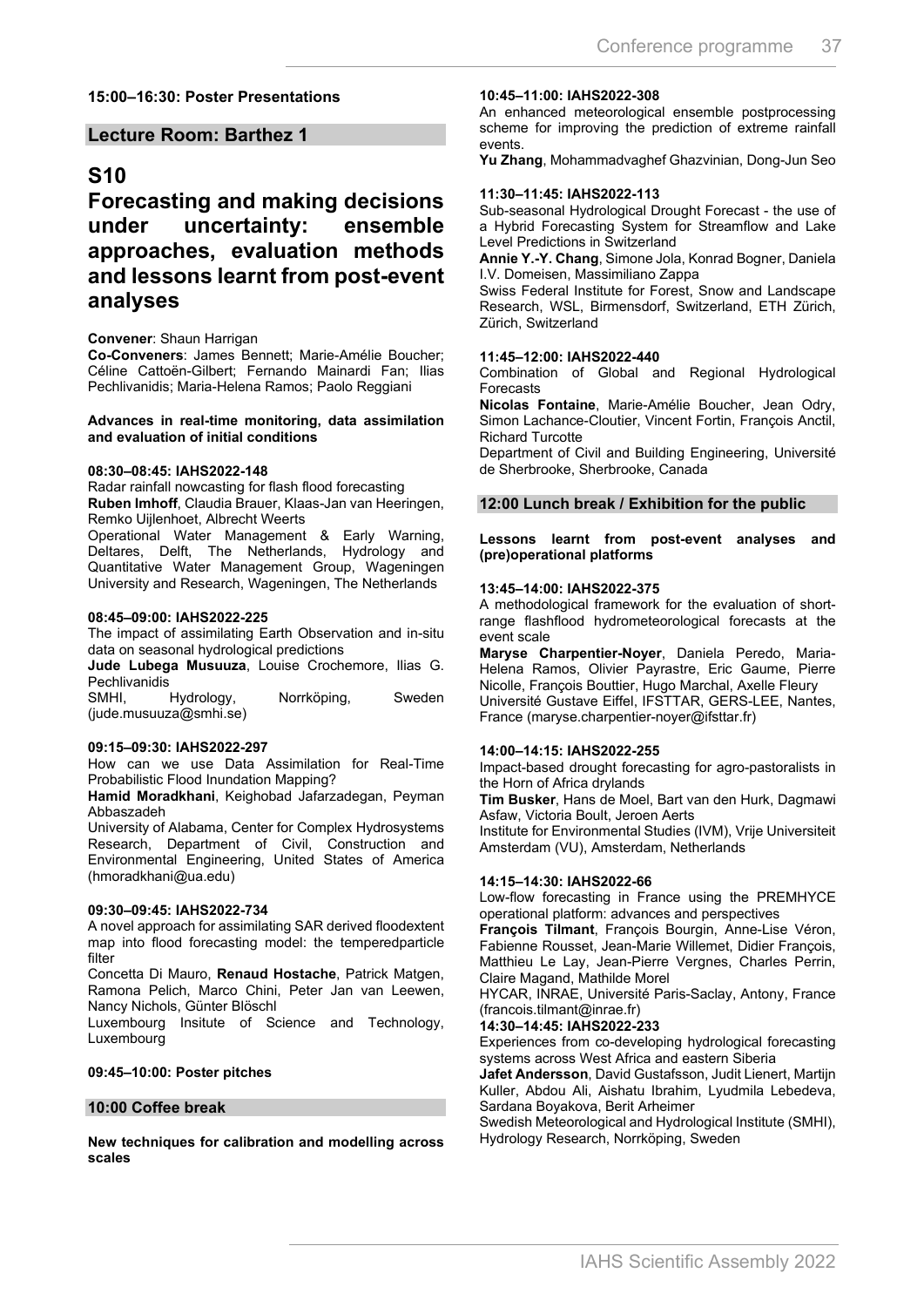#### **14:45–15:00: IAHS2022-756**

FEWS - Uruguay: A platform for Flood Early Warning System and water management

**Pablo Gamazo**, Nicolás Failache, Andrés Saracho, Lucas Bessone, Rafael Navas, Julián Ramos, Elena Alvareda, Jan Talsma, Jose Valles

Departamento del Agua, Centro Universitario Regional Litoral Norte, Universidad de la República, Salto, Uruguay

#### **15:00–16:30: Poster Presentations**

#### **Lecture Room: Rondelet 1**

### **S30 Nature-based Solutions as a global change adaptation strategy**

**Convener**: Joris Eekhout

**Co-Conveners**: Federico Preti; Graham Jewitt; Jordi Morato

#### **08:30–08:45: IAHS2022-174**

Riparian zone assessment as a tool for planning naturebased solutions

**Jiří Jakubínský**, Pavel Cudlín, Vilém Pechanec, Kateřina Machová, Ondřej Cudlín, Lenka Štěrbová, Jan Purkyt, and Marcela Prokopová

Global Change Research Institute CAS, Department of Carbon Storage in the Landscape, Brno, Czechia (jakubinsky.j@czechglobe.cz)

#### **08:45–09:00: IAHS2022-704**

Restoring instream wood as a Nature-based Solution to nutrient pollution

**Ben Howard**, Ian Baker, Nick Kettridge, Sami Ullah, Stefan Krause

University of Birmingham, Birmingham Institute of Forest Research, Geography, Earth and Environmental Sciences, Birmingham, United Kingdom of Great Britain - England, Scotland, Wales (bch823@bham.ac.uk), Small Woods Association, Station Rd, Coalbrookdale, Telford, TF8 7DR

#### **09:00–09:15: IAHS2022-286**

Abandonment of gravity-fed irrigation: how to mitigate the impact on biodiversity and water cycle

**Anne-Laure Cognard-Plancq**, Alain Thiery, Marina Gillon, Vincent Marc, Juliette Mexler, Joffrey Moiroux, Milanka Babic, Hugues Soumille, Roland Simler

Avignon University, UFR Sciences (Institute on sciences, technology and health), UMR EMMAH, AVIGNON, France (anne-laure.cognard-plancq@univ-avignon.fr)

#### **09:15–09:30: IAHS2022-215**

Assessment of the effectiveness of natural flood management in medium scale lowland catchments

**Heou Maleki Badjana**, Anne Verhoef, Hannah L Cloke, Stefan Julich, Carla Camargos, Patrick McGuire, Joanna M Clark

University of Reading, Geography and Environmental Science, United Kingdom of Great Britain - England, Scotland, Wales (h.badjana@reading.ac.uk)

#### **09:30–09:45: IAHS2022-611**

A Coupled TOPMODEL-Soil Erosion Model: Towards Having a Compact Decision Support Tool for Evaluating Hydrological Ecosystem Services

**Emmanuel Okiria**, Keigo Noda

The United Graduate School of Agricultural Sciences, Gifu University, Gifu 501-1193, Japan (okiriaemmah@gmail.com)

#### **09:45–10:00: IAHS2022-667**

Nature-based solution to study multiple ecosystems services in temporary wetlands: the case of the Sebou Delta in Morocco

**Hajar Choukrani**, Guillaume Lacombe, Ali Hammani, Abdelilah Taky, Gilles Belaud, Marcel Kuper

Montpellier SupAgro, France (choukrani.hajar@gmail.com), Institut Agronomique et Vétérinaire Hassan II, UMR G-eau, CIRAD

#### **10:00 Coffee break**

#### **10:30–10:45: IAHS2022-414**

The effects of seasonal variability of precipitation and vegetation cycle on enhanced weathering for carbon sequestration

**Giuseppe Cipolla**, Salvatore Calabrese, Amilcare Porporato, Leonardo Noto

Dipartimento di Ingegneria, Università degli Studi di Palermo, Palermo, Italy

#### **10:45–11:00: IAHS2022-226**

Sea level rise and climate change hazards: an integrated and multidisciplinary NBS approach to the hydrological impacts of erosion and land degradation

**Patrick Friend**, Oula Amrouni, Olivier Ceberio, Amine Dahmani, Babacar Diagne, Ibrahima Gaye, Craig Jones, Ronald Koomans, William Staby

Integral Consulting Inc., Marine Science and Engineering Dept., Houston, Texas, United States of America (pfriend@integral-corp.com)

#### **11:00–11:15: IAHS2022-246**

Towards nature-based and hybrid adaptation to coastal flood risk: a global perspective

**Timothy Tiggeloven**, Hans de Moel, Philip Ward

Vrije Universiteit Amsterdam, Institute for Environmental Studies, De Boelelaan 1087, 1081 HV Amsterdam, **Netherlands** 

#### **11:30–11:45: IAHS2022-565**

Nature-based solutions for urban water management **Junguo Liu**

Southern University of Science and Technology, Shenzhen, China (junguo.liu@gmail.com)

#### **11:45–12:00: IAHS2022-710**

Large-scale impacts of multilayer blue-green roofs: pluvial flood mitigation capacity and water storage capacity **Elena Cristiano**, Antonio Annis, Francesco Viola, Roberto

Deidda, Fernando Nardi

University of Cagliari, Cagliari, Italy (elena.cristiano@unica.it)

#### **12:00 Lunch break / Exhibition for the public**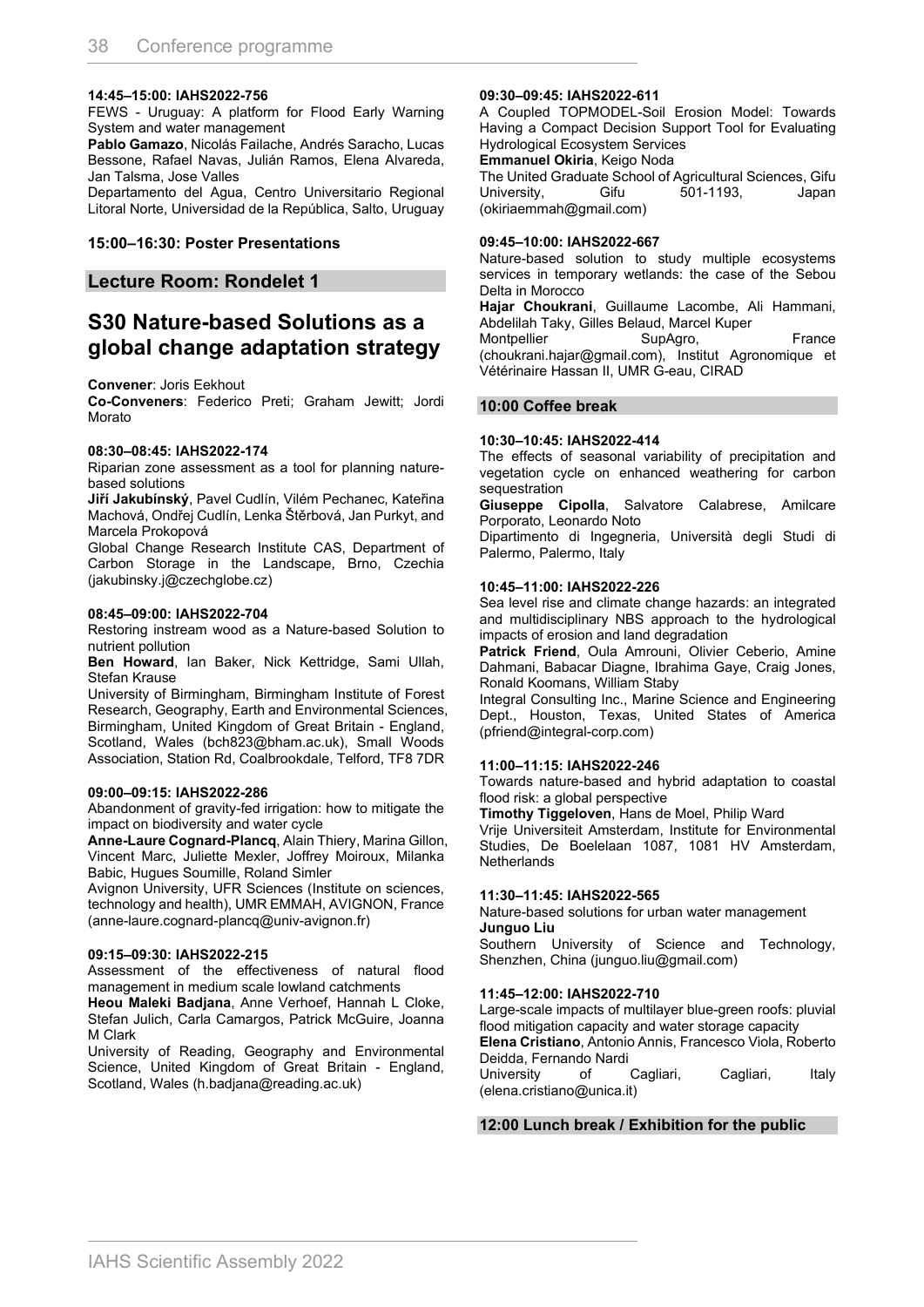### **S31**

### **The Water & Health Nexus - Understanding water controls on human health and wellbeing in a drastically changing world**

**Conveners**: Stefan Krause; Christophe Cudennec; Laura Richards

#### **13:30–13:45: IAHS2022-250**

Water based epidemiology: a new wave?

**Patricia Licznar-Fajardo**, Nicolas Bernaud, Ayad Almakki, Aboubakar Diaby, Iman Bouazizi, Fabien Aujoulat, Mylene Toubiana, Agnes Masnou, Jean-Louis Perrin, Luc Seguis, Kalpy Julien Coulibaly, Estelle Jumas-Bilak

HSM, Univ Montpellier, CNRS, IRD, CHU Montpellier,<br>Montpellier, France (patricia.licznar-(patricia.licznarfajardo@umontpellier.fr)

#### **13:45–14:00: IAHS2022-595**

The Water-Food-Health Nexus; Exploring the Water Foundations of Family to Community to Global Health. **Jo-Anne Geere**, Bruce Lankford

University of East Anglia, Water Security Research Centre, School of Health Sciences, United Kingdom of Great Britain - England, Scotland, Wales (jo.geere@uea.ac.uk)

#### **14:15–14:30: IAHS2022-181**

Dynamics of antimicrobial resistance in drinking water: a territorial study

**Patricia Licznar-Fajardo**, Fabien Aujoulat, Magalie Robert, Christelle Batiot-Guilhe, Lara Guillerez, Isabelle Zorgniotti, stefanyia Hantova, Estelle Jumas-Bilak

HSM, Univ Montpellier, CNRS, IRD, CHU Montpellier, Montpellier, France (patricia.licznarfajardo@umontpellier.fr)

#### **14:30–14:45: IAHS2022-151**

Bacterial water pollution and diarrheal diseases in West Africa

**Elodie Robert**, Manuela Grippa, Dayangnéwendé Edwige Nikiema, Laurent Kergoat, Hamidou Koudougou, Yves Auda, Emma Rochelle-Newall

LETG, CNRS, Université de Nantes, Nantes, France

#### **14:45–15:00: IAHS2022-708**

Quantitative Microbiological Risk Assessment of drinking water produced in Ouagadougou, Burkina Faso

**Seyram Sossou**, Francois-Cedry Bidi, Bernadette Ouattara, Elie Kabre

2iE, Institut International d'Ingénierie de l'Eau et de l'Environnement, Ouagadougou, Burkina Faso (seyram.sossou@2ie-edu.org)

#### **15:00–16:30: Poster Presentations**

**Lecture Room: Rondelet 2**

# **S16**

### **Dealing with subsurface contamination and risks: technical solutions and practical applications, from shallow to deep geological environments**

#### **Convener**: Felipe de Barros

**Co-Conveners**: Wouter Buytaert; Christine Stumpp; Elena Volpi

#### **08:30–08:45: IAHS2022-46**

Application of a new hydrogeological conceptual model of basement aquifers: Structuring and distribution of hydrodynamic properties. Critique and revision of piezometric mapping methods in a sub-basin of the Cavally River in western Côte d'Ivoire

**Kouassi Aristide Aoulou**, Severin Pistre, Yéï Marie Solange Oga, Benoît Dewandel, Patrick Lachassagne UFR-STRM, Université Félix Houphouët-Boigny, 22 BP 582, Abidjan 22, Côte d'Ivoire, HSM, Univ. Montpellier, CNRS, IRD, Montpellier, France

#### **08:45–09:00: IAHS2022-112**

3D hydrogeological parametrization using scarce piezometric data

#### **Dimitri Rambourg**, Philippe Ackerer

Institut Terre et Environnement de Strasbourg, Université de Strasbourg/EOST/ENGEES, CNRS UMR 7063, 5 rue Descartes, Strasbourg F-67084, France

#### **09:00–09:15: IAHS2022-282**

The use of redox and hydrodynamic characteristics of groundwater in the control of nitrates.

#### **Jean-Pierre Faillat**

Centre pour l'Enseignement et la Recherche en Géosienceset et Applications, Hydrogéologie, France (yjpf@free.fr)

#### **09:15–09:30: IAHS2022-536**

Petrophysical characterization of a clastic coastal aquifer with implications for saltwater intrusion and the evolution of groundwater resources. The DEM'EAUX ROUSSILLON project, Occitanie, France.

**Philippe Pezard**, Johanna Lofi, Erwan LeBer, Gilles Henry, Laurent Brun, Muriel Geeraert, Colin Hamel, Ryan Gee, Nicolas Brillouet, Denis Neyens, Yvan Caballero CNRS, Geosciences Montpellier, France

#### **09:30–09:45: IAHS2022-556**

Global and local sensitivity analysis of heat transport in fractured rock using a modified LH-OAT method **Xiao-long Wu**, Bernard Kueper, Kent Novakowski

Queen's University, Faculty of Engineering and Applied Science, Department of Civil Engineering, Canada (xiaolong.wu@queensu.ca)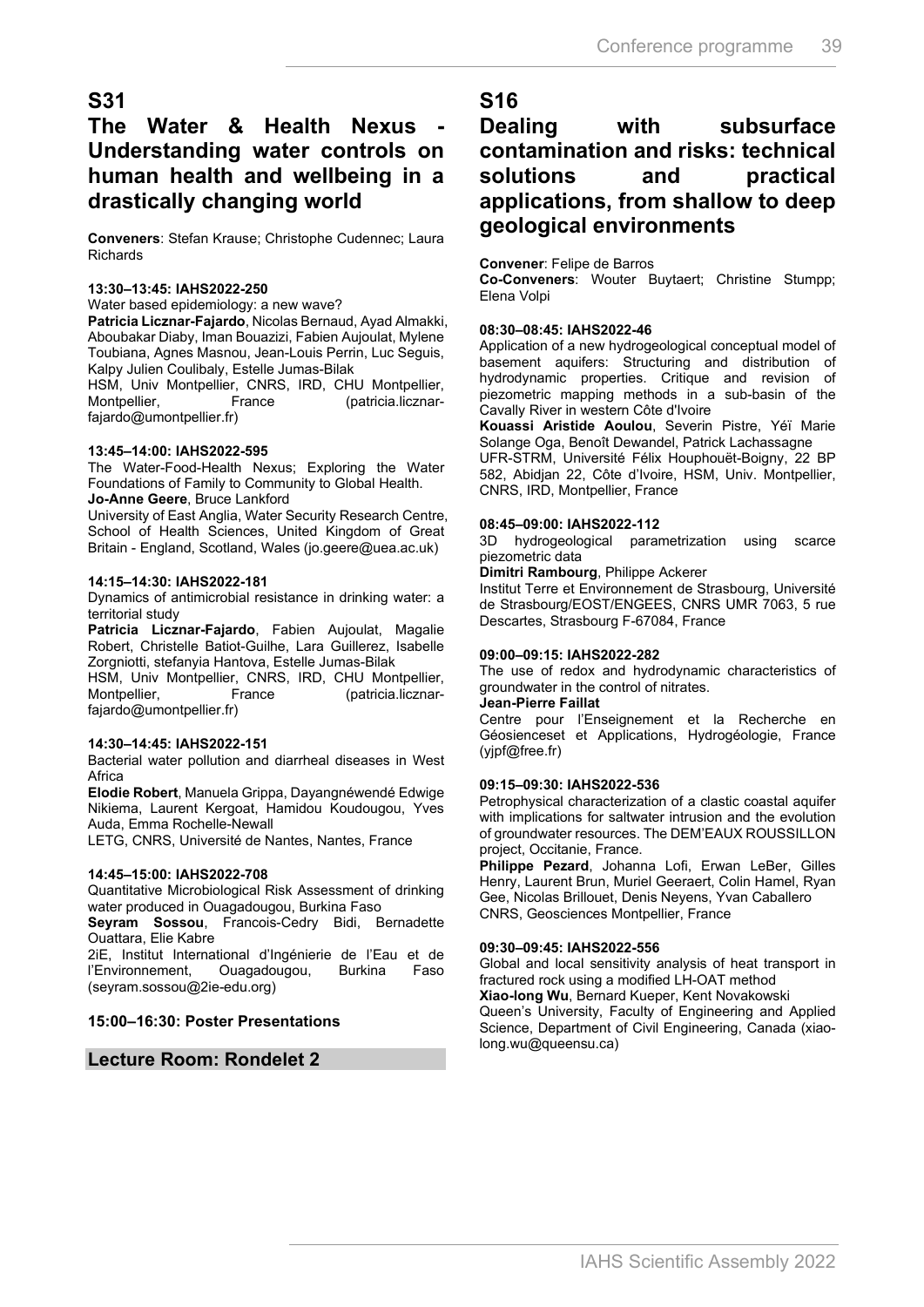#### **09:45–10:00: IAHS2022-736**

Groundwater resources vulnerability assessment in an alluvial aquifer subjected to strong anthropogenic<br>contamination: geochemical and multi-isotopic contamination: fingerprinting approach

**Antoine Bonnière**, Corinne Le Gal La Salle, Somar Khaska, Mathieu Sebilo, Pascale Louvat, Patrick Verdoux Univ. Nîmes, EA 7352 CHROME, rue du Dr Georges Salan, 30021 Nîmes, France

#### **10:00 Coffee break**

### **S26**

### **Emerging contaminants and legacy pollutants in freshwater ecosystems**

#### **Convener**: Stefan Krause

**Co-Conveners**: Alena Bartosova; Anne Jaffrezic; Françoise Elbaz-Poulichet

#### **10:30–10:45: IAHS2022-399**

Global river water pollution: exploring current challenges and future prospects

**David Hannah**, Benjamin Abbot, Kieran Khamis, Christa Kelleher, Iseult Lynch, Stefan Krause, Adam Ward University of Birmingham, UK

#### **10:45–11:00: IAHS2022-470**

Climate change and water quality responses in agricultural catchments with high legacy storages of nutrients

**Ophelie Fovet**, Laurent Strohmenger, Remi Dupas, Patrick Durand, Mikael Faucheux, Yannick Hamon, Laurent Jeanneau, Patrice Petitjean, Laurent Ruiz, Chantal Gascuel-Odoux

UMR SAS, INRAE, Institut Agro- Agrocampus Ouest, Rennes, France (ophelie.fovet@inrae.fr)

#### **11:00–11:15: IAHS2022-739**

Seasonal variation of Heavy Metal Pollution and numerical Modeling in the River and Dam(Case study: Zarineh river and Bookan dam in Iran)

**Maryam Khalilzadeh Postegal**, Mojtaba Noury, Seyed Ahmad Mirbagheri

Faculty of Civil Engineering, K. N. Toosi University of Technology, Tehran, Iran

#### **11:30–11:45: IAHS2022-442**

What can we learn from flume experiments about the transport of polyamide microplastics in streams?

**Uwe Schneidewind**, Holly Nel, Jennifer Drummond, Anna Kukkola, Iseult Lynch, Greg Sambrook-Smith, Stefan Krause

University of Birmingham, School of Geography, Earth and Environmental Sciences, Birmingham, United Kingdom of Great Britain - England, Scotland, (u.schneidewind@bham.ac.uk)

#### **11:45–12:00: IAHS2022-410**

Remediation of Per- and Polyfluoroalkyl Substance (PFAS) Contaminated Soil with Colloidal Activated Carbon: Lessons Learned from a Swedish Case Study

**Georgios Niarchos**, Dan Berggren Kleja, Lutz Ahrens, Fritjof Fagerlund

Uppsala University, Earth Sciences, Uppsala, Sweden (georgios.niarchos@geo.uu.se)

#### **12:00 Lunch break / Exhibition for the public**

### **S15**

### **Advancements on understanding and modeling of the fluxes of groundwater across boundaries**

**Convener**: Alraune Zech **Co-Conveners**: Gil Mahé; Flavia Tauro; Antonio Zarlenga

#### **13:30–13:45: IAHS2022-368**

Water storage capacity and hydrological role of andean peatlands in the semi-arid Chile **remi valois**, nicole schaffer, Shelley macdonell EMMAH-Avignon University, CEAZA , Chile

# **13:45–14:00: IAHS2022-691**

and geomorphological functioning of the mysterious endemic Palmiet wetlands in South Africa. **Jane Tanner**, Caitlin Smith, Fred Ellery, Julia Glenday Rhodes University, Institute for Water Research,

Grahamstown, South Africa

#### **14:00–14:15: IAHS2022-711**

A wavelet analysis of surface water - groundwater interaction in reaches affected by hydropeaking **Gabriele Chiogna**, Monica Basilio Hazas, Giorgia Marcolini, Tanu Singh, Barbara Wohlmuth Technical University of Munich, Munich, Germany (gabriele.chiogna@tum.de)

#### **14:15–14:30: IAHS2022-377**

Flow and transport at the catchment scale: hillslopes vs river network who plays the leading role? **Aldo Fiori**, Antonio Zarlenga, Vladimir Cvetkovic Department of Engineering, Roma Tre University, Via Vito Volterra 62, Rome 00146, Italy (aldo.fiori@uniroma3.it)

#### **14:30–14:45: IAHS2022-55**

Impact of the Alex storm on the exchanges between the Roya River and its alluvial aquifer

**Sandra Lanini**, Bernard Ladouche, Benoit Dewandel, Melissande Ibba, Vincent Bailly-Comte, Marie Genevier BRGM, Univ. Montpellier, Montpellier, France, G-EAU, UMR 183, INRAE, CIRAD, IRD, AgroParisTech, Supagro, BRGM, Montpellier, France

#### **14:45–15:00: IAHS2022-390**

Discrete Fracture Network geophysical imaging from Electrical Resistivity Methods **Cédric Champollion**, Delphine Roubinet Lab. Geosciences Montpelleir, Univ. Montpellier / CNRS, France, Montpellier, France (cedric.champollion@umontpellier.fr)

#### **15:00–16:30: Poster Presentations**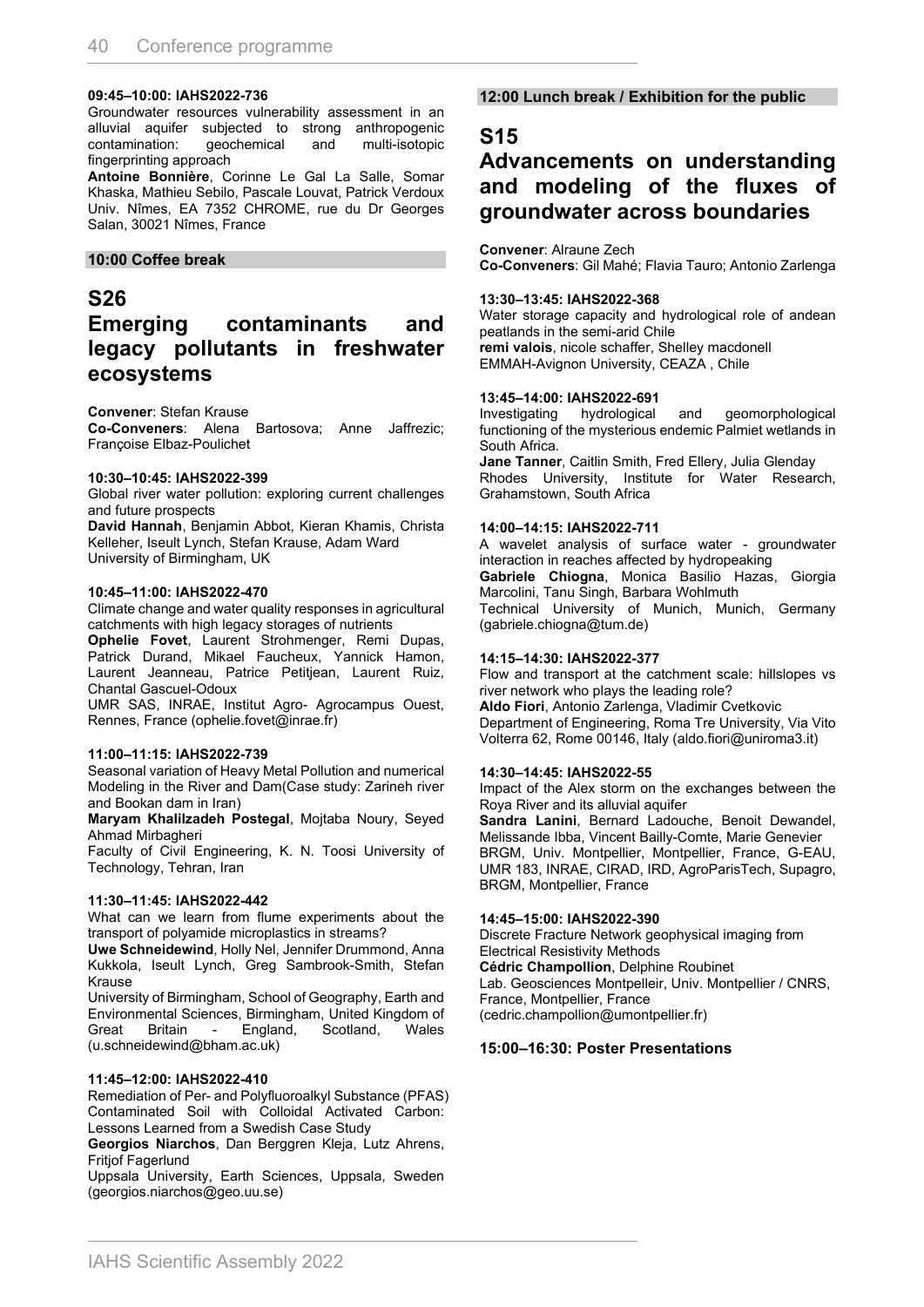### **Thursday posters**

#### **Poster Area: Poster Area Attendance Time: 15:00–16:30**

### **S10**

**Forecasting and making decisions under uncertainty: ensemble approaches, evaluation methods and lessons learnt from post-event analyses**

#### **Convener**: Shaun Harrigan

**Co-Conveners**: James Bennett, Marie-Amélie Boucher, Céline Cattoën-Gilbert, Fernando Mainardi Fan, Ilias Pechlivanidis, Maria-Helena Ramos, Paolo Reggiani

#### **P2: IAHS2022-48**

SMASH - Spatially distributed Modelling and ASsimilation for Hydrology: Python wrapping towards enhanced research-to-operations transfer

**Maxime Jay-Allemand**, François Colleoni, Pierre-André Garambois, Julie Demargne

Hydris Hydrologie, Parc Scientifique Agropolis II, 2196 Boulevard de la Lironde, 34980 Montferrier Sur Lez (maxime.jay.allemand@hydris-hydrologie.fr)

#### **P3: IAHS2022-626**

Toward Improved Parameter Estimation of Variable Infiltration Capacity Model Under the Impacts of Niño Events

**Chandni Thakur**, Diwan Mohaideen, Kasiviswanathan Kasiapillai Sudalaimuthu, Bankaru Swamy Soundharajan, Claudia Teutschbein

IIT Roorkee, IIT Roorkee, Water Resources and Development, India (chandni@wr.iitr.ac.in)

#### **P4: IAHS2022-695**

Comparison and validation of outputs from global hydrological models against local hydrological data in South Africa

**Harriette Okal**, Jane Tanner, Denis Hughes

Rhodes University, Institute for Water Research, Grahamstown, South Africa

#### **P5: IAHS2022-610**

Theoretical framework for the stochastic synthesis of the variability of global-scale key hydrological-cycle processes and estimation of their predictability limits under longrange dependence.

**Panayiotis Dimitriadis**, Theano Iliopoulou, Demetris Koutsoyiannis

National Technical University of Athens, School of Civil Engineering, Department of Water Resources and Environmental Engineering

#### **P6: IAHS2022-298**

Attributing correlation skill of dynamical GCM precipitation forecasts to statistical ENSO teleconnectionusing a settheory-based approach.

#### **Haoling Chen**, Tongtiegang Zhao

Center of Water Resources and Environment, Southern Marine Science and Engineering Guangdong Laboratory (Zhuhai), School of Civil Engineering, Sun Yat-Sen University, Guangzhou, China (zhaottg@mail.sysu.edu.cn)

### **S11 Extremes in hydroclimatic systems**

**Convener**: Krzysztof Kochanek

**Co-Conveners**: Ilaria Prosdocimi, Salvatore Grimaldi, Ernest Amoussou, Alberto Viglione

#### **Modelling of hydrological extremes.**

#### **P8: IAHS2022-52**

Extremes in hydroclimatic systems and their consequences: Evaluation of precipitation reanalysis products for rainfall-runoff modelling in Slovenia

**Hannes Müller-Thomy**, Patrick Nistahl, Nejc Bezak, Marcos Alexopoulos, Günter Meon

Leichtweiß-Institute for Hydraulic Engineering and Water Resources (Hydrology, Water Management and Water Protection), Technical University of Brunswick,<br>Braunschweig. Germany (h.mueller-thomy@tu- $(h$ .mueller-thomy@tubraunschweig.de)

#### **P10: IAHS2022-660**

Statistical and hydraulic analysis of flood hazard in the Ahr valley, Germany considering historical floods

**Sergiy Vorogushyn**, Heiko Apel, Matthias Kemter, Annegret Thieken

GFZ German Research Centre for Geosciences, Hydrology, Potsdam, Germany (sergiy.vorogushyn@gfzpotsdam.de)

#### **P11: IAHS2022-584**

Use of the HEC RAS model for the analysis of exceptional floods in the Ouémé basin

**Amoussou Ernest**, Amoussou Toundé Félix, Bossa Yaovi Aymar, Kodja Domiho Japhet, Totin Vodounon Sourou Henri, Houndénou Constant, Borrel Valérie, Paturel Jean-Emmanuel, Mahé Gil, Cudennec Christophe, Boko Michel

Benin (ajernest@yahoo.fr)

#### **Climate change impact on hydrological extremes.**

#### **P12: IAHS2022-73**

Assessment of the Influence of Southern Oscillation Index on Rainfall Variability in Southeast Region of Nigeria **Fidelis Okorie**, Reik Donner

Imo State University, Owerri, Department of Geography and Environmental Management, Owerri, Nigeria (fidelisokorie@yahoo.co.uk)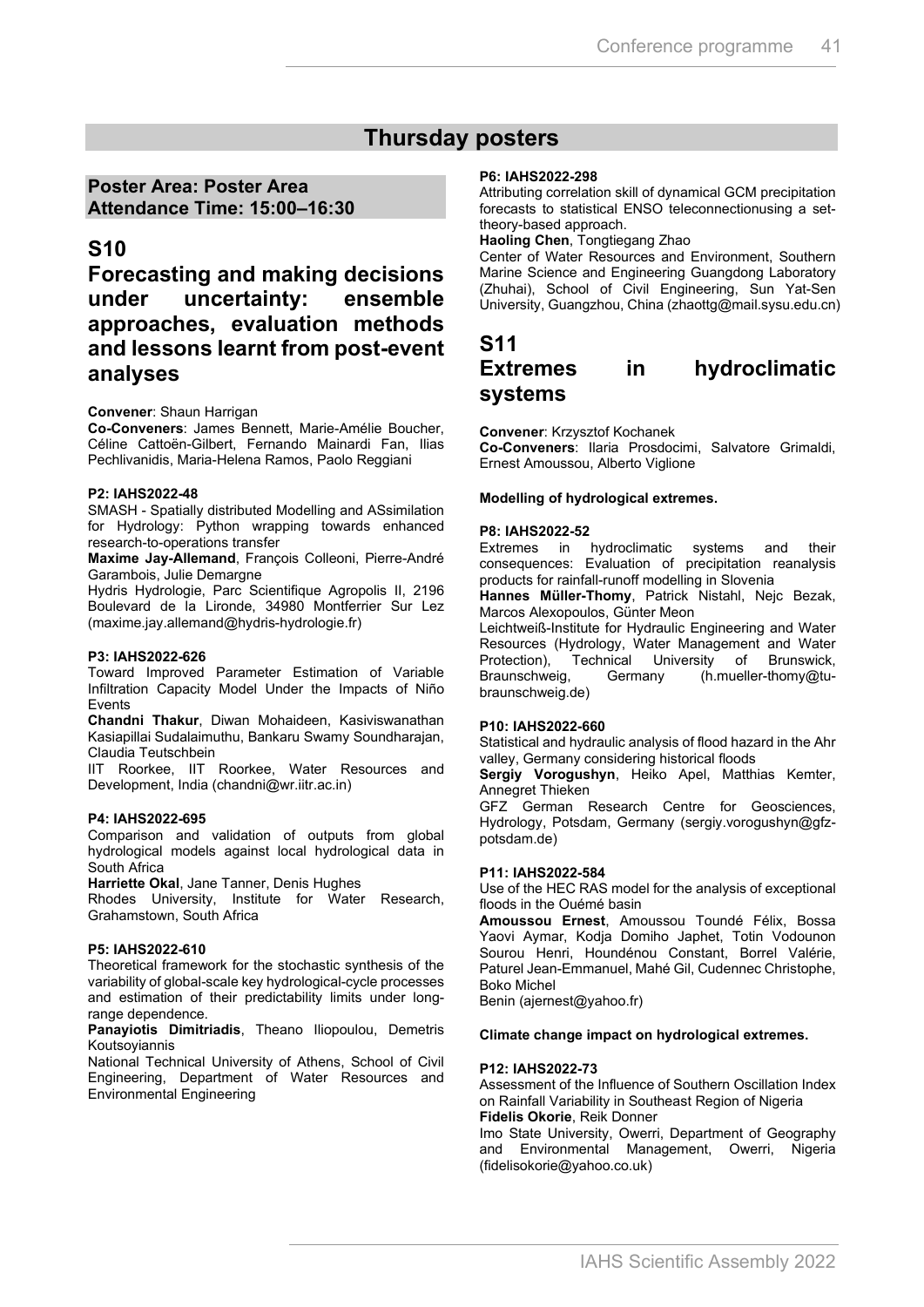#### **P13: IAHS2022-129**

The trend analysis of rain over threshold the 100 mm on the Bia basin at south east Cote d'Ivoire

**Kan Martin Kouassi**, Nathalie Rouché, N'diaye Hermann Mledje

Félix Houphouet Boigny, Centre de Recherche en Ecologie, Science de la Terre et des Ressources Minières, Côte d'Ivoire (kanstephane@yahoo.fr)

#### **P14: IAHS2022-130**

Impacts of climatic extremes on the production of hydroelectric energy from the Faé dam in San-Pédro (South-West Côte d'Ivoire)

**Affoué Berthe Yao**, Franck Hervé Akaffou, Sampah Georges Eblin, Abel Konan Komey, Kouakou Lazare Kouassi, Kouadio Koffi

(k\_lazare@yahoo.fr), Environmental Science and Technology Laboratory, Jean Lorougnon Guédé University, Daloa, Côte d'Ivoire

#### **P15: IAHS2022-83**

Analysis of long-term changes in inundation characteristics of near-natural temperate riparian habitats in the Lower Basin of the the Biebrza Valley, Poland

**Krzysztof Kochanek**, Mateusz Grygoruk, Dorota Mirosław-Świątek

Institute of Geophysics Polish Academy of Sciences,<br>Hydrology i Hydrodynamics, Warsaw, Poland i Hydrodynamics, Warsaw, Poland (kochanek@igf.edu.pl)

### **S15**

### **Advancements on understanding and modeling of the fluxes of groundwater across boundaries**

**Convener**: Alraune Zech

**Co-Conveners**: Gil Mahé, Flavia Tauro, Antonio Zarlenga

#### **P16: IAHS2022-278**

Hydrogeology of oil wells in the coastal sedimentary basin of the Abidjan margin (Côte d'Ivoire)

Kouassi Kouamé Auguste, **Coulibaly Adama**, Kouassi Francis William, Koua Eric

Unité de Formation et de Recherche des Sciences de la Terre et des Ressources Minières (UFR-STRM), Université Félix Houphouët-Boigny, Abidjan, Côte d'Ivoire (cooladok57@gmail.com)

#### **P18: IAHS2022-395**

Groundwater modelling of a complex multilayer coastal aquifer under climate change in the framework of the DEM'EAUX ROUSSILLON project.

**Sandra Lanini**, Ludovic Schorpp, Valentin Dall'Alba, Philippe Renard, Benoît Dewandel, Bernard Ladouche, Frédéric Bouchette, Yvan Caballero

BRGM & UMR G-EAU, Univ Montpellier, Montpellier, France

### **S16**

**Dealing with subsurface contamination and risks: technical solutions and practical applications, from shallow to deep geological environments**

#### **Convener**: Felipe de Barros

**Co-Conveners**: Wouter Buytaert, Christine Stumpp, Elena Volpi

#### **P22: IAHS2022-296**

Saline intrusion through zones of high hydraulic conductivity associated with faults in coastal aquifers **Rafaela Alves**, Leandson Lucena

Fundação Cearence de Meteorologia e Recursos Hídricos, Gerência de Estudos e Pesquisas em Recursos Hídricos, Brazil (rafaela.alves@funceme.br)

### **S26**

### **Emerging contaminants and legacy pollutants in freshwater ecosystems**

**Convener**: Stefan Krause

**Co-Conveners**: Alena Bartosova, Anne Jaffrezic, Françoise Elbaz-Poulichet

#### **P23: IAHS2022-184**

Suspended particulate matter and water fecal pollution in the Niger River at Niamey

**Moussa Boubacar Moussa**, Amadou Abdourhamane Touré, Bruno Lartiges, Emma Rochelle Newall, Laurent Kergoat, Elodie Robert, Marielle Gosset, Bachir Alkali Tanimoun, Manuela Grippa

Université Abdou Moumouni, FAculté des Sciences et Techniques (FAST)- département de Géologie, Niamey / Niger, Université Toulouse III Paul Sabatier, Géosciences Environnement Toulouse (GET- UMR 5563 CNRS / UR 234 IRD / UM 97 UPS / CNES

#### **P24: IAHS2022-404**

Inland Fisheries and Risk of Contamination of Fisheries Ecosystems in the Gbaga Lagoon Channel (Benin-Togo Coastal Zone)

**Mahougnon Fidèle Ahéhéhinnou Yêdo**, Ernest Amoussou, Maurice Mathieu Ahouansou, Japhet Domiho Kodja, Sourou Henry Totin Vodounon

Université d'Abomey-Calavi, IGATE, LACEEDE, Benin (fideleyedo@gmail.com)

#### **P25: IAHS2022-444**

Contaminants of emerging concerns in groundwater as tracers of antropization to small Mediterranean lagoons hydrosystems

**Eléa Crayol**, Frédéric Huneau, Emilie Garel, Alexandra Mattei, Sébastien Santoni, Vanina Pasqualini

Département d'Hydrogéologie, Université de Corse Pascal Paoli, Campus Grimaldi, BP 52, 20250 Corte, France, CNRS, UMR 6134, SPE, BP 52, 20250 Corte, France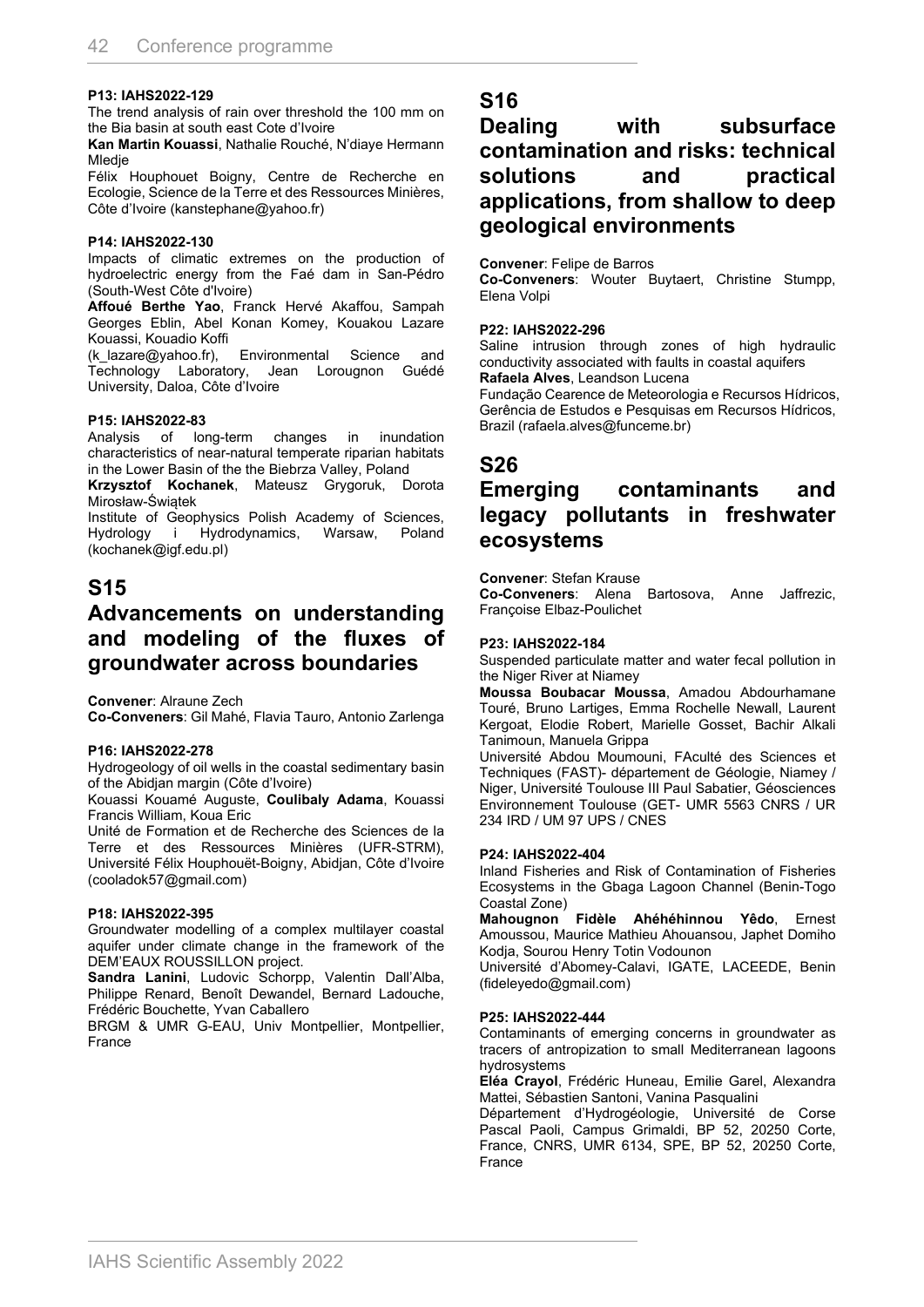#### **P26: IAHS2022-497**

Impact of seasonal touristic activity on emerging contaminants of micro-estuaries and hydraulically connected water bodies in North-Western Corsica

**Frédéric Huneau**, Emilie Garel, Sébastien Santoni, Alexandra Mattei, Caroline Tafani, Vanina Pasqualini UMR 6134 SPE CNRS, University of Corsica, Corte, France (huneau f@univ-corse.fr)

#### **P27: IAHS2022-578**

Identification of some water quality parameters of the liquid effluents discharged from recent urbanization

**Nabil Bougherira**, Azzedine Hani, Hicham Chaffai, Marnik Vanclooster, Larbi Djabri, Dounia Nechem, Badreddine Saadali, Salim Boubelli, Ahmed Nahal (pedagogiegeologie@yahoo.fr)

#### **P28: IAHS2022-628**

R-Beale: an automated stratified Beale's ratio estimator to calculate pollutant loading from measurements with missing observations.

**Remegio Confesor**, Marianne Bechmann, Johannes Deelstra, Jannes Stolte

Norwegian Institute for Bioeconomy, Norway (remegio.confesor@nibio.no)

#### **P29: IAHS2022-741**

The Effect of Hydrological Drought on Water Quality in Zanjanrud River

**Zahra Abdollahi**, Ataollah Kavian, Seyed Hamid Reza Sadeghi

Soil Conservation and Watershed Management Research Department, Zanjan Agricultural and Natural Resources Research and Education Center, AREEO, Zanjan, Iran

#### **P30: IAHS2022-65**

Modeling Nitrate export with GR4J and StorAge Selection functions

**Alban de Lavenne**, Julien Tournebize, Hocine Henine, Samy Chelil, Vazken Andréassian INRAE, HYCAR, Antony, France

#### **P31: IAHS2022-534**

Veterinary pharmaceutical and fecal contamination in mixed-land use watersheds: from agricultural headwater watersheds to water-monitoring watersheds

**Anne Jaffrezic**, Lise Charuaud, Marine Liotaud, Fabien Mercier, Barbara Le Bot, Emilie Jardé

UMR SAS, Institut Agro, AGROCAMPUS OUEST, INRAE 35000 Rennes, France

### **S30**

### **Nature-based Solutions as a global change adaptation strategy**

**Convener**: Joris Eekhout

**Co-Conveners**: Federico Preti, Graham Jewitt, Jordi Morato

#### **P33: IAHS2022-622**

Investigation of the intercepting performance of urban trees at a rainfall event basis

**Mark Bryan Alivio**, Katarina Zabret, Mojca ¦raj, Nejc Bezak

University of Ljubljana, Faculty of Civil and Geodetic Engineering, (markbryan.alivio@fgg.uni-lj.si)

#### **P34: IAHS2022-740**

Assessing the effectiveness of Nature-based Solution as a climate change adaptation strategy using a coupled hydrology-soil erosion-river morphodynamics model

**Joris Eekhout**, Carolina Boix-Fayos, Pedro Pérez-Cutillas, Joris de Vente

Soil and Water Conservation Research Group, CEBAS-CSIC, Murcia, Spain

#### **P35: IAHS2022-326**

(Sub-) surface hydrology of photovoltaic green roofs revisited under extreme rainfall conditions

**Kristian Förster**, Daniel Westerholt, Gilbert Lösken

Institute of Hydrology and Water Resources Management, Leibniz Universität Hannover, Hannover, Germany (foerster@iww.uni-hannover.de)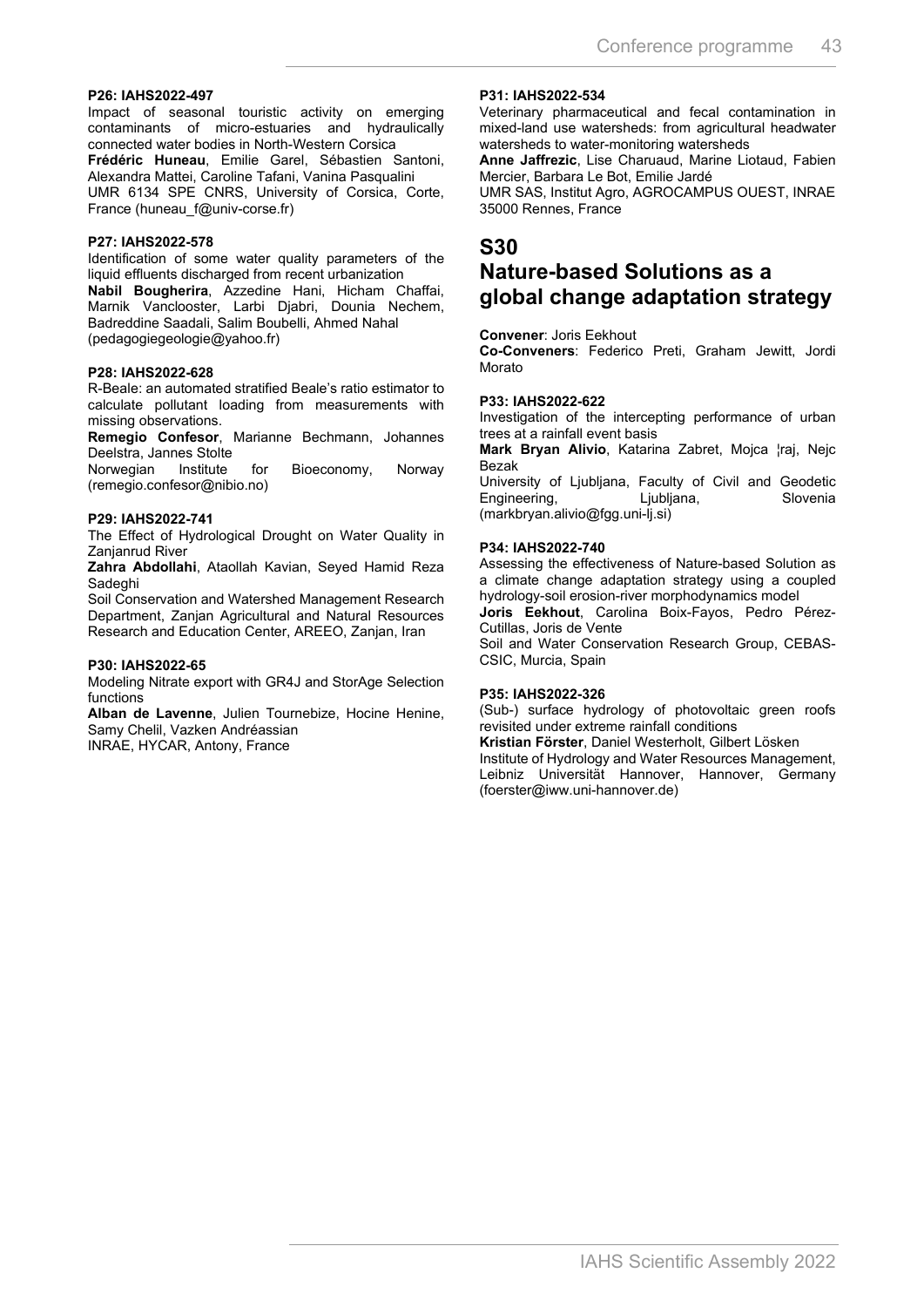# **Friday, 03 June 2022**

#### **Lecture Room: Auditorium Pasteur**

### **S11 Extremes in hydroclimatic systems**

**Convener**: Krzysztof Kochanek

**Co-Conveners**: Ilaria Prosdocimi; Salvatore Grimaldi; Ernest Amoussou; Alberto Viglione

#### **Introduction. Extreme Discharges.**

#### **10:30–10:45: IAHS2022-580**

Estimating droughts in Central Asia based on several climate indices and climate factors

**Milena Latinovic**, Abror Gafurov

GFZ German Research Centre for Geosciences, Potsdam, Hydrology, Potsdam, Germany (milena@gfz-potsdam.de)

#### **10:45–11:00: IAHS2022-341**

Statistical model for compound flood hazard to separate local and upstream flow inputs on the Niger River at Niamey

**Elisa Sauzedde**, Théo Vischel, Geremy Panthou, Vieri Tarchiani, Giovanni Massazza

Univ. Grenoble Alpes, CNRS, IRD, Grenoble INP\*, IGE, 38000 Grenoble, France \*Institute of Engineering and Management Univ. Grenoble Alpes (elisa.sauzedde@univ-grenoble-alpes.fr;

geremy.panthou@univ-grenoble-alpes.fr;

theo.vischel@univ-grenoble-alpes.fr

#### **11:00–11:15: IAHS2022-382**

Investigating the clustering mechanisms of hydroclimatic extremes: from identification to modelling strategies

**Theano Iliopoulou**, Panayiotis Dimitriadis, Demetris Koutsoyiannis

Department of Water Resources & Environmental Engineering, School of Civil Engineering, National Technical University of Athens, Greece

#### **11:15–11:30: IAHS2022-384**

Reanalysis of the October 1940 record flash flood in the Pyrenees

**Eric Gaume**, Olivier Payrastre, Denis Coeur, Yves Kovacs Université Gustave Eiffel, Department of Geotechnics Water and Risks, Nantes, France (eric.gaume@univeiffel.fr)

#### **11:30–11:45: IAHS2022-420**

Effects of climate change on hydrological safety of dams with gated spillways.

**Enrique Soriano Martín**, Luis Mediero Orduña, Andrea Petroselli, Salvatore Grimaldi, Davide Luciano De Luca Department of Civil Engineering: Hydraulics, Energy and Environment, Universidad Politécnica de Madrid, 28040, Madrid, Spain

#### **Discussion.**

#### **11:45 Lunch break / Exhibition for the public**

#### **Extreme Discharges.**

**13:30–13:45: IAHS2022-422**

Decadal variability in long- and short-lived hydrological extremes in Sub-Saharan Africa

**Job Ekolu**, Bastien Dieppois, Jonathan Eden, Yves Tramblay, Gabrielle Villarini, Gil Mahé, Jean-Emmanuel Paturel, Marco van de Wiel

Centre for Agroecology, Water and Resilience (CAWR), Coventry University, Coventry, UK

#### **13:45–14:00: IAHS2022-533**

Does Groundwater Dynamics Impact Heat Waves Simulations and Projections? Explicit Groundwater Representation in a State-of-the-art Regional Climate Model Ensemble over Europe

**Carina Furusho-Percot**, Liubov Poshyvailo-Strube, Carl Hartick, Klaus Goergen, Stefan Kollet

Agrosphere (IBG-3) , Research Centre Jülich, Germany, Centre for High-Performance Scientific Computing in Terrestrial Systems, Geoverbund ABC/J, Jülich, Germany.

#### **14:00–14:15: IAHS2022-545**

Shifting of streamflow timing and seasonality under climate change in the Volta River basin

**Moctar Dembélé**, Mathieu Vrac, Natalie Ceperley, Sander J. Zwart, Josh Larsen, Simon J. Dadson, Grégoire Mariéthoz, Bettina Schaefli

International Water Management Institute, Accra, Ghana (moctar.dembele@cgiar.org)

#### **14:15–14:30: IAHS2022-650**

Hydrological records of the Rhône River at Beaucaire from 1816 to 2020: accounting for uncertainty in the discharge estimation and flood frequency analysis

**Mathieu Lucas**, Michel Lang, Antoine Bard, Benjamin Renard, Jérôme Le Coz, Matteo Darienzo, Gilles Pierrefeu INRAE, Riverly, Lyon, France (mathieu.lucas@inrae.fr)

#### **14:30–14:45: IAHS2022-589**

Does a convection-permitting climate model improve the simulation of flash floods? A case study over a Mediterranean watershed

**Nils Poncet**, Philippe Lucas-Picher, Yves Tramblay, Guillaume Thirel

CNRM, GMGEC, France

#### **Discussion.**

**15:00 Break**

#### **Extreme Discharges.**

#### **16:30–16:45: IAHS2022-5**

How do reservoirs affect local and regional floods and droughts?

#### **Manuela Irene Brunner**

University of Freiburg, Earth and Environmental Sciences, Germany (manuela.brunner@hydrology.uni-freiburg.de)

#### **16:45–17:00: IAHS2022-9**

Multi-scale approaches in forecasting extreme floods and their global connections

**Ankit Agarwal**, Bruno Merz, Jürgen Kurths Department of Hydrology, Indian Institute of Technology Roorkee, 247667 India (ankit.agarwal@hy.iitr.ac.in)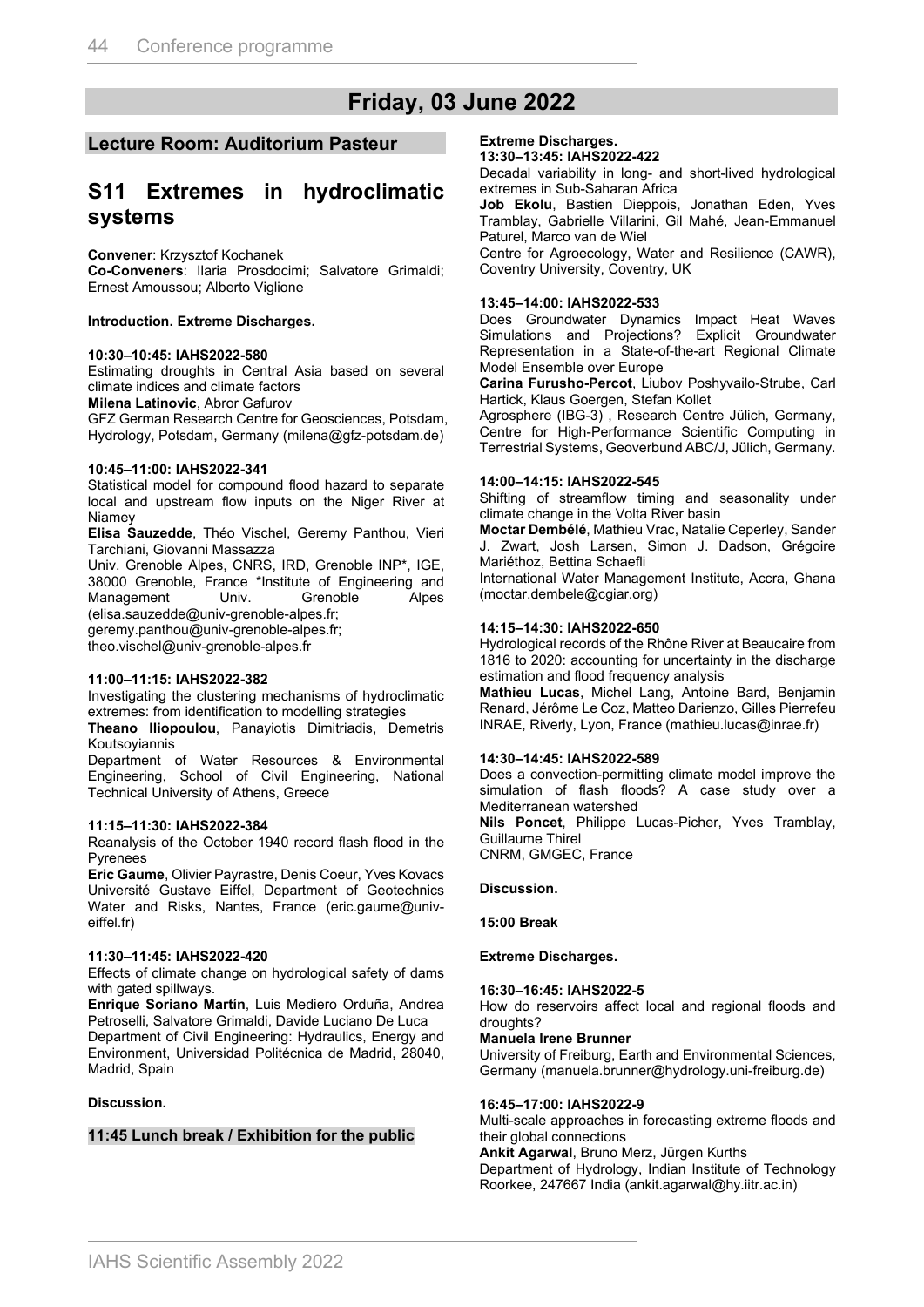#### **17:00–17:15: IAHS2022-68**

Characteristics and process controls of statistical flood moments in Europe - a data-based analysis

**David Lun**, Alberto Viglione, Miriam Bertola, Jürgen Komma, Juraj Parajka, Peter Valent, Günter Blöschl

TU Wien, Institute of Hydraulic Engineering and Water Resources Management, Vienna, Austria (lun@hydro.tuwien.ac.at)

#### **17:15–17:30: IAHS2022-262**

Clustering for hydroclimatic extremes: a retrospective synthesis of the literature

**Nilay Dogulu**, Manuela Irene Brunner, Svenja Fischer, Wouter Knoben

Independent researcher, Ankara, Turkey (nilay.dogulu@gmail.com)

#### **17:30–17:45: IAHS2022-324**

Using flood process information to support flood trend studies

**Lina Stein**, Ross Woods, Conrad Wasko, Francesca Pianosi

Institute of Environmental Science and Geography, University Potsdam, Potsdam, Germany (lina.stein@unipotsdam.de)

**Discussion. Summary of the session.**

### **SP6 Closing**

**Lecture Room**: Auditorium Pasteur

**18:00–18:30**

#### **Lecture Room: Antigone 1**

### **S7 Grounded socio-hydrology**

**Convener**: Olivier Barreteau **Co-Conveners**: Andrew Ogilvie; Margreet Zwarteveen

#### **S7-2. (2) Grounding sociolohydrology in decisionmaking/management**

#### **08:30–08:45: IAHS2022-284**

Generating knowledge from water management situations: a pragmatist approach to socio-hydrology

**Olivier Barreteau**, Amandine Adamczewski, Bruno Bonte, Anne-Laure Collard, Marcel Kuper, Christian Leduc, Caroline Lejars, Sylvain Massuel, Andrew Ogilvie, Jeanne Riaux, Laura Seguin, Jean-Philippe Venot

UMR G-EAU, AgroParisTech, BRGM, Cirad, INRAE, Institut Agro, IRD, Univ. Montpellier, Montpellier, FRANCE

#### **08:45–09:00: IAHS2022-423**

Exploring institutions, land use and water quality interactions with a socio-hydrological modelling approach in Burkina Faso

**Gemma Carr**, Marlies Barendrecht, Bedru Balana, Liza Debevec

Technical University Vienna, Centre for Water Resource Systems, Vienna, Austria (carr@waterresources.at)

#### **09:00–09:15: IAHS2022-537**

When the exception becomes the rule: learning how to govern water scarcity in the French Grand Est Region. Analysis of the regulatory work of State services.

**Sara Fernandez**, Rémi Barbier, Charles Antoine, Sophie GESTE, (sara.fernandez@inrae.fr), Université de Strasbourg

#### **09:15–09:30: IAHS2022-675**

Multiple scale conflicts over water security in a semi-arid river basin: Banabuiu River Basin, Ceara - Brazil

**Louise Cavalcante**, Esmee van de Ridder, Pieter van Oel, Art Dewulf, Sarra Kchouk, Germano Ribeiro Neto, David Walker, Eduardo Martins

Wageningen University & Research, Wageningen, The **Netherlands** 

#### **09:30–09:45: IAHS2022-408**

System level water use efficiency of rural water supply systems in rural Colombia: a top - down analysis

**Diana Carolina Callejas Moncaleano**, Luuk Rietveld, Saket Pande

Delft University of Technology, Department of Water Management, Delft, Netherlands

#### **09:45–10:00: IAHS2022-661**

Cryosphere changes and local adaptation strategies: socio-hydrological case studies from the Himalayan region **Marcus Nüsser**, Susanne Schmidt, Juliane Dame

South Asia Institute (SAI), Department of Geography, Heidelberg University, Heidelberg, Germany (Marcus.nuesser@uni-heidelberg.de), Heidelberg Centre for the Environment (HCE), Heidelberg University, Heidelberg, Germany

#### **10:00 Coffee break**

#### **S7-3. (Dealing with) questions of power, equity and justice in sociohydrology**

#### **10:30–10:45: IAHS2022-247**

Grounding sociohydrology through a justice lens **Margreet Zwarteveen**, Maria Rusca, James Linton, Melissa Haeffner, Rebecca Lave, Jenia Mukherjee, John Ndiritu, Raul Pacheco Vega

IHE Delft Institute for Water Education and University of Amsterdam, The Netherlands

#### **10:45–11:00: IAHS2022-31**

Elite consumptions trigger water shortages: Modelling heterogeneous interactions between drought and society **Elisa Savelli**, Maurizio Mazzoleni, Hannah Cloke, Giuliano Di Baldassarre, Maria Rusca

Department of Earth Sciences, Air, Water and Landscape Science, Uppsala University, Uppsala, Sweden (elisa.savelli@geo.uu.se), Centre of Natural Hazards and Disaster Science, CNDS, Uppsala, Sweden

#### **11:00–11:15: IAHS2022-222**

How to be reflexive about an Agent Based Model of social and hydrological system? **Bruno Bonté**, Anne-Laure Collard, Salem Idda INRAE, AQUA, France (bruno.bonte@inrae.fr)

#### **11:15–11:30: IAHS2022-664**

Riding the wave of discomfort. A reflexive way to practice sociohydrology

Jeanne Riaux, Sylvain Massuel, **Marcel Kuper** Cirad, UMR G-eau, Université de Montpellier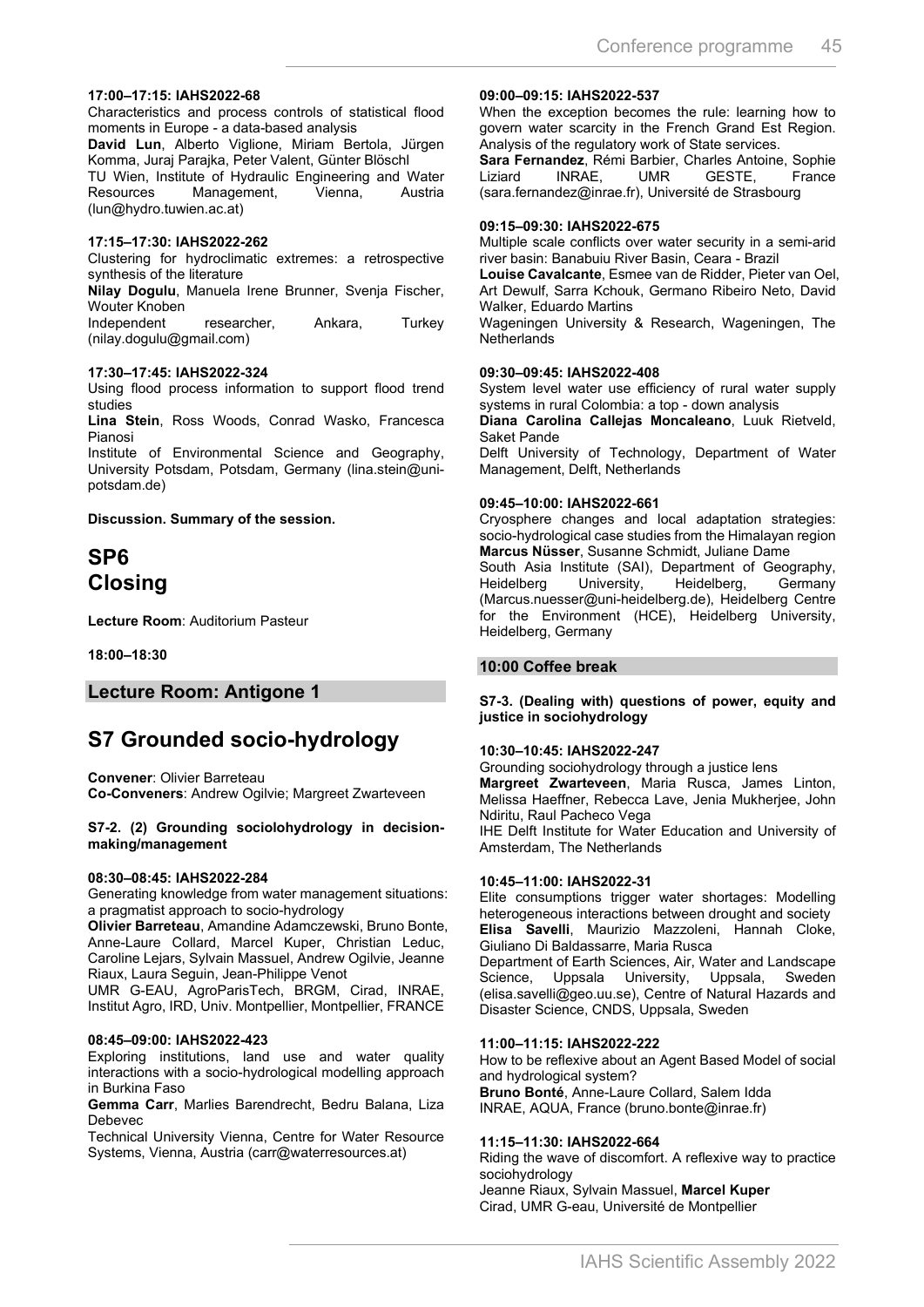#### **12:00 Lunch break / Exhibition for the public**

#### **S7-4. Conversations between different data collection methods (and can they always be combined)**

#### **13:30–13:45: IAHS2022-209**

The Prek Multiple: Doing Difference Together for Incremental Policy Changes in Cambodia

**Jean-Philippe Venot**, Sylvain Massuel, Christina Orieschnig, Gilles Belaud

UMR G-EAU, IRD, University of Montpellier, Montpellier

#### **13:45–14:00: IAHS2022-198**

The emergence of household-level water insecurity through socio-hydrological processes in the semi-arid region of Ceará, northeast Brazil

**Cydney K. Seigerman**, Eduardo Sávio Martins, Donald R. Nelson

University of Georgia, Athens (GA), United States of America, Cearense Foundation for Meteorology and Water Resources (FUNCEME), Fortaleza, Brazil

#### **14:00–14:15: IAHS2022-432**

Reducing the imperviousness of urban soils: a way of improving the quality of runoff that is struggling to impose itself in the Mediterranean area

**Christelle Gramaglia**, Christian Salles, Marlène Rio, Marie-George Tournoud

INRAE, Montpellier, France (christelle.gramaglia@inrae.fr)

#### **14:15–14:30: IAHS2022-471**

The Systemic Timeline Multistep methodology: a framework for analyzing interdependencies between knowledge and action in socio-hydrological observatories **Kevin Daudin**, François Colin, Christiane Weber

TETIS, Univ. Montpellier, AgroParisTech, CIRAD, CNRS, INRAE, 34000 Montpellier, France, G-EAU, Univ. Montpellier, AgroParisTech, CIRAD, IRD, INRAE, Institut Agro, 34000 Montpellier, France

#### **14:30–14:45: IAHS2022-325**

Algeria case study: Re-inventing the circular irrigation system in the semi-desert Mzab valley

**Meriem Farah Hamamouche**, Amine Saidani, Emanuele Fantini, Marcel Kuper

Research office for Agricultural Development (BRDA), Paris, France; (hfarah07@hotmail.fr), Bureau d'Études, Consulting dans le domaine Agricole (ECA), Algiers, Algeria, University of Montpellier, CIRAD, G-Eau Research Unit, 361 Rue Jean François Breton, 34090 Montpellier, France

#### **14:45–15:00: IAHS2022-91**

A socio-hydrological journey around the Wadi Merguellil in central Tunisia

**Hamza Jerbi**, Sylvain Massuel, Jeanne Riaux, Christian Leduc, Jamila Tarhouni

Université de Carthage, INAT, LSTE, Tunisie

#### **15:00 Break**

#### **15:00–16:30: Poster Presentations**

#### **S7-5. Ways to incorporate human dynamics in sociohydrological models**

#### **16:30–16:45: IAHS2022-20**

Balancing Policy Coherence in Socio-hydrology **Cyndi Vail Castro** University of Illinois at Urbana-Champaign, Urbana, IL, USA (cynthiavail11@gmail.com)

#### **16:45–17:00: IAHS2022-753**

Capacitating Development @Cauvery Delta #jointgroundwater learning through science-policy-user interactions

**Andres Verzijl**, Veena Srinivasan IHE Delft Institute for Water Education

#### **17:00–17:15: IAHS2022-290**

An Agent-Based Model to evaluate the performance of water allocation methodologies in coupled human-water irrigation systems: the case of the Formoso River Basin (Brazil).

**Déborah Sousa**, Conceição Alves, Célia Ghedini, Fernán Vergara

Department of Civil and Environmental Engineering, University of Brasília, Brasília, Brazil (deborahsousa.eng@gmail.com)

#### **17:30–17:45: IAHS2022-638**

Impact of large-scale managed aquifer recharge in sustaining agricultural groundwater use: A case study of shallow hard-rock aquifer region of western India

**Mohammad Faiz Alam**, Paul Pavelic, Alok Sikka, Karen Villholth, Saket Pande

Delft University of Technology, Delft, Netherlands, International Water Management Institute (IWMI), Delhi, India

#### **17:45–18:00: IAHS2022-388**

How drought affects flood risk: positive / negative effects and feedbacks in different cases

**Anne Van Loon**, Marlies Barendrecht, Ruben Weesie, Heidi Mendoza, Alessia Matanó, Johanna Koehler, Melanie Rohse, Marleen de Ruiter, Maurizio Mazzoleni, Philip Ward, Jeroen Aerts, Giuliano di Baldassarre, Rosie Day

Vrije Universiteit, Institute for Environmental Studies (IVM), Amsterdam, Netherlands (a.f.van.loon@vu.nl)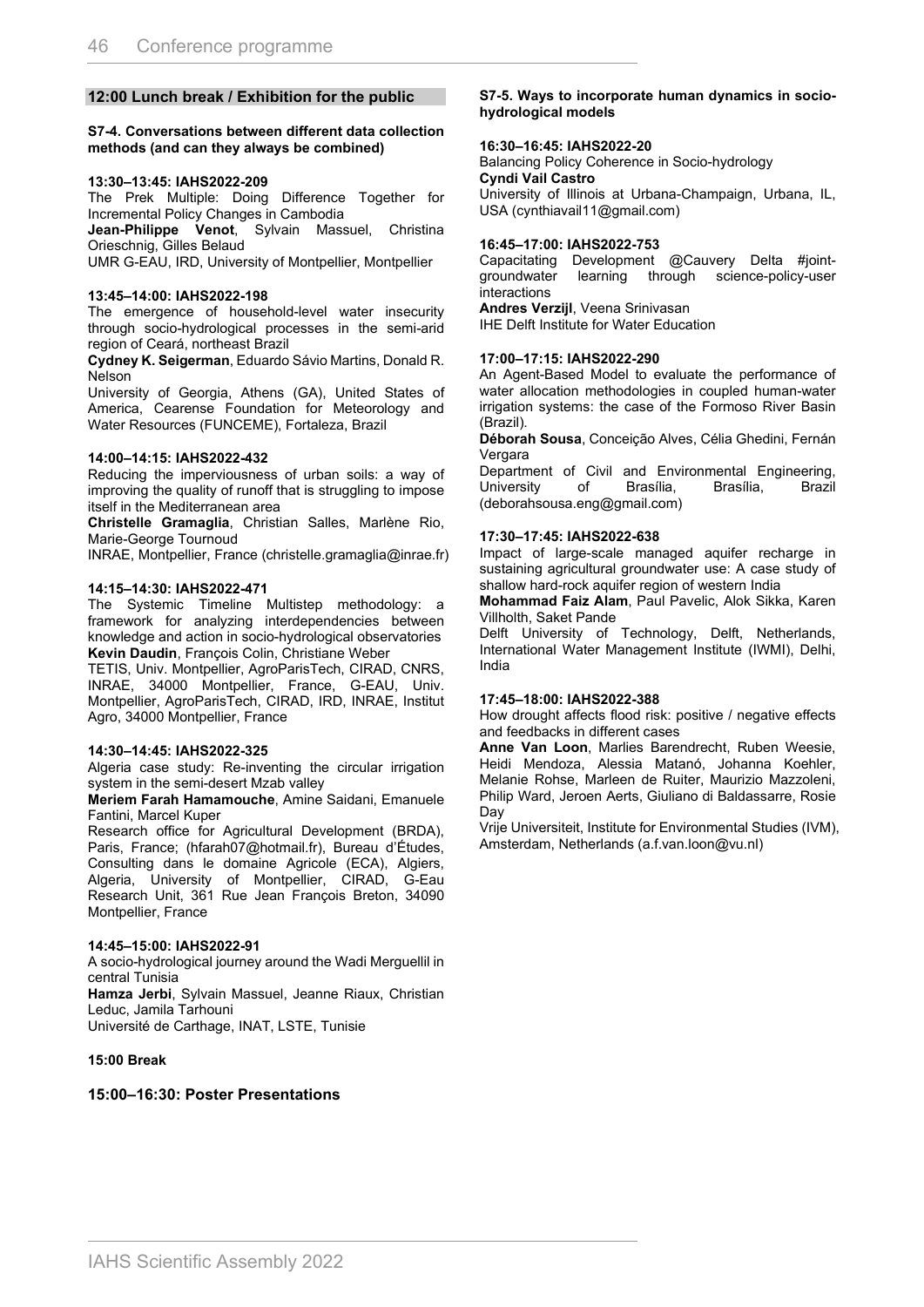#### **Lecture Room: Barthez 1**

### **S22 Tropical Hydrology**

#### **Convener**: Alain Dezetter

**Co-Conveners**: Ernest Amoussou; Pedro Luiz Borges Chaffe; Gil Mahé; Giovanny Mosquera

#### **08:30–08:45: IAHS2022-10**

Evaporation dynamics and partitioning in Andean tussock grasslands

**Ana Ochoa-Sánchez**, Patricio Crespo, Galo Carrillo-Rojas, Adrián Sucozhañay, Franklin Marín, Rolando Célleri

University of Azuay, TRACES & School of Environmental Engineering, Faculty of Science and Technology, Cuenca, Ecuador (aeochoa@uazuay.edu.ec)

#### **08:45–09:00: IAHS2022-23**

Assessment of climate Change impact on water supply in Peru

#### **Waldo Lavado-Casimiro**

National Service of Meteorology and Hydrology from Peru, Lima, Perú (wlavado@senamhi.gob.pe)

#### **09:30–09:45: IAHS2022-89**

Artificial Neural Networks (ANNs) and Hydrological Models to Simulate Streamflow in a context of climate change: Case of Davo river basin in Côte d'Ivoire

**Yao Morton Kouamé**, N'diaye Edwige Hermann Meledje, Tanina Idrissa Soro, Gneneyougo Emile Soro, Destyle Van Kombyla, Kouakou Lazare Kouassi, Bi Tié Albert Goula, Jean Emmanuel Paturel, Arona Diedhiou, Ernest **Amoussou** 

Université Jean Lorougnon Guédé, Daloa, Côte d'Ivoire (mortonkouame@gmail.com)

#### **09:45–10:00: IAHS2022-134**

WAVELET ANALYSIS OF TIME SERIES AT RAINFALL AND FLOW STATIONS IN THE UPSTREAM TORTIYA WATERSHED (Northern Ivory Coast)

**Marc Auriol Amalaman**, Gil Mahe, Ibrahim Beh Diomande, Zamble Armand Tra Bi, Nathalie Rouche, Zeineddine Nouaceur, Benoit Laignel

Department of Geography, UFR CMS, Université Bouaké-Côte zambtra@yahoo.fr

#### **10:00 Coffee break**

#### **10:30–10:45: IAHS2022-19**

Low flows and irrigation in Mono River basin at Athiéme outlet (West -Africa).

**Coffi Justin Noumon**, Domiho Japhet Kodja, Ernest Amoussou, Luc Olliver Sintondji, Euloge Kossi Agbossou Université d'Abomey-Calavi, Institut National de l'Eau, Laboratoire d'Hydraulique et de Maîtrise de l'Eau (LHME), Benin (justinoum2001@yahoo.fr)

#### **10:45–11:00: IAHS2022-59**

Rainfall risk over the city of Abidjan (Ivory Coast): First contribution to the joint analysis of daily rainfall from a historical record and a recent network of rain gauges.

**Kouakou Christian Junior Yao**, Modeste Kacou, Ehouman Serge Koffi, Amidou Dao, Clément Dutremble, Maurice Guilliod, Bamory Kamagaté, Luc Neppel, Jean-Emmanuel Paturel, Jean-Louis Perrin, Christian Salles, Luc Séguis, Eric Pascal Zahiri

Laboratoire de science de la matière, de l'environnement et de l'énergie solaire, Université Félix Houphouët Boigny, Abidjan, Côte d'Ivoire (christian.yao@ird.fr)

#### **11:00–11:15: IAHS2022-690**

Floods in Abidjan and global changes at the neighborhood level

**Valerie Borrell**, Eugène Kouacou, Ahmat Abdoulaye, Brice Konan Kouame, Alex Zile Kouadio, Jean-Emmanuel Paturel, Bernard Dje, Andrew Ogilvie, Eric Servat

G-EAU, Univ. Montpellier, IRD, INRAE, Montpellier, France

**11:15–11:30: IAHS2022-274** Using of hydrological model and geospatial tool to assess climate change impact on the hydropower potential of the White Bandama watershed in Côte d'Ivoire (West Africa)

**Koffi Claude Alain Kouadio**, Ernest Amoussou, Arona Diedhiou, Talnan Jean Honoré Coulibaly, Houebagnon Coulibaly, Regis Didi, Issiaka Savané

University Nangui Abrogoua, Geosciences and Environment, Côte d'Ivoire (kclaudealain@gmail.com), African Centre of Excellence on Climate Change, Biodiversity and Sustainable Agriculture (CEA-CCBAD), Côte d'Ivoire

#### **11:30–11:45: IAHS2022-149**

Trend analysis of reference evapotranspiration and climate variables in the main hydrosystems of Senegal: Senegal, Gambia, and Casamance River Basins

**Papa Malick Ndiaye**, Ansoumana Bodian, Serigne Bassirou Diop, Lamine Diop, Alain Dezetter, Andrew Ogilvie, Koffi Djaman

Laboratoire Leïdi "Dynamique des Territoires et Développement", Université Gaston Berger (UGB), Sénégal

#### **11:45–12:00: IAHS2022-152**

Evaluation and calibration of Twenty alternative methods for estimating reference evapotranspiration in main hydrosystems of Senegal: Senegal, Gambia, and Casamance River Basins

**Ansoumana Bodian**, Papa Malick Ndiaye, Serigne Bassirou Diop, Lamine Diop, Alain Dezetter, Andrew Ogilvie, Koffi Djaman

Laboratoire Leïdi "Dynamique des Territoires et Développement", Université Gaston Berger (UGB), Sénégal

#### **12:00 Lunch break / Exhibition for the public**

#### **13:30–13:45: IAHS2022-212**

Transient ecohydrology of the rainforests under changing climate

**Chandrakant Singh**, Lan Wang-Erlandsson, Ingo Fetzer, Ruud van der Ent

Stockholm Resilience Centre, Stockholm University, Stockholm, Sweden (chandrakant.singh@su.se)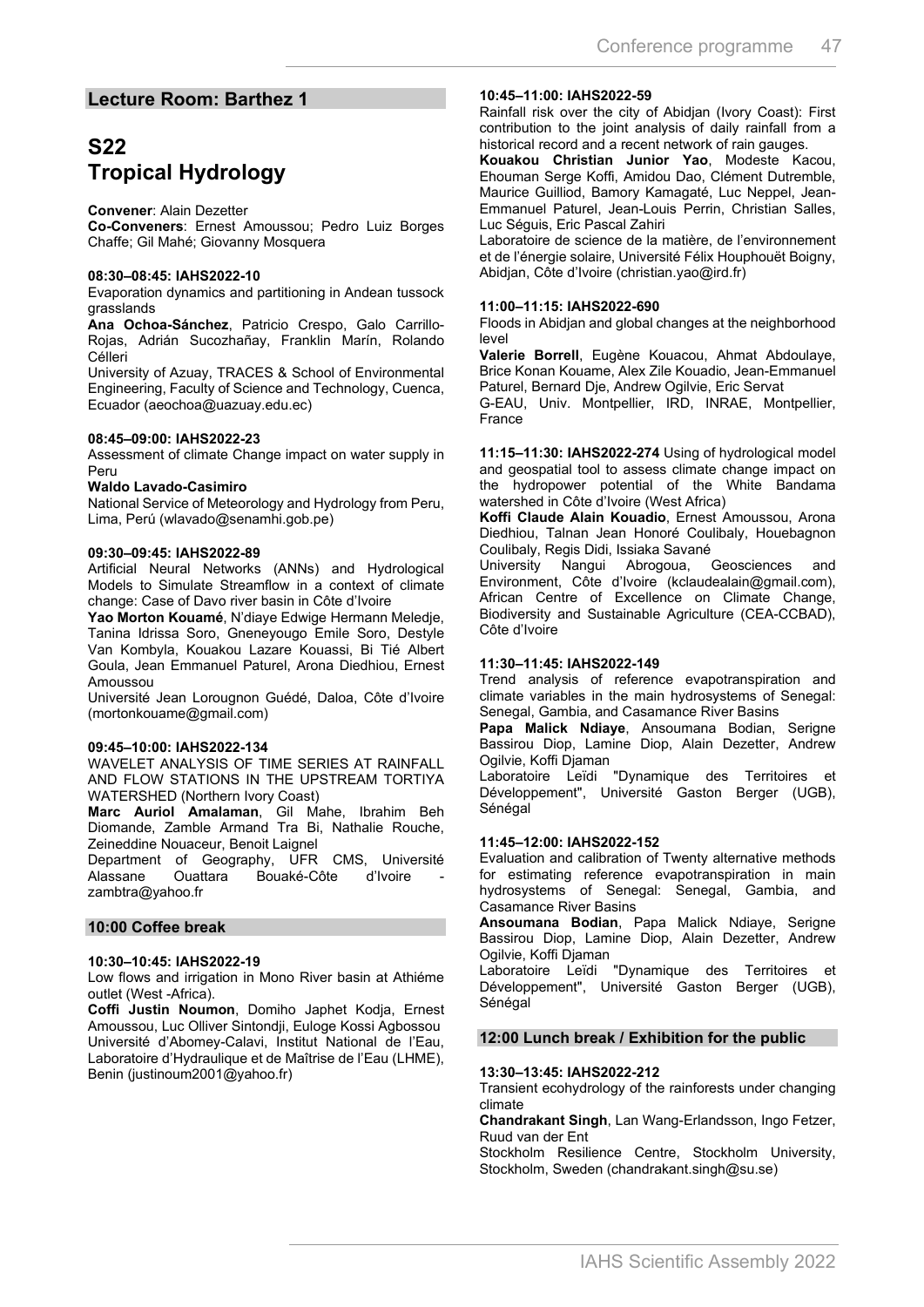#### **13:45–14:00: IAHS2022-244**

The connections between rainfall regimes and crop production in semi-arid and sub-humid climates: an example from Ethiopia

**Mosisa Tujuba Wakjira**, Nadav Peleg, Daniela Anghileri, Darcy Molnar, Tena Alamirew, Johan Six, Peter Molnar Environmental Engineering, Civil, Environmental and Geomatic Engineering, ETH Zurich, Zurich, Switzerland

#### **14:15–14:30: IAHS2022-475**

Climate change and deforestation in Haiti: are historical hydro-meteorological observations relevant to describe present catchment hydrological characteristics?

**Ralph Bathelemy**, Pierre Brigode, Dominique Boisson, Emmanuel Tric, Vazken Andréassian

Université Côte d'Azur, Observatoire de la Côte d'Azur, CNRS, IRD, Géoazur, France, Université d'Etat d'Haïti, Faculté des Sciences, LMI CARIBACT, Urgéo, Haïti

#### **14:30–14:45: IAHS2022-69**

Comparison of One-Site vs Multi-Sites calibration/validation schemes for hydrological modelling of nested watersheds in the West African Sahel

**Yetchékpo Patrick Gbohoui**, Roland Yonaba, Tazen Fowé, Jean-Emmanuel Paturel, Harouna Karambiri, Hamma Yacouba

Laboratoire Eaux, HydroSystèmes et Agriculture (LEHSA), Institut International d'Ingénierie de l'Eau et de l'Environnement (2iE), Rue de la Science, Ouagadougou 01 01-BP-594, Burkina Faso; 2ie@2ie-edu.org, HydroSciences Montpellier, Univ Montpellier, CNRS, IRD, Montpellier, France; jean-emmanuel.paturel@ird.fr

#### **14:45–15:00: IAHS2022-702**

Investigating land cover change impacts on the Oueme hydrosystem (Benin) using an integrated, physics-based model

**René Bodjrènou**, Jeanmartial Cohard, Bernard Ahamidé, Basile Hector, Emmanuelagnidé Lawin, Yekambessoun Ntchampo, Félicien Badou

Laboratory of Applied Hydrology, National Water Institute, University of Abomey-Calavi, Benin, Univ. Grenoble Alpes, CNRS, IRD, Institute of Engineering and Management Univ. Grenoble Alpes, IGE, 38000 Grenoble, France, Faculty of Agricultural Sciences, University of Abomey-Calavi, Benin

#### **15:00 Break**

#### **15:00–16:30: Poster Presentations**

#### **16:30–16:45: IAHS2022-478**

Teleconnection patterns between tropical sea surface temperature and rainfall in coastal equatorial Africa: a focus on the Ogooué River basin

**Sakaros Bogning**, Raphael Onguene, Frédéric Frappart, Gil Mahé, Adrien Paris, Michel Tchilibou, Jacques Etame, Jean-Jacques Braun

Laboratory of Technology and Applied Sciences, University Institute of Technology, P.O. Box 8698 Douala, Cameroon, LMI DYCOFAC, IRD, BP 1857 Yaoundé, Cameroon

#### **16:45–17:00: IAHS2022-496**

The Saigon's River response to coastal dynamics **Francisco Amaral**, Nicolas Gratiot, Thierry Pellarin Institut des Géosciences de l'Environnement, Univ. Grenoble Alpes/CNRS/IRD/Grenoble INP, Grenoble, France

#### **17:00–17:15: IAHS2022-532**

Impacts of climate change and forestation on the hydrology of a tropical catchment in Indonesia

Hero Marhaento, **Martijn J. Booij**, Noorhadi Rahardjo Water Engineering and Management Group, Faculty of Engineering Technology, University of Twente, Enschede, the Netherlands (m.j.booij@utwente.nl)

#### **17:30–17:45: IAHS2022-593**

Le château d'eau de l'Afrique de l'Ouest est-il hydrologiquement résilient?

**Luc Descroix**, Sylvie Paméla Manga, Arame Dièye, Ange Bouramanding Diedhiou, Kadiatou Diallo, Yaya Sakho, Ababacar Fall, Julien Andrieu, Andrew Ogilvie, Oumar Marega, Ousmane Diouf, Bakary Faty

IRD, UMR PALOC, Dakar, Senegal (luc.descroix@ird.fr)

#### **Lecture Room: Barthez 2**

### **S15**

### **Advancements on understanding and modeling of the fluxes of groundwater across boundaries**

**Convener**: Alraune Zech

**Co-Conveners**: Gil Mahé; Flavia Tauro; Antonio Zarlenga

#### **08:30–08:45: IAHS2022-458**

Ensemble of geological models of a complex coastal aquifer for uncertainty estimation and groundwater modelling in the framework of the DEM'EAUX ROUSSILLON project.

**Valentin Dall'Alba**, Ludovic Schorpp, Sandra Lanini, Benoît Issautier, Eric Lasseur, Philippe Renard, Yvan Caballero

Neuchâtel, Center for Hydrogeology and Geothermics, **Switzerland** 

#### **08:45–09:00: IAHS2022-706**

Temporal variability in hyporheic exchange dynamics along urban streams due to stormwater flushing **Tim Duval**

University of Toronto Mississauga, Department of Geography, Mississauga, Canada (tim.duval@utoronto.ca)

#### **09:00–09:15: IAHS2022-501**

Large-scale identification of riverbank filtration wells using an isotopic and geochemical approach

**Laurence Labelle**, Paul Baudron, Florent Barbecot Département des génies civil, géologique et des mines,

Polytechnique Montréal, Canada, Département des sciences de la Terre et de l'atmosphère, Université du Québec à Montréal, Canada, GEOTOP, Université du Québec à Montréal, Canada

#### **09:15–09:30: IAHS2022-688**

Identification of river water and groundwater interaction using geochemical and isotopic indicators in the lower basin of the Cauvery River

**Keerthan Lingaiah**, RamyaPriya Ramesh, Elango Lakshmanan

Anna University, Department of Geology, India (keerthan38@gmail.com)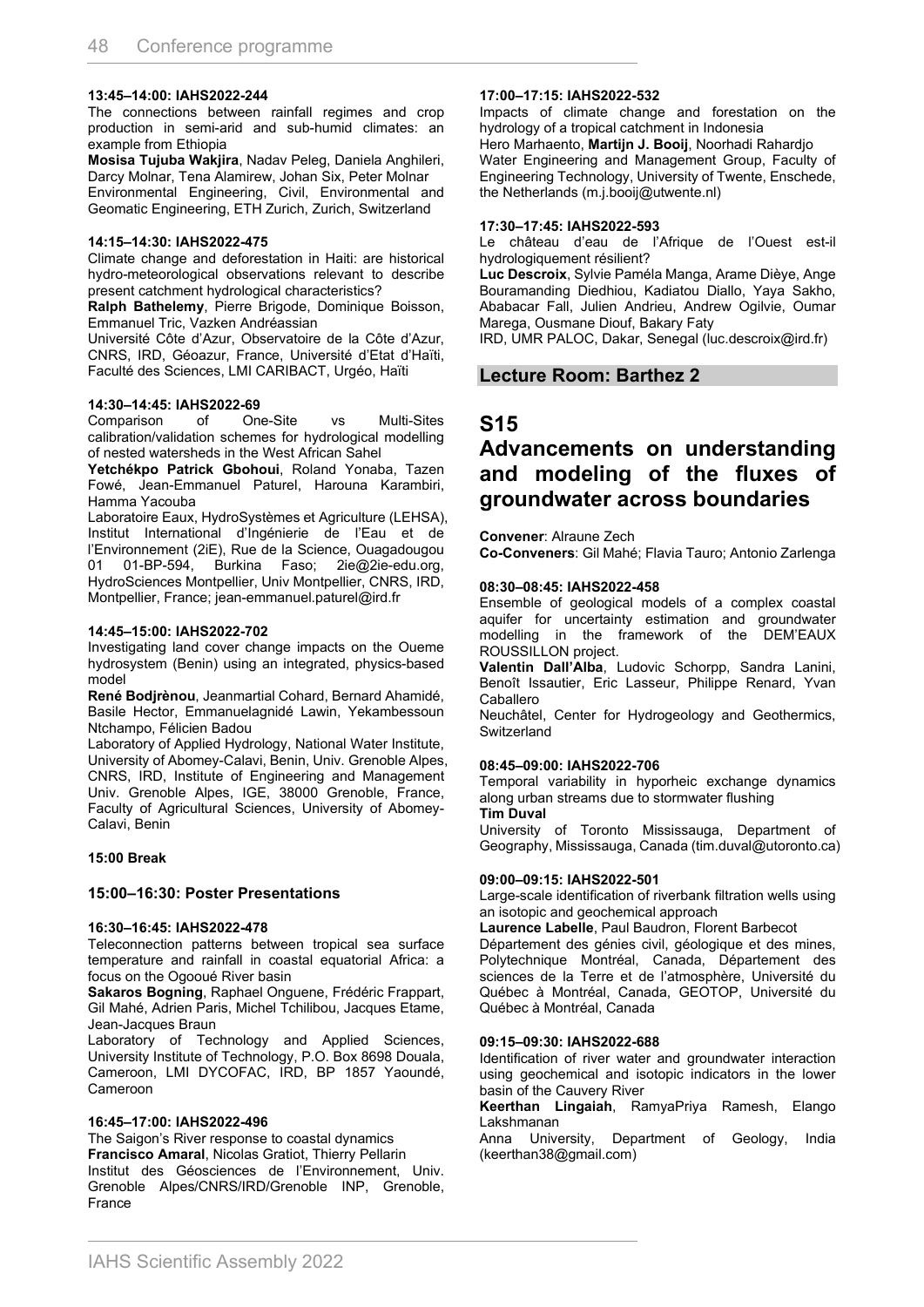#### **09:30–09:45: IAHS2022-637**

A closer look over the Thau hydrosystem, a new monitoring network to characterize and prevent seawater intrusion in the submarine Vise spring (Balaruc-les-Bains, France)

**Vivien Hakoun**, Bernard Ladouche, Claudine Lamotte, Benoit Dewandel, Jean-Christophe Maréchal, Michel Séranne

BRGM, Montpellier University, Montpellier, France (v.hakoun@brgm.fr), G-eau, UMR 183, INRAE, CIRAD, IRD, AgroParisTech, Supagro, BRGM, Montpellier, France

#### **09:45–10:00: IAHS2022-484**

Petrophysical characterisation of a karstic carbonate aquifer, with implications for saltwater and brine intrusion into hydrothermal resources. The DEM'EAUX THAU project, Balaruc, France

**Philippe Pezard**, Gilles Henry, Laurent Brun, Erwan Le Ber, Fadl Raad, Michel Séranne, Florian Widhen, Andrea Schleifer, Cinzia Bellezza, Fabio Meneghini, Nicolas

Brillouet, Denis Neyens, Claudine Lamotte<br>Geosciences, Montpellier Univers Geosciences, Montpellier University, France (philippe.pezard@umontpellier.fr)

#### **10:00 Coffee break**

#### **10:30–10:45: IAHS2022-33**

Transdisciplinary characterisation of a complex coastal aquifer, for a sustainable exploitation of its groundwater resources in a Mediterranean context. The DEM'EAUX ROUSSILLON project.

**Yvan Caballero**, Cédric Duvail, Sébastien Chazot, Frédéric Bouchette, Octavian Dobricean, Yann Balouin, Serge Berne, François Bourrin, Cédric Champollion, Valentin Dall'Alba, Benoît Dewandel, Patrice Garin, Benoît Issautier, BernardLadouche, Sandra Lanini, Johanna Lofi, Marielle Montginoul, Noémie Neverre, Philippe Pezard, Philippe Renard

BRGM & UMR G-EAU, Univ Montpellier, Montpellier, France, G-eau, UMR 183, INRAE, CIRAD, IRD, AgroParisTech, Supagro, BRGM, Montpellier, France

#### **10:45–11:00: IAHS2022-292**

Observational & numerical evidence of storm-driven piezometric/conductivity dynamics in the Roussillon coastal aquifer (Mediterranean basin, France)

**Frederic Bouchette**, Jean-Baptiste Clément, Yvan Caballero, Sandra Lanini, Yann Balouin, Mohammadi, Mehmet Ersoy

GEOSCIENCES-M & GLADYS, Univ Montpellier, CNRS, Montpellier, France (frederic.bouchette@umontpellier.fr)

#### **11:00–11:15: IAHS2022-530**

Flow reversal and saltwater intrusion at the submarine spring of a Mediterranean karst aquifer: explanation and modelling

**Jean Christophe Maréchal**, Bernard Ladouche, Claudine Lamotte, Benoit Dewandel, Vivien Hakoun, Pierre Perrcohet

BRGM, Univ Montpellier, Montpellier, France, G-eau, UMR 183, INRAE, CIRAD, IRD, AgroParisTech, Supagro, BRGM, Montpellier, France

#### **11:15–11:30: IAHS2022-294**

Role of the beach water content in the impact of meteomarine forces on piezometric level at coastal boreholes: a Dupuit vs generalized Darcy vs Richards comparison

**Jean-Baptiste Clément**, Frédéric Bouchette, Bijan Mohammadi, Damien Sous, Mehmet Ersoy, Yvan Caballero

GEOSCIENCES-M & GLADYS, Univ Montpellier, CNRS, Montpellier, France (jeanbaptiste.clement@umontpellier.fr)

#### **11:30–11:45: IAHS2022-679**

Innovative downhole geophysical methods, petrophysical characterization and high frequency downhole monitoring of seawater intrusion dynamics in a coastal aquifer. The Me Distraes project, Argentona, Spain.

**Philippe Pezard**, Gilles Henry, Laurent Brun, Ryan Gee, Albert Folch, Tybaud Goyetche, Laura Martinez, Jesus Carrera, Linda Luquot

Geosciences Montpellier, CNRS, Montpellier, France

#### **11:45–12:00: IAHS2022-646**

Role of the riparian groundwater in a pristine Mediterranean micro-estuary catchment to quantify nutrient fluxes

**Emilie Garel**, Christiane Dufresne, Sebastien Santoni, Frederic Huneau, Nathalie Malet

UMR 6134 SPE CNRS, University of Corsica, Corte, France

#### **12:00 Lunch break / Exhibition for the public**

### **S14**

### **Groundwater sustainability in a changing climate: modeling and experimental analyses from urban, agricultural and ecological contexts**

**Convener**: Daniele Pedretti

**Co-Conveners**: Michelle Newcomer; Barry Croke; Amir AghaKouchak

#### **13:30–13:45: IAHS2022-102**

Influence of intensive agriculture and geological heterogeneity on the recharge of an arid aquifer system (Saq-Ram, Arabian Peninsula)

**Pierre Séraphin**, Julio Gonçalvès, Bruno Hamelin, Thomas Stieglitz, Pierre Deschamps

Aix Marseille Université, CNRS, IRD, CDF, CEREGE UM 34, 13545 Aix-en-Provence, France

#### **13:45–14:00: IAHS2022-56**

Review of groundwater age of a transboundary aquifer system using 14C and 36Cl, case of the Continental Intercalaire aquifer in Algerian Sahara and Southern Tunisia

**Youcef Hakimi**, Philippe Orban, Pierre Deschamps, Serge Brouyère

University of Liège, ArGEnCo, Belgium (y.hakimi@uliege.be)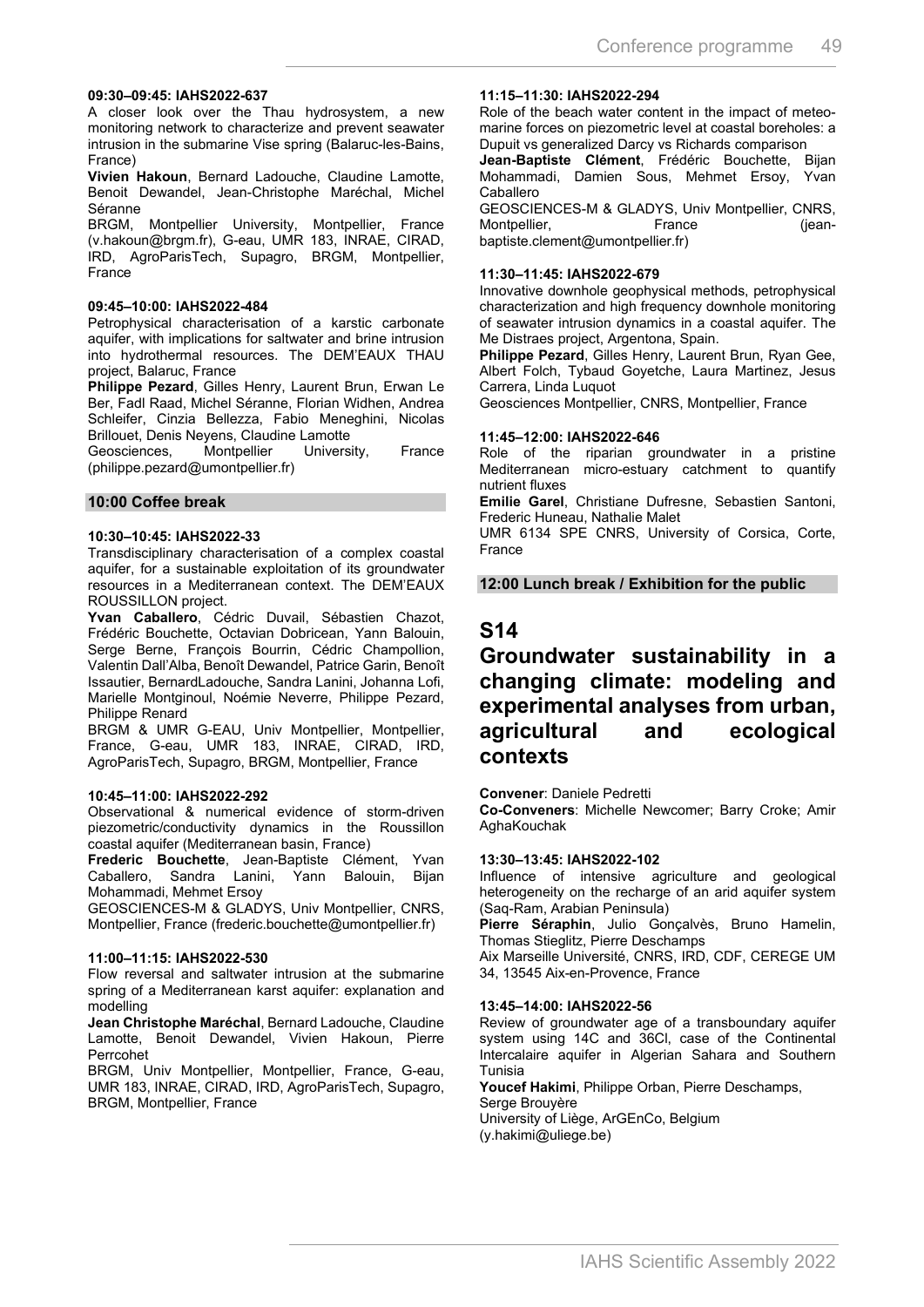#### **14:00–14:15: IAHS2022-157**

Climate Risk Analysis for Water Resources in Dryland Area of West Bengal

**Dr. Kartic Bera**, Dr. Michelle E. Newcomer, Prof. Pabitra Banik

IAHS ECC ICRS & UGC-PDF Indian Statistical Institute, Agricultural and Ecological Research Unit, Kolkata, India (1kbrsgis@gmail.com)

#### **14:15–14:30: IAHS2022-401**

Artificial Recharge of Shallow Alluvial Aquifer as an Adaptation Strategy in the Garonne Valley, France

**Nazeer Asmael**, Alain Dupuy

Géoressources & Environnement, Institut National Polytechnique de Bordeaux, ENSEGID, 1 allée F. Daguin, F-33607 Pessac, France

#### **14:45–15:00: IAHS2022-221**

Interpretative approach of electrical resistivity data for efficiency implantation of drilling on basement zone: Case of Case of Guibéroua (Côte d'Ivoire)

**Adama Coulibaly**, Kouamé Auguste Kouassi, Francis Williams Kouassi

Unité de formation et de recherche des sciences de la terre et des ressources minières; Université Félix Houphouët-Boigny; Abidjan; Côte d'Ivoire (cooladok57@gmail.com)

#### **15:00 Break**

#### **15:00–16:30: Poster Presentations**

#### **16:45–17:00: IAHS2022-318**

Feasibility assessment of MAR Wendy Merritt, Joseph Guillaume, Natasha Harvey, Jenifer Ticehurst, **Barry Croke**

Fenner School of Environment and Society, The Australian National University, Canberra, Australia, Mathematical Sciences Institute, The Australian National University, Canberra, Australia

#### **17:15–17:30: IAHS2022-508**

Deciphering groundwater flowpaths at a geologically complex riverbank filtration site

**Coralie Pontoreau**, Paul Baudron, Florent Barbecot, Gabriel Fabien-Ouellet

Département des génies civil, géologique et des mines, Polytechnique Montréal, Canada, Geotop, Montreal, Canada, CentrEau, Quebec, Canada

#### **17:30–17:45: IAHS2022-726**

Quantifying the impact of rapid urban development on groundwater recharge (case study Qatar)

**Salah Basem Ajjur**, Sami G. Al-Ghamdi

Division of Sustainable Development, College of Science and Engineering, Hamad Bin Khalifa University, Qatar Foundation. PO Box: 34110, Doha, Qatar. Lecture Room: Rondelet 1

### **S13**

### **Recent and future satellite missions for observation of the continental water cycle**

#### **Convener**: Gilles Boulet

**Co-Conveners**: Kartic Bera; Yangbo Chen; Amir AghaKouchak; Yaning Chen; María José Polo; Chris Hopkinson

#### **Water resources management**

#### **08:30–08:45: IAHS2022-499**

Scale influence in water resources management for heterogeneous oak-savanna distinctive microclimates. **Ana Andreu**, Elisabet Carpintero, Maria J. Muñoz-Gomez, Angel Blazquez-Carrasco, Maria P. González-Dugo IFAPA, Centro Alameda del Obispo, Córdoba, Spain (anandreum@posteo.net)

#### **08:45–09:00: IAHS2022-648**

Multi Scale Assimilation of NDVI and radar data for soil moisture and Leaf Area Index Predictions in an Heterogeneous Mediterranean Ecosystem

**Andrea Gaspa**, Nicola Montaldo

University of Cagliari, Engeneering, DICAAR, Italy (andreagaspa14@gmail.com)

#### **09:00–09:15: IAHS2022-495**

Spatial assessment of surface-atmosphere fluxes in the Mediterranean region: synergy between satellite estimates and local observations

**Laurent Prévot**, Blanca Mateo-Herrera, Frédéric Jacob, Jérôme Demarty, Jean-Marc Limousin, Jean-Marc Ourcival, Cédric Champollion, Albert Olioso

INRAE - UMR LISAH, Univ. Montpellier, Montpellier, France (laurent.prevot@inrae.fr)

#### **09:15–09:30: IAHS2022-747**

Long-term NDVI series analysis for water management in irrigated areas

**Zoubeida Bargaoui**, Inès Boussetta, Nesrine Abid, Ahmed Ezzine

National school of engineers of Tunis (ENIT), University Tunis El Manar, Civil engineering department, Water, and environment research laboratory LMHE, ENIT, BP 37 1002, Tunis, Tunisia

#### **09:30–09:45: IAHS2022-531**

Use of spatial data for water resources monitoring **Gilles Rocquelain**, Thomas Legay, Yoann Aubert BRL ingénierie, France (gilles.rocquelain@brl.fr)

#### **Soil Moisture**

#### **09:45–10:00: IAHS2022-482**

Global downscaling and assimilation of soil moisture **Venkataraman Lakshmi**, Bin Fang, Hyunglok Kim (vlakshmi@virginia.edu)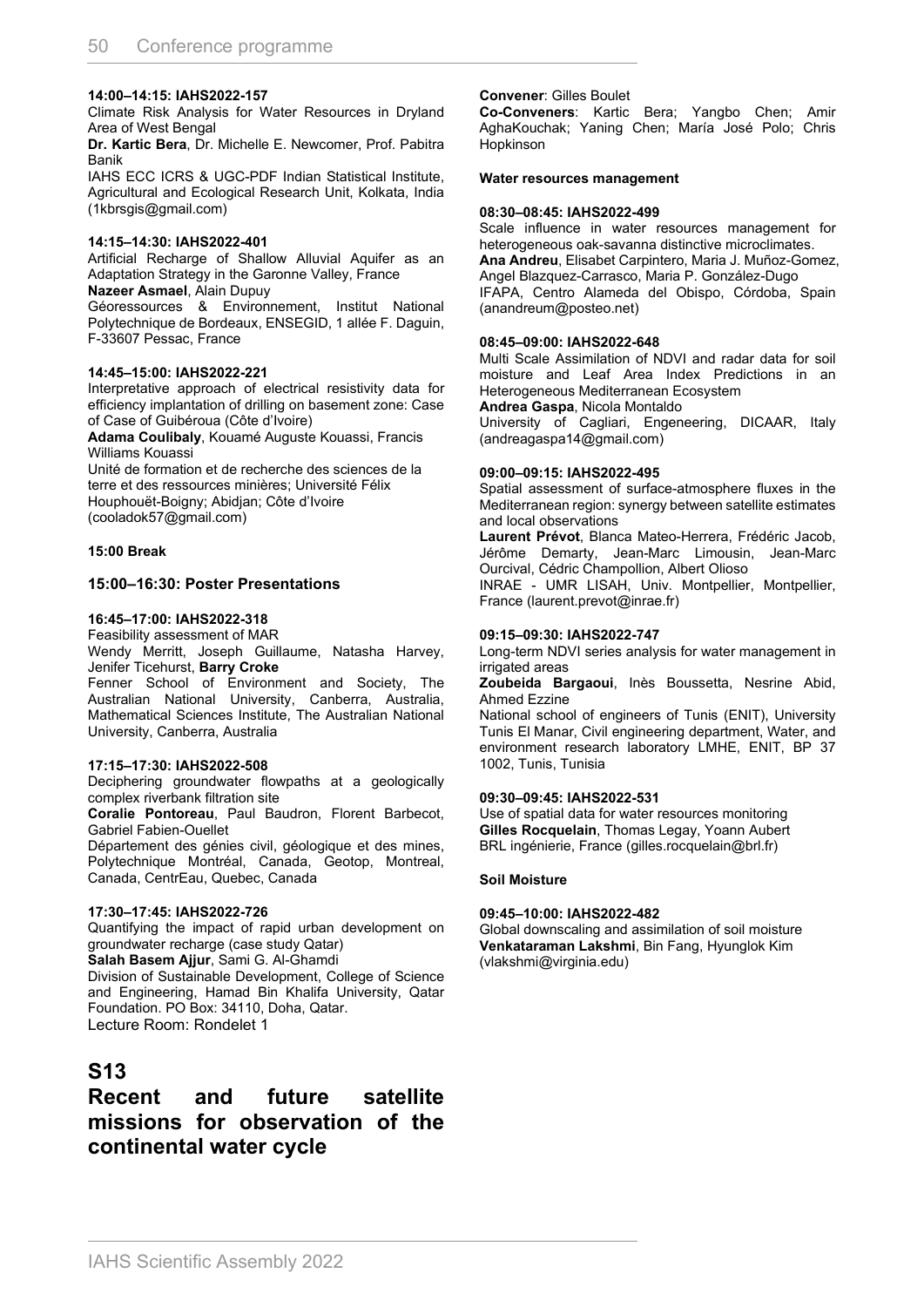#### **10:00 Coffee break**

#### **Evapotranspiration**

#### **10:30–10:45: IAHS2022-194**

Advantages and opportunities in using multisensor remote sensing data for evapotranspiration retrieval as well as better partitioning between evaporation and transpiration **Gilles Boulet**, Samuel Mwangi, Albert Olioso, Valérie Le Dantec, Olivier Merlin, Jerôme Demarty, Kanishka Malick, Eswar Rajasekaran, Athira Karal Valiyaparambath, Zouhair Rafi, Salah Er-raki

CESBIO, Université de Toulouse, CNES, CNRS, INRAE, IRD, UT3, Toulouse, France (gilles.boulet@ird.fr)

#### **10:45–11:00: IAHS2022-354**

Improving continuous monitoring of evapotranspiration with future thermal infrared missions

**Albert Olioso**, Simon Carrière, Phillipe Gamet, Emilie Delogu, Marie Weiss, Pierre Guillevic, Gilles Boulet

UMR EMMAH, INRAE, Avignon Université, Avignon, France (correspondance to albert.olioso@inrae.fr)

#### **11:00–11:15: IAHS2022-481**

Hydrologic model calibration using MODIS-ET data: The impact on predictions at gauged and ungauged locations<br>**Saranya Jevalakshmi**. Tirupati Bolisetti. Ram Saranya Jeyalakshmi. Balachandar

University of Windsor, Civil and Environmental Engineering, Windsor, Canada (jeyalak@uwindsor.ca)

#### **11:15–11:30: IAHS2022-121**

Assess evapotranspiration over Sahelian regions: Review and evaluation of available products and alternative methods.

**Jordi Etchanchu**, Jerome Demarty, Alain Dezetter, Albert Olioso, Aubin Allies, Felix Marlio, Ansoumana Bodian, Gilles Boulet, Lamine Diop, Hassane Bil-Assanou Issoufou, Ibrahim Mainassara, Andrew Ogilvie, Hélène Barral, Jean-Philippe Chazarin, Monique Oï, Bernard Cappelaere

Institut de Recherche pour le Développement,<br>Hydrosciences Montpellier, Montpellier, France Hydrosciences Montpellier, Montpellier, France (jordi.etchanchu@umontpellier.fr)

#### **11:30–11:45: IAHS2022-241**

Topography-based estimation of evapotranspiration at high altitudes in semi-arid regions

**Badreddine Sebbar**, Olivier Merlin, Said Khabba, Vincent Simonneaux, Marine Bouchet, Abdelghani Chehbouni

Mohammed VI Polytechnic University, Center for Remote Sensing Applications, Benguerir, Morocco

#### **11:45–12:00: IAHS2022-733**

Comparison of Actual Evapotranspiration assessment by satellite-based models (SEBS/ LSA SAF) and hydrological modeling (BBH)

**Nesrine Abid**, Zoubeida Bargaoui, Chris M. Mannaerts Ecole Nationale d'Ingénieurs de Tunis ENIT, Université de Tunis El Manar, Tunis, Tunisia

#### **12:00 Lunch break / Exhibition for the public**

#### **Streamflow**

#### **13:30–13:45: IAHS2022-315**

A novel streamflow estimation using L-band passive microwave

**Hae Na Yoon**, Lucy Marshall, Ashish Sharma, Seokhyeon Kim

University of New South Wales, Civil and Environmental Engineering, Sydney, Australia (h.yoon@student.unsw.edu.au)

#### **13:45–14:00: IAHS2022-111**

River discharge estimation from satellite observations. Application in the Congo River basin

**Pierre Olivier Malaterre**, Christophe Brachet, Georges Gulemvuga Guzanga, Blaise Leandre Tondo, Alice Andral, David Dorchies, Mathias Chouet

(pierre-olivier.malaterre@inrae.fr) UMR G-eau, Inrae, Montpellier, France

#### **14:00–14:15: IAHS2022-657**

Assimilation of SWOT discharge versus water level into CTRIP-12D over the Congo Basin

**Simon Munier**, Aaron Boone, Sylvain Biancamaria, Patrick Le Moigne

CNRM, Météo-France, Toulouse, France

#### **14:15–14:30: IAHS2022-644**

Long-term satellite-derived observations unrevealed the spatio-temporal hydrological variations in the Congo River Basin

**Benjamin Kitambo**, Fabrice Papa, Adrien Paris, Raphael Tshimanga, Stéphane Calmant, Frédéric Frappart

Laboratoire d'Etudes en Géophysique et Océanographie Spatiales (LEGOS), UMR 5566, CNES/CNRS/IRD/UPS, 14 Avenue Edouard Belin, Toulouse, France (kitambobenjamin@gmail.com)

#### **14:30–14:45: IAHS2022-54**

River discharge estimation from SWOT satellite using Hybrid Bayesian-Variational method **Hind Oubanas**, Igor Gejadze, Pierre-Olivier Malaterre INRAE, UMR G-eau, Montpellier, France

#### **Surface water**

#### **14:45–15:00: IAHS2022-268**

Monitoring seasonal and interannual water level variability using sentinel-3 radar altimetry data: Application to Lake Buyo from 2016 to 2020.

**Sekouba Oularé**, Fernand Koffi Kouamé, Christian Armel Kouassi Komenan, Serge Deh Kouakou, René Therrien Université Félix Houphouët-Boigny,, UFR Sciences de la

Terre et des Ressources Minières , Laboratoire des Sciences du Sol, de l'Eau et des Géomatériaux , 22 BP 582, Abidjan 22, Côte d'Ivoire (oulare\_sekouba@yahoo.fr)

#### **15:00 Break**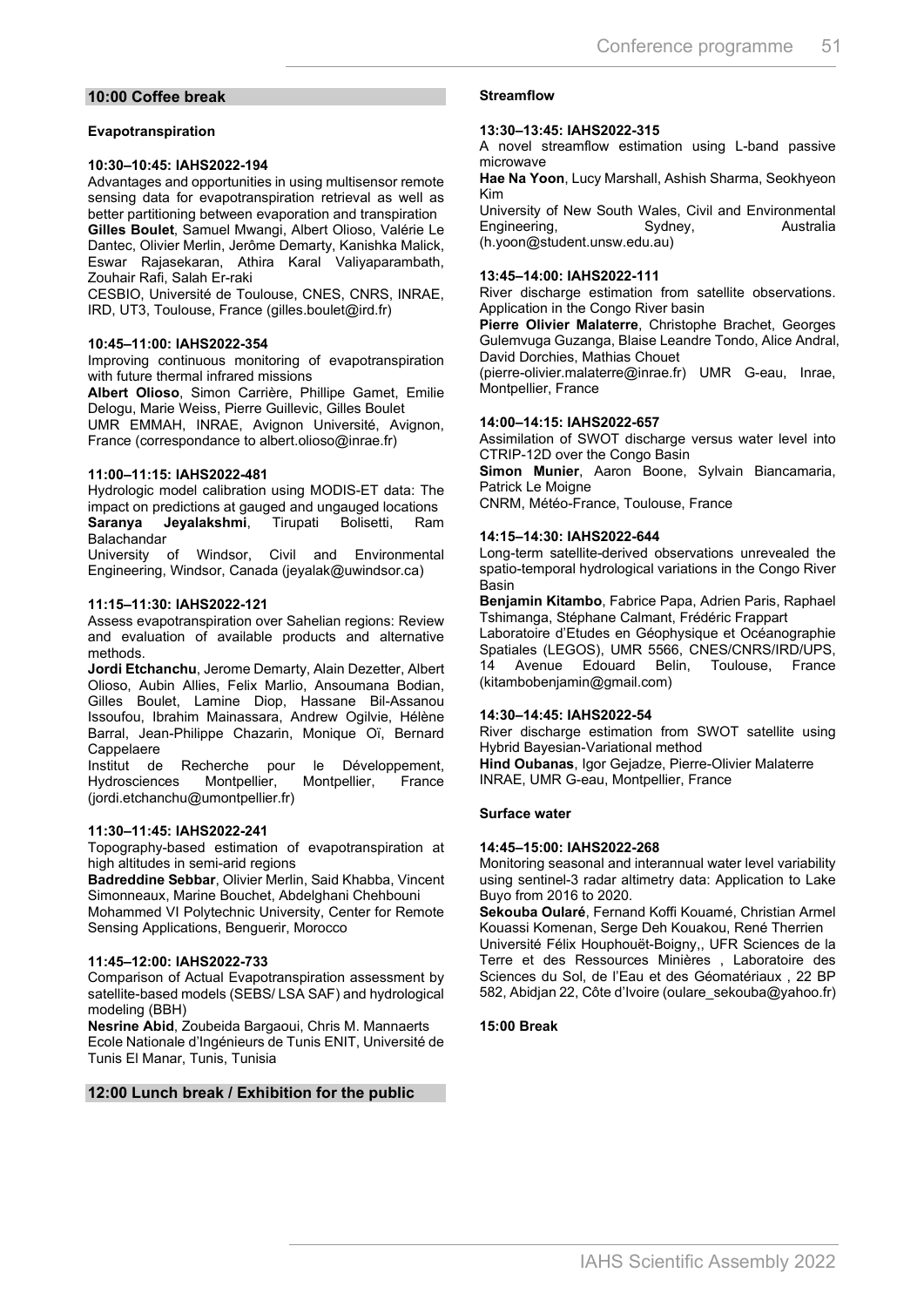#### **15:00–16:30: Poster Presentations**

#### **16:30–16:45: IAHS2022-671**

Monitoring of the wetland hydrology using remote sensing and historical data series: The case of Palos lagoon (Southwestern Spain)

**Eva Contreras**, Rafael Pimentel, Cristina Aguilar, Javier Aparicio, María José Polo

Fluvial Dynamics and Hydrology Research Group. Andalusian Institute for Earth System Research. University (o02coare@uco.es)

#### **16:45–17:00: IAHS2022-570**

Imaging flood depth from space: a method based on the fusion of topography and synthetic aperture radar data **Vita Ayoub**, Carole Delenne, Ramona-Maria Pelich, Marco Chini, Patrick Matgen, Renaud Hostache

Luxembourg Institute of Science and Technology, Environmental Research and Innovation Department, Luxembourg., HydroSciences Montpellier, Université de Montpellier, CNRS, IRD, Montpellier, France., Inria Lemon, CRISAM - Inria Sophia Antipolis - Méditerranée, France.

#### **17:00–17:15: IAHS2022-541**

SAR Altimetry Processing Over the Coastal Zone and Inland Water - the ESA HYDROCOASTAL Project **Jérôme Benveniste**, David Cotton, Hydrocoastal Team European Space Agency, Earth Observation Science, Applications and Climate Department, Frascati, Italy (jerome.benveniste@esa.int)

#### **17:15–17:30: IAHS2022-205**

Retro- and forecasting inundation extents for trend analysis in the Cambodian Mekong Delta - a new method combining Sentinel-1 and 2 and local water level measurements

**Christina Anna Orieschnig**, Gilles Belaud, Jean Philipp Venot, Sylvain Massuel

UMR G-EAU, UMR Hydrosciences, IRD, University of Montpellier, Montpellier, France (christina.orieschnig@ird.fr)

#### **Rainfall**

#### **17:30–17:45: IAHS2022-526**

Long-term climatological SM2RAIN datasets for rainfall spatiotemporal analysis

**Hamidreza Mosaffa**, Paolo Filippucci, Christian Massari, Luca Ciabatta, Luca Brocca

Research Institute for Geo-Hydrological Protection, National Research Council, Perugia, Italy (hamidreza.mosaffa@irpi.cnr.it)

#### **17:45–18:00: IAHS2022-263**

Assessing the accuracy of SM2RAIN (Soil Moisture to Rainfall) products in poorly gauged countries: the case of Burkina Faso in the West African Sahel.

**Roland Yonaba**, Axel Belemtougri, Fowe Tazen, Lawani Adjadi Mounirou, Mahamadou Koïta, Harouna Karambiri, Hamma Yacouba

Laboratoire Eaux, Hydro-Systèmes et Agriculture (LEHSA), Institut International d'Ingénierie de l'Eau et de l'Environnement (2iE), Ouagadougou, Burkina Faso (roland.yonaba@gmail.com)

### **Lecture Room: Rondelet 2**

### **S6**

### **Understanding the human footprint on the hydrological cycle/processes in a changing world**

#### **Convener**: David Hannah

**Co-Conveners**: Gil Mahé; Guillaume Thirel; Honeyeh Iravani; Anil Mishra

#### **10:30–10:45: IAHS2022-81**

Human footprint on the global hydrological cycles **Taikan Oki**, Naota Hanasaki, Hyungjun Kim, Qiang Guo, Daisuke Tokuda

Graduate School of Engineering, The University of Tokyo, Tokyo, Japan (oki@civil.t.u-tokyo.ac.jp)

#### **10:45–11:00: IAHS2022-82**

Rainfall-runoff modelling approaches for investigating the role of human factors in influencing hydrological drought **Tesfaye Belay Senbeta**, Krzysztof Kochanek, Emilia

Karamuz, Renata Julita Romanowicz Department of Hydrology and Hydrodynamics, Institute of

Geophysics Polish Academy of Sciences, Warsaw, Poland (tsenbeta@igf.edu.pl)

#### **11:00–11:15: IAHS2022-39**

Urban wet weather discharges and pollutant dynamic in the Djibi River (Abidjan – Côte d'Ivoire)

**Jean-Louis Perrin**, Aïssatou Ghislaine Koné, Luc Séguis, Marthe Yéo-Soro, Chrystelle Montigny, Droh Lanciné Goné

HydroSciences Montpellier, IRD, Université de Montpellier, CNRS, Montpellier, France

#### **11:15–11:30: IAHS2022-7**

Spatial Influence of Urban Areas on Surface Water Loss Across the Contiguous United States

Irene Palazzoli, Alberto Montanari, **Serena Ceola**

Department of Civil, Chemical, Environmental and Materials Engineering, University of Bologna, Bologna, Italy (irene.palazzoli@unibo.it)

#### **11:30–11:45: IAHS2022-86**

Flows variability in a forest watershed undergoing accelerated urbanization: the case of Mefou (South Cameroon)

**Valentin Brice Ebodé**, Gil Mahé, Jean-jacques Braun, Jean-guy Dzana, Jules Remy Ndam Ngoupayou, Bernadette Nka Nnomo

University of Yaounde 1, Geography, Cameroon (dzana1@yahoo.fr)

#### **11:45–12:00: IAHS2022-172**

How does the relationship between soil moisture and runoff evolve with increasing urbanization?

**Mohamed Saadi**, Ludovic Oudin, Pierre Ribstein

Forschungszentrum Jülich, Insitute for Bio- and Geosciences (IBG-3, Agrosphere), Jülich, Germany (m.saadi@fz-juelich.de), Sorbonne Université, CNRS, EPHE, UMR METIS, Paris, France

#### **12:00 Lunch break / Exhibition for the public**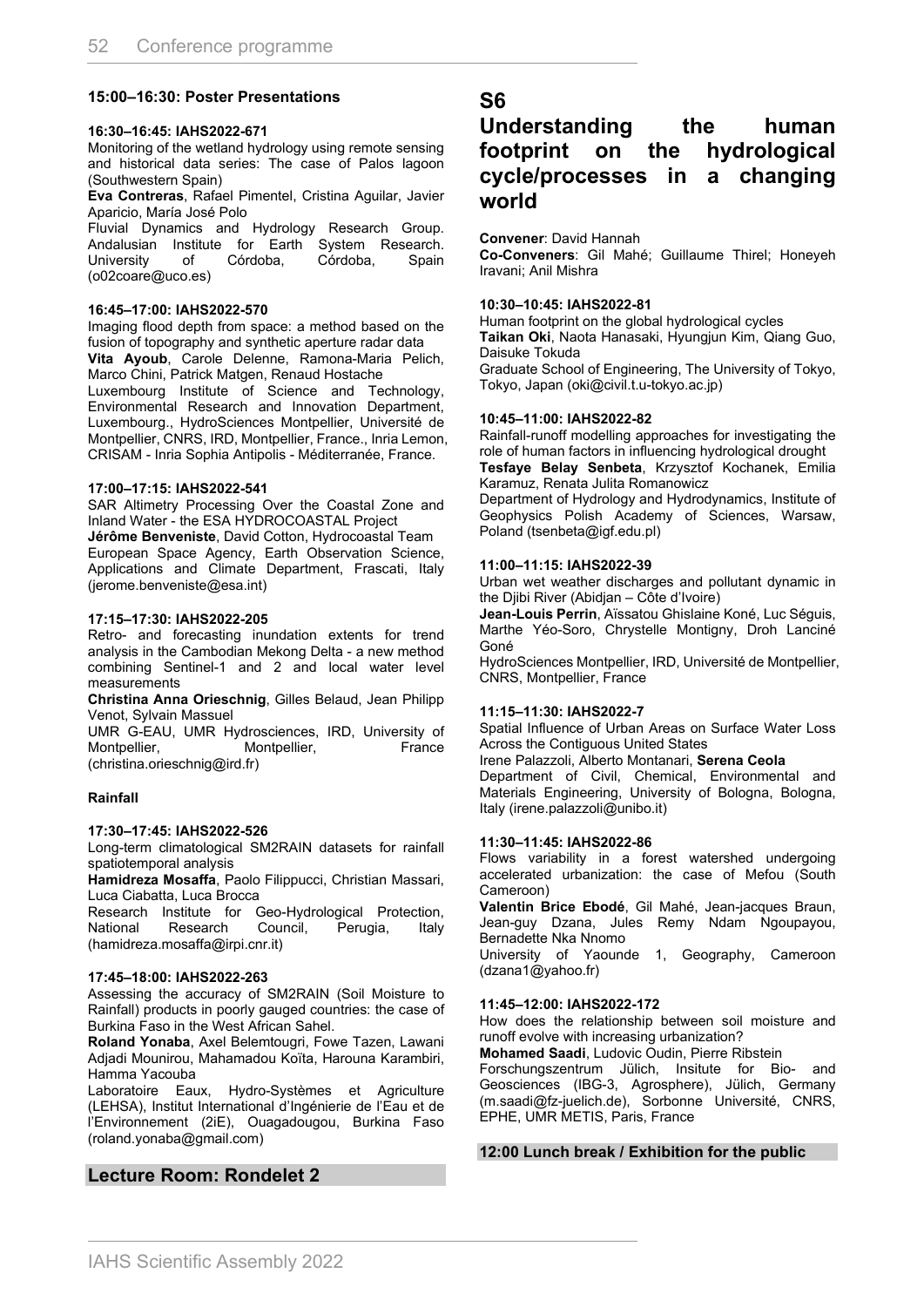#### **13:30–13:45: IAHS2022-127**

Untangling land use and climate impacts on catchment water quality: Decadal trends in catchment dissolved organic carbon export in response to wind farm development on peatland

**Kate Heal**, Amira Elayouty, Susan Waldron, E. Marian Scott, Amy Pickard

School of GeoSciences, University of Edinburgh, Edinburgh, UK (k.heal@ed.ac.uk)

#### **13:45–14:00: IAHS2022-199**

Understanding uncertainties in future evapotranspiration projections to study the impact of climate change on hydrology over France.

**Thibault Lemaitre-Basset**, Ludovic Oudin, Guillaume Thirel, Lila Collet

Sorbonne Université, CNRS, EPHE, UMR METIS, Case 105, 4 place Jussieu, F-75005 Paris, France

#### **14:15–14:30: IAHS2022-155**

Assessing robustness of large-scale hydrological and sediment modeling using nested domains under current and changing climate

**Alena Bartosova**, Berit Arheimer, Alban de Lavenne, René Capell, Johan Strömqvist

Swedish Meteorological and Hydrological Institute (SMHI), Norrköping, Sweden (alena.bartosova@smhi.se)

#### **14:30–14:45: IAHS2022-430**

Reconstruction of the evolution of the hydro-sedimentary signal to the sea from the study from the study of the sedimentary archive: Case of the Cheliff wadi, Algeria. **Ali Hadour**, Gil Mahe, Mohamed Meddi National High School of Hydraulics

#### **14:45–15:00: IAHS2022-591**

Le Le rôle hydrologique de l'intensification de l'agriculture dans le Fouta Dialon

Luc Descroix, Sylvie Paméla Manga, **Safietou Soumaré**, El Hadj Kourahoye Diallo, Fatoumata Binta Diallo, Mamadou Sow, Yaya Sakho, Ababacar Fall, Amadou Hamath Dia

#### **15:00 Break**

**15:00–16:30: Poster Presentations** 

#### **16:30–16:45: IAHS2022-587**

Data rescue of reservoir management data on the example of Bleiloch Reservoir, Germany

**Thomas Recknagel**, Valery Vuglinsky, Claudius Fleischer Global Runoff Data Centre, Federal Institute of Hydrology, Koblenz, Germany (recknagel@bafg.de)

#### **16:45–17:00: IAHS2022-672**

The influence of a dense network of small reservoirs on drought evolution in a semiarid region

**Germano Ribeiro Neto**, Paolo Colombo, Louise Cavalcante, Sarra Kchouk, Lieke Melsen, Alexandre Cunha Costa, David W. Walker, Eduardo Martins, Pieter van Oel

Wageningen University

#### **17:00–17:15: IAHS2022-656**

Evaluating water Ecosystem Services Footprint of agricultural production under climate change scenarios **Tommaso Pacetti**, Jerome El Jeitany, Enrica Caporali University of Florence, Department of Civil and<br>Environmental Engineering, Firenze (FI), Italy Environmental Engineering, Firenze (FI), Italy (tommaso.pacetti@unifi.it)

#### **17:15–17:30: IAHS2022-598**

Holistic analysis of the carbon and water cycles to quantify the human footprint in basin-wide hydrological processes in the Amazon

**Rodolfo Nobrega**, Iain Colin Prentice Imperial College London, Department of Life Science, Silwood Park campus, Ascot, UK.

#### **17:30–17:45: IAHS2022-456**

Prediction in quantitative hydrological modelling: a small step away from uncertainty

**Djigbo Félicien Badou**, Yacouba Yira, Jean Hounkpè Ecole d'Horticulture et d'Aménagement des espaces Verts, Université Nationale d'Agriculture, Kétou, Benin

#### **17:45–18:00: IAHS2022-722**

Building and evaluating a set of hydrological signatures **Flora Branger**, Ivan Horner, Isabelle Braud, Hilary McMillan, Claire Lauvernet INRAE, UR RIVERLY, Villeurbanne, France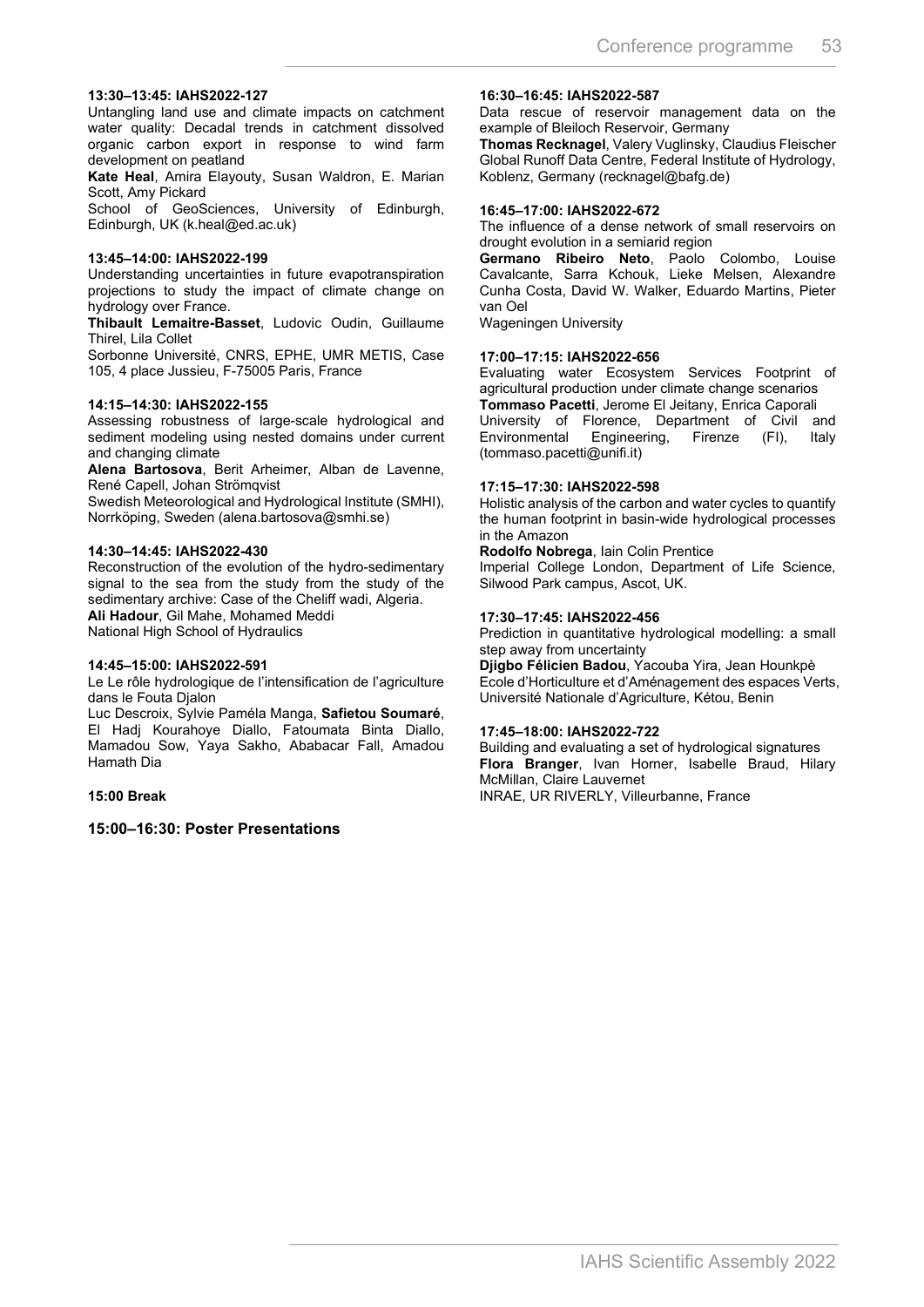## **Friday posters**

### **Poster Area: Poster Area Attendance Time: 15:00–16:30**

### **S6**

### **Understanding the human footprint on the hydrological cycle/processes in a changing world**

#### **Convener**: David Hannah

**Co-Conveners**: Gil Mahé, Guillaume Thirel, Honeyeh Iravani, Anil Mishra

#### **P1: IAHS2022-252**

Climate change attribution in the river runoff using modelbased approach

**Andrey Kalugin**, Sergey Lupakov

Water Problems Institute, Russian Academy of Sciences, Moscow, Russia (andrey.kalugin@iwp.ru)

#### **P2: IAHS2022-253**

Assessment of Climate Change Impact and Comparison of Downscaling Approaches: A Case Study in a Semi-arid River Basin

#### **Yali Woyessa**

Department of Civil Engineering, Central University of Technology, Bloemfontein, South Africa (ywoyessa@cut.ac.za)

#### **P3: IAHS2022-569**

Attribution of streamflow changes to future climate projections across Europe

**Ilaria Clemenzi**, Yiheng Du, Pechlivanidis Ilias

Swedish Meteorological and Hydrological Institute, Norrköping, Sweden

#### **P4: IAHS2022-285**

Simulation of the hydrological impacts of climate change on the Zayanderud River Basin and the implications for the Gavkhuni Ramsar wetland, Iran.

**Honeyeh Iravani**, Julian R. Thompson

University College London (UCL) Geography, London, UK

#### **P5: IAHS2022-435**

Uncertainty propagation in the modelling chain of the impact of climate change on a specific site on French subsurface drainage

**Alexis Jeantet**, Julien Tournebize, Philippe Martin, Guillaume Thirel

INRAE, AQUA / UR HYCAR, France (alexis.jeantet@inrae.fr)

#### **P6: IAHS2022-400**

Modelling water needs: from past to present. Case study: The Municipality of Western Mani

**G.-Fivos Sargentis**, Ilias Taygetos Meletopoulos, Theano Iliopoulou, Panayiotis Dimitriadis, Efthimis Chardavellas, Dimitra Dimitrakopoulou, Aimilia Siganou, David Markantonis, Konstantina Moraiti, Konstantinos Kouros, Maria Nikolinakou, Demetris Koutsoyiannis

National Technical University of Athens, Civil Engineering, Athens, Greece (fivos@itia.ntua.gr)

#### **P7: IAHS2022-32**

How much can we simplify irrigation in an integrated modelling purpose? A case study in southern France **Myriam Soutif-Bellenger**, Guillaume Thirel, Olivier Therond, Jean Villerd

AgroParisTech, 75005, Paris, France, Université Paris Saclay, INRAE, UR HYCAR, Antony, France

#### **P8: IAHS2022-421**

Impact of water withdrawals and releases on the parameters of a bucket-type rainfall-runoff model **Léonard Santos**, Guillaume Thirel, Charles Perrin INRAE, UR HYCAR, Antony CEDEX, France (leonard.santos@inrae.fr)

#### **P9: IAHS2022-520**

Fluvial sediment transport degradation after dam construction in North Africa.

**Rajae El Aoula**, Nadia Mhammdi, Laurent Dezileau, Gil Mahe, Alexander Kolker

University Mohammed V in Rabat, Institut Scientifique, GEOPAC Research Center, Geophysic and Naturels Hazards Laboratory, Morocco

# **S7**

## **Grounded socio-hydrology**

**Convener**: Olivier Barreteau **Co-Conveners**: Andrew Ogilvie, Margreet Zwarteveen

#### **P10: IAHS2022-337**

Controlling or rewilding the river: local expressions of a tension between revitalization and risk control, case study of the Vistre plain

#### **Ghita Serrhini-Naji**

HSM, IMT Mines Alès, France (ghita.serrhini-naji@minesales.fr)

#### **P12: IAHS2022-582**

Farmers' risk reduction strategies during drought events in the Po River basin: an assessment from surveys. **Iolanda Borzì**, Beatrice Monteleone, Brunella Bonaccorso, Mario Martina

Department of Engineering, University of Messina, Italy

#### **P13: IAHS2022-529**

Estimating Land Use Changes due to Levee Improvement: A Case Study of the Kiso River Basin in Japan from the 1890s to 2000s

**Fuko Nakai**, Ryo Matsukawa, Shinichiro Nakamura Nagoya Institute of Technology, Nagoya, Japan (nakai.fuko@nitech.ac.jp)

### **S13**

### **Recent and future satellite missions for observation of the continental water cycle**

#### **Convener**: Gilles Boulet

**Co-Conveners**: Kartic Bera, Yangbo Chen, Amir AghaKouchak, Yaning Chen, María José Polo, Chris Hopkinson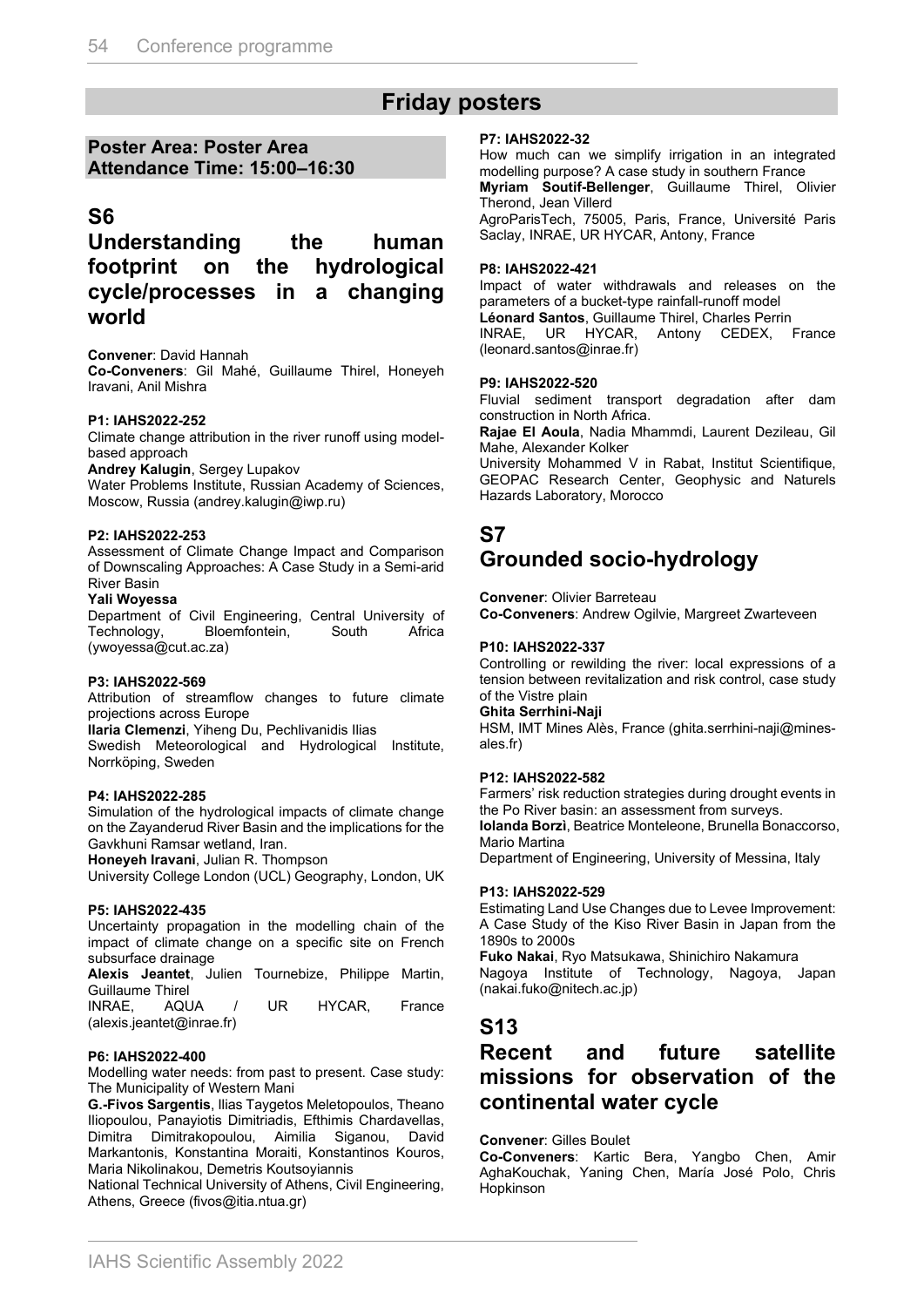#### **P15: IAHS2022-251**

Assessing the Accuracy of Multiple Algorithms Combining Sentinel-1 and Sentinel-2 for the Citrus Classification and spatialization of the Actual Evapotranspiration Obtained from Flux Tower Eddy Covariance: Case Study of Cap Bon, Tunisia.

**Amal Chakhar**, Rim Zitouna-Chebbi, David Hernández-López, Rocío Ballesteros, Imen Mahjoub, Miguel A. Moreno

Institute of Regional Development, University of Castilla-La Mancha, 02071Albacete, Spain

#### **P17: IAHS2022-322**

Mapping Permanent irrigated Grasslands Using Sentinel-2 Data based on temporal patterns

**Mukhtar Abubakar**, André Chanzy, Dominique Courault, Fabrice Flamain, Guillaume Pouget

INRA, EMMAH, Avignon, France (andre.chanzy@inrae.fr)

#### **P18: IAHS2022-346**

Performance evaluation of GPM IMERG precipitation over the tropical oceans

**Rajani Kumar Pradhan**, Yannis Markonis

Czech University of Life Sciences Prague, Faculty of Environmental Sciences, Department of Water Resources Environmental (pradhan@fzp.czu.cz)

#### **P19: IAHS2022-364**

Evaluation of soil moisture products and Sentinel 1 & 2 data from THEIA platform for monitoring water status of agricultural plots and orchards in the Vaucluse department. **Dominique Courault**, Urie Zohoré, Claude Doussan, Arnaud Chapelet, Guillaume Pouget, André Chanzy, Mukhtar Abubakar, Raul Lopez-Lozano, Fabrice Flamain, Stéphane Ruy

INRAE, UMR 1114 EMMAH, Université d'Avignon, France (dominique.courault@inrae.fr)

#### **P20: IAHS2022-498**

Impact of water stress on Mediterranean oak savanna grasslands productivity

**María J. Muñoz-Gómez**, Ana Andreu, Pedro J. Gómez-Giráldez, María D. Carbonero, Ángel Blázquez-Carrasco, Maria P. González-Dugo

IFAPA, Centro Alameda del Obispo, Córdoba, Spain (mariap.gonzalez.d@juntadeandalucia.es)

#### **P21: IAHS2022-519**

High-Resolution (SAR) Altimetry Processing on Demand for Cryosat-2 and Sentinel-3 at ESA's Altimetry Virtual Lab **Jérôme Benveniste**, Salvatore Dinardo, Christopher Buchhaupt, Michele Scagliola, Marcello Passaro, Luciana Fenoglio-Marc, Giovanni Sabatino, Marco Restano, Américo Ambrózio, Beniamino Abis, Carla Orrù

European Space Agency, Earth Observation Science, Applications and Climate Department, Frascati, Italy (jerome.benveniste@esa.int)

### **S14**

### **Groundwater sustainability in a changing climate: modeling and experimental analyses from urban, agricultural, and ecological contexts**

**Convener**: Daniele Pedretti

**Co-Conveners**: Michelle Newcomer, Barry Croke, Amir AghaKouchak

**Poster Area**: Poster area

**Attendance Time**: Friday, 03 June 2022, 15:00–16:30

#### **P22: IAHS2022-84**

Rôle hydrogéologique des linéaments dans l'optimisation de la productivité des forages en milieu de socle : cas de la région du Bounkani (Nord-est de la Côte d'Ivoire)

**Rock Armand Michel Bouadou**, Kouamé Auguste Kouassi, Théophile Gnagne, Adama Coulibaly Université Nangui Abrogoua, UFR Sciences et Gestion de

l'Environnement, Laboratoire Géosciences et Environnement, Abidjan, Côte d'Ivoire (rockarmand22@gmail.com)

#### **P27: IAHS2022-429**

Changes in groundwater spring yield patterns in Czechia **Ondrej Ledvinka**, Anna Lamacova, Radek Vlnas Czech Hydrometeorological Institute, Hydrology Division, Prague 4, Czechia (ondrej.ledvinka@chmi.cz)

#### **P28: IAHS2022-511**

Is there any trend in groundwater level in South India? Case study from Telangana State, India.

**Adrien Selles**, Abhilash Paswan, Sylvain Ferrant, Benoit Dewandel, Jean-Christophe Maréchal<br>BRGM, Univ Montpellier, Montpellier,

Montpellier, Montpellier, France (a.selles@brgm.fr), G-eau, UMR 183, INRAE, CIRAD, IRD, AgroParisTech, Supagro, BRGM, Montpellier, France

#### **P29: IAHS2022-549**

Contribution of an organochlorine transport model in the evaluation of groundwater contamination risks in the Abidjan aquifer.

**Serge Kouakou Deh**, Kan Jean Kouame, Konan Alexandre Aka

Félix Houphouët Boigny Cocody, Sciences de la Terre et des Ressources Minières, Laboratoire des Sciences du Sol, de l'Eau et des Géomatériaux, Côte d'Ivoire (deh.serge@yahoo.fr)

### **S22 Tropical Hydrology**

**Convener**: Alain Dezetter

**Co-Conveners**: Ernest Amoussou, Pedro Luiz Borges Chaffe, Gil Mahé, Giovanny Mosquera

#### **P31: IAHS2022-79**

Utilisation de la Géostatistique pour l'Estimation de Paramètres des Modèles Hydrologiques sur des sousbassins versants du haut Niger à Koulikoro

**Salif Koné**, Gil Mahé, Fatogoma Bamba, Jean Emmanuel Paturel, Alain Dezetter, Eric Servat

École Nationale d'Ingenieurs Abderhamane Baba Touré, Geology, Bamako, Mali (skonemaat@yahoo.fr)